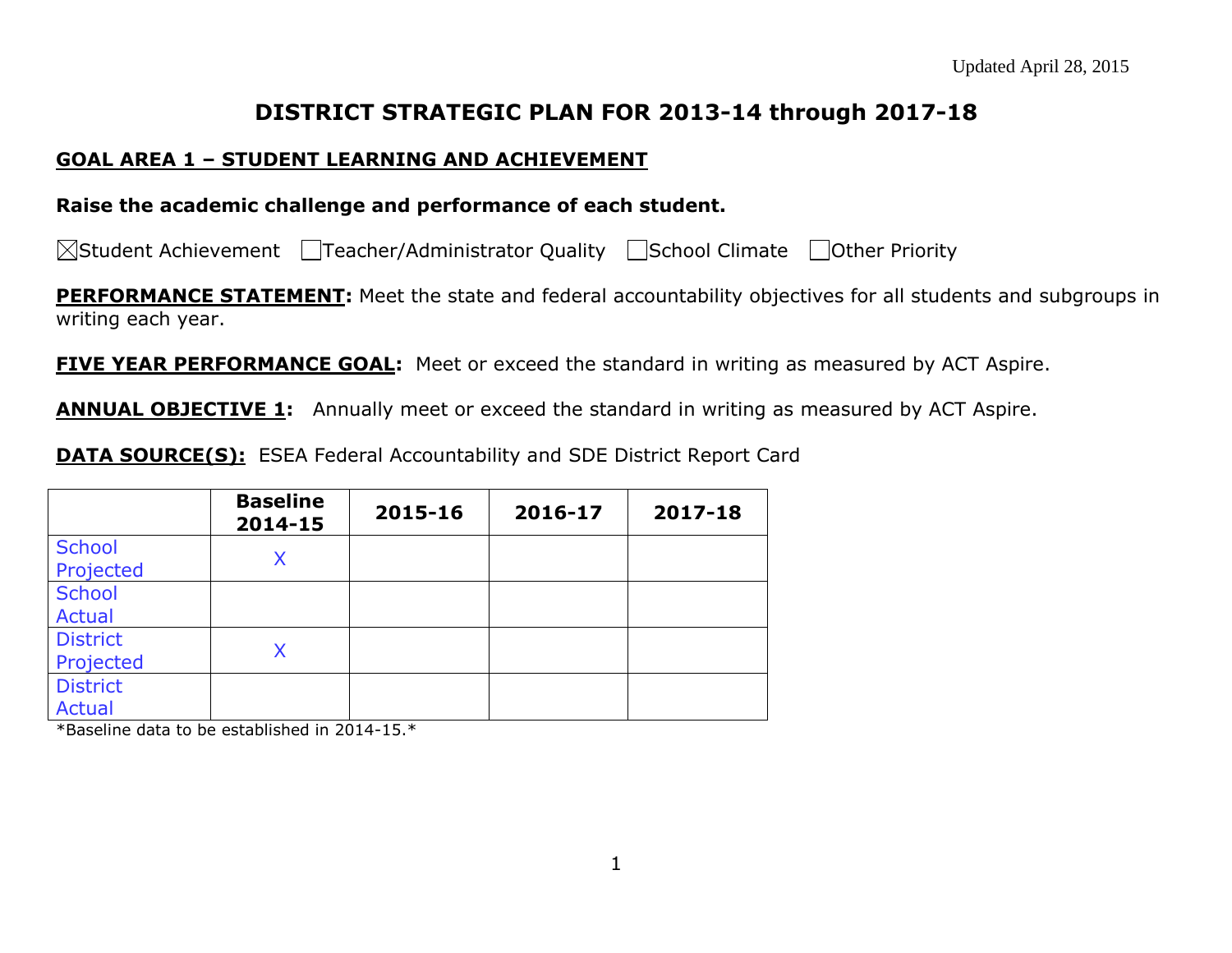**PERFORMANCE STATEMENT:** Meet the state and federal accountability objectives for all students and subgroups in English each year.

**FIVE YEAR PERFORMANCE GOAL:** Meet or exceed the standard in English as measured by ACT Aspire.

**ANNUAL OBJECTIVE 2:** Annually meet or exceed the standard in English as measured by ACT Aspire.

**DATA SOURCE(S):** ESEA Federal Accountability and SDE District Report Card

|                 | <b>Baseline</b><br>2014-15 | 2015-16 | 2016-17 | 2017-18 |
|-----------------|----------------------------|---------|---------|---------|
| <b>School</b>   | X                          |         |         |         |
| Projected       |                            |         |         |         |
| <b>School</b>   |                            |         |         |         |
| <b>Actual</b>   |                            |         |         |         |
| <b>District</b> |                            |         |         |         |
| Projected       |                            |         |         |         |
| <b>District</b> |                            |         |         |         |
| <b>Actual</b>   |                            |         |         |         |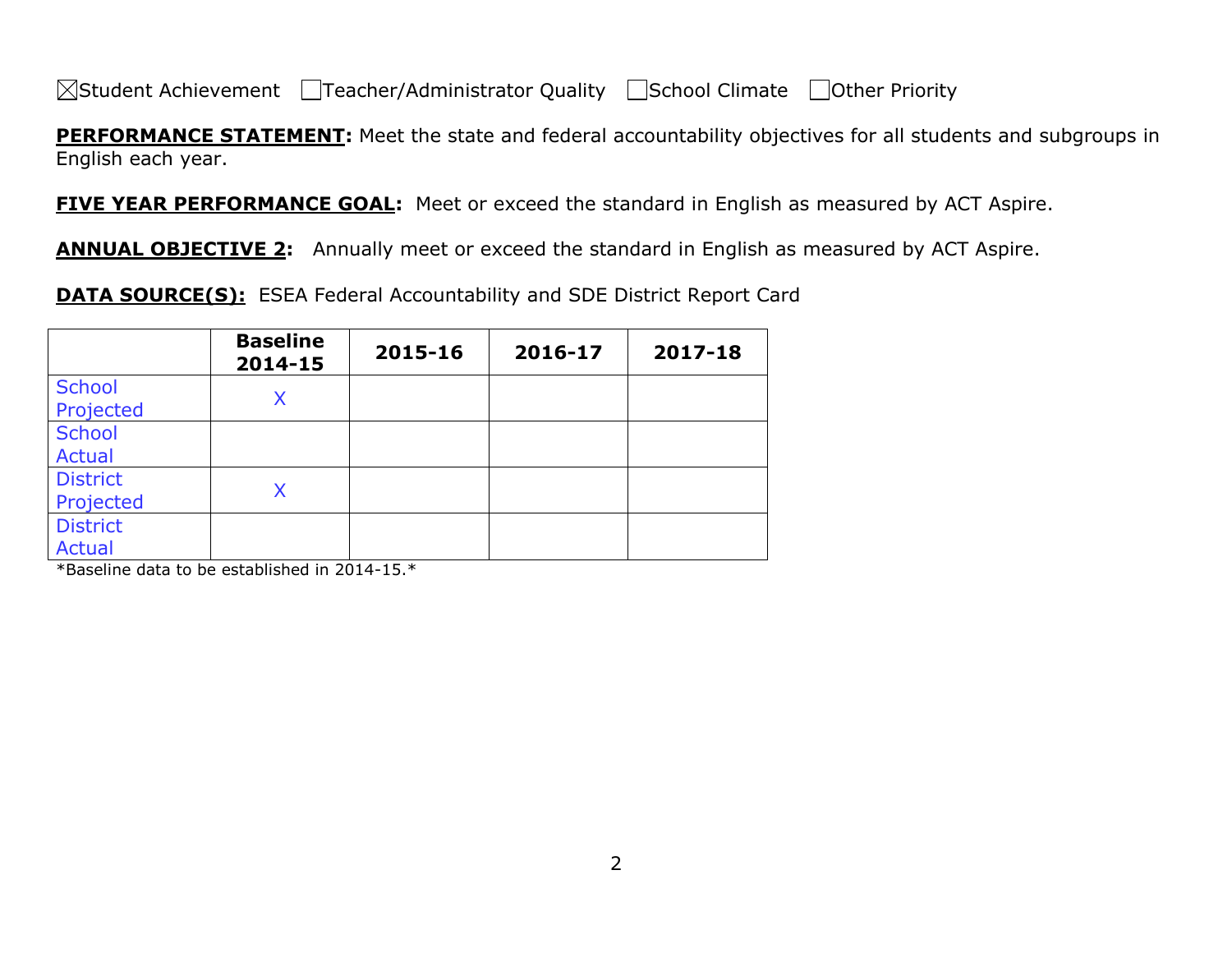**PERFORMANCE STATEMENT:** Meet the state and federal accountability objectives for all students and subgroups in reading each year.

**FIVE YEAR PERFORMANCE GOAL:** Meet or exceed the standard in reading as measured by ACT Aspire.

**ANNUAL OBJECTIVE 3:** Annually meet or exceed the standard in reading as measured by ACT Aspire.

**DATA SOURCE(S):** ESEA Federal Accountability and SDE District Report Card

|                                  | <b>Baseline</b><br>2014-15 | 2015-16 | 2016-17 | 2017-18 |
|----------------------------------|----------------------------|---------|---------|---------|
| <b>School</b><br>Projected       | Χ                          |         |         |         |
| <b>School</b><br><b>Actual</b>   |                            |         |         |         |
| <b>District</b><br>Projected     |                            |         |         |         |
| <b>District</b><br><b>Actual</b> |                            |         |         |         |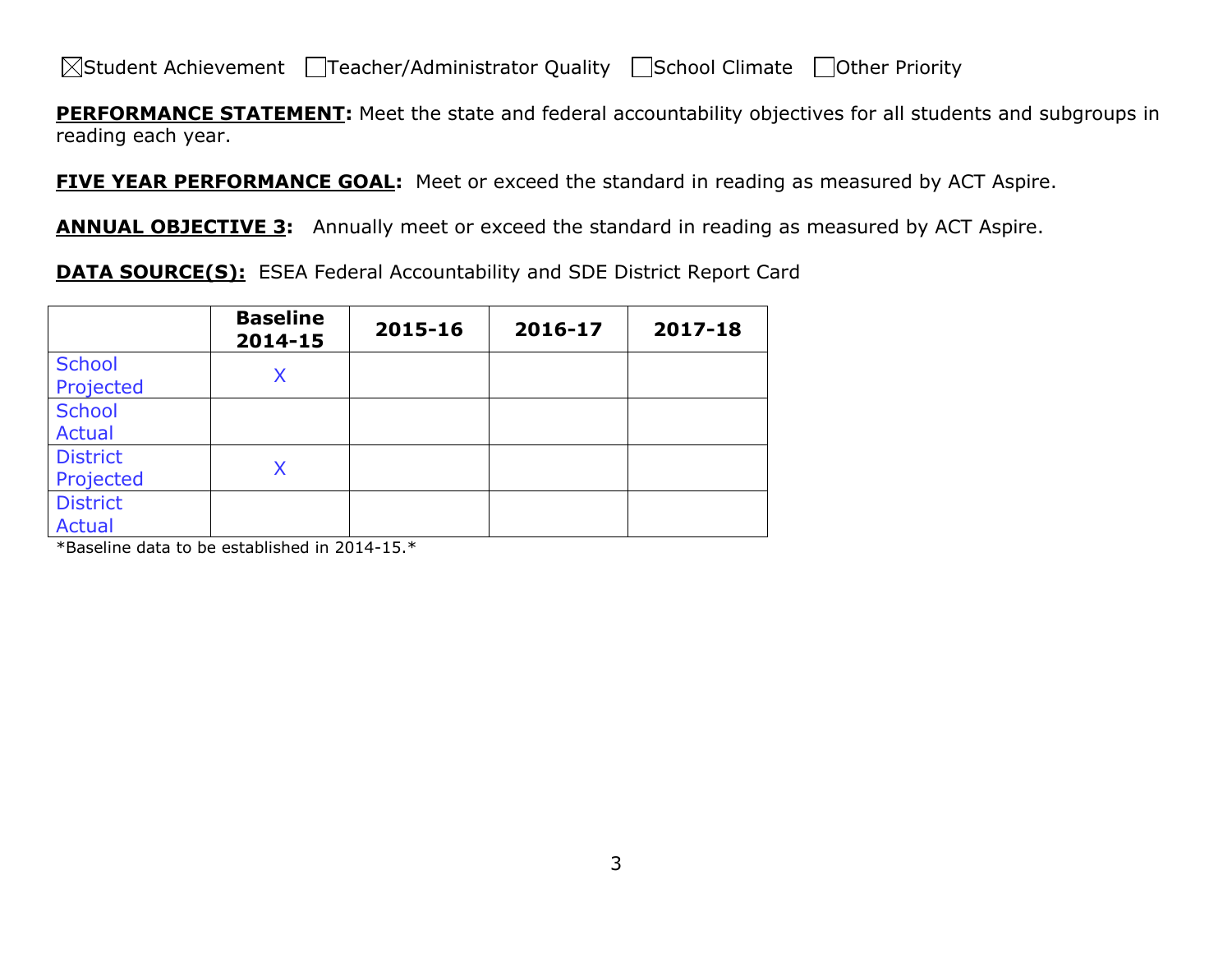**FIVE YEAR PERFORMANCE GOAL:** Increase the percentage of students who meet standard (test score of 70 or higher) on the state-mandated End of Course test in English I from 76.3% in 2012 to 81.3% in 2018.

**ANNUAL OBJECTIVE 4:** Increase by 1.0 percentage point annually students who meet standard (test score of 70 or higher) on the state-mandated End of Course test in English I.

**DATA SOURCE(S):** District Report Card

|                          | <b>Baseline</b><br>$2011 - 12$ | <b>Planning</b><br>Year<br>2012-13 | 2013-14 | 2014-15 | 2015-16 | 2016-17 | 2017-18 |
|--------------------------|--------------------------------|------------------------------------|---------|---------|---------|---------|---------|
| Projected<br>Performance |                                |                                    | 77.3    | 78.3    | 79.3    | 80.3    | 81.3    |
| Actual<br>Performance    | 76.3                           | 82.4                               | 82.1    |         |         |         |         |

\*Information in the above table is subject to change. Projected performance and actual performance are dependent upon which state standardized assessment is administered as South Carolina begins full implementation of common core standards in 2013-2014.\*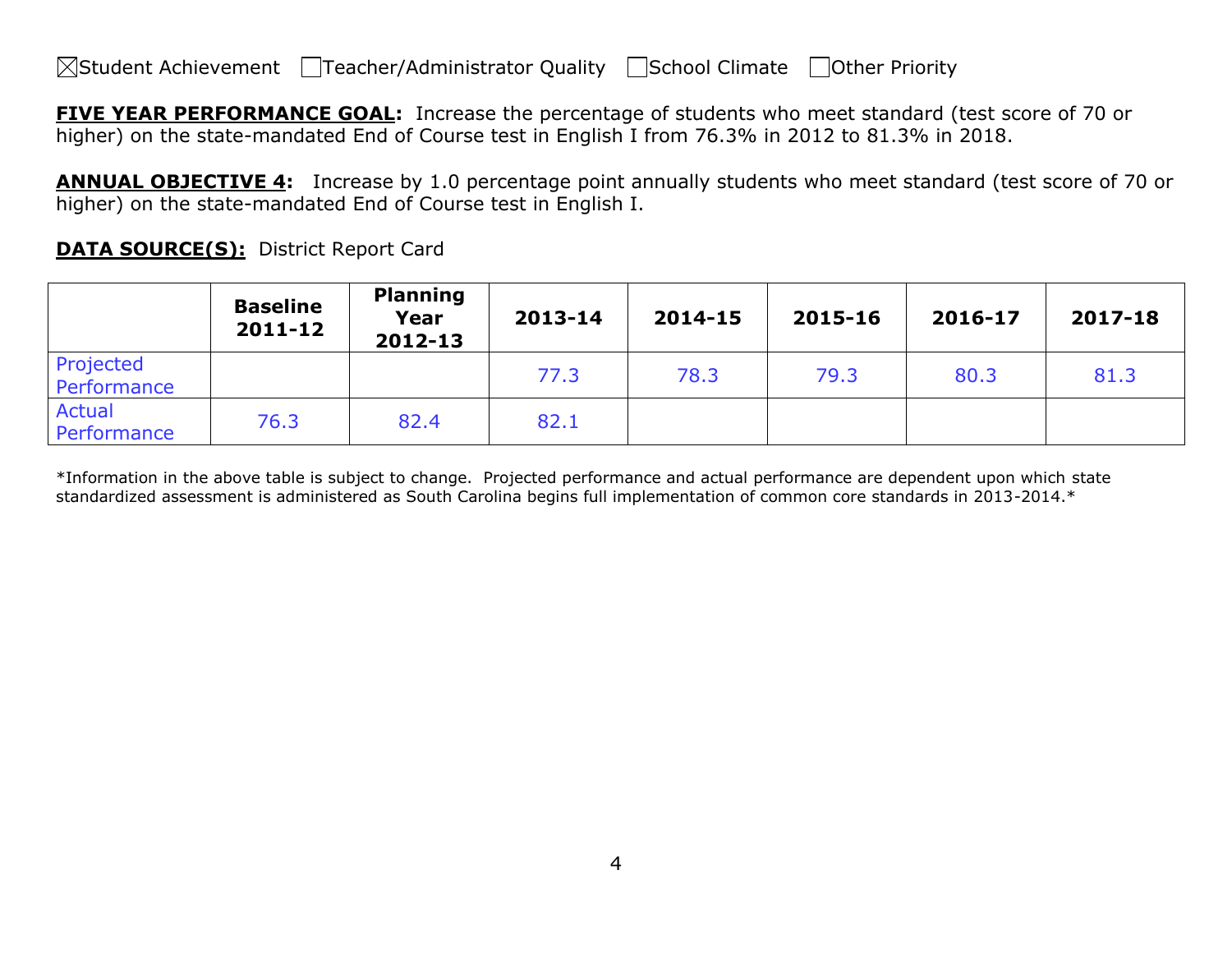**PERFORMANCE STATEMENT:** Meet the state and federal accountability objectives for all students and subgroups in mathematics each year.

**FIVE YEAR PERFORMANCE GOAL:** Meet or exceed the standard in mathematics as measured by ACT Aspire.

**ANNUAL OBJECTIVE 5:** Meet or exceed the standard in mathematics as measured by ACT Aspire.

**DATA SOURCE(S):** ESEA Federal Accountability and SDE District Report Card

|                                  | <b>Baseline</b><br>2014-15 | 2015-16 | 2016-17 | 2017-18 |
|----------------------------------|----------------------------|---------|---------|---------|
| <b>School</b><br>Projected       | X                          |         |         |         |
| <b>School</b><br><b>Actual</b>   |                            |         |         |         |
| <b>District</b><br>Projected     |                            |         |         |         |
| <b>District</b><br><b>Actual</b> |                            |         |         |         |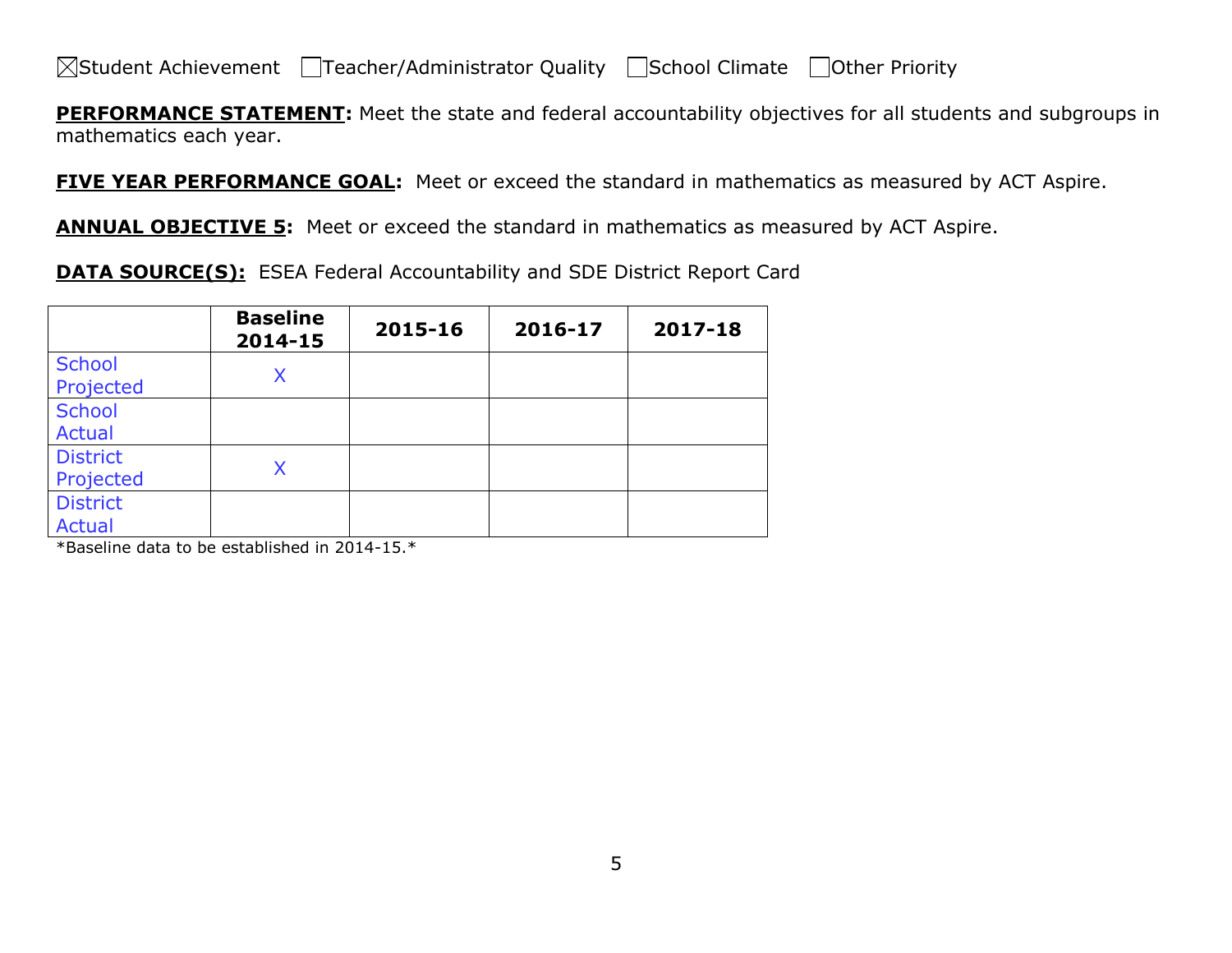**FIVE YEAR PERFORMANCE GOAL:** Increase the percentage of students who meet standard (test score of 70 or higher) on the state-mandated End of Course test in Algebra I from 83.6% in 2012 to 88.6% in 2018.

**ANNUAL OBJECTIVE 6:** Increase by 1.0 percentage point annually students who meet standard (test score of 70 or higher) on the state-mandated End of Course test in Algebra I.

|                          | <b>Baseline</b><br>2011-12 | <b>Planning</b><br>Year<br>2012-13 | 2013-14 | 2014-15 | 2015-16 | 2016-17 | 2017-18 |
|--------------------------|----------------------------|------------------------------------|---------|---------|---------|---------|---------|
| Projected<br>Performance |                            |                                    | 84.6    | 85.6    | 86.6    | 87.6    | 88.6    |
| Actual<br>Performance    | 83.6                       | 87.4                               | 88.2    |         |         |         |         |

**DATA SOURCE(S):** SDE District Report Card

\*Information in the above table is subject to change. Projected performance and actual performance are dependent upon which state standardized assessment is administered as South Carolina begins full implementation of common core standards in 2013-2014.\*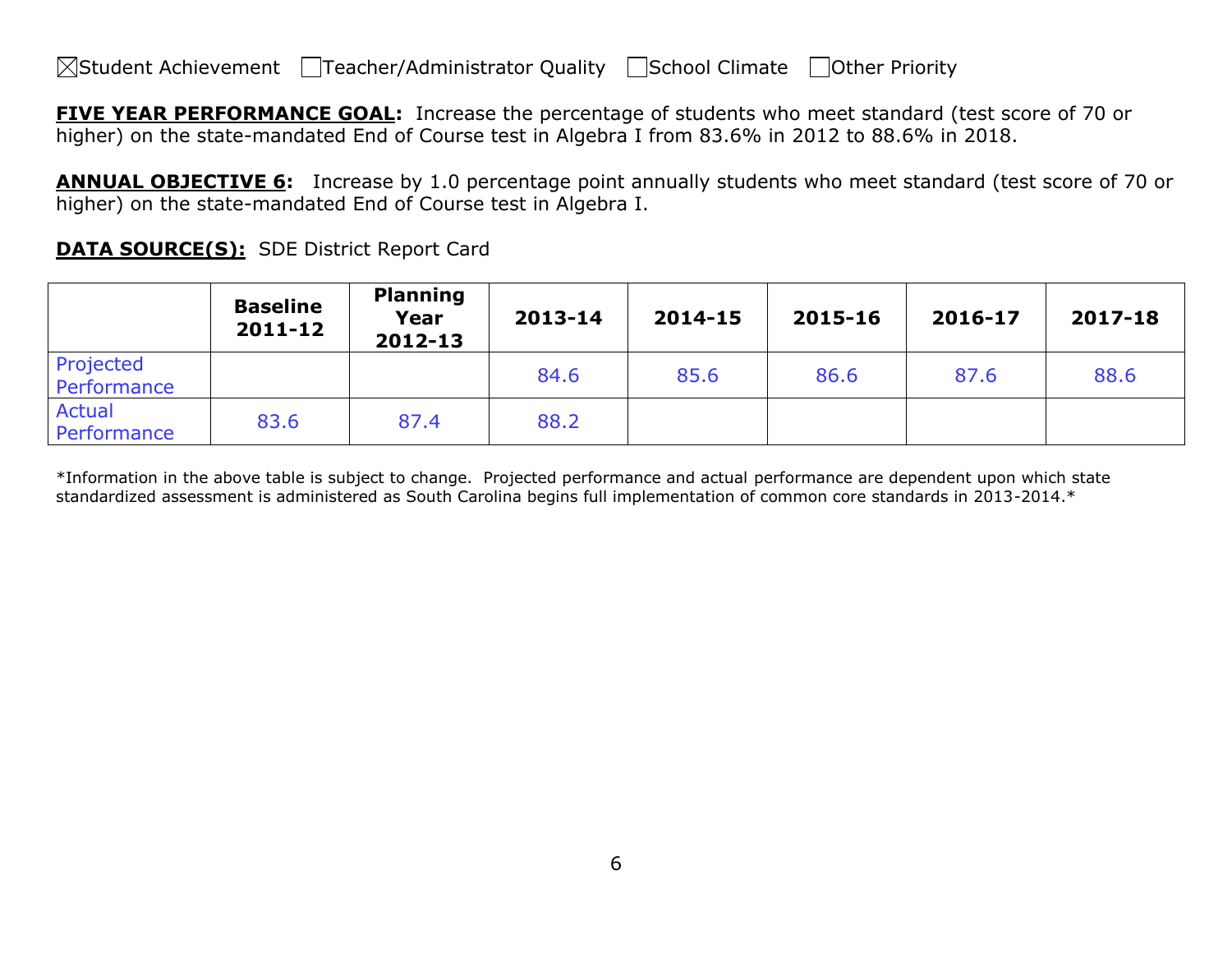**FIVE YEAR PERFORMANCE GOAL:** Meet the annual measurable objective (AMO) of 95% tested for all students and student subgroups tested on ACT Aspire.

**ANNUAL OBJECTIVE 7:** Meet the annual measurable objective (AMO) of 95% tested for all students and student subgroups tested on ACT Aspire.

| % Tested ELA - District<br>Grades 3-5 | <b>Baseline</b><br>2014-15 | 2015-16 | 2016-17 | 2017-18 |
|---------------------------------------|----------------------------|---------|---------|---------|
| <b>Projected Performance</b>          | 95.0                       | 95.0    | 95.0    | 95.0    |
| <b>Actual Performance</b>             |                            |         |         |         |
| <b>All Students</b>                   |                            |         |         |         |
| <b>Male</b>                           |                            |         |         |         |
| Female                                |                            |         |         |         |
| White                                 |                            |         |         |         |
| African-American                      |                            |         |         |         |
| Asian/Pacific Islander                |                            |         |         |         |
| <b>Hispanic</b>                       |                            |         |         |         |
| American Indian/Alaskan               |                            |         |         |         |
| <b>Disabled</b>                       |                            |         |         |         |
| <b>Limited English Proficient</b>     |                            |         |         |         |
| <b>Subsidized Meals</b>               |                            |         |         |         |

**DATA SOURCE(S):** ESEA Federal Accountability and SDE District Report Card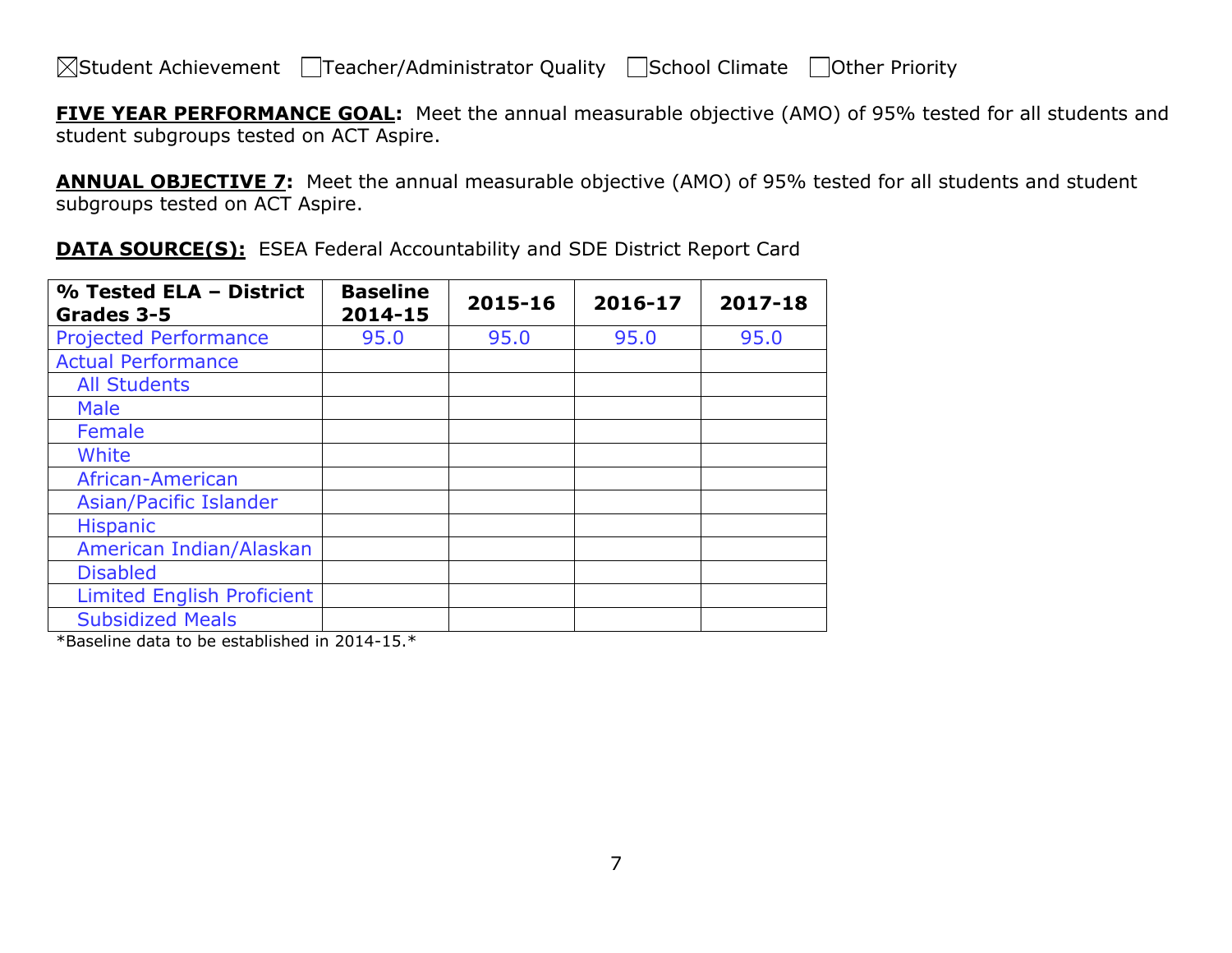| % Tested ELA - District<br>Grades 6-8 | <b>Baseline</b><br>2014-15 | 2015-16 | 2016-17 | 2017-18 |
|---------------------------------------|----------------------------|---------|---------|---------|
| <b>Projected Performance</b>          | 95.0                       | 95.0    | 95.0    | 95.0    |
| <b>Actual Performance</b>             |                            |         |         |         |
| <b>All Students</b>                   |                            |         |         |         |
| <b>Male</b>                           |                            |         |         |         |
| Female                                |                            |         |         |         |
| White                                 |                            |         |         |         |
| African-American                      |                            |         |         |         |
| Asian/Pacific Islander                |                            |         |         |         |
| <b>Hispanic</b>                       |                            |         |         |         |
| American Indian/Alaskan               |                            |         |         |         |
| <b>Disabled</b>                       |                            |         |         |         |
| <b>Limited English Proficient</b>     |                            |         |         |         |
| <b>Subsidized Meals</b>               |                            |         |         |         |

\*Baseline data to be established in 2014-15.\*

| % Tested Math -<br><b>District Grades 3-5</b> | <b>Baseline</b><br>2014-15 | 2015-16 | 2016-17 | 2017-18 |
|-----------------------------------------------|----------------------------|---------|---------|---------|
| <b>Projected Performance</b>                  | 95.0                       | 95.0    | 95.0    | 95.0    |
| <b>Actual Performance</b>                     |                            |         |         |         |
| <b>All Students</b>                           |                            |         |         |         |
| <b>Male</b>                                   |                            |         |         |         |
| Female                                        |                            |         |         |         |
| White                                         |                            |         |         |         |
| African-American                              |                            |         |         |         |
| Asian/Pacific Islander                        |                            |         |         |         |
| <b>Hispanic</b>                               |                            |         |         |         |
| American Indian/Alaskan                       |                            |         |         |         |
| <b>Disabled</b>                               |                            |         |         |         |
| <b>Limited English Proficient</b>             |                            |         |         |         |
| <b>Subsidized Meals</b>                       |                            |         |         |         |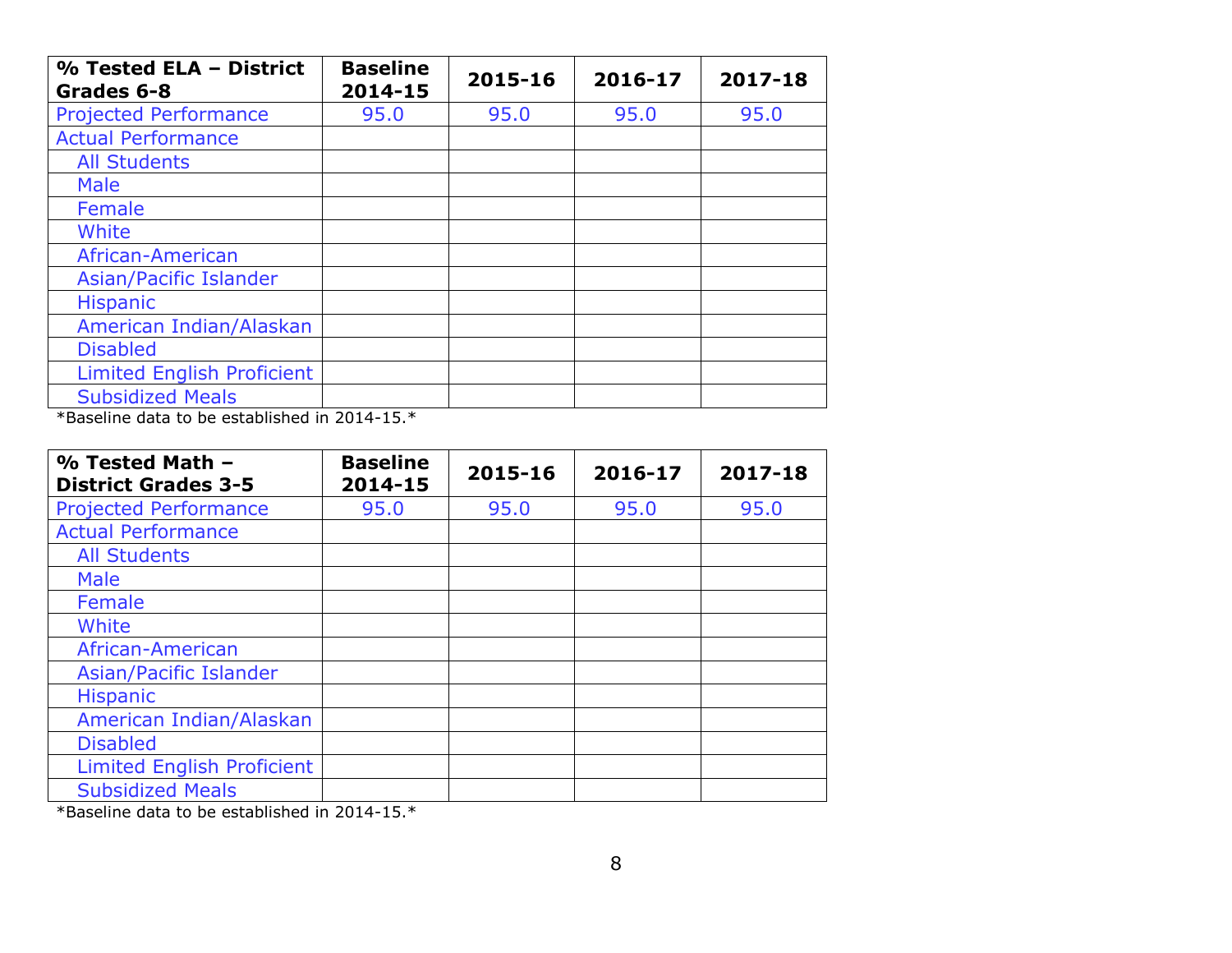| % Tested Math -<br>District - Grades 6-8 | <b>Baseline</b><br>2014-15 | 2015-16 | 2016-17 | 2017-18 |
|------------------------------------------|----------------------------|---------|---------|---------|
| <b>Projected Performance</b>             | 95.0                       | 95.0    | 95.0    | 95.0    |
| <b>Actual Performance</b>                |                            |         |         |         |
| <b>All Students</b>                      |                            |         |         |         |
| <b>Male</b>                              |                            |         |         |         |
| Female                                   |                            |         |         |         |
| White                                    |                            |         |         |         |
| African-American                         |                            |         |         |         |
| Asian/Pacific Islander                   |                            |         |         |         |
| <b>Hispanic</b>                          |                            |         |         |         |
| American Indian/Alaskan                  |                            |         |         |         |
| <b>Disabled</b>                          |                            |         |         |         |
| <b>Limited English Proficient</b>        |                            |         |         |         |
| <b>Subsidized Meals</b>                  |                            |         |         |         |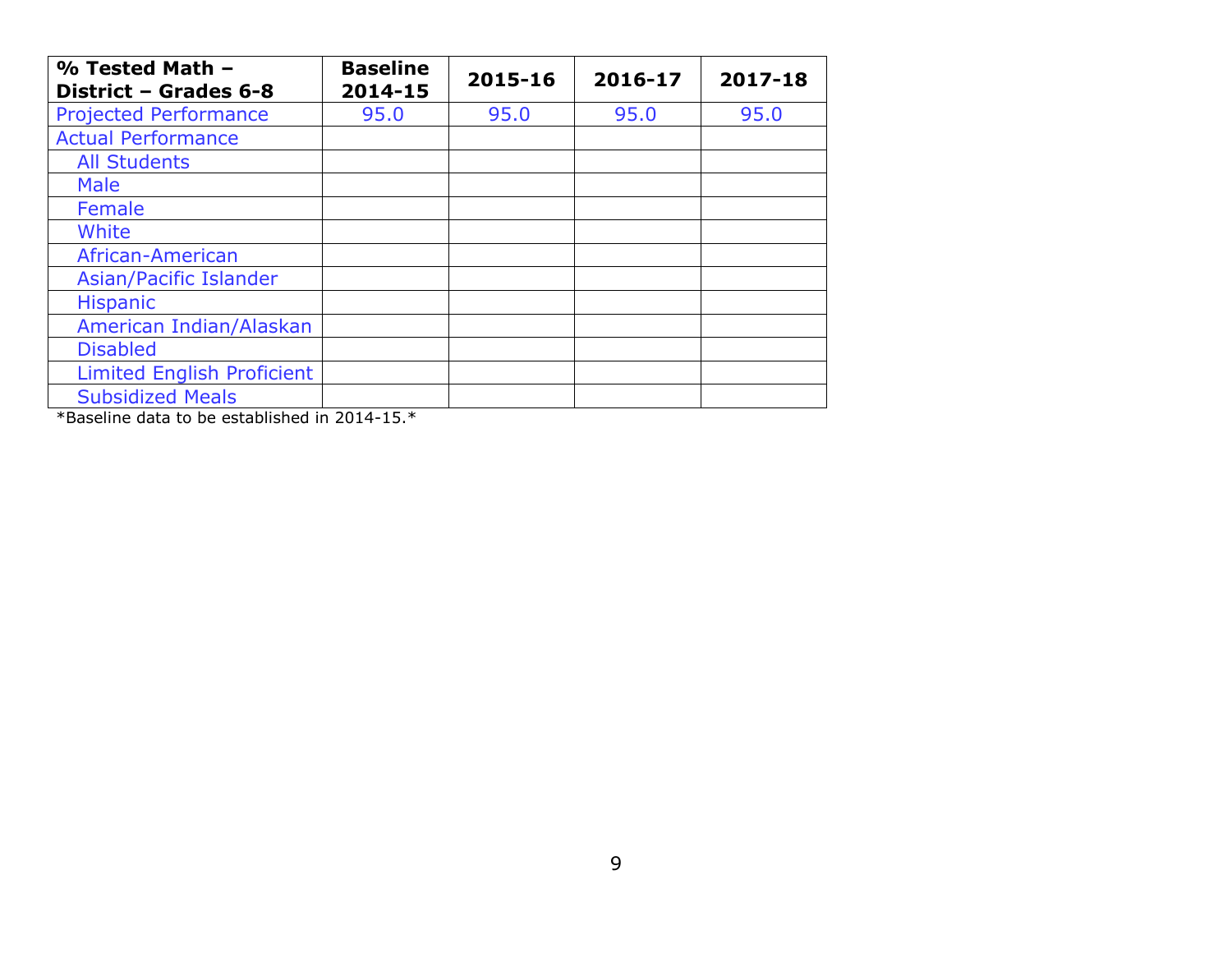**PERFORMANCE STATEMENT:** Meet the state and federal accountability objectives for all students and subgroups in science each year.

**FIVE YEAR PERFORMANCE GOAL:** Meet or exceed the standard in science as measured by the South Carolina Palmetto Assessment of State Standards (SCPASS).

**ANNUAL OBJECTIVE 8:** Annually meet or exceed the standard in science as measured by the South Carolina Palmetto Assessment of State Standards (SCPASS).

**DATA SOURCE(S):** ESEA Federal Accountability and SDE District Report Card

|                                  | <b>Baseline</b><br>2014-15 | 2015-16 | 2016-17 | 2017-18 |
|----------------------------------|----------------------------|---------|---------|---------|
| <b>School</b><br>Projected       | X                          |         |         |         |
| <b>School</b><br><b>Actual</b>   |                            |         |         |         |
| <b>District</b><br>Projected     | Χ                          |         |         |         |
| <b>District</b><br><b>Actual</b> |                            |         |         |         |

\*Beginning in 2014-15, grades 4-8 will take Science **and** Social Studies.\*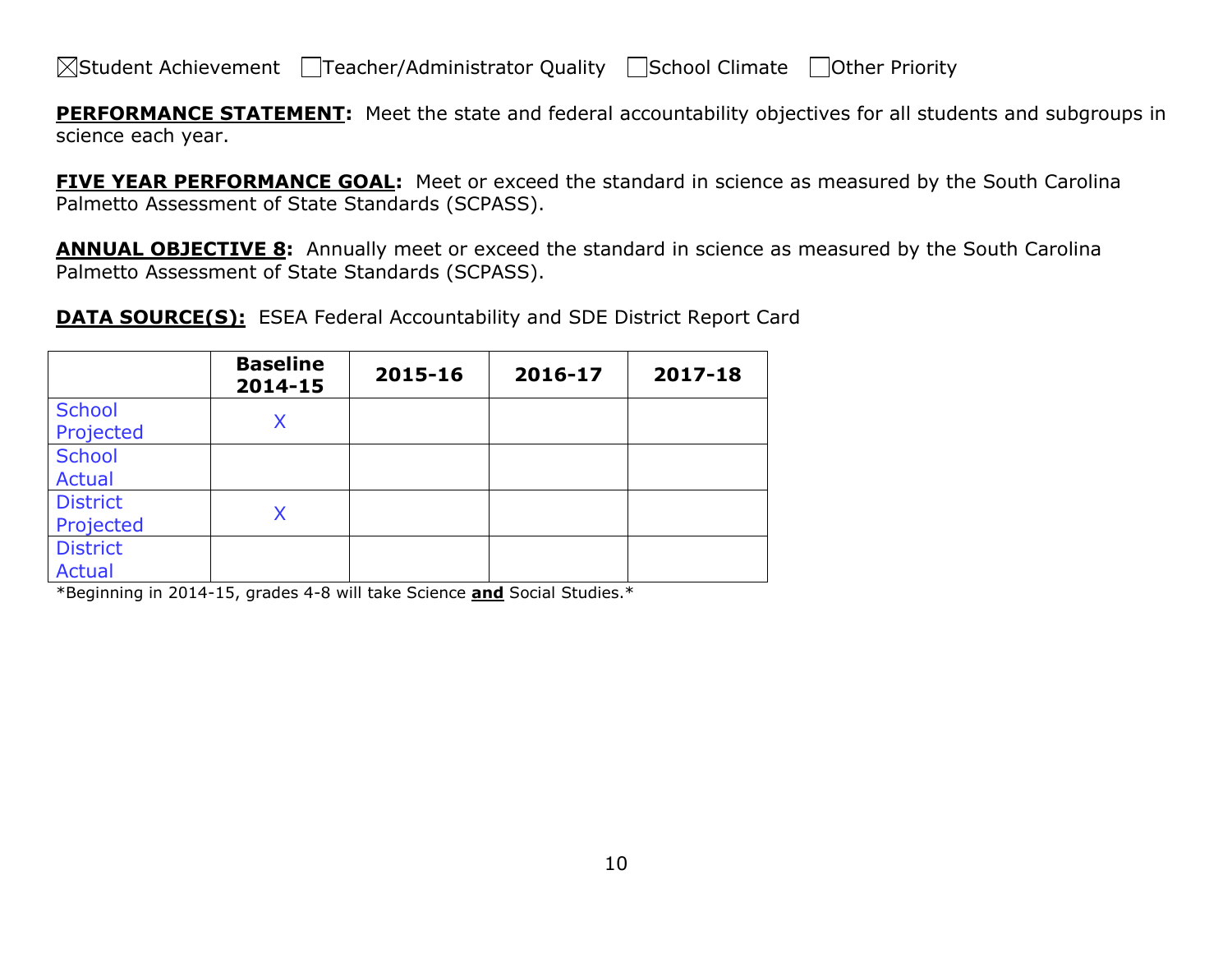**FIVE YEAR PERFORMANCE GOAL:** Increase the percentage of students who meet standard (test score of 70 or higher) on the state-mandated End of Course test in Biology I from 80.7% in 2012 to 85.7% in 2018.

**ANNUAL OBJECTIVE 9:** Increase by 1.0 percentage point annually students who meet standard (test score of 70 or higher) on the state-mandated End of Course test in Biology I.

|                          | <b>Baseline</b><br>$2011 - 12$ | <b>Planning</b><br>Year<br>2012-13 | 2013-14 | 2014-15 | 2015-16 | 2016-17 | 2017-18 |
|--------------------------|--------------------------------|------------------------------------|---------|---------|---------|---------|---------|
| Projected<br>Performance |                                |                                    | 81.7    | 82.7    | 83.7    | 84.7    | 85.7    |
| Actual<br>Performance    | 80.7                           | 84.3                               | 84.0    |         |         |         |         |

**DATA SOURCE(S):** SDE District Report Card

\*Information in the above table is subject to change. Projected performance and actual performance are dependent upon which state standardized assessment is administered as South Carolina begins full implementation of common core standards in 2013-2014.\*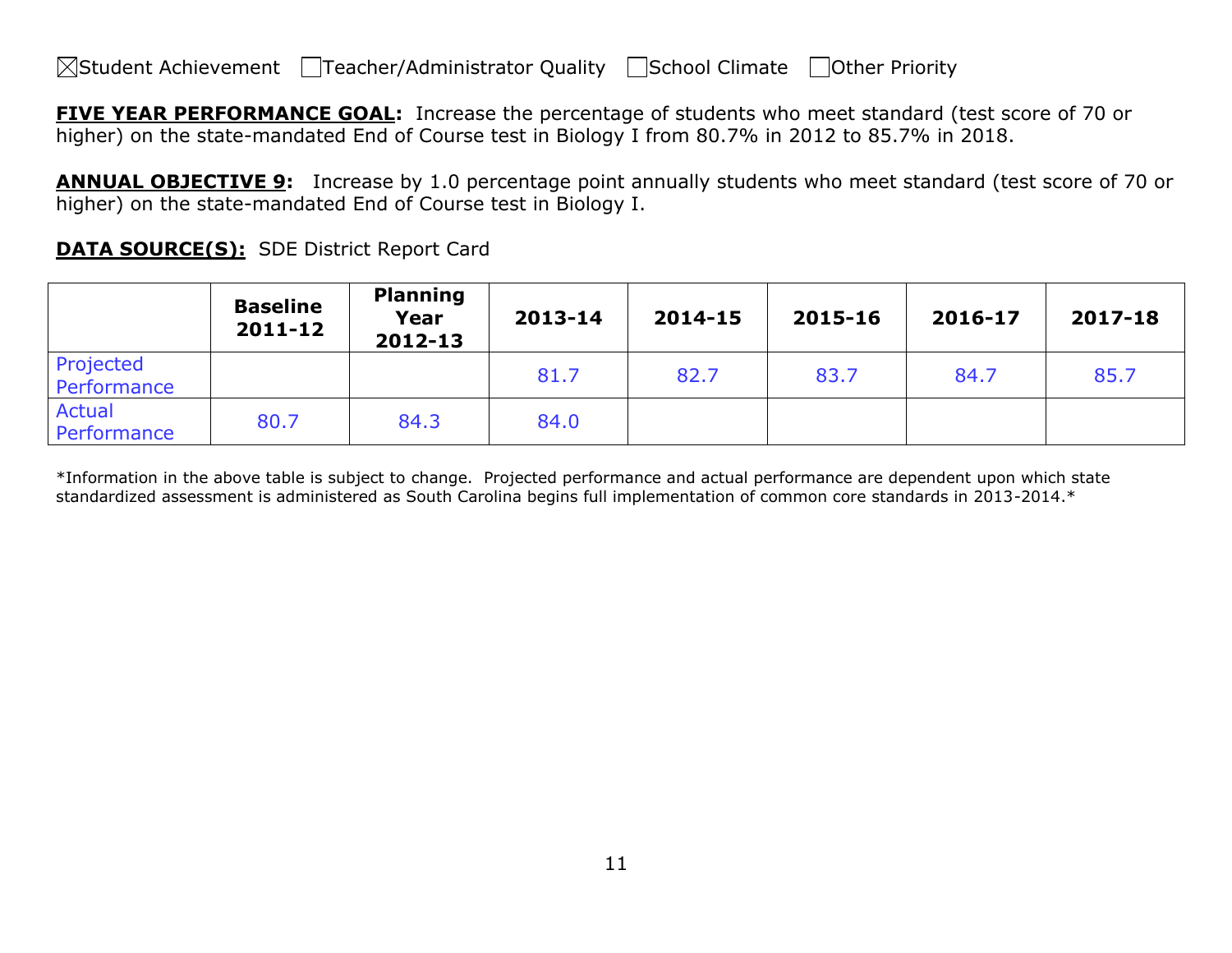**PERFORMANCE STATEMENT:** Meet the state and federal accountability objectives for all students and subgroups in social studies each year.

**FIVE YEAR PERFORMANCE GOAL:** Meet or exceed the standard in social studies as measured by the South Carolina Palmetto Assessment of State Standards (SCPASS).

**ANNUAL OBJECTIVE 10:** Annually meet or exceed the standard in social studies as measured by the South Carolina Palmetto Assessment of State Standards (SCPASS).

**DATA SOURCE(S):** ESEA Federal Accountability and SDE School Report Card

|                                  | <b>Baseline</b><br>2014-15 | 2015-16 | 2016-17 | 2017-18 |
|----------------------------------|----------------------------|---------|---------|---------|
| <b>School</b><br>Projected       | X                          |         |         |         |
| <b>School</b><br><b>Actual</b>   |                            |         |         |         |
| <b>District</b><br>Projected     | Χ                          |         |         |         |
| <b>District</b><br><b>Actual</b> |                            |         |         |         |

\*Beginning in 2014-15, grades 4-8 will take Science **and** Social Studies.\*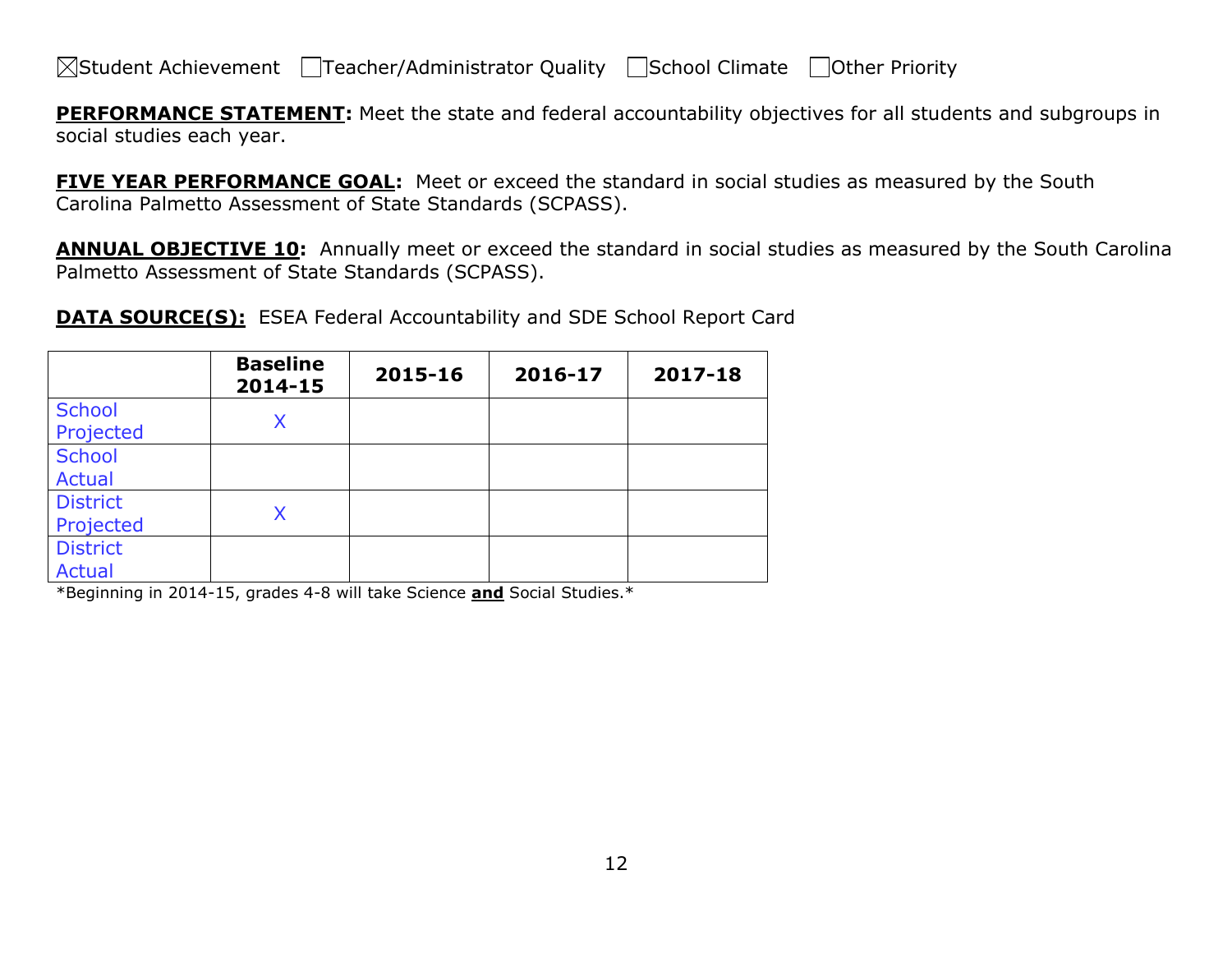**FIVE YEAR PERFORMANCE GOAL:** Increase the percentage of students who meet standard (test score of 70 or higher) on the state-mandated End of Course test in US History and the Constitution from 65.6% in 2012 to 70.6% in 2018.

**ANNUAL OBJECTIVE 11:** Increase by 1.0 percentage point annually students who meet standard (test score of 70 or higher) on the state-mandated End of Course test in US History and the Constitution.

|                              | <b>Baseline</b><br>$2011 - 12$ | <b>Planning</b><br>Year<br>2012-13 | 2013-14 | 2014-15 | 2015-16 | 2016-17 | 2017-18 |
|------------------------------|--------------------------------|------------------------------------|---------|---------|---------|---------|---------|
| Projected<br>Performance     |                                |                                    | 66.6    | 67.6    | 68.6    | 69.6    | 70.6    |
| <b>Actual</b><br>Performance | 65.6                           | 73.9                               | 75.1    |         |         |         |         |

**DATA SOURCE(S):** SDE District Report Card

\*Information in the above table is subject to change. Projected performance and actual performance are dependent upon which state standardized assessment is administered as South Carolina begins full implementation of common core standards in 2013-2014.\*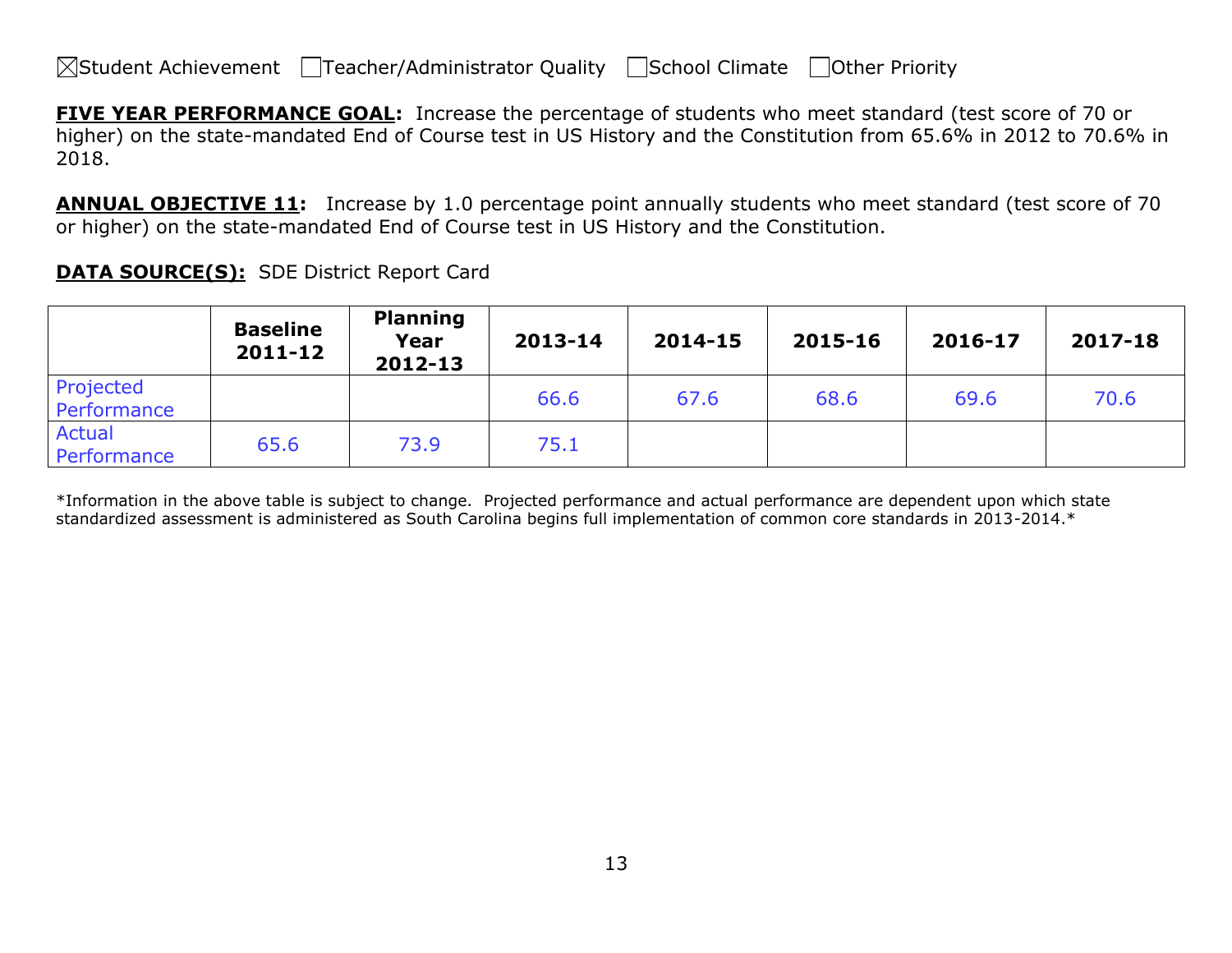**PERFORMANCE STATEMENT:** Increase student performance on state and national assessments, including the Iowa Test of Basic Skills (ITBS), Advanced Placement (AP) exams, and the Scholastic Aptitude Tests (SAT).

**FIVE YEAR PERFORMANCE GOAL:** Annually meet or exceed the national norm of 50<sup>th</sup> percentile in each subtest of the Iowa Tests of Basic Skills (ITBS) in grade 2.

**ANNUAL OBJECTIVE 12:** Annually meet or exceed the national norm of 50<sup>th</sup> percentile in each subtest of the Iowa Tests of Basic Skills (ITBS) in grade 2.

**DATA SOURCE(S):** Fall ITBS/CogAT report produced by Riverside Publishing

| Reading<br><b>Comprehension</b> | <b>Baseline</b><br>2011-12 | <b>Planning</b><br>Year<br>2012-13 | 2013-14          | 2014-15          | 2015-16          | 2016-17          | 2017-18          |
|---------------------------------|----------------------------|------------------------------------|------------------|------------------|------------------|------------------|------------------|
| Projected                       |                            |                                    | 50 <sup>th</sup> | 50 <sup>th</sup> | 50 <sup>th</sup> | 50 <sup>th</sup> | 50 <sup>th</sup> |
| Performance                     |                            |                                    | percentile       | percentile       | percentile       | percentile       | percentile       |
| Actual                          | $67^{\text{th}}$           | $66^{\text{th}}$                   | 67 <sup>th</sup> |                  | $\ast$           |                  | $\ast$           |
| Performance                     | percentile                 | percentile                         | percentile       |                  |                  |                  |                  |

\*Fall 2014 students began taking a new form of the ITBS\*

| <b>Mathematics</b><br><b>Concepts</b> | <b>Baseline</b><br>$2011 - 12$ | <b>Planning</b><br>Year<br>2012-13 | 2013-14          | 2014-15          | 2015-16          | 2016-17          | 2017-18          |
|---------------------------------------|--------------------------------|------------------------------------|------------------|------------------|------------------|------------------|------------------|
| Projected                             |                                |                                    | 50 <sup>th</sup> | 50 <sup>tr</sup> | 50 <sup>th</sup> | 50 <sup>th</sup> | 50 <sup>th</sup> |
| Performance                           |                                |                                    | percentile       | percentile       | percentile       | percentile       | percentile       |
| <b>Actual</b>                         | 52 <sup>nd</sup>               | 50 <sup>th</sup>                   | 49 <sup>th</sup> | $\ast$           | $\ast$           |                  | $\ast$           |
| Performance                           | percentile                     | percentile                         | percentile       |                  |                  |                  |                  |

\*Fall 2014 students began taking a new form of the ITBS\*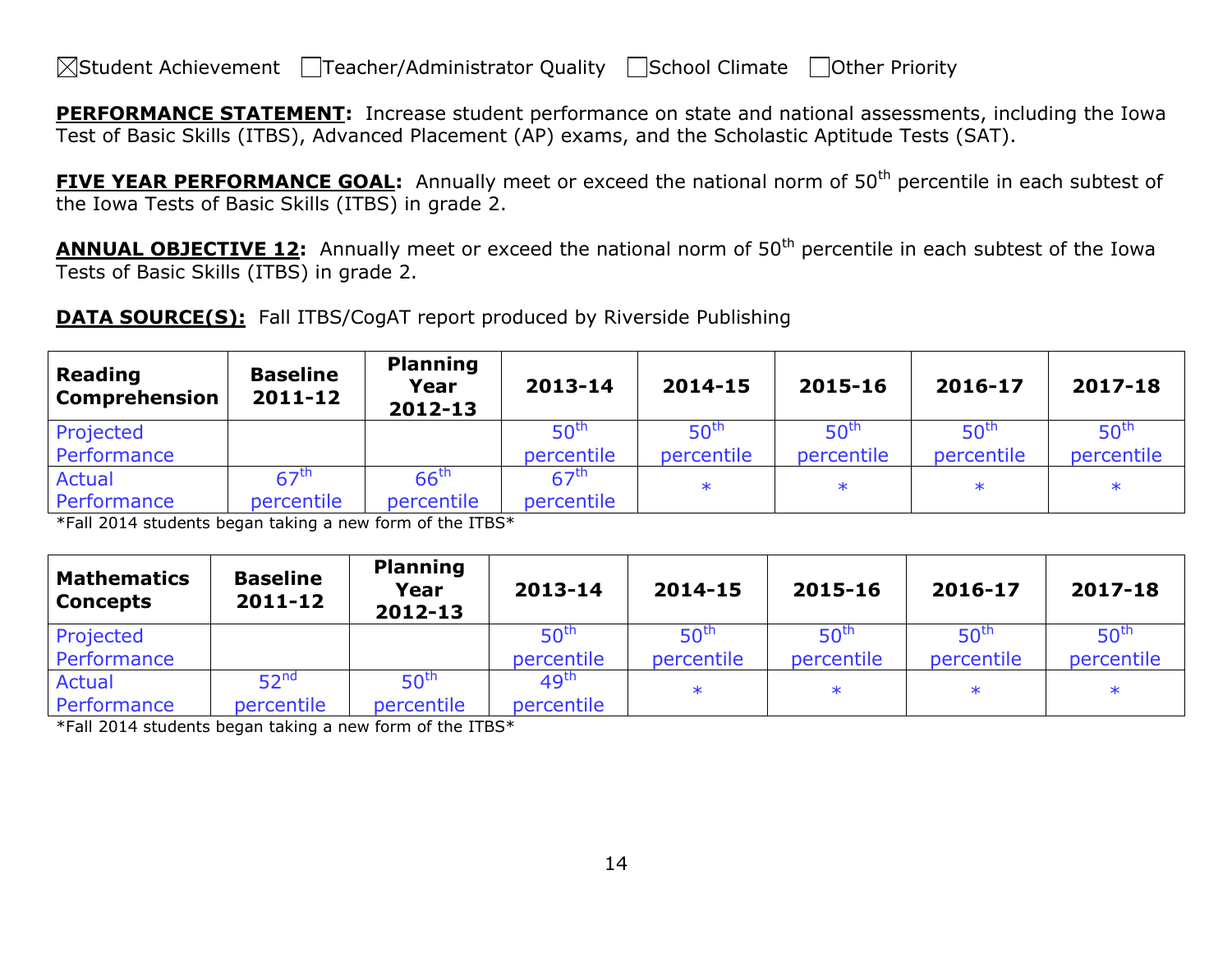| <b>Mathematics</b><br><b>Problems</b> | <b>Baseline</b><br>$2011 - 12$ | <b>Planning</b><br>Year<br>2012-13 | 2013-14          | 2014-15          | 2015-16          | 2016-17          | 2017-18          |
|---------------------------------------|--------------------------------|------------------------------------|------------------|------------------|------------------|------------------|------------------|
| Projected                             |                                |                                    | 50 <sup>tr</sup> | 50 <sup>th</sup> | 50 <sup>th</sup> | 50 <sup>th</sup> | 50 <sup>tr</sup> |
| Performance                           |                                |                                    | percentile       | percentile       | percentile       | percentile       | percentile       |
| <b>Actual</b>                         | 58 <sup>th</sup>               | 55 <sup>th</sup>                   | <b>57th</b>      | $\ast$           | $\ast$           |                  | $\ast$           |
| Performance                           | percentile                     | percentile                         | percentile       |                  |                  |                  |                  |

\*Fall 2014 students began taking a new form of the ITBS\*

| <b>Reading</b> | 2014-15          | 2015-16          | 2016-17          | 2017-18          |
|----------------|------------------|------------------|------------------|------------------|
| Projected      | 50 <sup>th</sup> | 50 <sup>th</sup> | 50 <sup>th</sup> | 50 <sup>th</sup> |
| Performance    | percentile       | percentile       | percentile       | percentile       |
| Actual         | 60 <sup>th</sup> |                  |                  |                  |
| Performance    | percentile       |                  |                  |                  |

| <b>Mathematics</b> | 2014-15          | 2015-16          | 2016-17          | 2017-18          |
|--------------------|------------------|------------------|------------------|------------------|
| Projected          | 50 <sup>th</sup> | 50 <sup>th</sup> | 50 <sup>th</sup> | 50 <sup>th</sup> |
| Performance        | percentile       | percentile       | percentile       | percentile       |
| Actual             | 52 <sup>nd</sup> |                  |                  |                  |
| Performance        | percentile       |                  |                  |                  |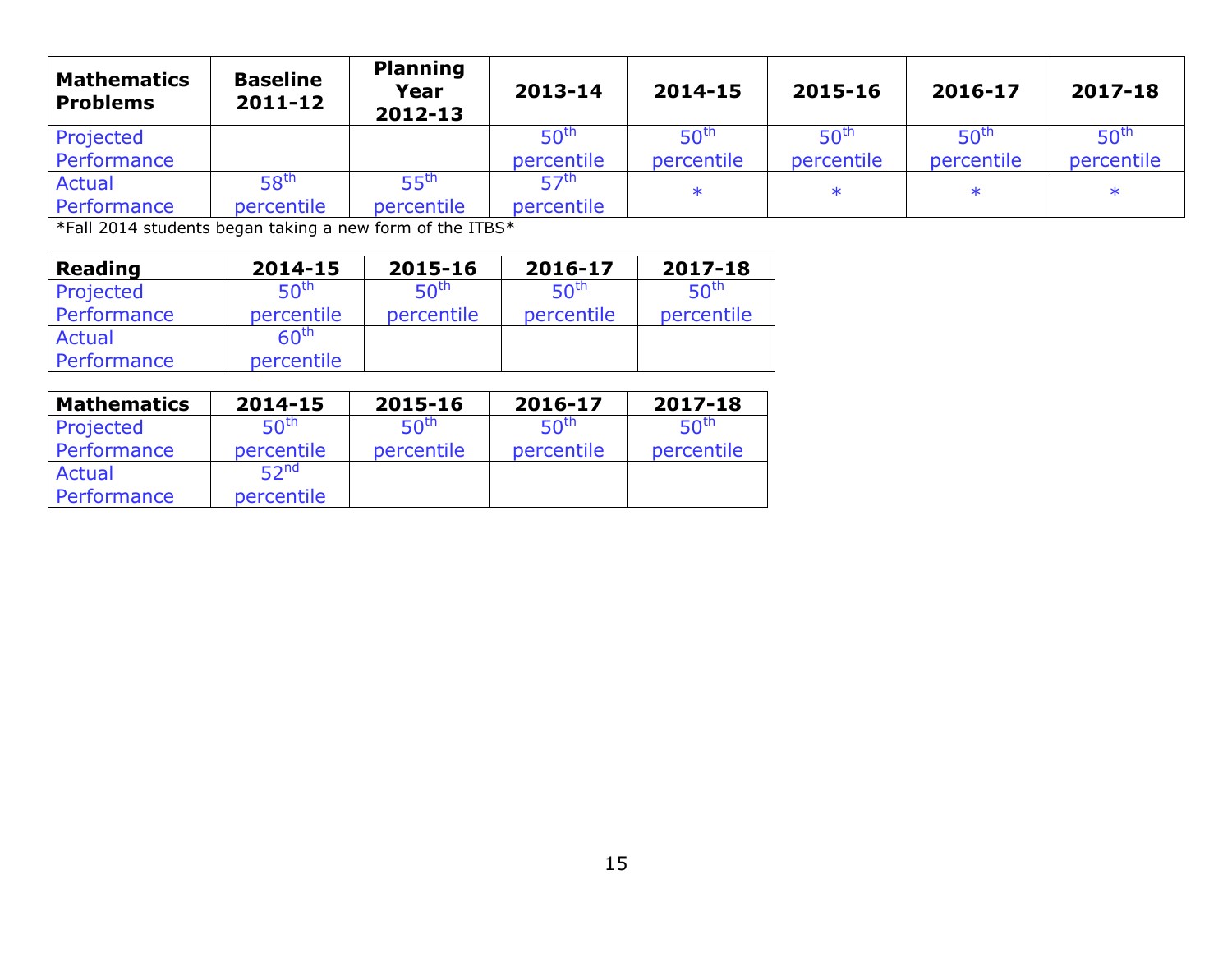**FIVE YEAR PERFORMANCE GOAL:** Increase the percentage of exams with a score of 3 or above (out of a possible 5) on all AP examinations from 56% in 2011 to 61% by 2018.

**ANNUAL OBJECTIVE 13:** Increase by 1.0 percentage point annually exams with a score of 3 or above (out of a possible 5) on all AP examinations.

|  | <b>DATA SOURCE(S):</b> AP Report produced by the College Board |  |
|--|----------------------------------------------------------------|--|
|--|----------------------------------------------------------------|--|

|                              | <b>Baseline</b><br>2010-11 | <b>Baseline</b><br>$2011 - 12$ | <b>Planning</b><br>Year<br>2012-13 | 2013-14 | 2014-15 | 2015-16 | 2016-17 | 2017-18 |
|------------------------------|----------------------------|--------------------------------|------------------------------------|---------|---------|---------|---------|---------|
| Projected<br>Performance     |                            |                                |                                    | 57      | 58      | 59      | 60      | -61     |
| <b>Actual</b><br>Performance | 56                         | 53                             | 55                                 | 54      |         |         |         |         |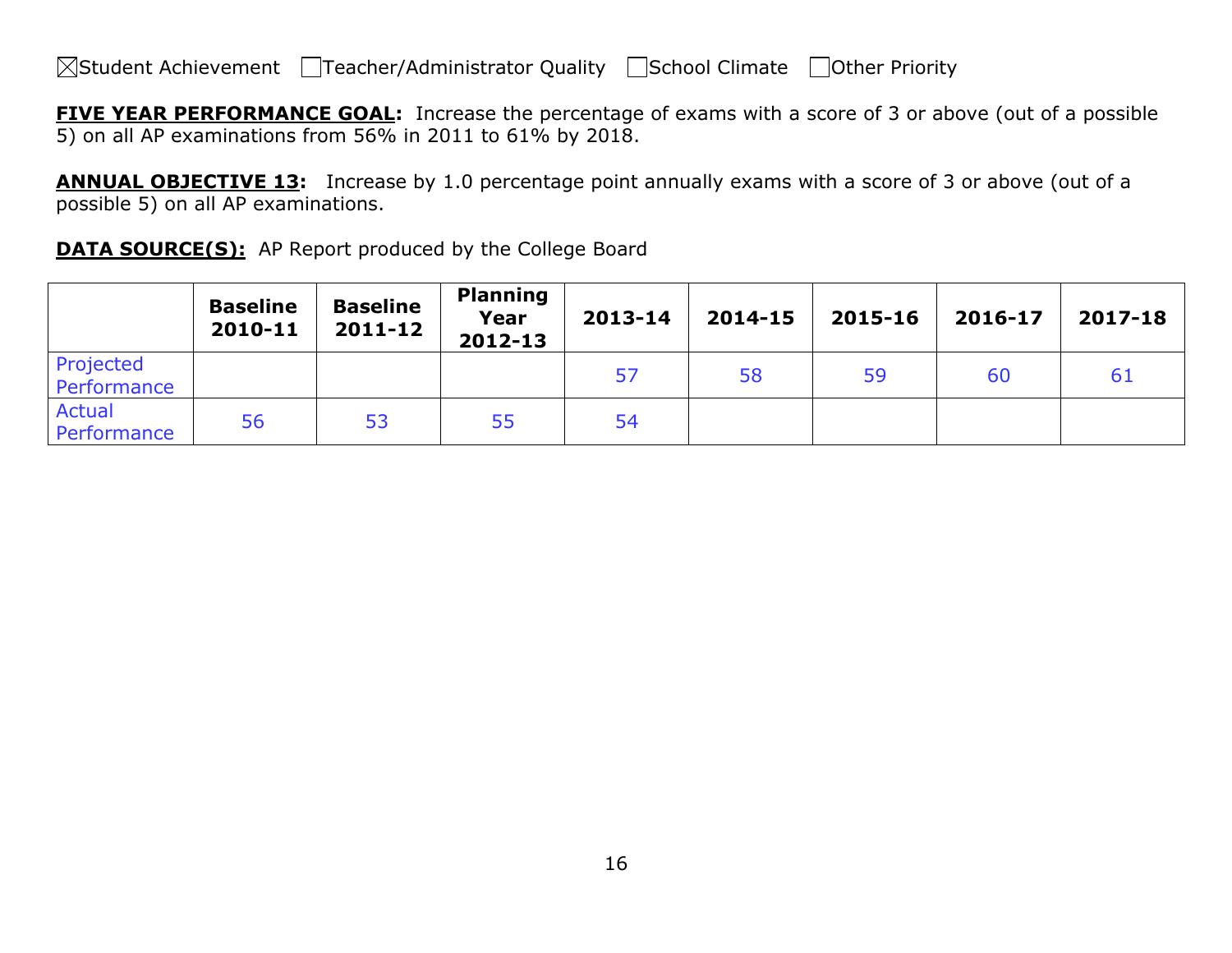**FIVE YEAR PERFORMANCE GOAL:** Annually increase by 2 points each, the mean scores on respective subtests and the mean composite score on the SAT.

**ANNUAL OBJECTIVE 14:** Annually increase the mean score on the SAT Critical Reading section, Math section, and Writing section by 2 points.

**DATA SOURCE(S):** SAT report produced by The College Board and District Report Card

| <b>Critical</b><br>Reading | <b>Baseline</b><br>2011-12 | <b>Planning</b><br>Year<br>2012-13 | 2013-14 | 2014-15 | 2015-16 | 2016-17 | 2017-18 |
|----------------------------|----------------------------|------------------------------------|---------|---------|---------|---------|---------|
| Projected<br>Performance   |                            |                                    | 493     | 495     | 497     | 499     | 501     |
| Actual<br>Performance      | 491                        | 496                                | 499     |         |         |         |         |

| <b>Math</b>                  | <b>Baseline</b><br>$2011 - 12$ | <b>Planning</b><br>Year<br>2012-13 | 2013-14 | 2014-15 | 2015-16 | 2016-17 | 2017-18 |
|------------------------------|--------------------------------|------------------------------------|---------|---------|---------|---------|---------|
| Projected<br>Performance     |                                |                                    | 496     | 498     | 500     | 502     | 504     |
| <b>Actual</b><br>Performance | 494                            | 492                                | 496     |         |         |         |         |

| Writing                  | <b>Baseline</b><br>$2011 - 12$ | <b>Planning</b><br>Year<br>2012-13 | 2013-14 | 2014-15 | 2015-16 | 2016-17 | 2017-18 |
|--------------------------|--------------------------------|------------------------------------|---------|---------|---------|---------|---------|
| Projected<br>Performance |                                |                                    | 472     | 474     | 476     | 478     | 480     |
| Actual<br>Performance    | 470                            | 474                                | 472     |         |         |         |         |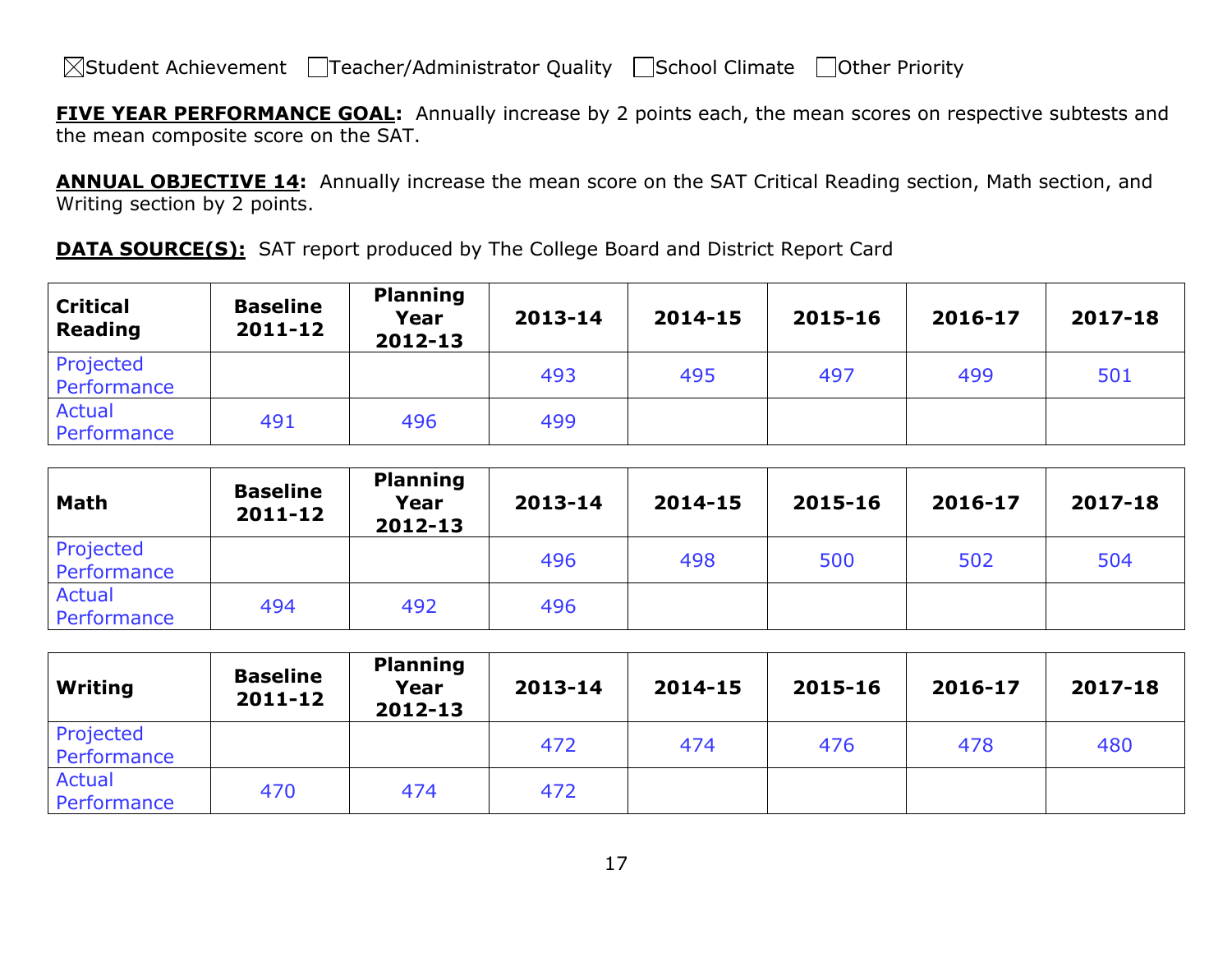| Composite                | <b>Baseline</b><br>2011-12 | <b>Planning</b><br>Year<br>2012-13 | 2013-14 | 2014-15 | 2015-16 | 2016-17 | 2017-18 |
|--------------------------|----------------------------|------------------------------------|---------|---------|---------|---------|---------|
| Projected<br>Performance |                            |                                    | 1461    | 1467    | 1473    | 1479    | 1485    |
| Actual<br>Performance    | 1455                       | 1462                               | 1467    |         |         |         |         |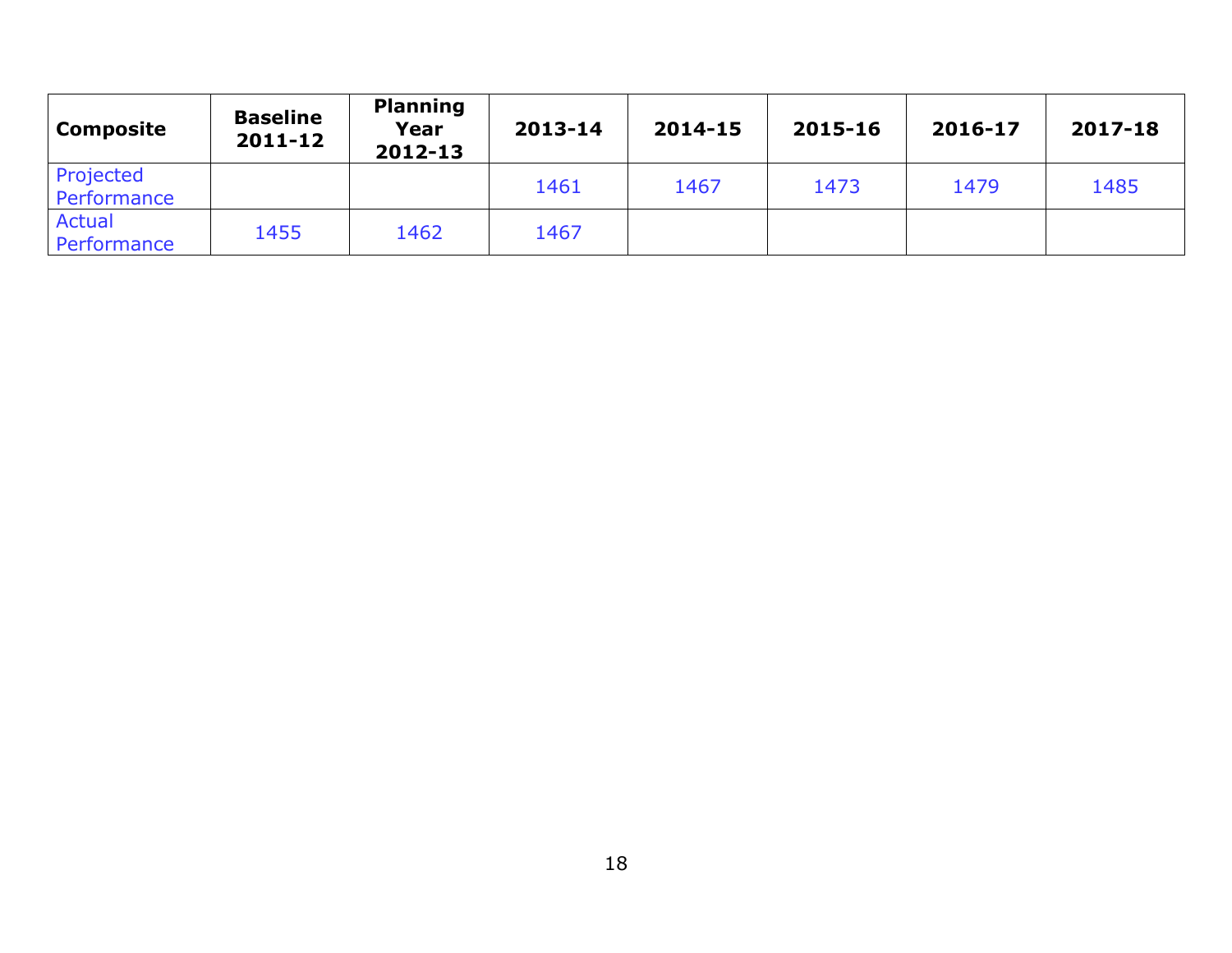■Student Achievement ■Teacher/Administrator Quality ■School Climate ■Other Priority

**FIVE YEAR PERFORMANCE GOAL:** Meet or exceed the standard as measured by the ACT.

**ANNUAL OBJECTIVE 15:** Annually meet or exceed the standard as measured by the ACT.

**DATA SOURCE(S):** ESEA Federal Accountability and SDE District Report Card

|                                  | <b>Baseline</b><br>2014-15 | 2015-16 | 2016-17 | 2017-18 |
|----------------------------------|----------------------------|---------|---------|---------|
| <b>School</b><br>Projected       | X                          |         |         |         |
| <b>School</b><br><b>Actual</b>   |                            |         |         |         |
| <b>District</b><br>Projected     | Χ                          |         |         |         |
| <b>District</b><br><b>Actual</b> |                            |         |         |         |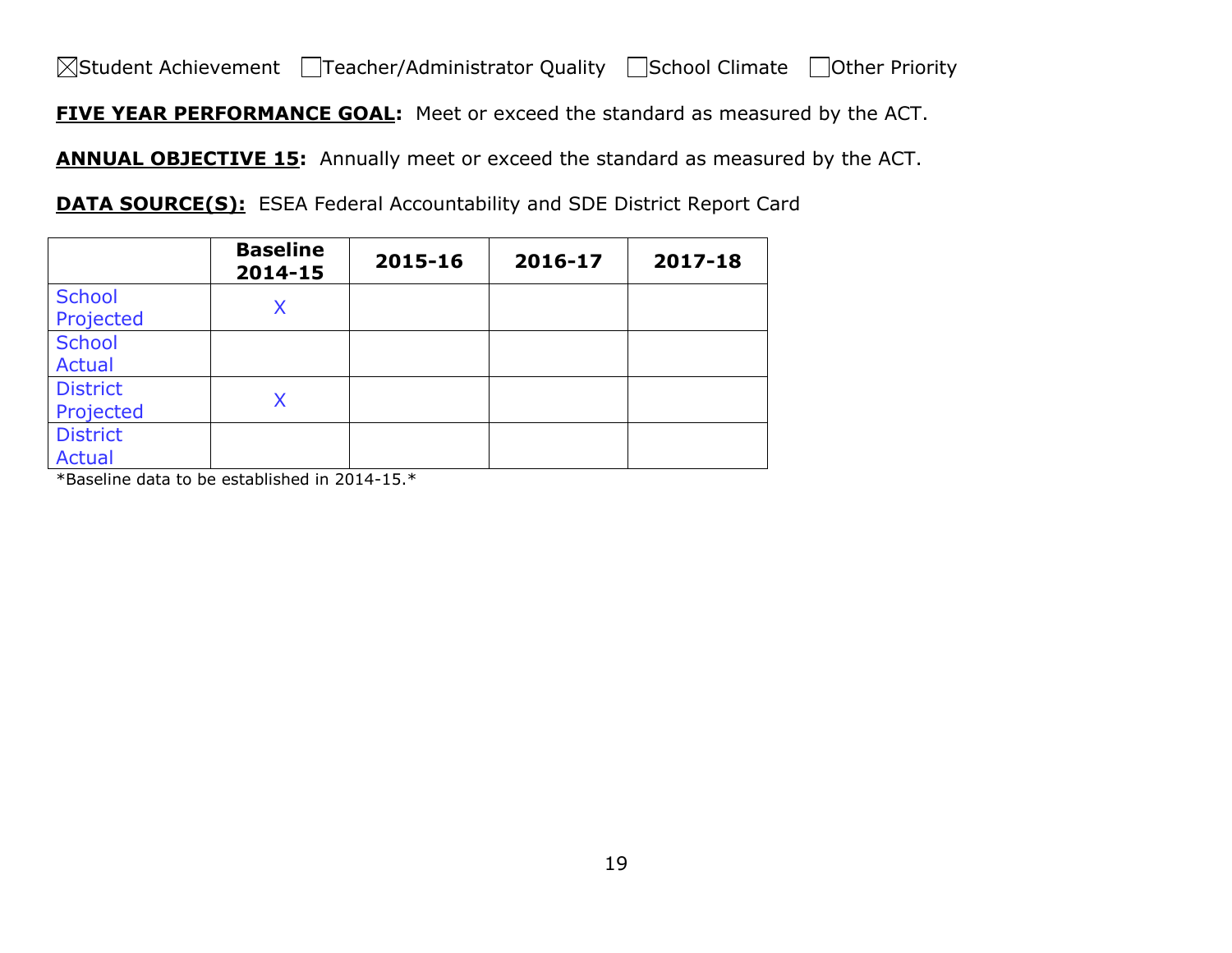**FIVE YEAR PERFORMANCE GOAL:** Meet the annual measurable objective (AMO) of 95% of students tested for all ELA and math tests and subgroups each year from 2014 through 2018.

**ANNUAL OBJECTIVE 16:** Meet the annual measurable objective (AMO) of 95% of students tested for all ELA and math tests and subgroups annually.

**DATA SOURCE(S):** ESEA Federal Accountability and SDE District Report Card

| <b>ELA - District - HS</b>        | <b>Baseline</b><br>2014-15 | 2015-16 | 2016-17 | 2017-18 |
|-----------------------------------|----------------------------|---------|---------|---------|
| <b>Projected Performance</b>      | 95.0                       | 95.0    | 95.0    | 95.0    |
| <b>Actual Performance</b>         |                            |         |         |         |
| <b>All Students</b>               |                            |         |         |         |
| <b>Male</b>                       |                            |         |         |         |
| Female                            |                            |         |         |         |
| White                             |                            |         |         |         |
| African-American                  |                            |         |         |         |
| Asian/Pacific Islander            |                            |         |         |         |
| <b>Hispanic</b>                   |                            |         |         |         |
| American Indian/Alaskan           |                            |         |         |         |
| <b>Disabled</b>                   |                            |         |         |         |
| <b>Limited English Proficient</b> |                            |         |         |         |
| <b>Subsidized Meals</b>           |                            |         |         |         |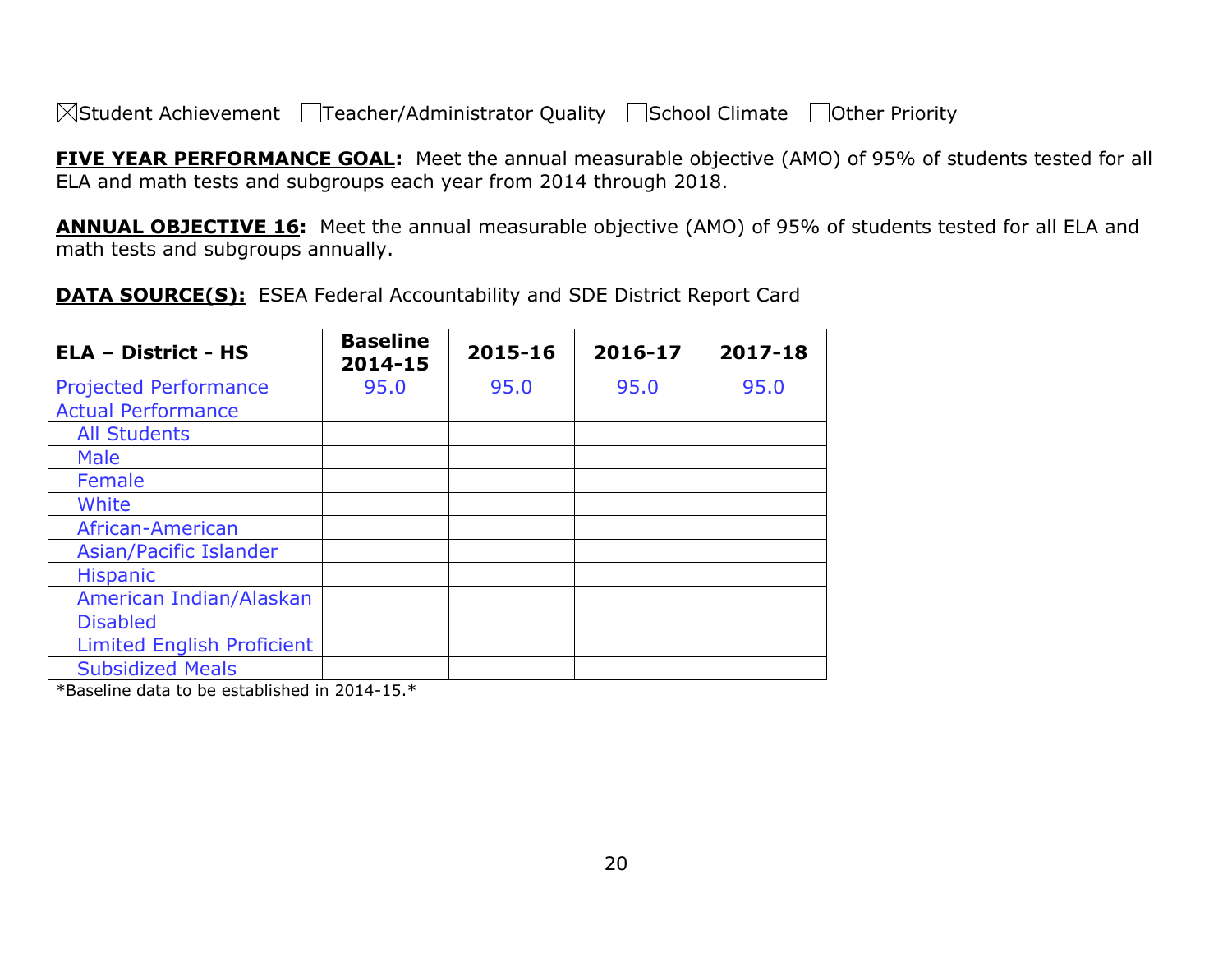| Math - District - HS                                                                                                                                                                                                                                                                                                                             | <b>Baseline</b><br>2014-15 | 2015-16 | 2016-17 | 2017-18 |
|--------------------------------------------------------------------------------------------------------------------------------------------------------------------------------------------------------------------------------------------------------------------------------------------------------------------------------------------------|----------------------------|---------|---------|---------|
| <b>Projected Performance</b>                                                                                                                                                                                                                                                                                                                     | 95.0                       | 95.0    | 95.0    | 95.0    |
| <b>Actual Performance</b>                                                                                                                                                                                                                                                                                                                        |                            |         |         |         |
| <b>All Students</b>                                                                                                                                                                                                                                                                                                                              |                            |         |         |         |
| <b>Male</b>                                                                                                                                                                                                                                                                                                                                      |                            |         |         |         |
| Female                                                                                                                                                                                                                                                                                                                                           |                            |         |         |         |
| White                                                                                                                                                                                                                                                                                                                                            |                            |         |         |         |
| African-American                                                                                                                                                                                                                                                                                                                                 |                            |         |         |         |
| Asian/Pacific Islander                                                                                                                                                                                                                                                                                                                           |                            |         |         |         |
| <b>Hispanic</b>                                                                                                                                                                                                                                                                                                                                  |                            |         |         |         |
| American Indian/Alaskan                                                                                                                                                                                                                                                                                                                          |                            |         |         |         |
| <b>Disabled</b>                                                                                                                                                                                                                                                                                                                                  |                            |         |         |         |
| <b>Limited English Proficient</b>                                                                                                                                                                                                                                                                                                                |                            |         |         |         |
| <b>Subsidized Meals</b><br>$\mathbf{r}$ , $\mathbf{r}$ , $\mathbf{r}$ , $\mathbf{r}$ , $\mathbf{r}$ , $\mathbf{r}$ , $\mathbf{r}$ , $\mathbf{r}$ , $\mathbf{r}$ , $\mathbf{r}$ , $\mathbf{r}$ , $\mathbf{r}$ , $\mathbf{r}$ , $\mathbf{r}$ , $\mathbf{r}$ , $\mathbf{r}$ , $\mathbf{r}$ , $\mathbf{r}$ , $\mathbf{r}$ , $\mathbf{r}$ ,<br>$\sim$ |                            |         |         |         |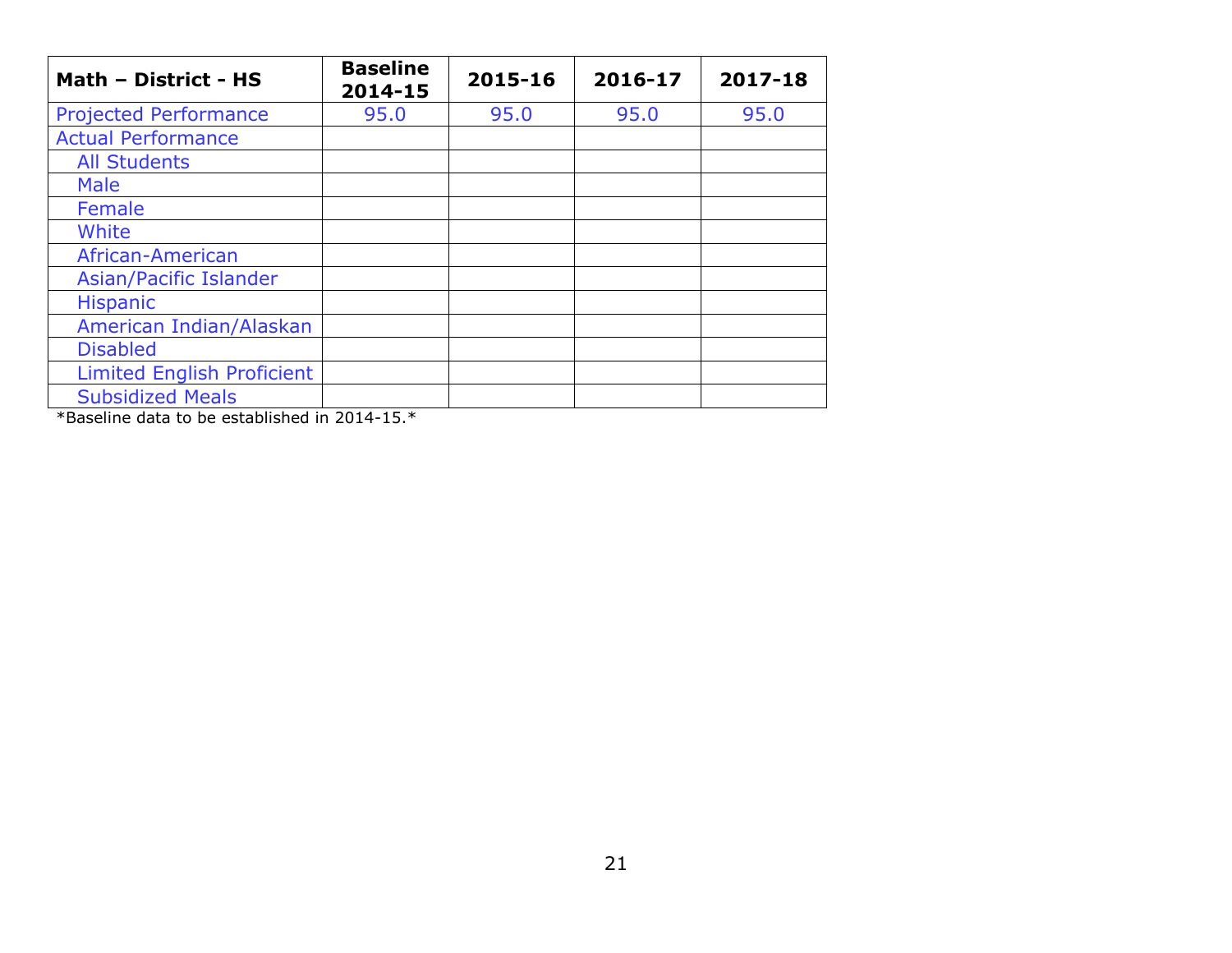**PERFORMANCE STATEMENT:** Meet or exceed the state objective(s) for national career readiness certification as measured by WorkKeys.

**FIVE YEAR PERFORMANCE GOAL:** Meet or exceed the state objective(s) for national career readiness certification as measured by WorkKeys.

**ANNUAL OBJECTIVE 17:** Annually meet or exceed the state objective(s) for national career readiness certification as measured by WorkKeys.

**DATA SOURCE(S):** WorkKeys report produced by ACT

|                                  | <b>Baseline</b><br>2014-15 | 2015-16 | 2016-17 | 2017-18 |
|----------------------------------|----------------------------|---------|---------|---------|
| <b>School</b><br>Projected       | X                          |         |         |         |
| <b>School</b><br><b>Actual</b>   |                            |         |         |         |
| <b>District</b><br>Projected     | Χ                          |         |         |         |
| <b>District</b><br><b>Actual</b> |                            |         |         |         |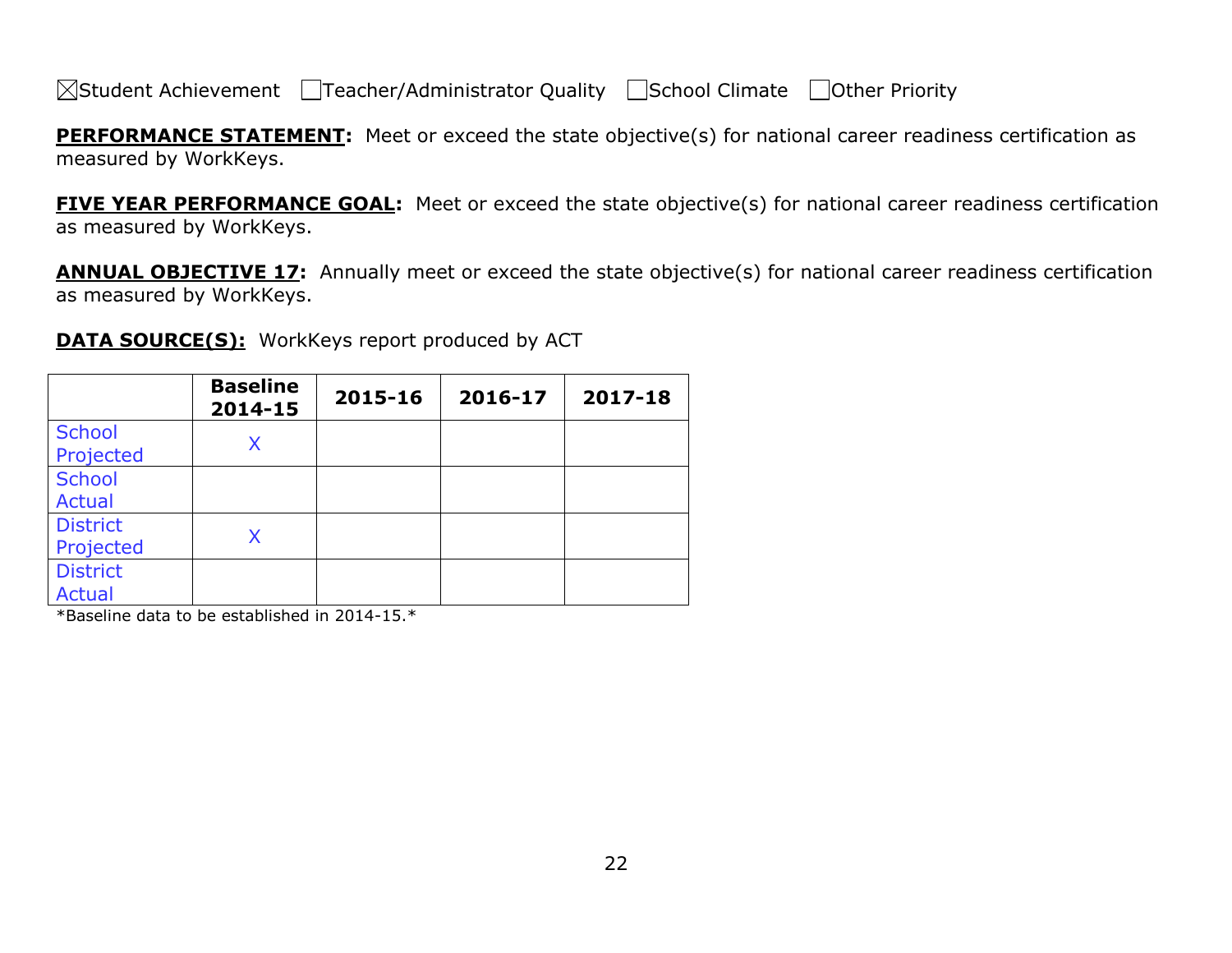**PERFORMANCE STATEMENT:** Increase the on-time student graduation rate from 72.4% in 2012 to 80.0% by 2018.

**FIVE YEAR PERFORMANCE GOAL:** Increase the on-time (4 year cohort) student graduation rate from 72.4% in 2012 to 87.7% in 2018.

**ANNUAL OBJECTIVE 18:** Beginning in 2013-14, increase the on-time student graduation rate by 1.52 percentage points annually.

### **DATA SOURCE(S):** SDE District Report Card

|                              | <b>Baseline</b><br>$2011 - 12$ | <b>Planning</b><br>Year<br>2012-13 | 2013-14 | 2014-15 | 2015-16 | 2016-17 | 2017-18 |
|------------------------------|--------------------------------|------------------------------------|---------|---------|---------|---------|---------|
| Projected<br>Performance     |                                |                                    | 73.9    | 83.2    | 84.7    | 86.2    | 87.7    |
| <b>Actual</b><br>Performance | 72.4                           | 76.9                               | 81.7    |         |         |         |         |

\*New goal established for 2015.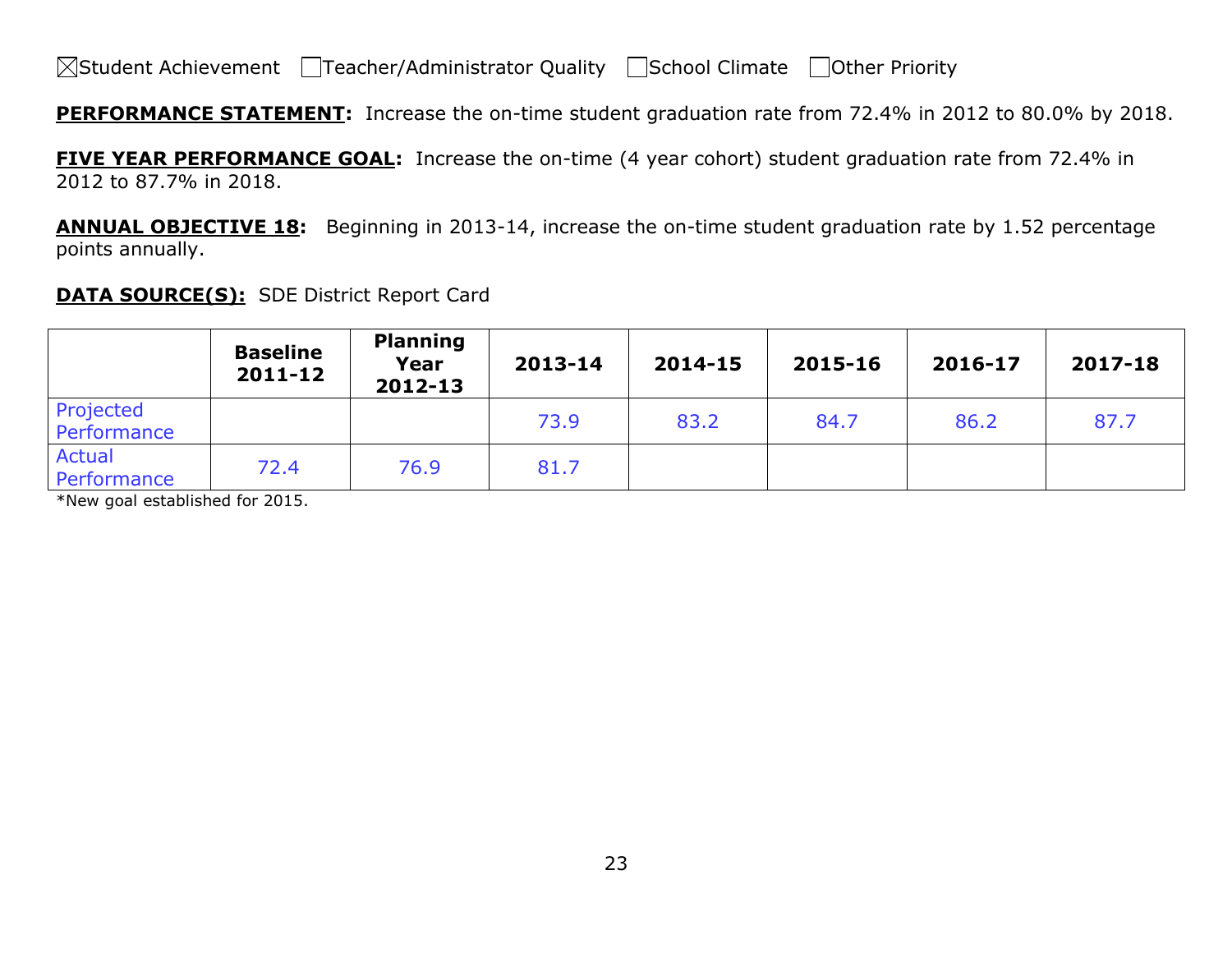# **Greenville County Schools Strategic Education Plan 2013-2018**

# **ACTION PLAN: Goal 1**

*Goal 1: Raise the academic challenge and performance of each child.*

## Strategy 1: Implement and refine, as appropriate, a process for the continuous development and updating of 21<sup>st</sup> Century curriculum that is innovative and rigorous for all students.

| <b>Activities</b>                                                                                               | Timeline | <b>Implementation Team</b>                                         | <b>Estimated</b><br><b>Additional</b><br>Cost | <b>Funding</b><br><b>Sources</b> | Status* |   |   |
|-----------------------------------------------------------------------------------------------------------------|----------|--------------------------------------------------------------------|-----------------------------------------------|----------------------------------|---------|---|---|
|                                                                                                                 |          |                                                                    |                                               |                                  | F.      | С | M |
| 1.1.1 Create a clearly defined, standards-<br>based, articulated curriculum for all<br>students, grades PreK-12 | 2013-18  | Associate Superintendent for<br>Academics                          |                                               |                                  |         | X |   |
|                                                                                                                 |          | Director of Academic Support                                       |                                               |                                  |         |   |   |
| Integrate current SC College and<br>a.<br><b>Career Ready Standards</b>                                         |          | <b>Services</b>                                                    |                                               |                                  |         |   |   |
| b. Align career center and special<br>center curriculum with state and<br>national standards                    |          | <b>Executive Director of Academic</b><br>Innovation and Technology |                                               |                                  |         |   |   |
| Include 21 <sup>st</sup> Century skills across all<br>C <sub>1</sub><br>content areas                           |          | Assistant Superintendent for<br>Special Academic Programs          |                                               |                                  |         |   |   |
| Continue to develop integrated<br>d.<br>curriculum across all core content                                      |          |                                                                    |                                               |                                  |         |   |   |
| and related arts areas                                                                                          |          |                                                                    |                                               |                                  |         |   |   |
| Provide innovative technology<br>е.<br>support for curriculum                                                   |          |                                                                    |                                               |                                  |         |   |   |
| Provide curriculum that utilizes                                                                                |          |                                                                    |                                               |                                  |         |   |   |

Overall Leadership: Division of Academics (Associate Superintendent)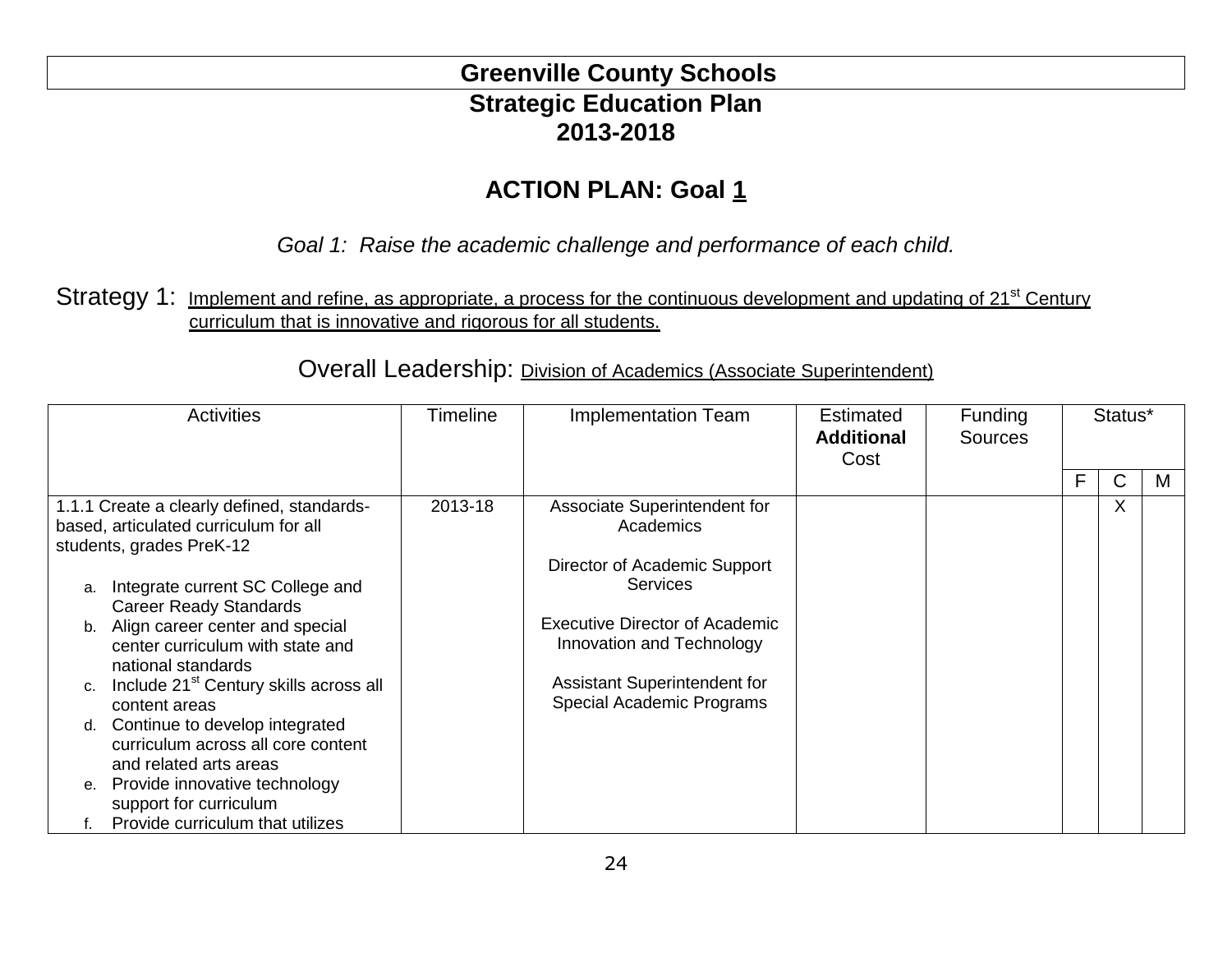| multiple delivery models<br>Integrate literacy skills across<br>g.<br>content areas<br>Ensure standards-based curriculum<br>h.<br>is implemented in all special<br>education and alternative models                                                                                                                                                                                                                                 |         |                                                                                                                                                                                                                                                                                     |                       |                                                 |         |  |
|-------------------------------------------------------------------------------------------------------------------------------------------------------------------------------------------------------------------------------------------------------------------------------------------------------------------------------------------------------------------------------------------------------------------------------------|---------|-------------------------------------------------------------------------------------------------------------------------------------------------------------------------------------------------------------------------------------------------------------------------------------|-----------------------|-------------------------------------------------|---------|--|
| 1.1.2 Improve the curriculum<br>portal/connection with curriculum maps to<br>provide for more effective articulation and<br>pacing, to include strategies for<br>differentiation, accommodations, and<br>modifications to meet the needs of all<br>students including those with language<br>barriers and disabilities.<br>a. Provide curriculum alignment<br>resources in Rubicon Atlas for<br>classroom teachers                  | 2013-18 | Associate Superintendent for<br>Academics<br>Director of Academic Support<br>Services<br>Director of Specialized Instruction<br><b>Executive Director of Academic</b><br>Innovation and Technology                                                                                  | \$80,000 per<br>year  | Professional<br>Development<br><b>Title III</b> | $\sf X$ |  |
| 1.1.3 Focus on the intentional and ongoing<br>alignment of standards-based curricula to<br>meet the needs of all students, including<br>students with disabilities<br>a. Provide curriculum alignment<br>resources in Rubicon Atlas for all<br>teachers<br>b. Ensure standards-based curriculum<br>is implemented in all instructional<br>models, including resource, self-<br>contained (occupational diploma),<br>and alternative | 2013-18 | Director of Academic Support<br>Services<br><b>Assistant Superintendent for</b><br><b>Special Education Services</b><br>Director of Specialized Instruction<br>Director of Early Intervention and<br><b>Student Support</b><br>Coordinator of Gifted and<br><b>Talented Program</b> | \$100,000<br>Per year | PD, IDEA                                        | X       |  |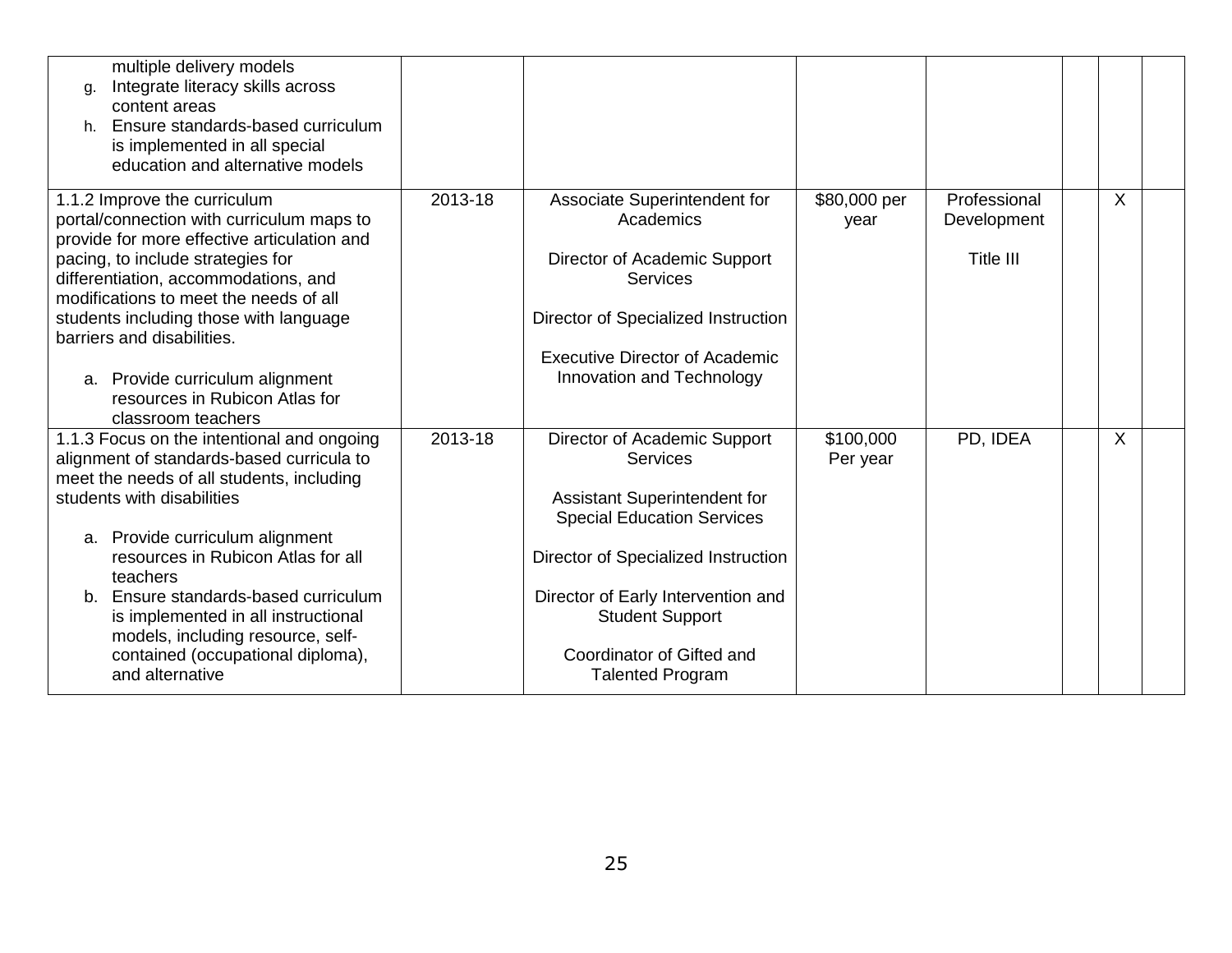| 1.1.4 Focus on the implementation of                                                   | 2013-18 | Director of Academic Support                      |           |                      | $\overline{\mathsf{x}}$ |  |
|----------------------------------------------------------------------------------------|---------|---------------------------------------------------|-----------|----------------------|-------------------------|--|
| Response to Intervention in Tier 2, with<br>fidelity                                   |         | <b>Services</b>                                   |           |                      |                         |  |
|                                                                                        |         | Academic Specialists for English                  |           |                      |                         |  |
| a. Continue to develop curriculum                                                      |         | Language Arts                                     |           |                      |                         |  |
| resources in elementary schools                                                        |         | (Elem./Secondary)                                 |           |                      |                         |  |
| b. Continue to monitor and track                                                       |         |                                                   |           |                      |                         |  |
| student progress to determine the                                                      |         | Academic Specialists for                          |           |                      |                         |  |
| following:                                                                             |         | <b>Mathematics</b><br>(Elem./Secondary)           |           |                      |                         |  |
| Intervention eligibility<br>$\bullet$                                                  |         |                                                   |           |                      |                         |  |
| <b>Retention implications</b><br>Number of students reading                            |         | Director of Early Intervention and                |           |                      |                         |  |
| on grade level by the end of                                                           |         | <b>Student Support</b>                            |           |                      |                         |  |
| $2nd$ grade                                                                            |         |                                                   |           |                      |                         |  |
| c. Identify and implement Tier 2                                                       |         | Director of Accountability and                    |           |                      |                         |  |
| reading interventions in middle and                                                    |         | <b>Quality Assurance</b>                          |           |                      |                         |  |
| high schools, including a system of                                                    |         |                                                   |           |                      |                         |  |
| monitoring fidelity                                                                    |         |                                                   |           |                      |                         |  |
| 1.1.5 Continue to improve the Gifted and<br>Talented curriculum to ensure alignment to | 2013-18 | Director of Academic Support<br><b>Services</b>   |           |                      | $\sf X$                 |  |
| and extension of grade level curriculum and                                            |         |                                                   |           |                      |                         |  |
| standards                                                                              |         | Coordinator of Gifted and                         |           |                      |                         |  |
|                                                                                        |         | <b>Talented Program</b>                           |           |                      |                         |  |
|                                                                                        |         |                                                   |           |                      |                         |  |
|                                                                                        |         | Academic Specialists for English<br>Language Arts |           |                      |                         |  |
|                                                                                        |         | (Elem./Secondary)                                 |           |                      |                         |  |
|                                                                                        |         |                                                   |           |                      |                         |  |
|                                                                                        |         | Academic Specialist for Math<br>(Elem./Secondary) |           |                      |                         |  |
|                                                                                        |         |                                                   |           |                      |                         |  |
|                                                                                        |         | Academic Specialist for Visual                    |           |                      |                         |  |
|                                                                                        |         | Performing Arts                                   |           |                      |                         |  |
|                                                                                        |         | Academic Specialist for AP, IB,                   |           |                      |                         |  |
|                                                                                        |         | and World Languages                               |           |                      |                         |  |
| 1.1.6 Continue to develop and create course                                            | 2013-18 | Associate Superintendent for                      | \$150,000 | Perkins              | $\sf X$                 |  |
| offerings to model explicit career specialties                                         |         | Academics                                         |           |                      |                         |  |
| and career clusters for the 21 <sup>st</sup> Century                                   |         |                                                   |           | <b>General Funds</b> |                         |  |
| (STEM, STEAM, career centers, magnet                                                   |         | Director of Academic Support                      |           |                      |                         |  |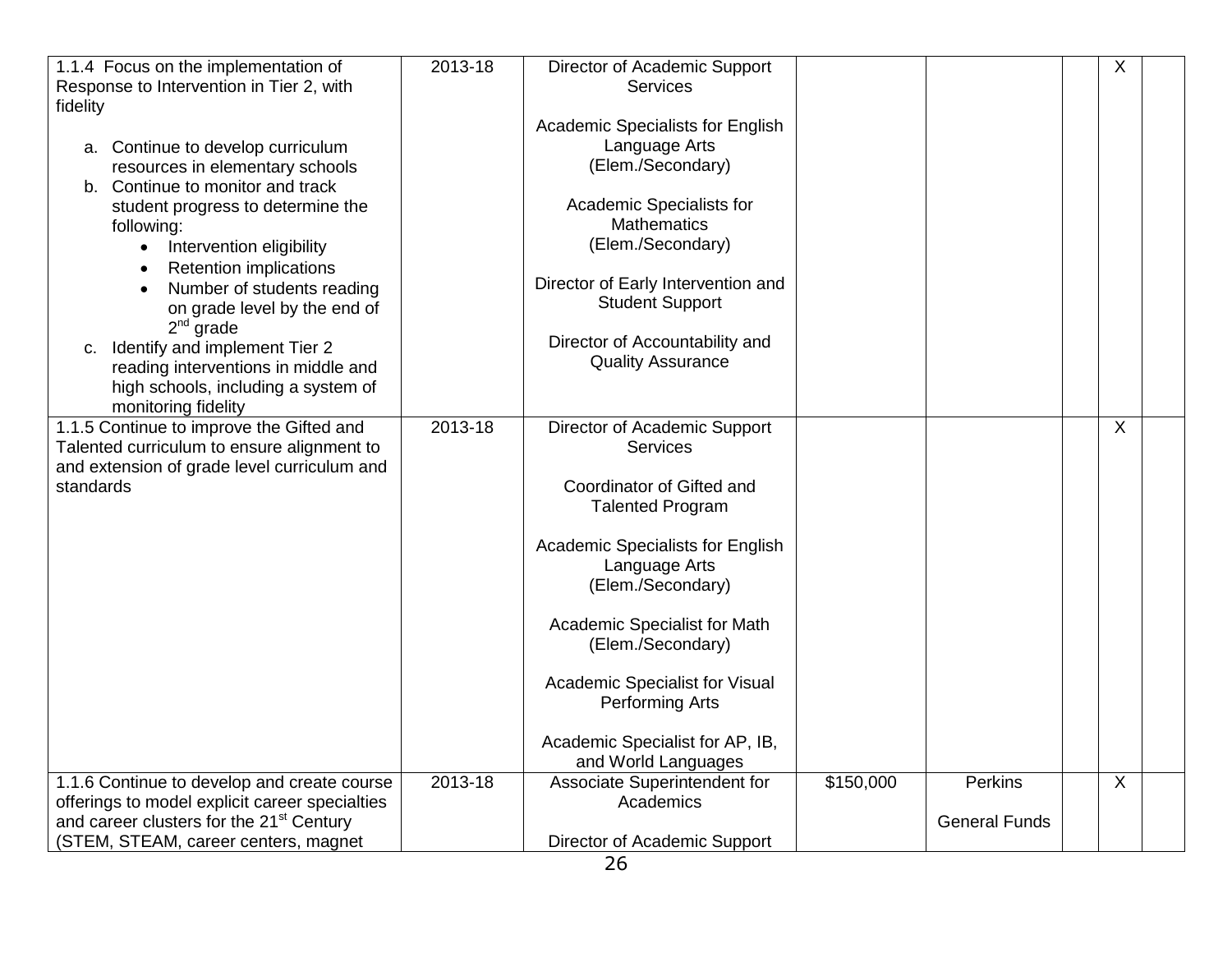| schools, etc.)                                                                     |             | Services                                 |            |                     |   |         |
|------------------------------------------------------------------------------------|-------------|------------------------------------------|------------|---------------------|---|---------|
|                                                                                    |             |                                          |            |                     |   |         |
|                                                                                    |             | Director of Academic Innovation          |            |                     |   |         |
|                                                                                    |             | and Technology                           |            |                     |   |         |
|                                                                                    |             | <b>Executive Director for Career and</b> |            |                     |   |         |
|                                                                                    |             | <b>Technical Education</b>               |            |                     |   |         |
| 1.1.7 Ensure that students with Limited                                            | 2013-18     | <b>Executive Director of Academic</b>    | \$30,000   | Title III           | X |         |
|                                                                                    |             |                                          |            |                     |   |         |
| English Proficiency (LEP) demonstrate<br>proficiency in English and develop higher |             | Innovation and Technology                |            |                     |   |         |
| levels of academic achievement in all                                              |             | Coordinator of ESOL Program              |            |                     |   |         |
| subject areas through rigorous, research-                                          |             |                                          |            |                     |   |         |
| based curriculum and resources.                                                    |             |                                          |            |                     |   |         |
|                                                                                    |             |                                          |            |                     |   |         |
|                                                                                    |             |                                          |            |                     |   |         |
| a. Implement specific curriculum to<br>meet the needs of LEP students with         |             |                                          |            |                     |   |         |
| a focus on reading, writing and                                                    |             |                                          |            |                     |   |         |
| comprehension                                                                      |             |                                          |            |                     |   |         |
| b. Focus on explicit vocabulary                                                    |             |                                          |            |                     |   |         |
| instruction across all content areas                                               |             |                                          |            |                     |   |         |
| 1.1.8 Ensure enhanced opportunities for                                            | 2013-18     | Director of Academic Support             | <b>TBD</b> | <b>General Fund</b> | X |         |
| visual/performing arts for all students                                            |             | <b>Services</b>                          |            |                     |   |         |
|                                                                                    |             |                                          |            |                     |   |         |
| a. Provide expanded time for                                                       |             | Academic Specialist for Visual           |            |                     |   |         |
| elementary students                                                                |             | and Performing Arts                      |            |                     |   |         |
| b. Provide equitable opportunities for                                             |             |                                          |            |                     |   |         |
| middle/high school students                                                        |             |                                          |            |                     |   |         |
| 1.1.9 Improve the overall health and                                               | $2013 - 18$ | Director of Academic Support             | \$30,000   | Community           |   | $\sf X$ |
| academic performance of all students                                               |             | <b>Services</b>                          |            | Transformation      |   |         |
| through the implementation of a coordinated                                        |             |                                          |            | Grant               |   |         |
| school health system.                                                              |             | Academic Specialist for Health           |            |                     |   |         |
|                                                                                    |             | and PE                                   |            |                     |   |         |
| a. Implement with fidelity a physical                                              |             |                                          |            |                     |   |         |
| education curriculum that is                                                       |             |                                          |            |                     |   |         |
| evidence- and standards-based                                                      |             |                                          |            |                     |   |         |
| b. Increase the time students are                                                  |             |                                          |            |                     |   |         |
| engaged in moderate to vigorous                                                    |             |                                          |            |                     |   |         |
| physical activity                                                                  |             |                                          |            |                     |   |         |
| c. Implement the Coordinated                                                       |             |                                          |            |                     |   |         |
| Approach To Child Health                                                           |             |                                          |            |                     |   |         |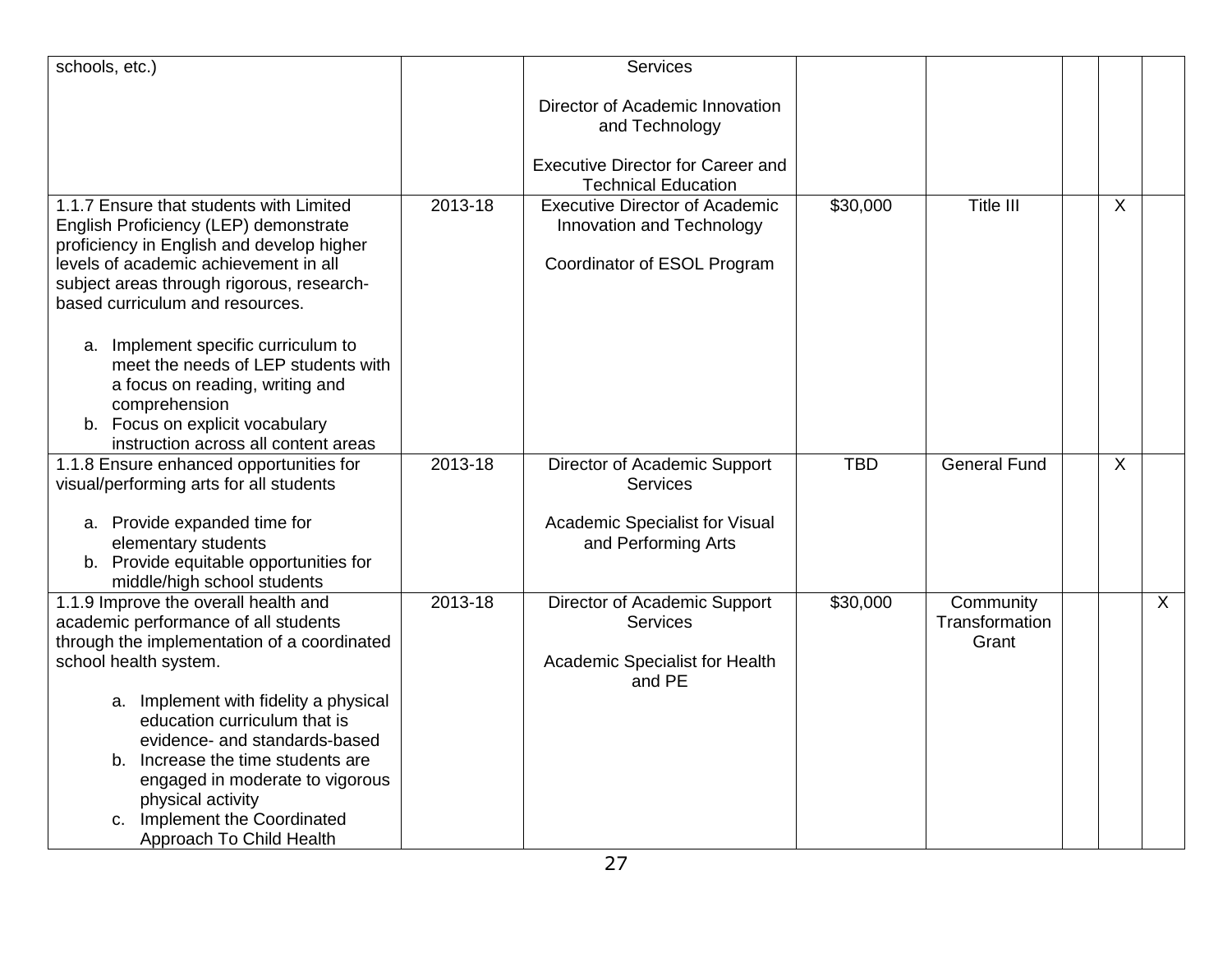| program (CATCH) for grades pre<br>K-8<br>d. Implement Spark PE curriculum<br>for grades 9-12                                |      |                                                             |  |           |  |
|-----------------------------------------------------------------------------------------------------------------------------|------|-------------------------------------------------------------|--|-----------|--|
| 1.1.10 Develop curriculum to support the<br>implementation of the state-adopted internet<br>safety standards in all schools | 2013 | Executive Director of Academic<br>Innovation and Technology |  | $\lambda$ |  |

*\* F…..Finished; C….Continued; M….Modified*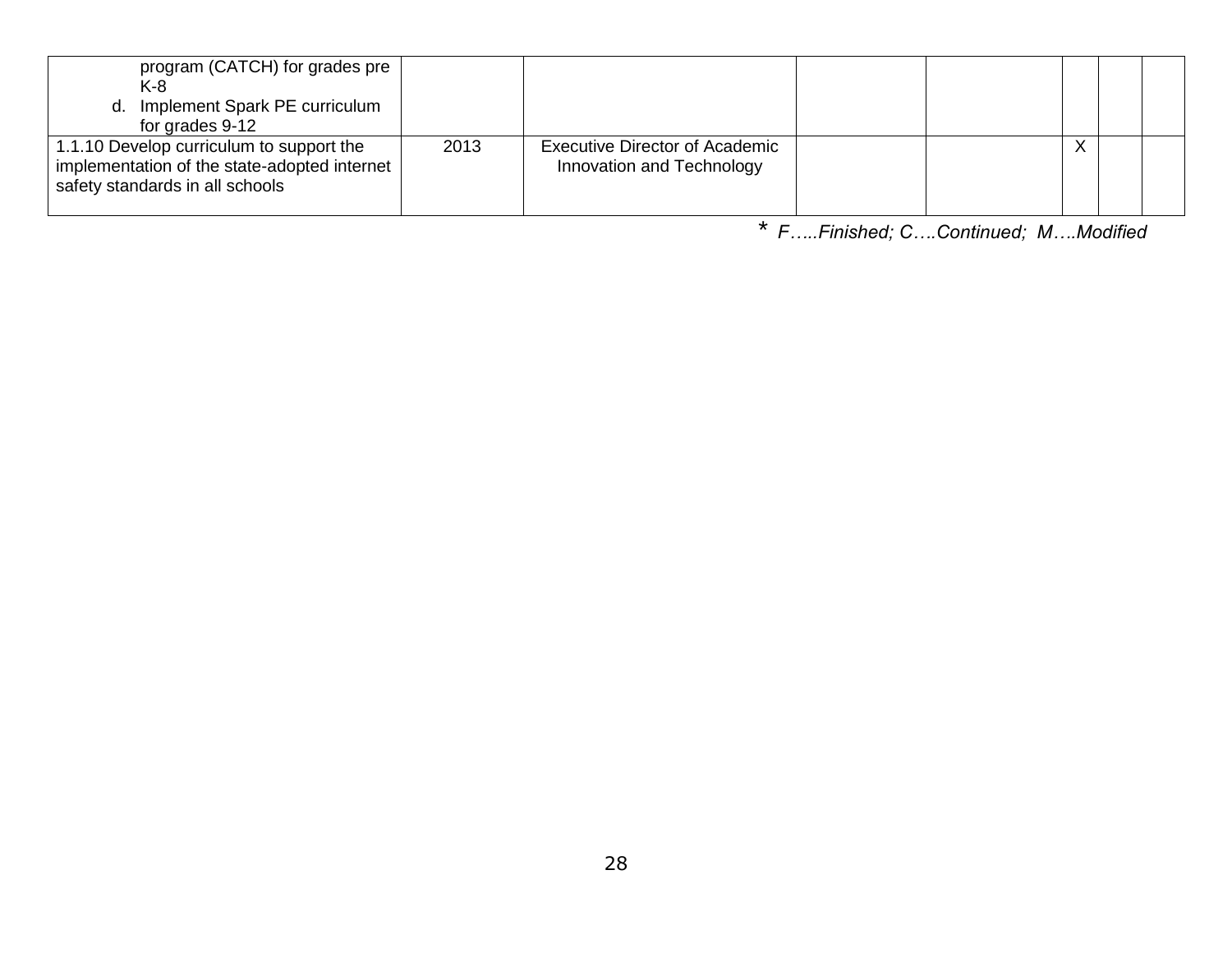# Strategy 2: Develop and implement innovative, research-based instructional delivery models that meet the needs of all students.

# Overall Leadership: Division of Academics (Associate Superintendent of Academics)

| <b>Activities</b>                                                                                                                                                                                                                                                                                                                                                                                                                                                                                                                                                                                                   | <b>Timeline</b> | <b>Implementation Team</b>                                                                                                                                                                                                                                                                                                                                    | Estimated<br><b>Additional</b><br>Cost | Funding<br><b>Sources</b>           |   | Status*      |   |
|---------------------------------------------------------------------------------------------------------------------------------------------------------------------------------------------------------------------------------------------------------------------------------------------------------------------------------------------------------------------------------------------------------------------------------------------------------------------------------------------------------------------------------------------------------------------------------------------------------------------|-----------------|---------------------------------------------------------------------------------------------------------------------------------------------------------------------------------------------------------------------------------------------------------------------------------------------------------------------------------------------------------------|----------------------------------------|-------------------------------------|---|--------------|---|
|                                                                                                                                                                                                                                                                                                                                                                                                                                                                                                                                                                                                                     |                 |                                                                                                                                                                                                                                                                                                                                                               |                                        |                                     | F | $\mathsf{C}$ | M |
| 1.2.1 Continue to implement research-<br>based instructional delivery models<br>a. Learning Focused<br><b>Balanced Literacy</b><br>b.<br>New Tech<br>c.<br><b>STEM</b><br>d.<br><b>STEAM</b><br>е.<br>Inquiry-Based Learning<br><b>Project-Based Learning</b><br>g.<br>h. Arts Integration                                                                                                                                                                                                                                                                                                                          | 2013-18         | Director of Academic Support<br><b>Services</b><br><b>Executive Director of Academic</b><br>Innovation and Technology<br>Director of Specialized<br>Instruction                                                                                                                                                                                               | \$50,000<br>per year                   | State PD<br><b>State</b><br>Reading |   | X            |   |
| 1.2.2 Emphasize differentiation and/or<br>individualization of instruction through<br>innovative, research-based instructional<br>practices including the following:<br>a. Student-driven technology<br>One-to-one and personal electronic<br>b.<br>student devices<br>c. 21 <sup>st</sup> Century learning environments<br>Inquiry-based learning<br>d.<br>Project-based learning/New Tech<br>е.<br>Project Lead the Way<br>Flipped classroom<br>g.<br>Virtual learning<br>h.<br>Hybrid models (virtual/face to face)<br>Flexible grouping structures (multi-<br>age)<br>Mastery learning<br>Seat-time flexibility | 2013-18         | Associate Superintendent for<br>Academics<br>Director of Academic Support<br><b>Services</b><br><b>Executive Director of Academic</b><br>Innovation and Technology<br><b>Executive Director for Career &amp;</b><br><b>Technical Education</b><br>Assistant Superintendent for<br><b>Special Education Services</b><br>Director of Specialized<br>Instruction | \$10,000<br>per year<br>\$80,000       | <b>State PD</b><br><b>IDEA</b>      |   | X            |   |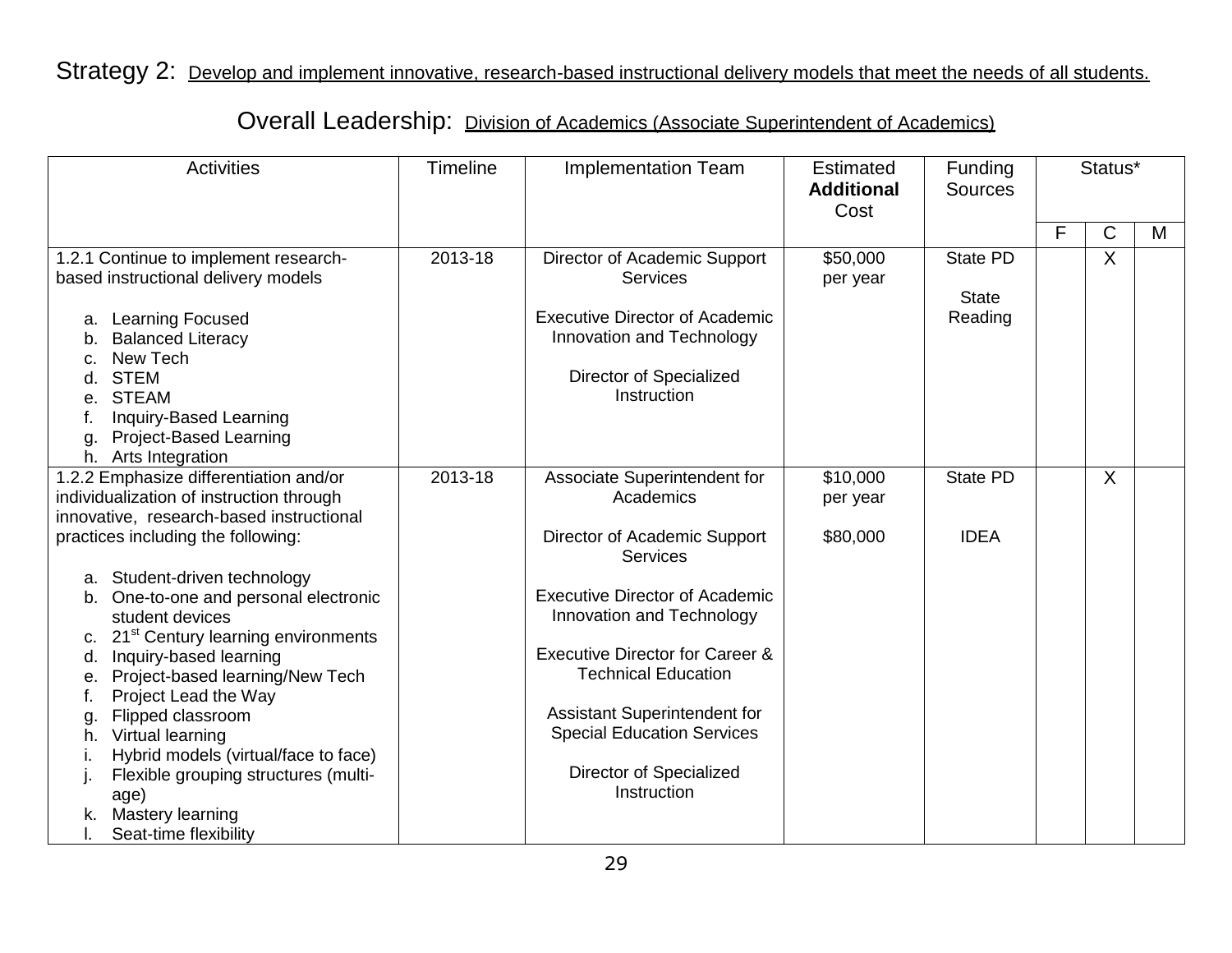|    | m. Career clusters                               |             |                                 |             |                  |         |  |
|----|--------------------------------------------------|-------------|---------------------------------|-------------|------------------|---------|--|
| n. | Single gender                                    |             |                                 |             |                  |         |  |
|    | o. Coordinated Approach To Child                 |             |                                 |             |                  |         |  |
|    | Health (C.A.T.C.H)                               |             |                                 |             |                  |         |  |
| p. | <b>STEM/STEAM</b>                                |             |                                 |             |                  |         |  |
| q. | <b>Fitness Gram</b>                              |             |                                 |             |                  |         |  |
| r. | Smart Arts Integration program                   |             |                                 |             |                  |         |  |
| S. | Academic vocabulary                              |             |                                 |             |                  |         |  |
| t. | Rigorous, language-based and                     |             |                                 |             |                  |         |  |
|    | vocabulary building strategies for               |             |                                 |             |                  |         |  |
|    | Limited English Proficient (LEP)                 |             |                                 |             |                  |         |  |
|    | students.                                        |             |                                 |             |                  |         |  |
|    | u. Creative and targeted classroom               |             |                                 |             |                  |         |  |
|    | accommodations and modifications                 |             |                                 |             |                  |         |  |
|    | for diverse learners                             |             |                                 |             |                  |         |  |
|    | 1.2.3 Implement a comprehensive,                 | $2013 - 18$ | Associate Superintendent for    | \$1,300,000 | <b>PEP Grant</b> | $\sf X$ |  |
|    | balanced literacy model in grades PreK-12        |             | Academics                       |             |                  |         |  |
|    |                                                  |             |                                 |             | <b>State</b>     |         |  |
|    | a. Monitor standards-based, rigorous             |             | Director of Academic Support    |             | Reading          |         |  |
|    | instructional strategies in PreK-2 <sup>nd</sup> |             | <b>Services</b>                 |             |                  |         |  |
|    | grade                                            |             |                                 |             |                  |         |  |
|    | b. Implement the District's balanced             |             | Director of Early Intervention  |             |                  |         |  |
|    | literacy framework in all elementary             |             | and Support Services            |             |                  |         |  |
|    | schools                                          |             |                                 |             |                  |         |  |
|    | c. Begin investigating and evaluating            |             | Academic Specialist for         |             |                  |         |  |
|    | appropriate models for secondary                 |             | <b>Elementary/Secondary ELA</b> |             |                  |         |  |
|    | schools                                          |             |                                 |             |                  |         |  |
|    | d. Develop a plan for implementing the           |             | Academic Specialist for         |             |                  |         |  |
|    | balanced literacy framework in all               |             | <b>Balanced Literacy</b>        |             |                  |         |  |
|    | Pre-K classrooms                                 |             |                                 |             |                  |         |  |
|    | 1.2.4 Continue to develop and implement a        | $2014 - 18$ | Associate Superintendent for    | \$55,000    | General          | $\sf X$ |  |
|    | comprehensive world language program             |             | Academics                       |             | Fund             |         |  |
|    |                                                  |             |                                 |             |                  |         |  |
|    | a. Continue elementary immersion                 |             | Director of Academic Support    |             |                  |         |  |
|    | programs                                         |             | <b>Services</b>                 |             |                  |         |  |
|    | b. Research elementary and middle                |             |                                 |             |                  |         |  |
|    | school immersion models used in                  |             | Academic Specialist for AP, IB, |             |                  |         |  |
|    | other districts across the state,                |             | and World Languages             |             |                  |         |  |
|    | region, and nation, and adept                    |             |                                 |             |                  |         |  |
|    | successful models to meet the                    |             |                                 |             |                  |         |  |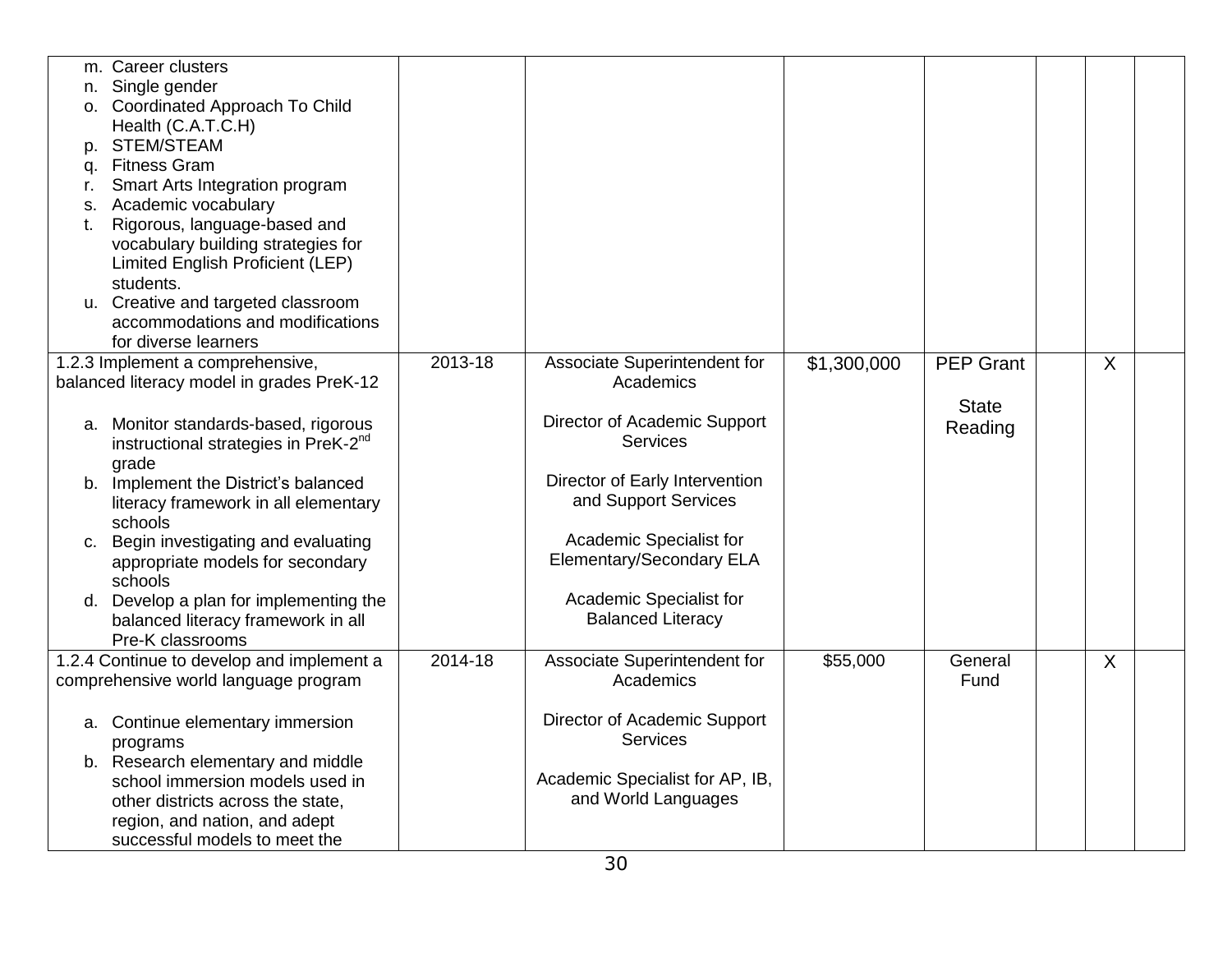|             | needs of GCS students.                       |         |                                       |            |                   |         |  |
|-------------|----------------------------------------------|---------|---------------------------------------|------------|-------------------|---------|--|
|             | c. Design an immersion program in            |         |                                       |            |                   |         |  |
|             | middle school based on research              |         |                                       |            |                   |         |  |
|             | d. Explore opportunities for partnership     |         |                                       |            |                   |         |  |
|             | with the business community and              |         |                                       |            |                   |         |  |
|             | higher education to deliver the              |         |                                       |            |                   |         |  |
|             | program.                                     |         |                                       |            |                   |         |  |
|             | e. Investigate innovative delivery           |         |                                       |            |                   |         |  |
|             | systems to support traditional               |         |                                       |            |                   |         |  |
|             | world language programs at all               |         |                                       |            |                   |         |  |
|             | levels                                       |         |                                       |            |                   |         |  |
| $f_{\cdot}$ | Expand the scope of the world                |         |                                       |            |                   |         |  |
|             | language program to include                  |         |                                       |            |                   |         |  |
|             | additional languages/schools.                |         |                                       |            |                   |         |  |
|             | 1.2.5 Provide increased opportunities for    | 2013-18 | Associate Superintendent for          | \$150,000  | Capital           | X       |  |
|             | students to participate in rigorous courses  |         | Academics                             |            | Funding           |         |  |
|             | that award high school and/or college credit |         |                                       |            |                   |         |  |
|             | through partnerships with higher education   |         | Director of Academic Support          |            |                   |         |  |
|             | and other institutions                       |         | <b>Services</b>                       |            |                   |         |  |
|             |                                              |         |                                       |            |                   |         |  |
|             | a. Clemson University                        |         |                                       |            |                   |         |  |
|             | b. Greenville Technical College              |         | <b>Executive Director of Academic</b> |            |                   |         |  |
|             | c. South Carolina Governor's School          |         | Innovation and Technology             |            |                   |         |  |
|             | for Math and Science                         |         |                                       |            |                   |         |  |
|             | d. University of South Carolina              |         | Director of School Counseling         |            |                   |         |  |
|             |                                              |         | <b>Services and Sirrine</b>           |            |                   |         |  |
|             |                                              |         | Scholarship                           |            |                   |         |  |
|             |                                              |         |                                       |            |                   |         |  |
|             |                                              |         | <b>Executive Director for Career</b>  |            |                   |         |  |
|             |                                              |         | and Technical Education               |            |                   |         |  |
|             | 1.2.6 Challenge and accelerate student       | 2013-18 | Associate Superintendent for          | <b>TBD</b> | General           | $\sf X$ |  |
|             | learning at all levels and through various   |         | Academics                             |            | Fund              |         |  |
|             | innovative learning opportunities            |         |                                       |            |                   |         |  |
|             |                                              |         | <b>Executive Director of Academic</b> |            | <b>Flex State</b> |         |  |
|             | a. Continue to offer high school credit      |         | Innovation and Technology             |            | <b>Funds</b>      |         |  |
|             | in middle school                             |         |                                       |            |                   |         |  |
|             | b. Continue to provide AP course             |         | Director of Academic Support          |            |                   |         |  |
|             | offerings through multiple delivery          |         | Services                              |            |                   |         |  |
|             | models                                       |         |                                       |            |                   |         |  |
|             | c. Ensure an appropriate number of           |         | Coordinator of Gifted and             |            |                   |         |  |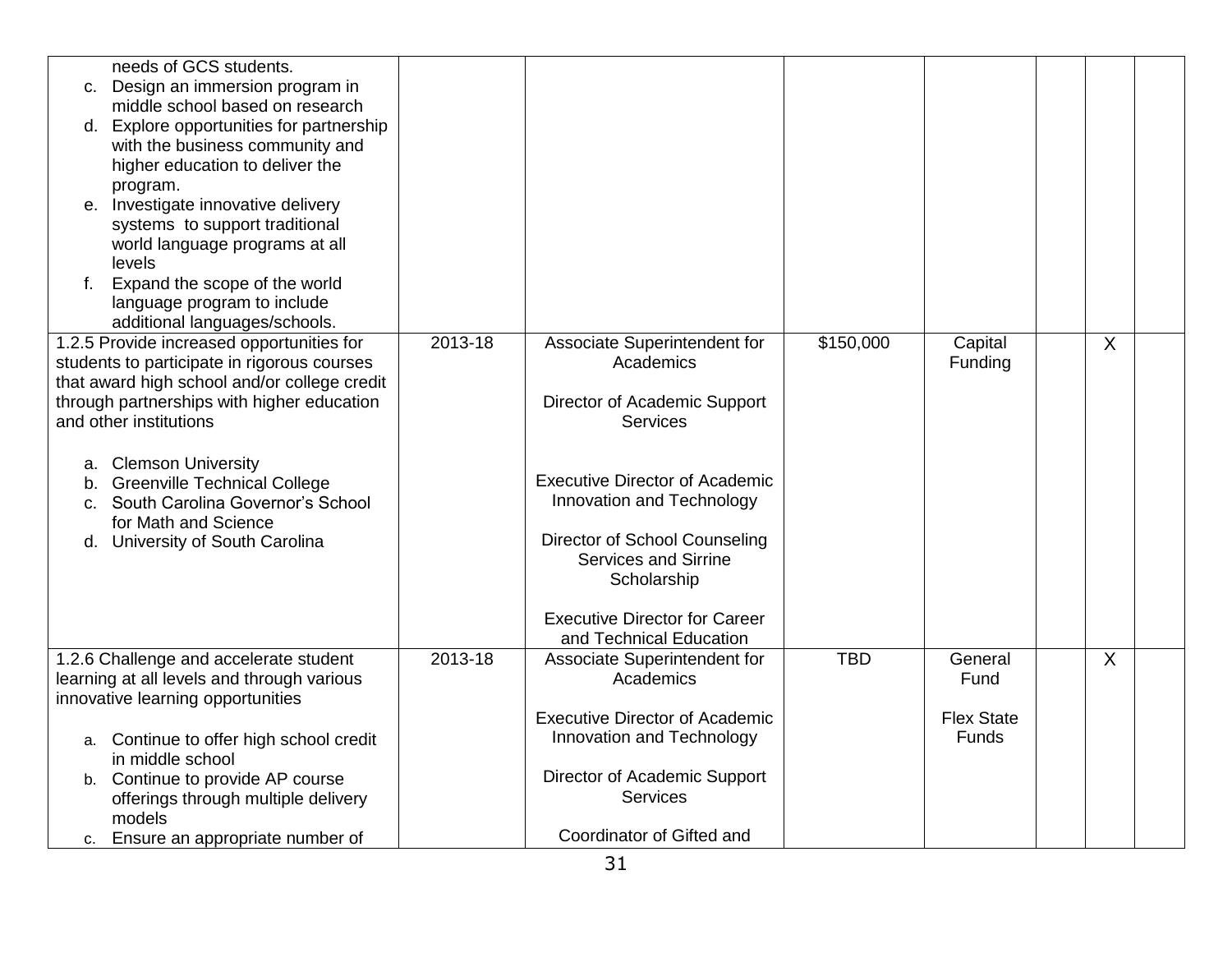|    | teaching positions for the Challenge                       |         | <b>Talented Programs</b>                                     |              |                   |   |  |
|----|------------------------------------------------------------|---------|--------------------------------------------------------------|--------------|-------------------|---|--|
|    | program.                                                   |         |                                                              |              |                   |   |  |
| d. | Develop school-based technology                            |         |                                                              |              |                   |   |  |
|    | plans to expand access to                                  |         | Director of Roper Mountain                                   |              |                   |   |  |
|    | technology for all students                                |         | <b>Science Center</b>                                        |              |                   |   |  |
| е. | Refine and replicate opportunities                         |         |                                                              |              |                   |   |  |
|    | for students to explore career                             |         | <b>Executive Director of Career</b>                          |              |                   |   |  |
|    | options.                                                   |         | and Technical Education                                      |              |                   |   |  |
| f. | Improve use of Roper Mountain<br>Science Center to enhance |         |                                                              |              |                   |   |  |
|    |                                                            |         | Director of School Counseling<br><b>Services and Sirrine</b> |              |                   |   |  |
|    | instructional experiences in all<br>content areas          |         | Scholarship                                                  |              |                   |   |  |
|    | Increase opportunities for students                        |         |                                                              |              |                   |   |  |
| g. | to participate in Project Lead the                         | 2014-18 |                                                              |              |                   |   |  |
|    | Way and Gateway to Technology,                             |         |                                                              |              |                   |   |  |
|    | as well as provide high school credit                      |         |                                                              |              |                   |   |  |
|    | for IED at the middle school                               |         |                                                              |              |                   |   |  |
|    | h. Provide support for inquiry-based                       |         |                                                              |              |                   |   |  |
|    | strategies for teaching science in                         |         |                                                              |              |                   |   |  |
|    | elementary classrooms                                      |         |                                                              |              |                   |   |  |
|    |                                                            |         |                                                              |              |                   |   |  |
|    | 1.2.7 Design, implement and evaluate                       | 2013-18 | Associate Superintendent for                                 | \$10,000 per | <b>Flex State</b> | X |  |
|    | innovative, research-based, non-traditional                |         | Academics                                                    | school       | Funds             |   |  |
|    | delivery models to close achievement gaps,                 |         |                                                              |              |                   |   |  |
|    | raise achievement, and increase the                        |         | <b>Executive Director of Academic</b>                        |              | Perkins           |   |  |
|    | graduation rate                                            |         | Innovation and Technology                                    |              |                   |   |  |
|    |                                                            |         |                                                              |              |                   |   |  |
|    | a. Virtual School                                          |         | Director of Accountability and                               |              |                   |   |  |
| b. | Satellite Diploma Program                                  |         | <b>Quality Assurance</b>                                     |              |                   |   |  |
| C. | <b>New Tech Schools</b>                                    |         |                                                              |              |                   |   |  |
|    | d. Twilight School                                         |         | <b>Executive Director of Career</b>                          |              |                   |   |  |
|    | e. STAR Academies                                          |         | and Technical Education                                      |              |                   |   |  |
| t. | Middle School Alternative Program                          |         | Director of School Counseling                                |              |                   |   |  |
| g. | High School Alternative Program                            |         | <b>Services and Sirrine</b>                                  |              |                   |   |  |
| h. | <b>Group Homes</b><br>Home Bound                           |         | Scholarship                                                  |              |                   |   |  |
| L. | <b>Residential Treatment Facilities</b>                    |         |                                                              |              |                   |   |  |
| k. | <b>Early College</b>                                       |         |                                                              |              |                   |   |  |
|    | <b>Freshman Academies</b>                                  |         |                                                              |              |                   |   |  |
|    | m. High Schools that Work                                  |         |                                                              |              |                   |   |  |
|    |                                                            |         |                                                              |              |                   |   |  |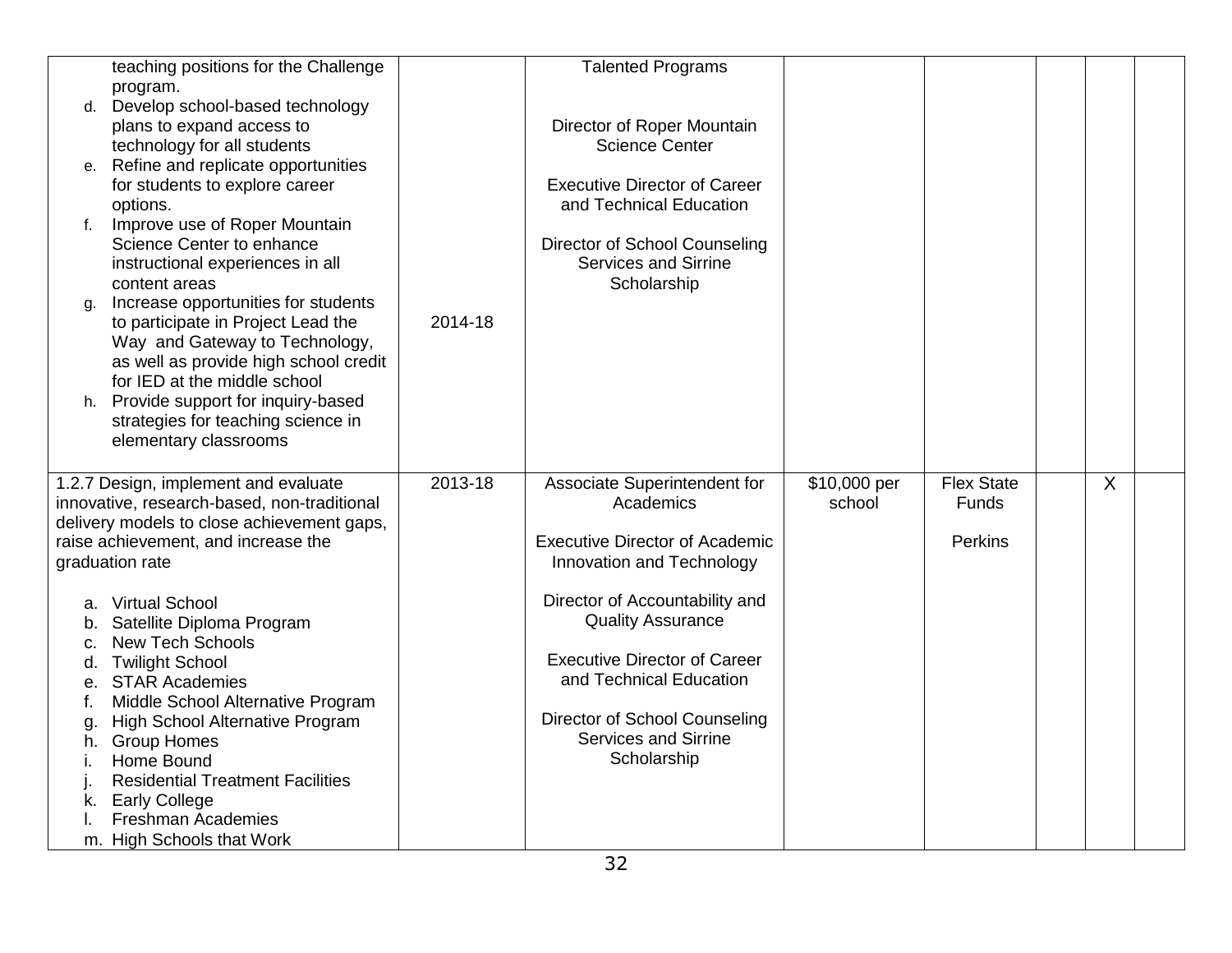| <b>Making Middle Grades Work</b><br>n.                                                    |             |                                       |  |         |  |
|-------------------------------------------------------------------------------------------|-------------|---------------------------------------|--|---------|--|
| Project Lead the Way<br>0.                                                                |             |                                       |  |         |  |
| <b>Gateway to Technology</b><br>p.                                                        |             |                                       |  |         |  |
| Single gender options<br>a.                                                               |             |                                       |  |         |  |
| Strategies to impact "summer slide"<br>r.                                                 |             |                                       |  |         |  |
| Flexible scheduling options<br>S.                                                         |             |                                       |  |         |  |
| Research-based models for                                                                 |             |                                       |  |         |  |
| increased learning time (longer<br>school day or year)                                    |             |                                       |  |         |  |
| Focus on the gap between a student's                                                      |             |                                       |  |         |  |
| capability and what he/she is expected to                                                 |             |                                       |  |         |  |
| do.                                                                                       |             |                                       |  |         |  |
| 1.2.8 Develop and implement a protocol for                                                | 2014-18     | Director of Academic Support          |  | $\sf X$ |  |
| interdisciplinary teaching in support of SC                                               |             | <b>Services</b>                       |  |         |  |
| <b>College and Career Ready Standards</b>                                                 |             |                                       |  |         |  |
|                                                                                           |             |                                       |  |         |  |
| 1.2.9 Accelerate the intentional use of                                                   | $2013 - 18$ | <b>Executive Director of Academic</b> |  | X       |  |
| technology to meet the performance                                                        |             | Innovation and Technology             |  |         |  |
| standards as defined by SC State                                                          |             |                                       |  |         |  |
| <b>Standards</b>                                                                          |             | Coordinator of Instructional          |  |         |  |
|                                                                                           |             | Technology                            |  |         |  |
|                                                                                           |             |                                       |  |         |  |
|                                                                                           |             | Director of Academic Support          |  |         |  |
|                                                                                           | $2014 - 18$ | <b>Services</b>                       |  |         |  |
| 1.2.10 Improve the overall health and                                                     |             | Director of Academic Support          |  | X       |  |
| academic performance of students by                                                       |             | <b>Services</b>                       |  |         |  |
| implementing a coordinated school health                                                  |             |                                       |  |         |  |
| system and increasing instructional time for<br>elementary students to engage in physical |             | Academic Specialist for<br>Health/PE  |  |         |  |
| activity                                                                                  |             |                                       |  |         |  |
| 1.2.11 Integrate instructional strategies to                                              | 2013-18     | Director of Academic Support          |  | X       |  |
| support the implementation of SC College                                                  |             | <b>Services</b>                       |  |         |  |
| and Career Ready Standards to prepare                                                     |             |                                       |  |         |  |
| students for critical thinking required for all                                           |             | <b>Executive Director of Academic</b> |  |         |  |
| high stakes testing                                                                       |             | Innovation and Technology             |  |         |  |
|                                                                                           |             |                                       |  |         |  |
| technology enhanced<br>a.                                                                 |             | Director of Specialized               |  |         |  |
| constructed response<br>b.                                                                |             | Instruction                           |  |         |  |
| selected response<br>C.                                                                   |             |                                       |  |         |  |
| d.<br>performance tasks                                                                   |             |                                       |  |         |  |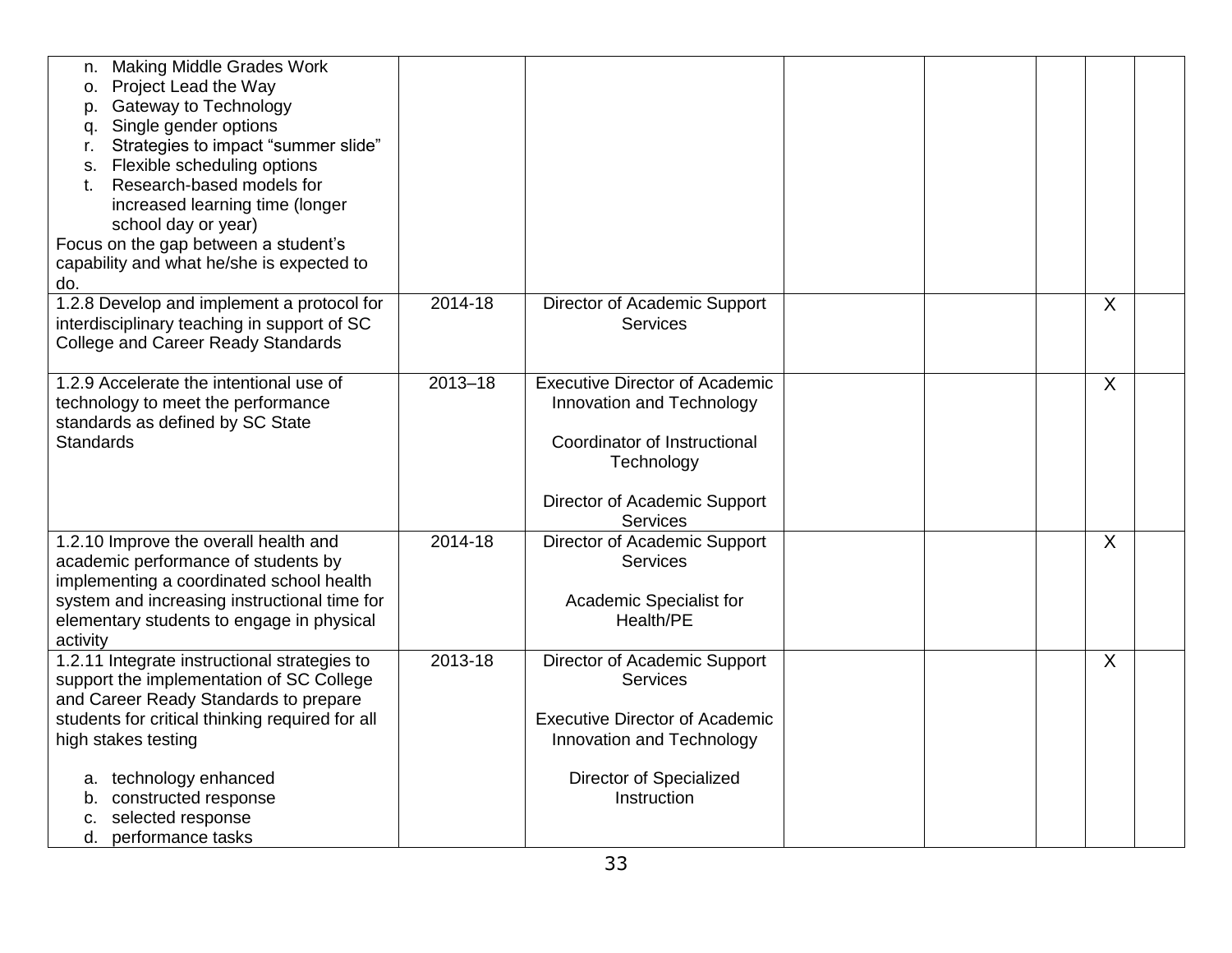| 1.2.12 Develop a comprehensive, multi-<br>tiered Response to Intervention program for<br>PreK-12 in the areas of reading,<br>mathematics, and social/emotional<br>development.<br>a. Develop and implement system<br>and school level benchmarks,<br>protocols, and problem-solving<br>approaches to address academic<br>and social-emotional needs in Tiers<br>1, 2, and 3. | 2013-18     | Director of Academic Support<br><b>Services</b><br>Director of Special Education<br>Response to Intervention<br>Specialist<br>Academic Specialists for<br><b>English Language Arts</b><br>Academic Specialist for Math<br>Director of Psychological<br><b>Services</b><br>Director of Early Intervention<br>and Student Support<br><b>Behavior Specialists</b> | <b>TBD</b> | <b>IDEA</b> |   | X |   |
|------------------------------------------------------------------------------------------------------------------------------------------------------------------------------------------------------------------------------------------------------------------------------------------------------------------------------------------------------------------------------|-------------|----------------------------------------------------------------------------------------------------------------------------------------------------------------------------------------------------------------------------------------------------------------------------------------------------------------------------------------------------------------|------------|-------------|---|---|---|
| 1.2.13 Develop a framework for inclusive<br>school practices which includes the                                                                                                                                                                                                                                                                                              | $2013 - 18$ | Associate Superintendent for<br>Academics                                                                                                                                                                                                                                                                                                                      |            |             | X |   |   |
| following:                                                                                                                                                                                                                                                                                                                                                                   |             |                                                                                                                                                                                                                                                                                                                                                                |            |             |   |   |   |
|                                                                                                                                                                                                                                                                                                                                                                              |             | Assistant Superintendent for                                                                                                                                                                                                                                                                                                                                   |            |             |   |   |   |
| Core characteristics of an inclusive<br>a.<br>school                                                                                                                                                                                                                                                                                                                         |             | <b>Special Education Services</b>                                                                                                                                                                                                                                                                                                                              |            |             |   |   |   |
| b. Differentiated instructional methods<br>that address the needs of diverse                                                                                                                                                                                                                                                                                                 |             | Director of Academic Support<br><b>Services</b>                                                                                                                                                                                                                                                                                                                |            |             |   |   |   |
| learners                                                                                                                                                                                                                                                                                                                                                                     |             |                                                                                                                                                                                                                                                                                                                                                                |            |             |   |   |   |
| c. Organized systems of support                                                                                                                                                                                                                                                                                                                                              |             | Director of Specialized                                                                                                                                                                                                                                                                                                                                        |            |             |   |   |   |
| designed to meet the needs of all                                                                                                                                                                                                                                                                                                                                            |             | Instruction                                                                                                                                                                                                                                                                                                                                                    |            |             |   |   |   |
| types of diverse learners<br>d. Shared ownership between regular                                                                                                                                                                                                                                                                                                             |             |                                                                                                                                                                                                                                                                                                                                                                |            |             |   |   |   |
| educators and special educators for                                                                                                                                                                                                                                                                                                                                          |             |                                                                                                                                                                                                                                                                                                                                                                |            |             |   |   |   |
| all students                                                                                                                                                                                                                                                                                                                                                                 |             |                                                                                                                                                                                                                                                                                                                                                                |            |             |   |   |   |
| e. Blended general and special                                                                                                                                                                                                                                                                                                                                               |             |                                                                                                                                                                                                                                                                                                                                                                |            |             |   |   |   |
| education environments for                                                                                                                                                                                                                                                                                                                                                   |             |                                                                                                                                                                                                                                                                                                                                                                |            |             |   |   |   |
| improved outcomes for all students                                                                                                                                                                                                                                                                                                                                           |             |                                                                                                                                                                                                                                                                                                                                                                |            |             |   |   |   |
| 1.2.14 Implement the New Tech Schools                                                                                                                                                                                                                                                                                                                                        | 2015-2018   | <b>Executive Director of Academic</b>                                                                                                                                                                                                                                                                                                                          |            |             |   |   | X |
| Framework with fidelity including:                                                                                                                                                                                                                                                                                                                                           |             | Innovation and Technology                                                                                                                                                                                                                                                                                                                                      |            |             |   |   |   |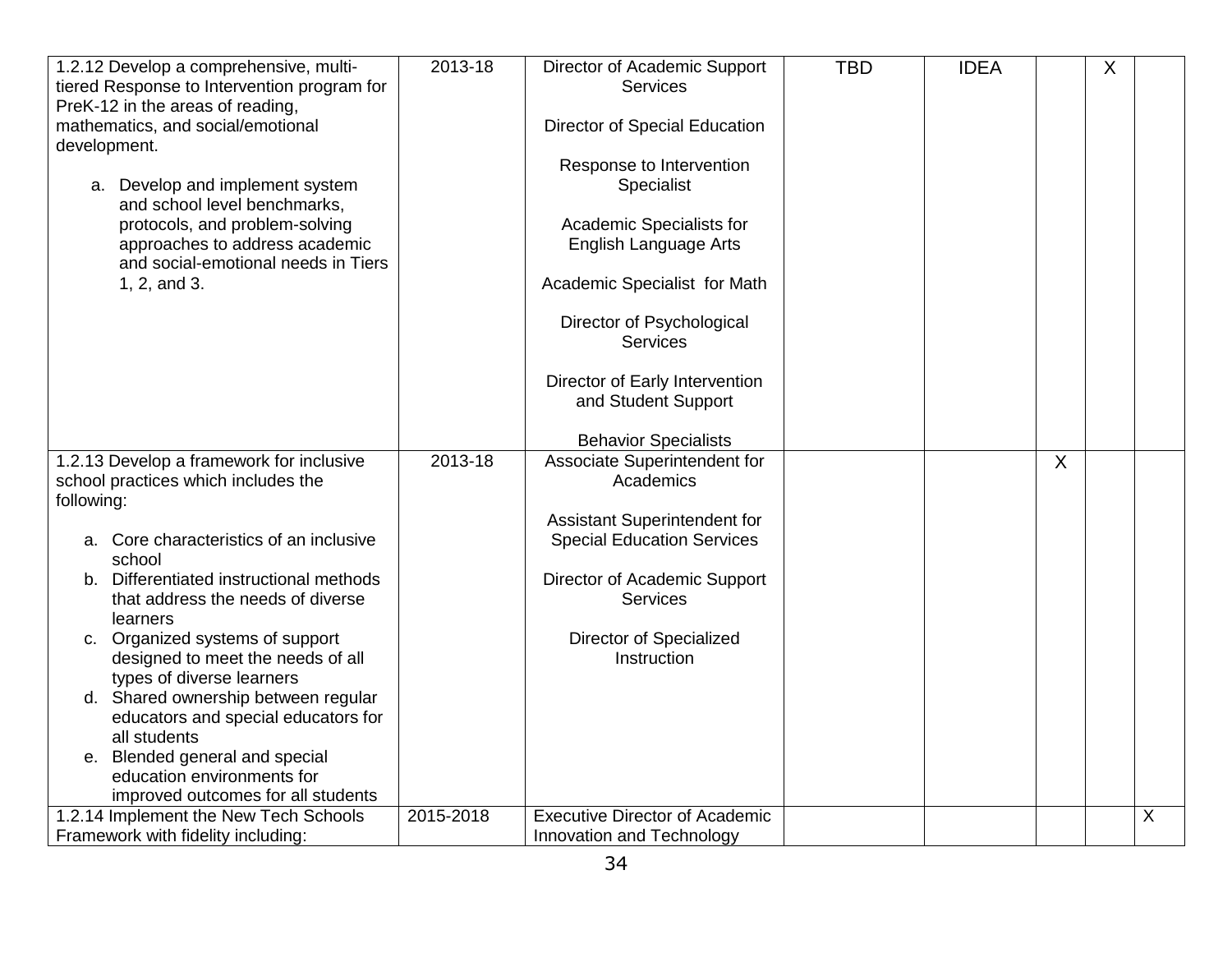| Innovative scheduling that includes the       |           |                                       |  |  |  |
|-----------------------------------------------|-----------|---------------------------------------|--|--|--|
| basic values of New Tech                      |           |                                       |  |  |  |
| Combining high school classes so they are     |           |                                       |  |  |  |
| more relevant to students                     |           |                                       |  |  |  |
| Create time in the day to build a culture of  |           |                                       |  |  |  |
| respect and responsibilities                  |           |                                       |  |  |  |
| 1.2.15 Create and maintain a non-traditional  | 2015-2018 | <b>Executive Director of Academic</b> |  |  |  |
| program for over-age, low credit high school  |           | Innovation and Technology             |  |  |  |
| students to earn a South Carolina Diploma     |           |                                       |  |  |  |
|                                               |           |                                       |  |  |  |
| a. Create a proficiency based system to       |           |                                       |  |  |  |
| support at risk students                      |           |                                       |  |  |  |
| b. Create a rigorous college and career       |           |                                       |  |  |  |
| awareness focus                               |           |                                       |  |  |  |
| c. Provide opportunities for students to earn |           |                                       |  |  |  |
| certifications and job experiences            |           |                                       |  |  |  |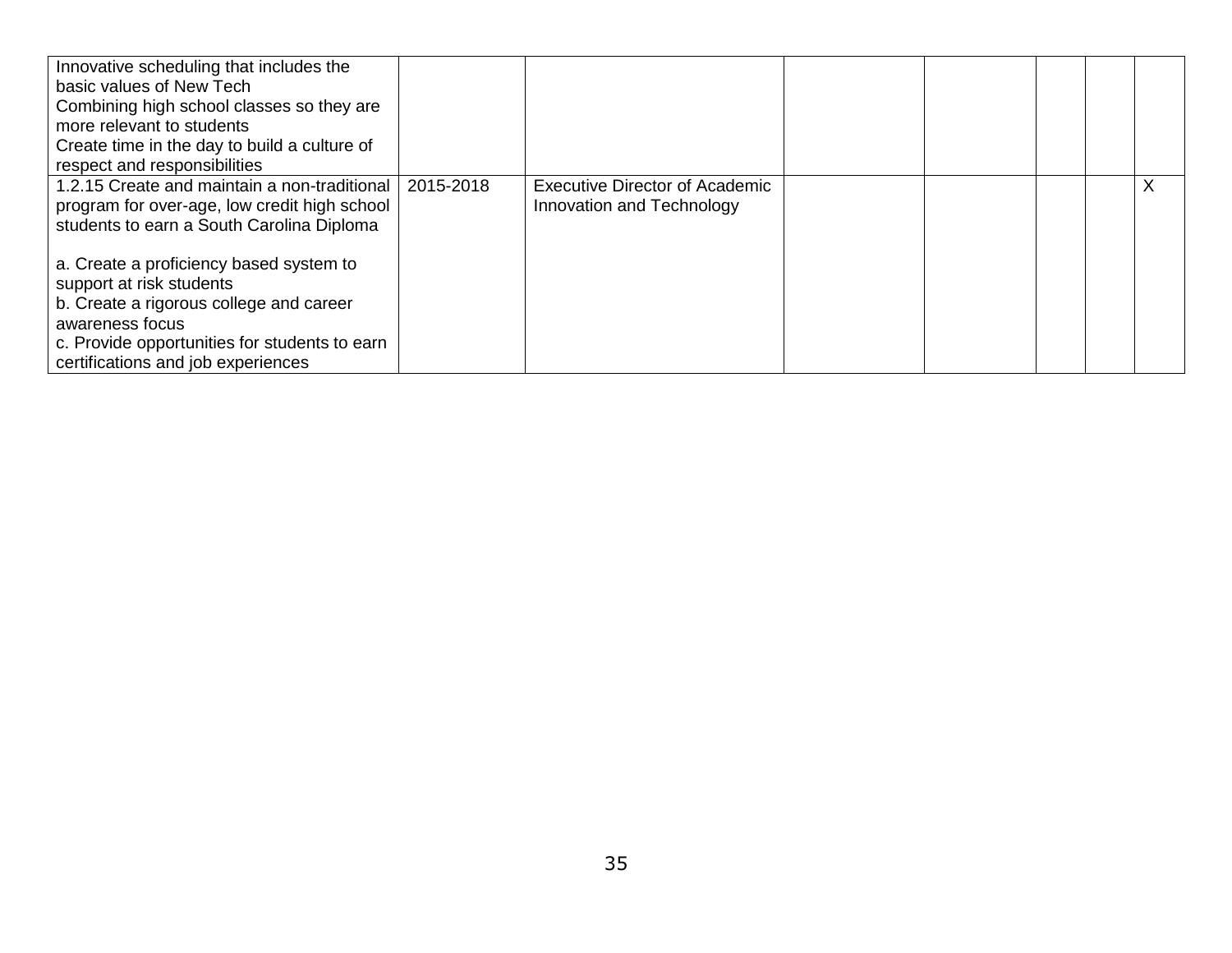## Strategy 3: Develop and implement innovative assessments across all grade levels and content areas that are aligned to Common Core and measure 21<sup>st</sup> Century critical thinking skills.

## Overall Leadership: Division of Academics (Associate Superintendent of Academics)

| <b>Activities</b>                                                                                                                                                                                                                                                                                                                                                                                                                                                                                                                         | <b>Timeline</b> | <b>Implementation Team</b><br><b>Additional Cost</b>                                                                                                                                                                                        |           | Funding<br><b>Sources</b> | Status* |   |   |
|-------------------------------------------------------------------------------------------------------------------------------------------------------------------------------------------------------------------------------------------------------------------------------------------------------------------------------------------------------------------------------------------------------------------------------------------------------------------------------------------------------------------------------------------|-----------------|---------------------------------------------------------------------------------------------------------------------------------------------------------------------------------------------------------------------------------------------|-----------|---------------------------|---------|---|---|
|                                                                                                                                                                                                                                                                                                                                                                                                                                                                                                                                           |                 |                                                                                                                                                                                                                                             |           |                           | F       | C | M |
| 1.3.1 Provide a data warehouse and<br>reporting tool to enhance continuous<br>improvement efforts across the district.<br>a. Track student progress by<br>demographic group and develop<br>appropriate intervention plans<br>b. Develop and implement guidelines for<br>determining appropriate instructional<br>strategies, interventions, and<br>accommodations for diverse learner<br>profiles<br>c. Continue to develop systems for data<br>analysis, including progress<br>monitoring, benchmarks and<br>classroom-based assessments | $2015 - 18$     | Director of Accountability<br>and Quality Assurance<br><b>Executive Director of</b><br><b>Educational Technology</b><br><b>Services</b><br><b>Director of School</b><br><b>Counseling Services and</b><br>Sirrine Scholarship               | \$700,000 | <b>General Fund</b>       |         | X |   |
| 1.3.2 Monitor and evaluate the use of<br>individualized assessment models, tools, and<br>batteries utilized for all high-stakes decisions<br>regarding student identification, placement,<br>and service delivery for specialized programs<br><b>IDEA</b> programs<br>a.<br>Title III programs<br>G/T programs<br>c.                                                                                                                                                                                                                      | 2013-18         | Assistant Superintendent of<br><b>Special Education Services</b><br>Director of Specialized<br>Instruction<br>Director of Psychological<br><b>Services</b><br>Director of Academic<br><b>Support Services</b><br><b>Coordinator of ESOL</b> |           |                           |         | X |   |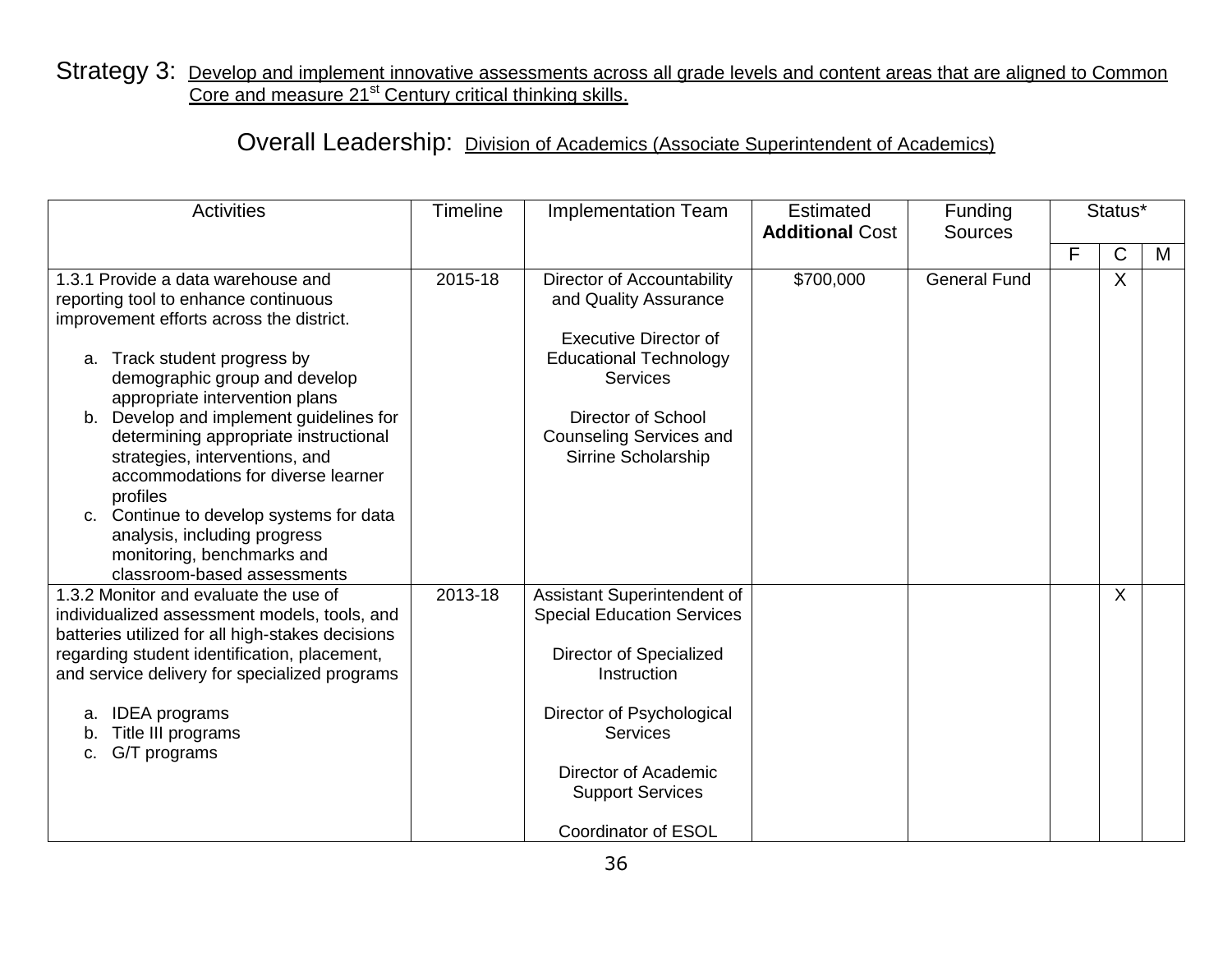|                                                                                                                                                                                                                                                                                                                                                                                                                                                                                                                                                                                                                                                                                                                                   |             | Program                                                                                                                                                                                                                                                                                                |  |   |  |
|-----------------------------------------------------------------------------------------------------------------------------------------------------------------------------------------------------------------------------------------------------------------------------------------------------------------------------------------------------------------------------------------------------------------------------------------------------------------------------------------------------------------------------------------------------------------------------------------------------------------------------------------------------------------------------------------------------------------------------------|-------------|--------------------------------------------------------------------------------------------------------------------------------------------------------------------------------------------------------------------------------------------------------------------------------------------------------|--|---|--|
|                                                                                                                                                                                                                                                                                                                                                                                                                                                                                                                                                                                                                                                                                                                                   |             | Coordinator of Gifted and<br><b>Talented Program</b><br>Director of Accountability<br>and Quality Assurance                                                                                                                                                                                            |  |   |  |
| 1.3.3 Develop and implement research-based<br>formative and summative<br>assessment protocols in all grade levels and<br>content areas across the district to support<br>student achievement and data-driven<br>decision making in the classroom in grades<br>PreK-12<br>a. Define and develop guidelines for<br>implementation of interim and<br>formative assessments<br>b. Define and develop guidelines for<br>implementation of performance-based<br>summative assessments<br>c. Provide exemplar assessments with<br>technology enhancements in Rubicon<br>Atlas<br>d. Provide structured guidance and<br>training on multiple assessment<br>models to include curriculum-based,<br>performance-based and product-<br>based | 2013-18     | <b>Associate Superintendent</b><br>for Academics<br>Director of Academic<br><b>Support Services</b><br><b>Executive Director of</b><br>Academic Innovation and<br>Technology<br>Director of Accountability<br>and Quality Assurance<br>Director of Early<br><b>Intervention and Student</b><br>Support |  | X |  |
| 1.3.4 Develop and implement consistent use<br>of rubrics to assess informational, argument<br>and narrative writing in all content areas.                                                                                                                                                                                                                                                                                                                                                                                                                                                                                                                                                                                         | $2013 - 18$ | Director of Academic<br><b>Support Services</b>                                                                                                                                                                                                                                                        |  | X |  |
| 1.3.5 Continue to use the data from a variety<br>of tools and assessments to evaluate<br>students' college and career readiness and to<br>guide students in course selections, including<br>the following:<br>a. South Carolina Occupational<br>Information System (SCOIS)                                                                                                                                                                                                                                                                                                                                                                                                                                                        | 2013-18     | Director of School<br><b>Counseling Services and</b><br>Sirrine Scholarship<br><b>Executive Director of</b><br><b>Career and Technical</b><br>Education                                                                                                                                                |  | X |  |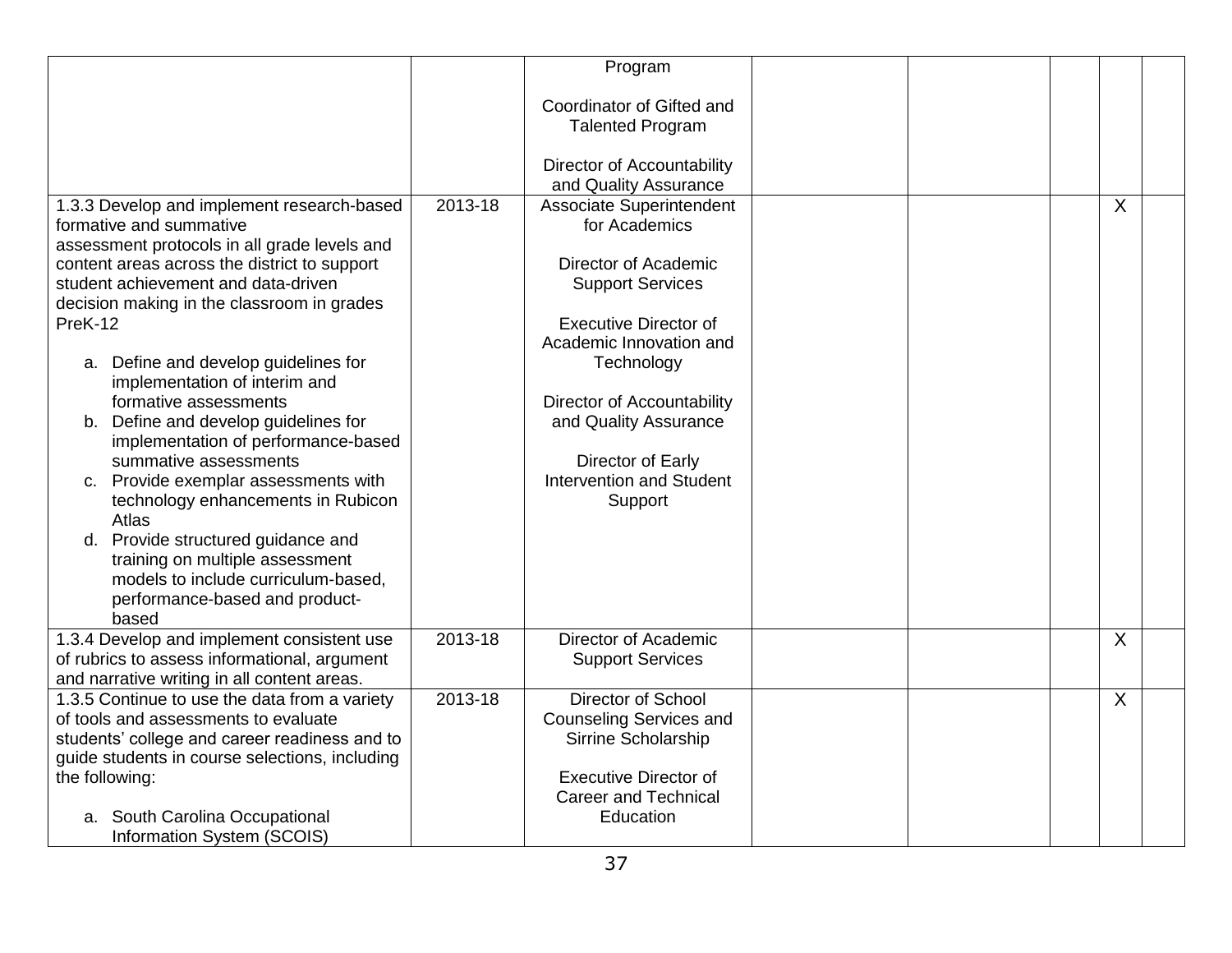| <b>PSAT</b><br>b.<br>c. ACT Testing System (EXPLORE and<br>PLAN)<br>d. Work Keys<br>e. Career Ready 101<br>Naviance College & Career<br><b>Readiness Platform</b>                                                                                                                                                                                     |         |                                                                                                                                                                                                                                                                                                                           |            |             |         |  |
|-------------------------------------------------------------------------------------------------------------------------------------------------------------------------------------------------------------------------------------------------------------------------------------------------------------------------------------------------------|---------|---------------------------------------------------------------------------------------------------------------------------------------------------------------------------------------------------------------------------------------------------------------------------------------------------------------------------|------------|-------------|---------|--|
| 1.3.6 Expand student participation in Career<br>and Technical Student Organizations<br>(CTSOs)                                                                                                                                                                                                                                                        | 2013-18 | <b>Executive Director of</b><br><b>Career and Technical</b><br>Education                                                                                                                                                                                                                                                  | \$3,000    | Perkins     | X       |  |
| 1.3.7 Develop systems of progress<br>monitoring and benchmarking to accompany<br>the District's comprehensive PreK-12<br>MTSS/RTI plan in the areas of reading, math,<br>and social/emotional development.                                                                                                                                            | 2013-14 | Director of Early<br><b>Intervention and Student</b><br>Support<br>Director of Specialized<br>Instruction                                                                                                                                                                                                                 | <b>TBD</b> | <b>IDEA</b> | $\sf X$ |  |
| a. Utilize data gathered during progress<br>monitoring as required for Response<br>to Intervention to ensure that<br>appropriate levels of student support<br>are provided across domains of<br>instruction and tiers of intervention.                                                                                                                | 2014-18 | Director of Accountability<br>and Quality Assurance<br>Director of Psychological<br><b>Services</b>                                                                                                                                                                                                                       |            |             |         |  |
| 1.3.8 Continue to improve and implement<br>systems, including software and other<br>technology, to monitor adherence to state<br>and federal accountability requirements,<br>including the following:<br><b>IDEA</b> reporting indicators<br>а.<br><b>Elementary and Secondary Education</b><br>b.<br>Act (ESEA) requirements<br>Title I<br>Title III | 2013-18 | <b>Associate Superintendent</b><br>for Academics<br>Director of Accountability<br>and Quality Assurance<br><b>Assistant Superintendent</b><br>for Special Education<br><b>Services</b><br><b>Executive Director of</b><br><b>Human Resources</b><br><b>Executive Director of</b><br>Academic Innovation and<br>Technology |            |             | $\sf X$ |  |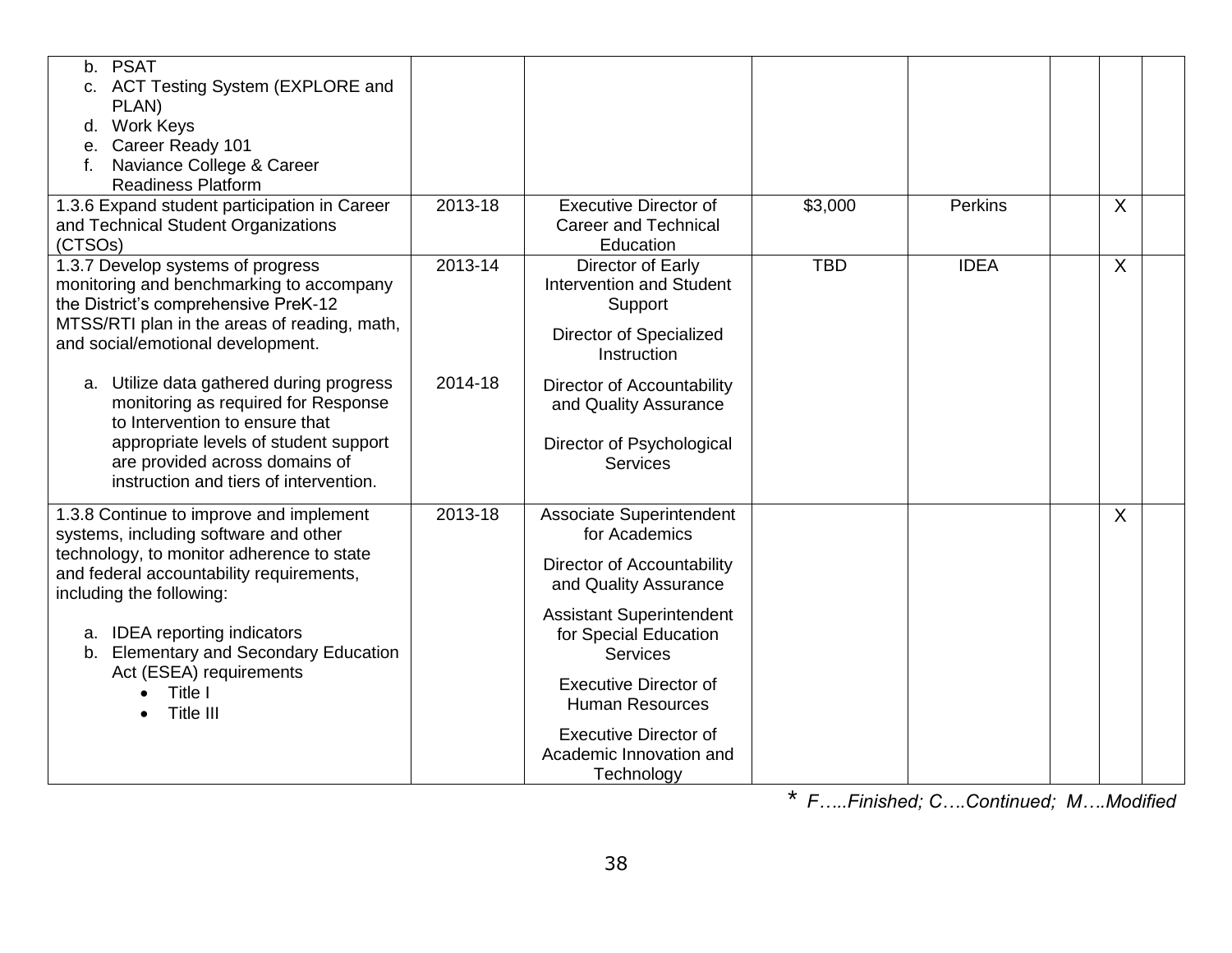### Strategy 4: Provide innovative, ongoing professional development for administrators, instructional coaches, school counselors and teachers to ensure 21<sup>st</sup> Century learning in every classroom.

## Overall Leadership: Division of Academics (Associate Superintendent of Academics)

| <b>Activities</b>                                                                                                                                                                                                                                                                                   | <b>Timeline</b> | <b>Implementation Team</b>                                                                                                                                                                                                                                                       | <b>Estimated</b><br><b>Additional</b><br>Cost | Funding<br><b>Sources</b> |   | Status* |   |
|-----------------------------------------------------------------------------------------------------------------------------------------------------------------------------------------------------------------------------------------------------------------------------------------------------|-----------------|----------------------------------------------------------------------------------------------------------------------------------------------------------------------------------------------------------------------------------------------------------------------------------|-----------------------------------------------|---------------------------|---|---------|---|
|                                                                                                                                                                                                                                                                                                     |                 |                                                                                                                                                                                                                                                                                  |                                               |                           | F | C       | M |
| 1.4.1 Utilize effective and innovative<br>professional development models,<br>including the following:<br>Mentoring/coaching<br>a.<br>Online learning<br>b.<br>Distance learning<br>c.<br>Learning-on-Demand<br>d.<br>Authentic professional learning<br>е.<br>communities<br>Teacher-leader models | 2013-18         | Associate Superintendent for<br>Academics<br><b>Executive Director of Academic</b><br>Innovation and Technology<br>Director of Academic Support<br><b>Services</b><br>Coordinator of Evaluation and<br><b>Professional Development</b><br>Director of Specialized<br>Instruction |                                               |                           |   | X       |   |
| 1.4.2 Continue and expand professional<br>expertise and techniques for teaching<br>and assessing<br>a. English Language Learners<br>(ELLs)<br>b. Students with disabilities<br>Students with gifts and talents<br>C.<br>(GT)                                                                        | 2013-18         | Director of Academic Support<br><b>Services</b><br><b>Executive Director of Academic</b><br>Innovation and Technology<br>Coordinator of ESOL Programs<br>Director of Special Education<br>Services<br>Coordinator of Gifted/Talented<br>Program                                  |                                               |                           |   | $\sf X$ |   |
| 1.4.3 Provide ongoing training to school<br>counselors and support staff to                                                                                                                                                                                                                         | 2013-18         | Director of School Counseling<br><b>Services and Sirrine</b>                                                                                                                                                                                                                     |                                               |                           |   | X       |   |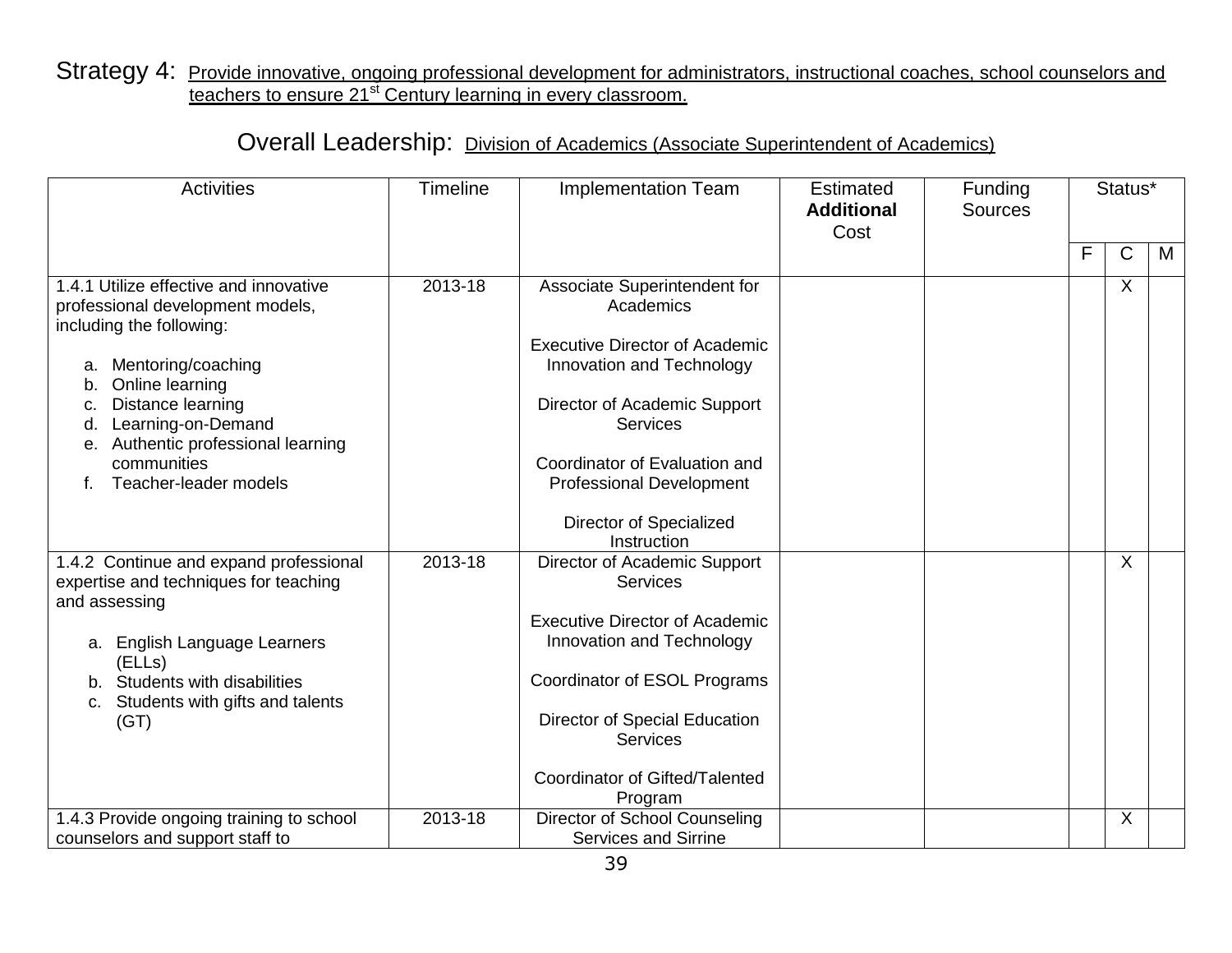| increase the quality of services to families<br>and students.                                                                                                                                                                         |             | Scholarship                                                                                                                                                        |            |                                      |                           |  |
|---------------------------------------------------------------------------------------------------------------------------------------------------------------------------------------------------------------------------------------|-------------|--------------------------------------------------------------------------------------------------------------------------------------------------------------------|------------|--------------------------------------|---------------------------|--|
| 1.4.4 Provide training and resources to<br>teachers in order to help them integrate<br>technology into curriculum, instruction, and<br>assessment.                                                                                    | 2013-18     | <b>Executive Director of Academic</b><br>Innovation and Technology<br>Director of Academic Support<br><b>Services</b>                                              |            |                                      | $\boldsymbol{\mathsf{X}}$ |  |
| 1.4.5 Create a 21 <sup>st</sup> Century professional<br>development library to help teachers in the<br>classroom<br>a. Teacher resources<br>Professional development videos<br>b.<br>c. Assessment exemplars<br>d. Online training    | 2014-18     | Associate Superintendent for<br>Academics<br><b>Executive Director of Academic</b><br>Innovation and Technology<br>Director of Academic Support<br><b>Services</b> |            |                                      | X                         |  |
| 1.4.6 Provide ongoing training to teachers<br>for the implementation of SC State<br><b>Standards</b>                                                                                                                                  | 2013-18     | Director of Academic Support<br><b>Services</b><br><b>Academic Specialists</b><br><b>Program Coordinators</b>                                                      |            |                                      | $\overline{X}$            |  |
| 1.4.7 Provide ongoing training to enhance<br>efforts in support of a Coordinated School<br>Health system<br>a. Monitor and train school wellness<br>teams<br>b. Train teachers and school<br>administrators on school health<br>index | $2013 - 18$ | Director of Academic Support<br><b>Services</b><br>Academic Specialist for Health<br>and PE                                                                        | \$223,338  | Community<br>Transformation<br>Grant | $\sf X$                   |  |
| 1.4.8 Strengthen physical education<br>programs in Greenville County Schools<br>a. Provide training to PE teachers on<br>the Spark PE curriculum<br>b. Provide training to teachers on<br>C.A.T.C.H                                   | 2013-18     | Director of Academic Support<br>Services<br>Academic Specialist for Health<br>and PE                                                                               | \$30,000   | Community<br>Transformation<br>Grant | $\overline{X}$            |  |
| 1.4.9 Support the Learning Focused<br>initiative in all schools and centers                                                                                                                                                           | 2013-18     | Director of Academic Support<br>Services                                                                                                                           | <b>TBD</b> | Professional<br>Development          | $\boldsymbol{\mathsf{X}}$ |  |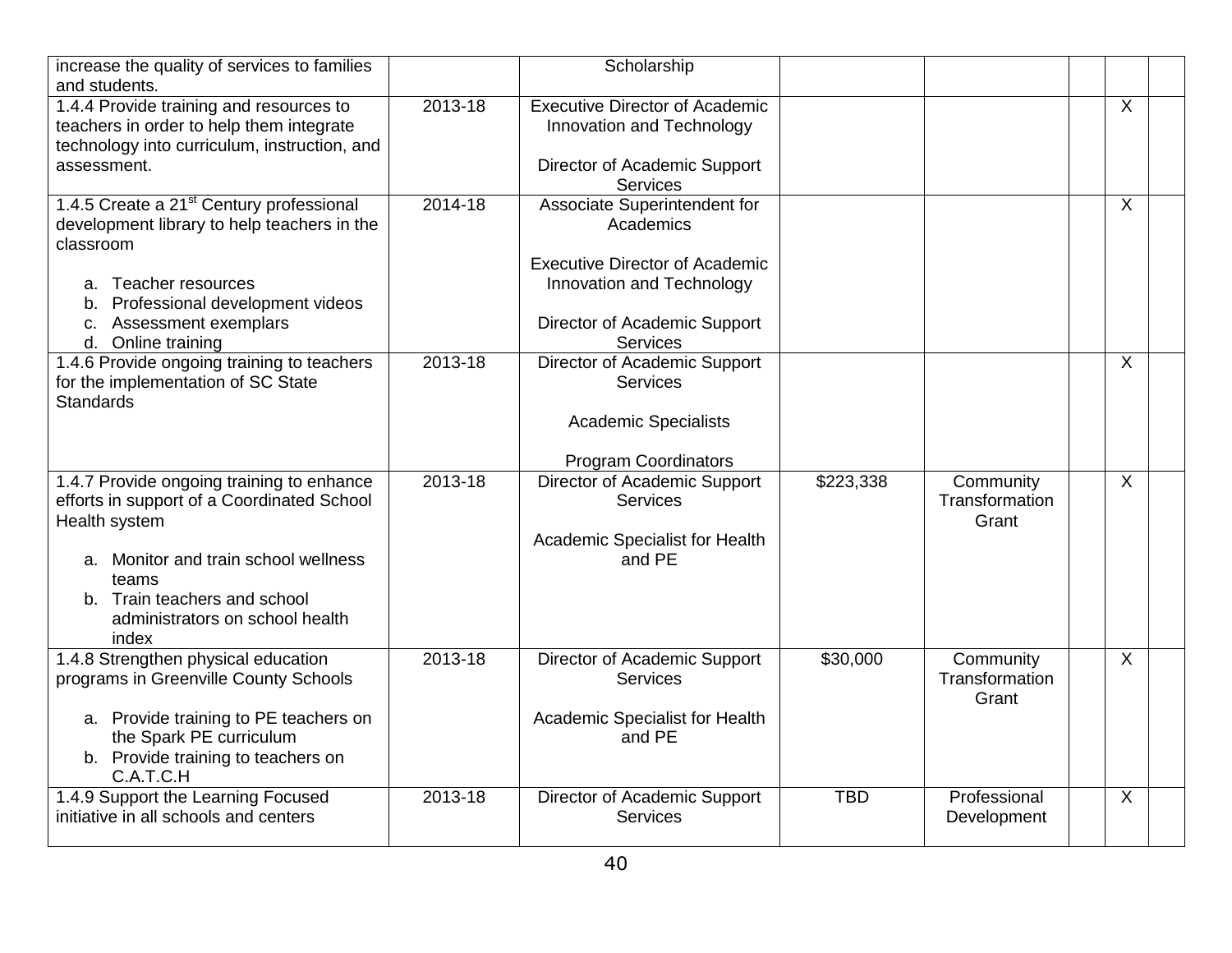| a. Develop and implement a schedule<br>for renewing current trainers'<br>certification and training new<br>district trainers<br>b. Develop and implement a schedule<br>for training new school- based<br>instructional staff<br>c. Provide specific training to schools<br>based on need and request |         | <b>Executive Director for Career</b><br>and Technical Education<br>Assistant Superintendent of<br><b>Special Education Services</b>                                                                                                                                                          |                                   |                        |         |
|------------------------------------------------------------------------------------------------------------------------------------------------------------------------------------------------------------------------------------------------------------------------------------------------------|---------|----------------------------------------------------------------------------------------------------------------------------------------------------------------------------------------------------------------------------------------------------------------------------------------------|-----------------------------------|------------------------|---------|
| 1.4.10 Provide training and ongoing<br>monitoring for Balanced Literacy initiatives<br>in all schools.                                                                                                                                                                                               | 2013-18 | Director of Academic Support<br><b>Services</b><br>Director of Early Intervention<br>and Student Support<br>Academic Specialists for<br>Elementary/Secondary ELA<br>Academic Specialist for<br><b>Balanced Literacy</b><br>Assistant Superintendent for<br><b>Special Education Services</b> |                                   |                        | X       |
| 1.4.11 Continue and expand professional<br>expertise and techniques for teaching and<br>assessing in the 21 <sup>st</sup> Century classroom                                                                                                                                                          | 2013-18 | <b>Executive Director of Academic</b><br>Innovation and Technology<br>Director of Academic Support<br><b>Services</b><br>Assistant Superintendent for<br><b>Special Education Services</b><br><b>Assistant Superintendent for</b><br><b>Career and Technical</b><br>Education                | \$100,000<br>\$20,000 per<br>year | Perkins<br><b>IDEA</b> | $\sf X$ |
| 1.4.12 Develop a comprehensive training<br>initiative to equip teachers to disaggregate<br>formative and summative assessment<br>data to inform instructional decision<br>making                                                                                                                     | 2013-18 | Director of Accountability and<br><b>Quality Assurance</b><br>Director of Academic Support<br><b>Services</b>                                                                                                                                                                                |                                   |                        | X       |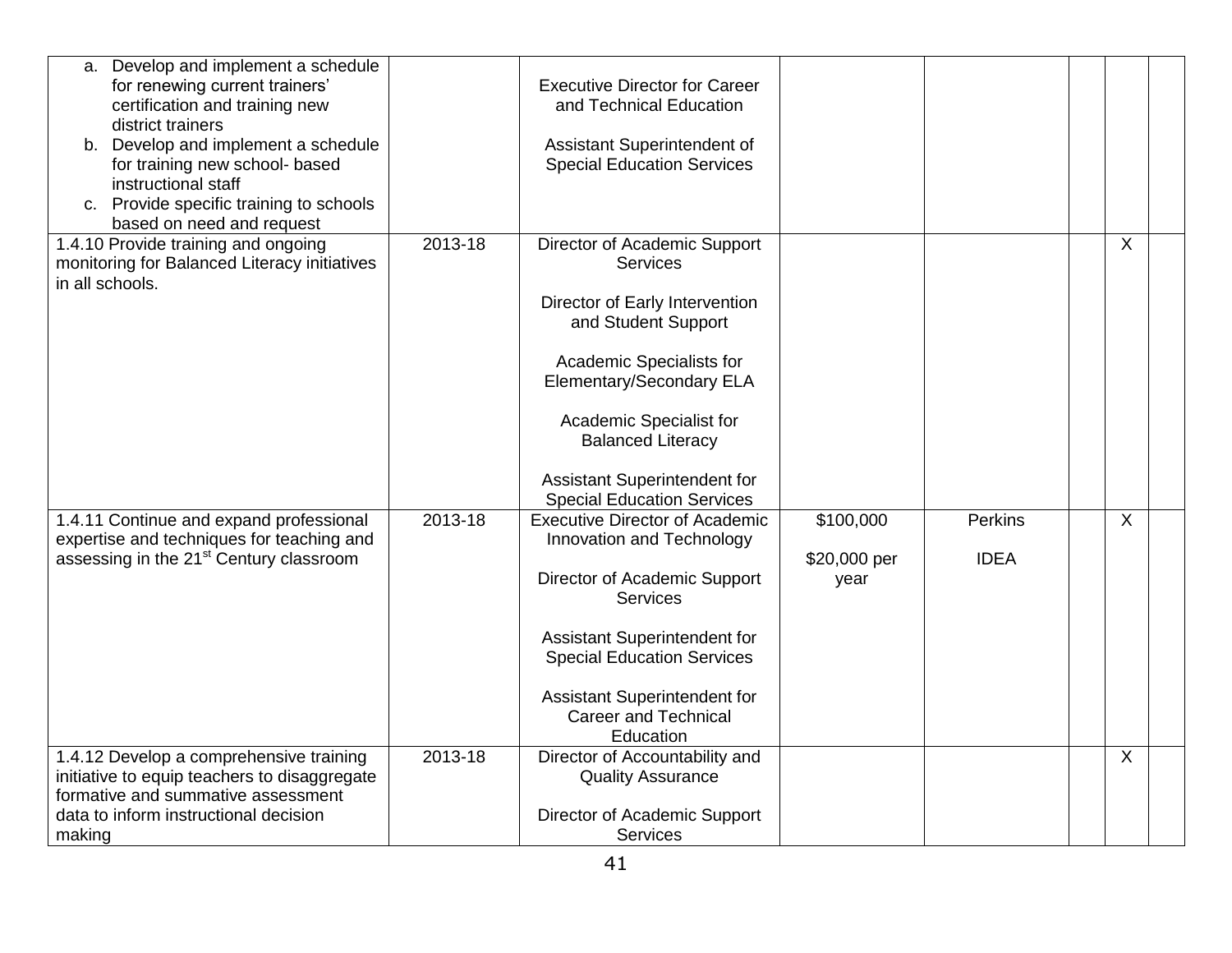| 1.4.13 Expand the role of Roper Mountain<br>Science Center in providing innovative,<br>standards-based professional                                                                                                                                                                                                      | 2014-18 | <b>Executive Director of Academic</b><br>Innovation and Technology   | <b>TBD</b> | <b>RMSC Board</b><br><b>Private Funds</b> | X       |
|--------------------------------------------------------------------------------------------------------------------------------------------------------------------------------------------------------------------------------------------------------------------------------------------------------------------------|---------|----------------------------------------------------------------------|------------|-------------------------------------------|---------|
| development in math, science, social<br>studies and technology                                                                                                                                                                                                                                                           |         | Director of Academic Support                                         |            |                                           |         |
|                                                                                                                                                                                                                                                                                                                          |         | Academic Specialist for Science                                      |            |                                           |         |
| a. Expand participation of teachers in<br>Science P.L.U.S (Participating,<br>Learning, Understanding, Sharing)<br>Institute                                                                                                                                                                                              |         | <b>Academic Specialist for Social</b><br><b>Studies</b>              |            |                                           |         |
| b. Develop a plan to improve<br>standards-based instruction for<br>students and teachers                                                                                                                                                                                                                                 |         |                                                                      |            |                                           |         |
| 1.4.14 Support school and district staff<br>through targeted professional<br>development, technical assistance, and<br>mandated reporting on timely topics (e.g.,<br>data analysis and coaching, accountability,<br>and grant writing)                                                                                   | 2013-18 | Director of Accountability and<br><b>Quality Assurance</b>           |            |                                           | $\sf X$ |
| 1.4.15 Support the ongoing evaluation of<br>educational programs within the district to<br>provide decision-makers with valid, usable<br>information                                                                                                                                                                     | 2013-18 | Director of Accountability and<br><b>Quality Assurance</b>           | \$60,200   | <b>General Fund</b>                       | $\sf X$ |
| 1.4.16 Provide training for all school<br>counselors to improve services<br>a. Grief counseling (partnership with<br>Thomas McAfee Funeral Home)<br>b. GCS Aftercare Team<br><b>Homebound Services</b><br>c.<br>d. Sirrine Scholarship (HS)<br>e. College and Career Readiness<br>(incl. Naviance)<br>f. Graduation Plus | 2013-18 | Director of School Counseling<br>Services and Sirrine<br>Scholarship |            |                                           | X       |
| 1.4.17 Provide ongoing training for district<br>staff on evidence-based practices for<br>diverse learners, Universal Designs of                                                                                                                                                                                          | 2014-18 | Director of Academic Support<br>Services                             |            |                                           | $\sf X$ |
| Instruction, and content area<br>knowledge/concepts.                                                                                                                                                                                                                                                                     |         | Coordinator of ESOL Program                                          |            |                                           |         |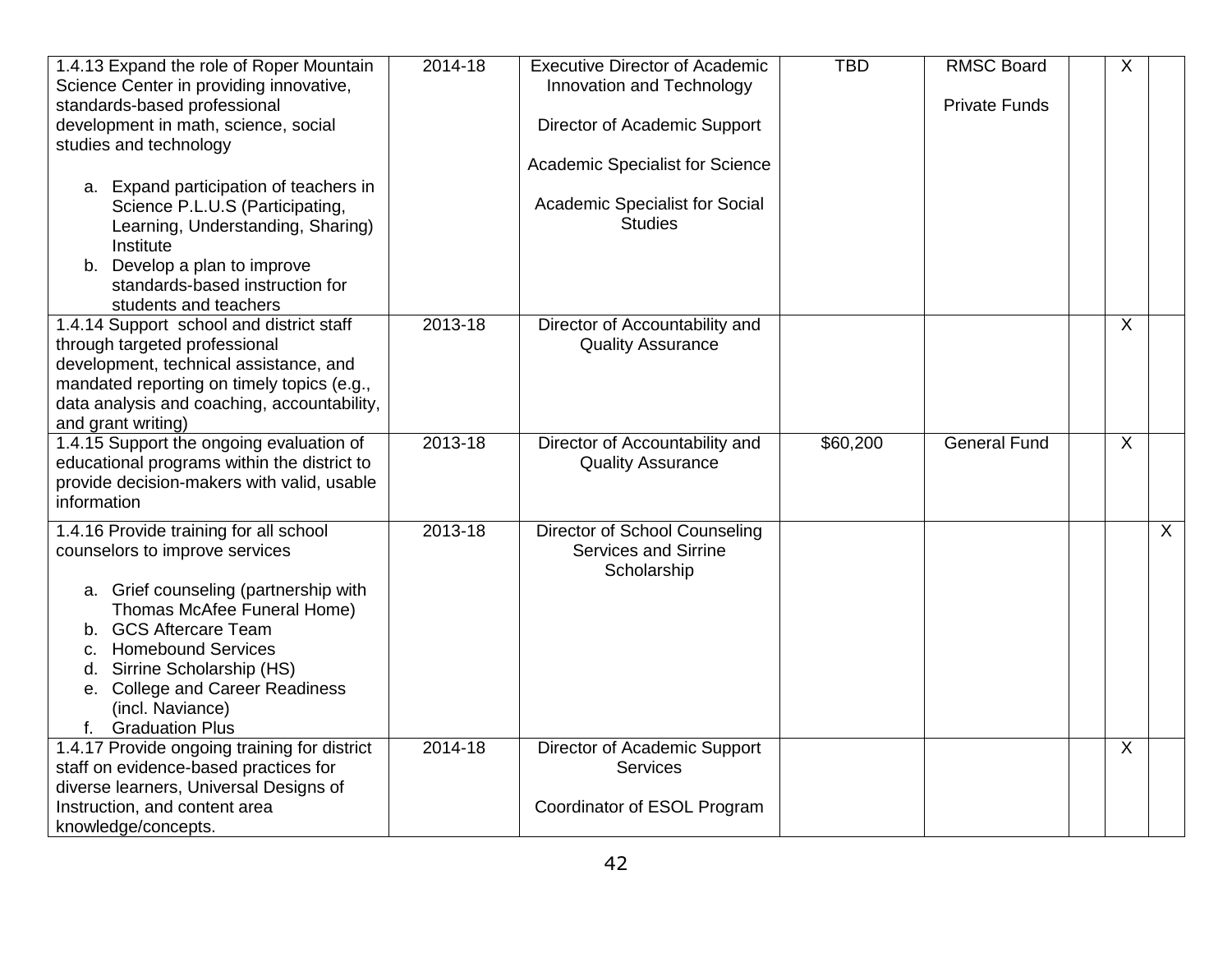|                                                                                                                                                                                                                                                                                                                                                                                                                                                                                                                                                                                                |         | Director of Specialized<br>Instruction                                                                                                                                                                         |  |                |
|------------------------------------------------------------------------------------------------------------------------------------------------------------------------------------------------------------------------------------------------------------------------------------------------------------------------------------------------------------------------------------------------------------------------------------------------------------------------------------------------------------------------------------------------------------------------------------------------|---------|----------------------------------------------------------------------------------------------------------------------------------------------------------------------------------------------------------------|--|----------------|
| 1.4.18 Provide training and ongoing<br>guidance for curriculum, intervention, and<br>support recommended for all tiers of the                                                                                                                                                                                                                                                                                                                                                                                                                                                                  | 2013-18 | Director of Early Intervention<br>and Student Support                                                                                                                                                          |  | $\overline{X}$ |
| Response to Intervention model.<br>a. Fidelity checks<br>Intervention data analysis<br>b.<br>Outcomes-oriented feedback and<br>C.<br>support<br>d. Soar to Success<br><b>Early Reading Intervention</b><br>е.<br>Number Worlds<br>Positive Behavioral Intervention<br>g.<br>Supports<br>h. Class-wide Positive Behavior<br>Intervention Supports (CHAMPS:<br>Conversation, Help, Activity,<br>Movement, and Participation)<br><b>SRA Corrective Reading</b><br>i.<br><b>Reading Mastery Signature Series</b><br><b>Wilson Reading</b><br>k.<br><b>Just Words</b><br>m. Touch Math<br>n. Edmark |         | Director of Academic Support<br><b>Services</b><br><b>Director of Specialized</b><br>Instruction<br>Director of Psychological<br><b>Services</b><br>Director of Accountability and<br><b>Quality Assurance</b> |  |                |
| 1.4.19 Provide ongoing support and<br>training to specialized teachers in the<br>areas of reading and math skill acquisition<br>strategies.<br>a. Special education teachers<br><b>Limited English Proficiency</b><br>b.<br>teachers<br>c. Alternative education teachers                                                                                                                                                                                                                                                                                                                      | 2013-18 | Assistant Superintendent of<br>Special Academic Programs<br>Director of Academic Support<br><b>Services</b><br>Director of Specialized<br>Instruction<br>Coordinator of ESOL Program                           |  | X              |
| 1.4.20 Provide ongoing training and<br>support on inclusive practices, inclusive<br>models for service delivery, and shared                                                                                                                                                                                                                                                                                                                                                                                                                                                                    | 2013-15 | <b>Director of Specialized</b><br>Instruction                                                                                                                                                                  |  | X              |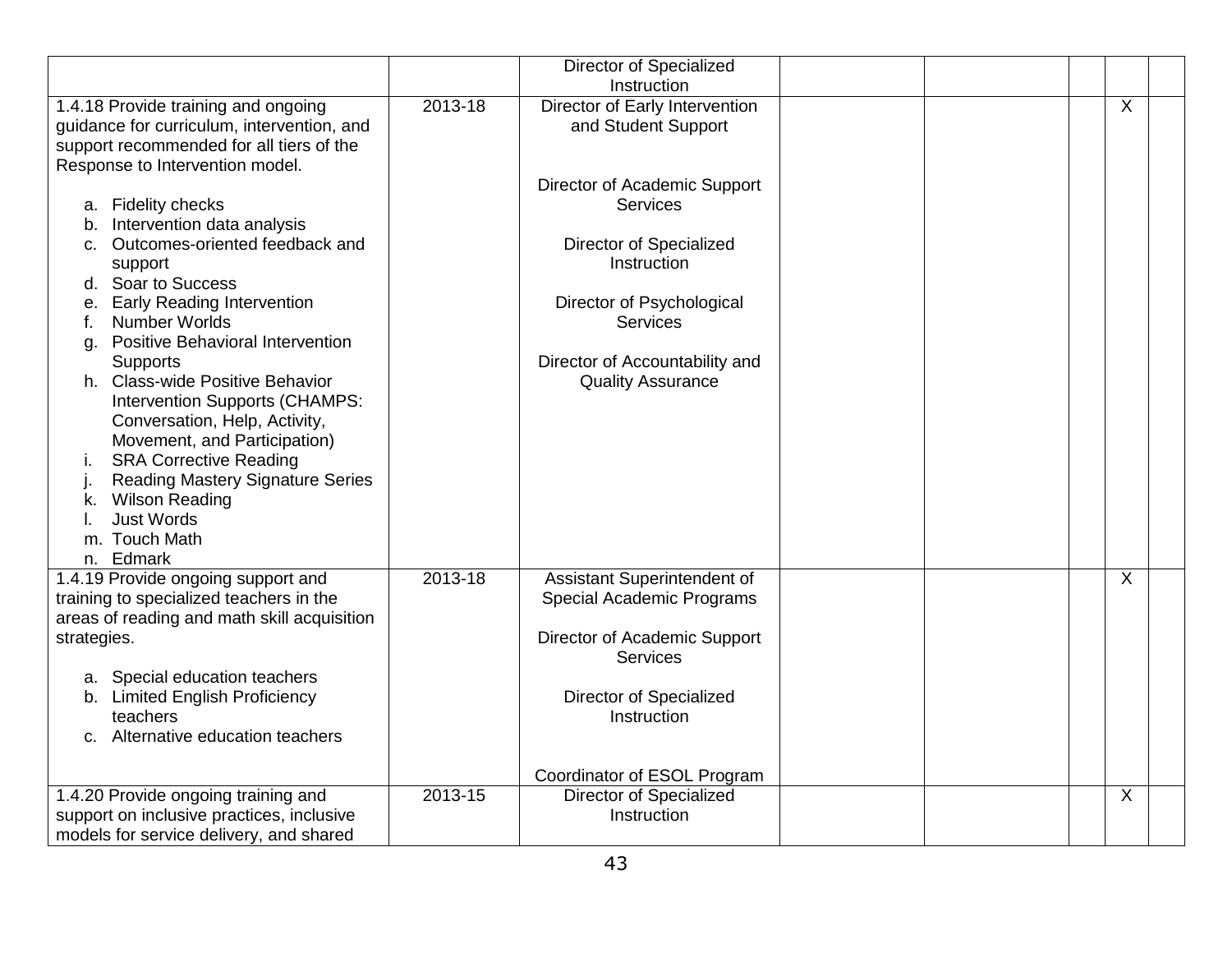| ownership between regular educators and<br>special educators for outcomes of all | Director of Academic Support<br>Services |  |  |
|----------------------------------------------------------------------------------|------------------------------------------|--|--|
| students.                                                                        |                                          |  |  |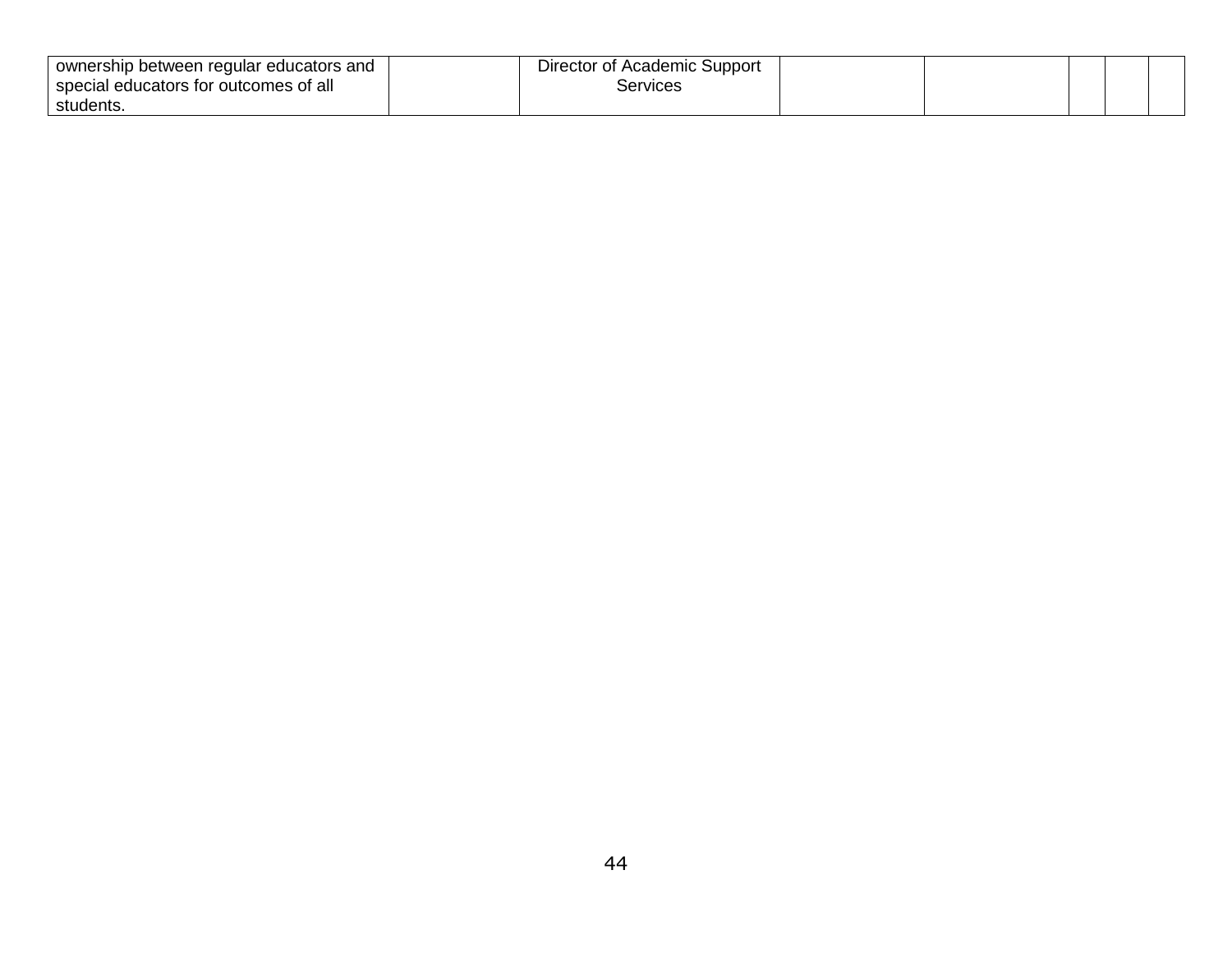# Strategy 5: Ensure all students are prepared for the challenges of higher education and careers in the 21<sup>st</sup> Century.

# Overall Leadership: Division of Academics (Associate Superintendent of Academics)

| <b>Activities</b>                                                                                                                                                                                                                                                                                                                                                                                                                                                                                                                                   | <b>Timeline</b>    | <b>Implementation Team</b>                                                                                                                                                                                                                                        | <b>Estimated</b><br><b>Additional</b><br>Cost | Funding<br><b>Sources</b>                                                                                 | Status* |              |   |
|-----------------------------------------------------------------------------------------------------------------------------------------------------------------------------------------------------------------------------------------------------------------------------------------------------------------------------------------------------------------------------------------------------------------------------------------------------------------------------------------------------------------------------------------------------|--------------------|-------------------------------------------------------------------------------------------------------------------------------------------------------------------------------------------------------------------------------------------------------------------|-----------------------------------------------|-----------------------------------------------------------------------------------------------------------|---------|--------------|---|
|                                                                                                                                                                                                                                                                                                                                                                                                                                                                                                                                                     |                    |                                                                                                                                                                                                                                                                   |                                               |                                                                                                           | F       | $\mathsf{C}$ | M |
| 1.5.1 Re-design career technology<br>centers' core mission and course<br>offerings to better model explicit career<br>specialties and career clusters (see Long<br>Range Facilities Plan)<br>a. Increase participation of students<br>in career center programs<br>b. Expand program opportunities to<br>meet the needs and interests of<br>students and the workforce<br>c. Increase CTE opportunities for<br>students at their high schools<br>d. Create more Work Based<br>Learning opportunities in-district<br>and in the workforce community. | 2013-18            | <b>Executive Director for Career</b><br>and Technical Education                                                                                                                                                                                                   | <b>TBD</b>                                    | <b>Perkins</b><br>Advance SC<br><b>State</b><br><b>Equipment Flex</b><br><b>State WBL</b><br><b>Funds</b> |         | $\times$     |   |
| 1.5.2 Continue to develop and implement<br>software accountability solutions related<br>to the progress of students with<br>disabilities including the following:<br>Initial placements<br>a.<br>Re-evaluations<br>b.<br>Discipline referrals<br>c.<br>1.5.3 Create and implement a district plan<br>to increase student achievement for all<br>Limited English Proficiency students in<br>grades PreK-12.                                                                                                                                          | 2013-18<br>2013-18 | Assistant Superintendent for<br><b>Special Education Services</b><br>Director of Specialized<br>Instruction<br>Director of Student Support<br><b>Services</b><br><b>Executive Director of Academic</b><br>Innovation and Technology<br><b>Coordinator of ESOL</b> | \$20,000                                      | Title III                                                                                                 |         | X<br>$\sf X$ |   |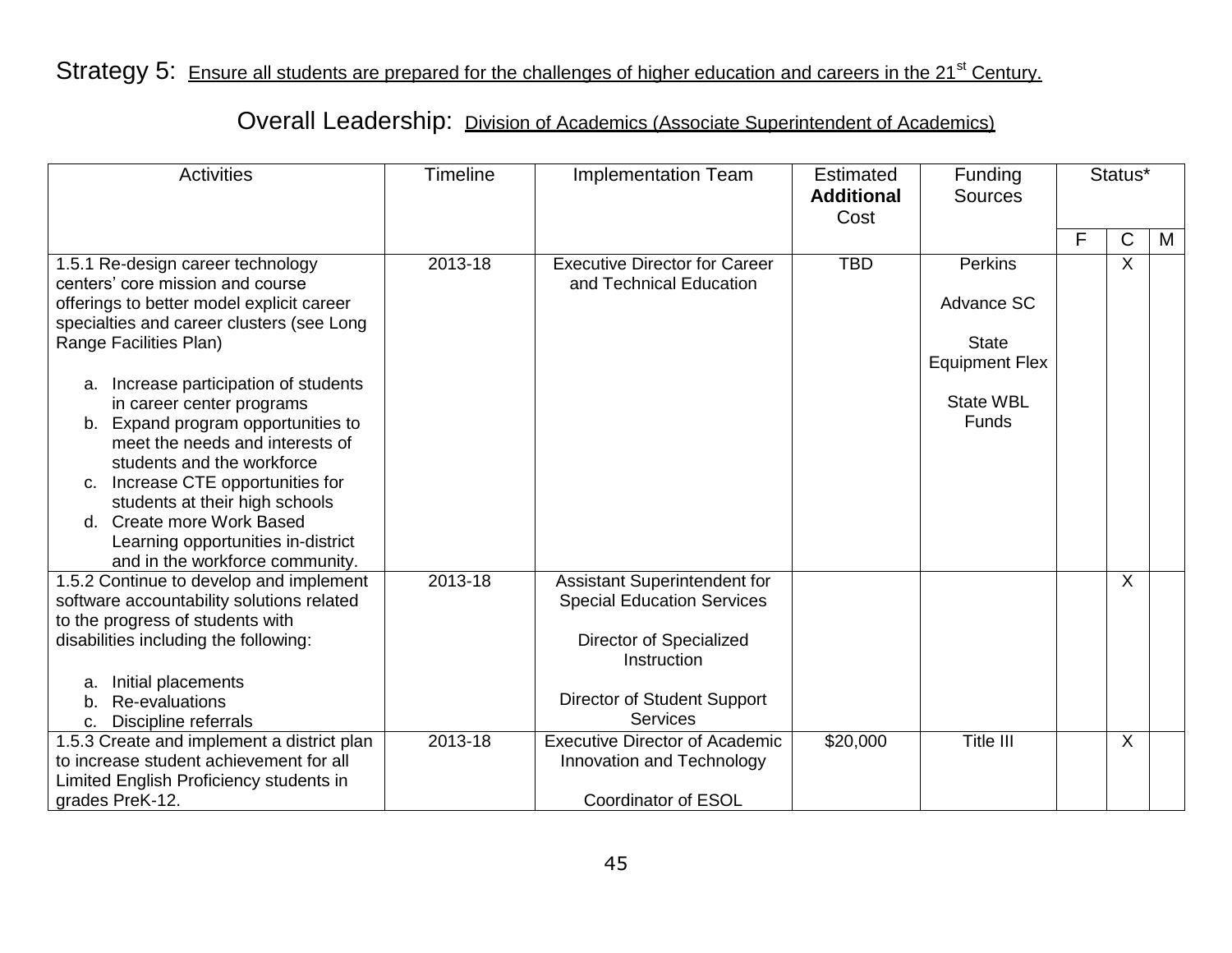| 1.5.4 Investigate the feasibility of<br>expanding PreK programs to serve an | 2013 - 2018 | Director of Academic Support<br>Services | <b>TBD</b> | <b>General Fund</b> | X |
|-----------------------------------------------------------------------------|-------------|------------------------------------------|------------|---------------------|---|
| increased number of students who                                            |             |                                          |            | Capital             |   |
| qualify.                                                                    |             | Director of Early Intervention           |            | Early               |   |
|                                                                             |             | and Student Support                      |            | Childhood           |   |
| a. Promote school readiness                                                 |             |                                          |            |                     |   |
| activities in public, private, and                                          |             |                                          |            |                     |   |
| faith-based preschool programs                                              |             |                                          |            |                     |   |
| through GCS web-based                                                       |             |                                          |            |                     |   |
| resources and CDC training                                                  |             |                                          |            |                     |   |
| opportunities.                                                              |             |                                          |            |                     |   |
| b. Promote school readiness                                                 |             |                                          |            |                     |   |
| activities with parents and                                                 |             |                                          |            |                     |   |
| community through GCCS web-                                                 |             |                                          |            |                     |   |
| based resources                                                             |             |                                          |            |                     |   |
| Increase the number of students<br>C.                                       |             |                                          |            |                     |   |
| served in each 4K class from 20                                             |             |                                          |            |                     |   |
| to 23. The current state                                                    |             |                                          |            |                     |   |
| maximum class size is 20                                                    |             |                                          |            |                     |   |
| students. By adding three                                                   |             |                                          |            |                     |   |
| students to each class, we can                                              |             |                                          |            |                     |   |
| increase the number of at-risk                                              |             |                                          |            |                     |   |
| students served by 15% without                                              |             |                                          |            |                     |   |
| any additional funding (the                                                 |             |                                          |            |                     |   |
| equivalent of adding 11                                                     |             |                                          |            |                     |   |
| classrooms) or requirement for                                              |             |                                          |            |                     |   |
| facilities. Adding this very small                                          |             |                                          |            |                     |   |
| number of students will not                                                 |             |                                          |            |                     |   |
| impact program quality or                                                   |             |                                          |            |                     |   |
| instructional                                                               |             |                                          |            |                     |   |
| implementation. Each 4K class                                               |             |                                          |            |                     |   |
| includes one early childhood                                                |             |                                          |            |                     |   |
| certified teacher and one                                                   |             |                                          |            |                     |   |
| instructional aide, both of whom                                            |             |                                          |            |                     |   |
| receive annual training specific to                                         |             |                                          |            |                     |   |
| high quality early childhood                                                |             |                                          |            |                     |   |
| programming. The increase of                                                |             |                                          |            |                     |   |
| classroom size from 20 to 23 is                                             |             |                                          |            |                     |   |
| well under the SDE 5K maximum                                               |             |                                          |            |                     |   |
| class size of 30 and is lower than                                          |             |                                          |            |                     |   |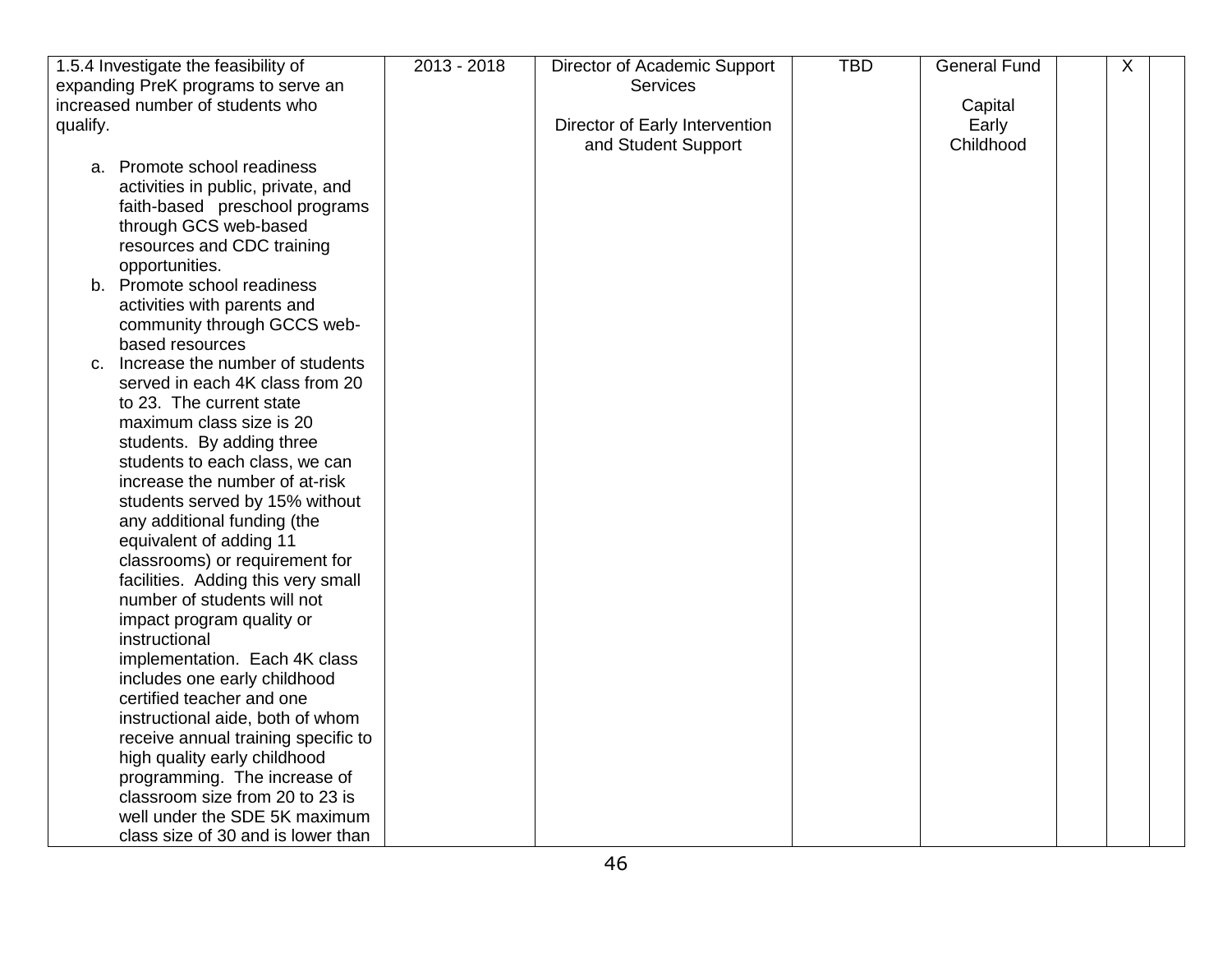| the GCS maximum 5K class size<br>of 26. In addition, the SC Child<br>Care Licensing Standards have<br>an even higher staffing ratio of<br>one adult for 17 children. |         |                                                                                    |                           |
|----------------------------------------------------------------------------------------------------------------------------------------------------------------------|---------|------------------------------------------------------------------------------------|---------------------------|
| 1.5.5 Replicate and implement successful<br>programs in schools showing the greatest<br>gaps in achievement.                                                         | 2013-18 | Associate Superintendent for<br>Academics                                          | $\sf X$                   |
|                                                                                                                                                                      |         | Director of Quality Assurance                                                      |                           |
| a. Identify subgroups by gaps<br>b. Offer research-based training in                                                                                                 |         | and Accountability                                                                 |                           |
| differentiated instruction and<br>innovative strategies                                                                                                              |         | Director of Academic Support<br><b>Services</b>                                    |                           |
| c. Identify and replicate successful<br>programs                                                                                                                     |         | <b>Executive Director of Academic</b><br>Innovation and Technology                 |                           |
| 1.5.6 Offer more inclusion programming<br>options for students transitioning from<br>preschool special education to 5K                                               | 2013-18 | Assistant Superintendent for<br><b>Special Education Services</b>                  | X                         |
|                                                                                                                                                                      |         | Director of Specialized<br>Instruction                                             |                           |
|                                                                                                                                                                      |         | Director of Academic Support<br><b>Services</b>                                    |                           |
|                                                                                                                                                                      |         | Director of Early Intervention<br>and Student Support                              |                           |
| 1.5.7 Continue to provide innovative<br>delivery strategies and blended learning<br>environments for students residing in                                            | 2013-18 | <b>Executive Director for Career</b><br>and Technical Education                    | $\boldsymbol{\mathsf{X}}$ |
| group homes and residential treatment<br>centers                                                                                                                     |         | Assistant Superintendent for<br><b>Special Education</b>                           |                           |
|                                                                                                                                                                      |         | <b>Principal for Residential</b><br><b>Treatment Facilities and Group</b><br>Homes |                           |
| 1.5.8 Provide necessary resources to                                                                                                                                 | 2013-18 | <b>Executive Director for Career</b>                                               | $\pmb{\times}$            |
| support the individual career focus areas                                                                                                                            |         | and Technical Education                                                            |                           |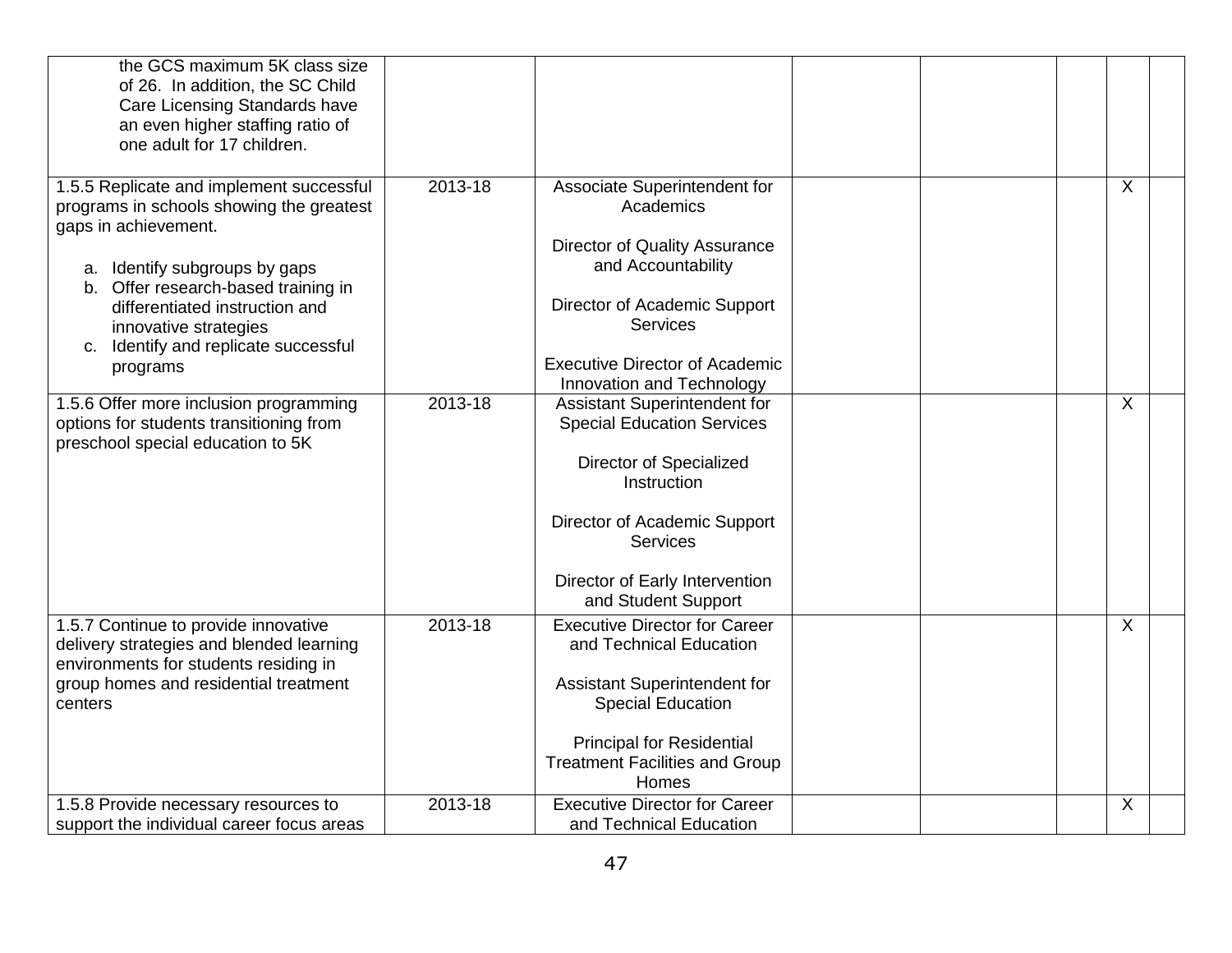| of high schools, career centers and<br>special centers.<br>a. Partnerships and work-based<br>experiences<br>b. On-the-job training                                                                                                                                          |         | Director of School Counseling<br><b>Services and Sirrine</b><br>Scholarship           |  |         |  |
|-----------------------------------------------------------------------------------------------------------------------------------------------------------------------------------------------------------------------------------------------------------------------------|---------|---------------------------------------------------------------------------------------|--|---------|--|
| Real-world experiences<br>C.<br>In-district internships<br>d.                                                                                                                                                                                                               |         |                                                                                       |  |         |  |
| 1.5.9 Ensure that all students are reading<br>on grade level by the end of 2nd grade by<br>implementing the following strategies:<br>a. Fully implement balanced literacy                                                                                                   | 2014-18 | Director of Early Intervention<br>and Student Support<br>Director of Academic Support |  | X       |  |
| framework in grades 5K-2 <sup>nd</sup><br>b. Align balanced literacy and current<br>State Standards with the PreK<br>curriculum.                                                                                                                                            |         | <b>Services</b><br><b>Director of Specialized</b><br>Instruction                      |  |         |  |
| c. Implement and monitor Response<br>to Intervention for identified<br>students and ensure full<br>implementation with fidelity of<br>research-based, district-endorsed<br>instructional strategies.<br>d. Investigate assessment systems<br>to identify struggling readers |         |                                                                                       |  |         |  |
| 1.5.10 Continue to provide support for<br>students in preparation for college and/or<br>career                                                                                                                                                                              | 2013-18 | Director of School Counseling<br><b>Services and Sirrine</b><br>Scholarship           |  | $\sf X$ |  |
| IGPs (Individualized Graduation Plans)<br>created for all 8 <sup>th</sup> graders                                                                                                                                                                                           |         | <b>Executive Director for Career</b><br>and Technical Education                       |  |         |  |
| a. IGPs monitored and adjusted<br>throughout high school years,<br>based on student need                                                                                                                                                                                    |         | Assistant Superintendent for<br><b>Special Education</b>                              |  |         |  |
| b. Annual college fair for juniors and<br>seniors<br>Annual career fair for seniors<br>C.                                                                                                                                                                                   |         |                                                                                       |  |         |  |
| d. Annual college application days                                                                                                                                                                                                                                          |         |                                                                                       |  |         |  |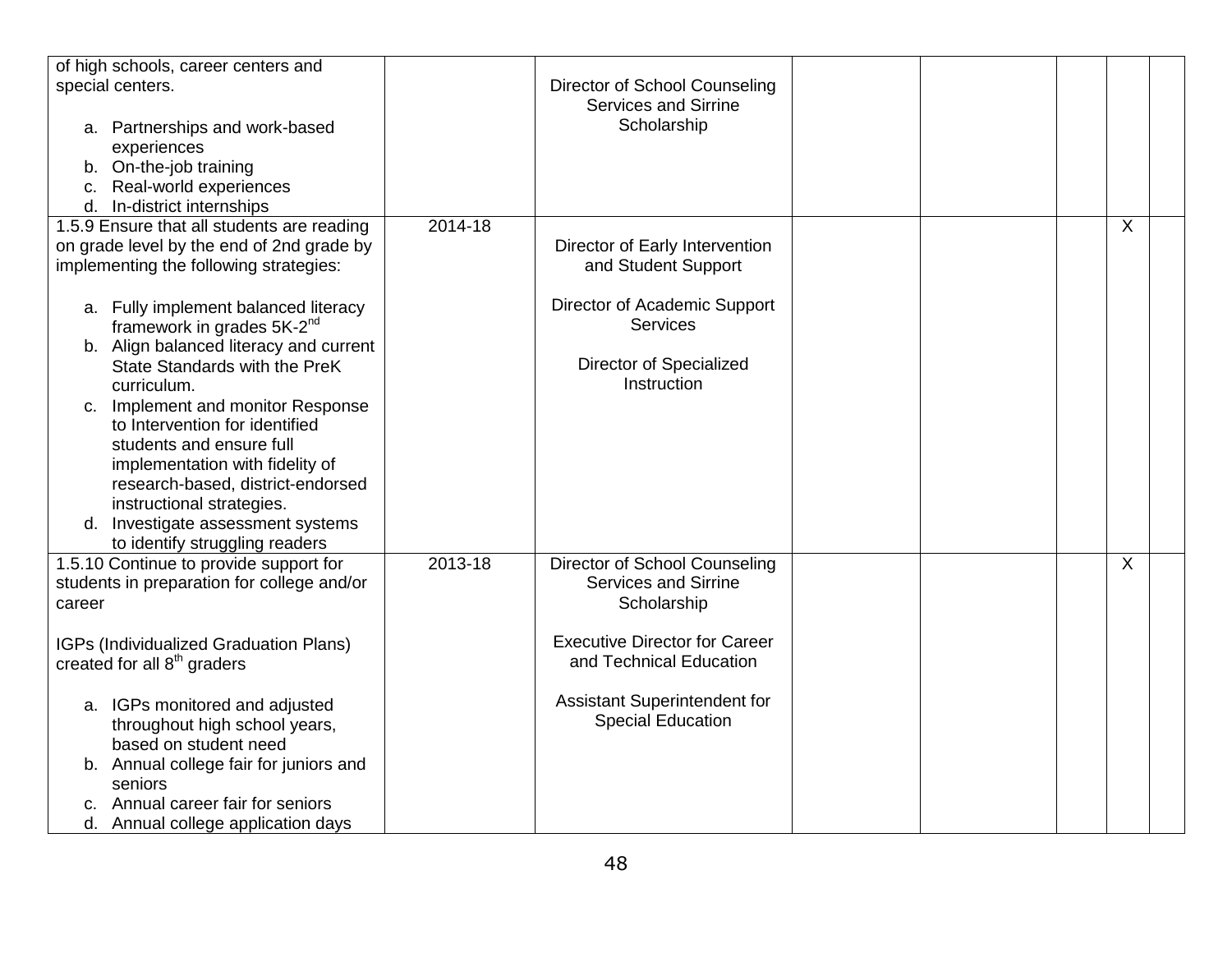| e. ACT and SAT preparation<br>Scholarship and financial aid<br>workshops<br><b>Student Success Planning</b><br>a.<br>(Naviance)<br>h. Career Ready 101 support for<br>WorkKeys       |         |                                                                                                                                                                                                                                       |         |  |
|--------------------------------------------------------------------------------------------------------------------------------------------------------------------------------------|---------|---------------------------------------------------------------------------------------------------------------------------------------------------------------------------------------------------------------------------------------|---------|--|
| 1.5.11 Coordinate the transition of the<br>Sirrine Scholarship application and<br>notification process to a web-based model                                                          | 2013    | Director of School Counseling<br><b>Services and Sirrine</b><br>Scholarship<br><b>Executive Director of Academic</b><br>Innovation and Technology<br><b>Executive Director of</b><br><b>Educational Technology</b><br><b>Services</b> | X       |  |
| 1.5.12 Ensure inclusive practices by<br>developing targeted academic and career<br>programs that meet the needs of diverse<br>learners                                               | 2013-18 | <b>Executive Director for Career</b><br>and Technical Education<br>Assistant Superintendent for<br><b>Special Education Services</b>                                                                                                  | $\sf X$ |  |
| 1.5.13 Offer special programming options<br>and alternatives for all students, as<br>appropriate                                                                                     | 2013-18 | <b>Executive Director for Career</b><br>and Technical Education                                                                                                                                                                       | X       |  |
| Career center/cluster activities<br>а.<br>Job shadowing and coaching<br>b.<br>Work experiences<br>c.<br>Challenge programs<br>Fine arts programs<br>е.<br>Satellite/Therapy supports |         | Assistant Superintendent for<br><b>Special Education</b><br>Director of Student Support<br><b>Services</b>                                                                                                                            |         |  |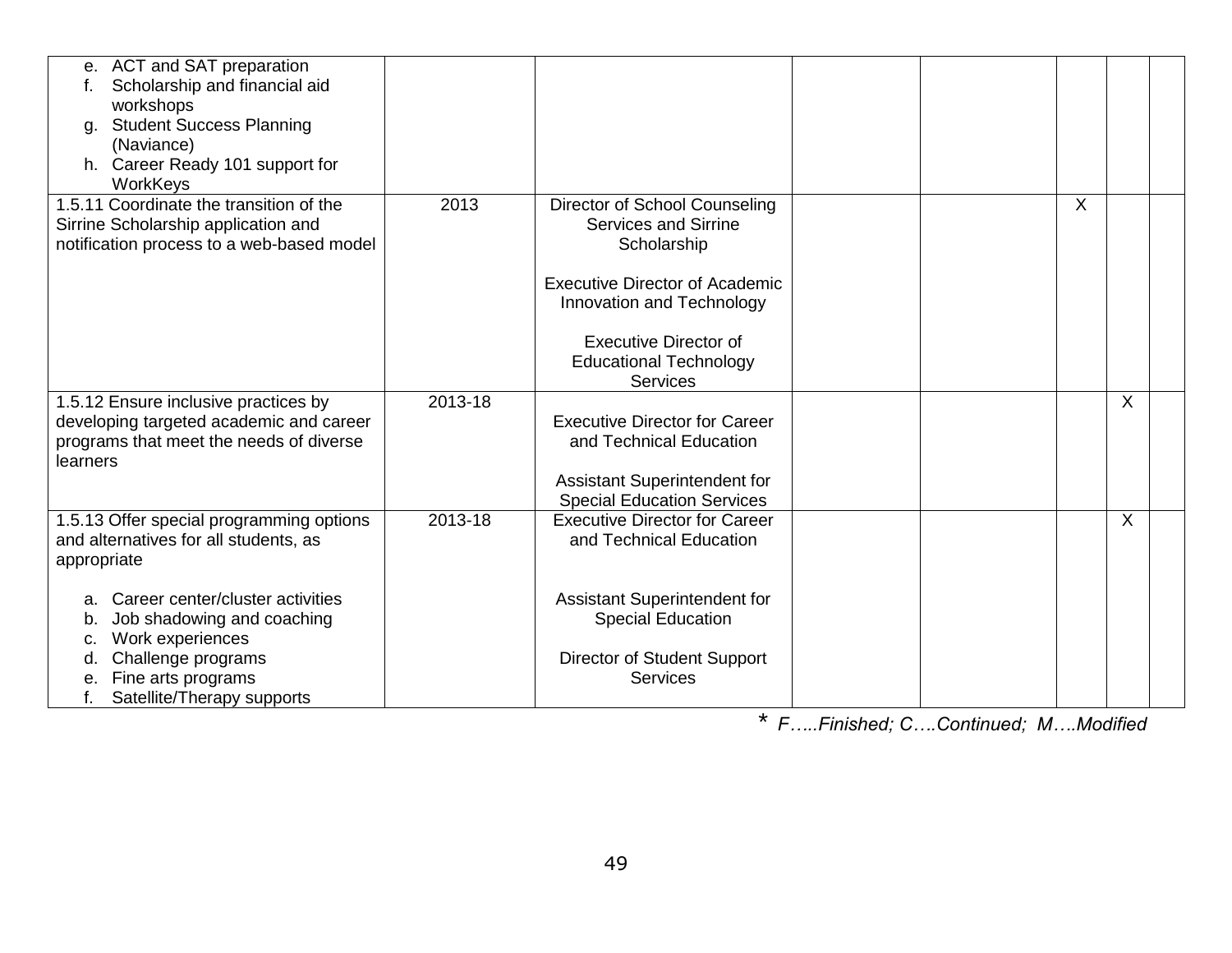Strategy 6: Actively engage community members and other stakeholders in the development of the whole child

# Overall Leadership: Division of Academics (Associate Superintendent of Academics)

| <b>Activities</b>                                                                                                                                                                                                                                                                                                                                                                                                        | Timeline | <b>Implementation Team</b>                                                                                                                                           | Estimated<br><b>Additional</b><br>Cost | Funding<br><b>Sources</b> |   | Status*                   |   |
|--------------------------------------------------------------------------------------------------------------------------------------------------------------------------------------------------------------------------------------------------------------------------------------------------------------------------------------------------------------------------------------------------------------------------|----------|----------------------------------------------------------------------------------------------------------------------------------------------------------------------|----------------------------------------|---------------------------|---|---------------------------|---|
|                                                                                                                                                                                                                                                                                                                                                                                                                          |          |                                                                                                                                                                      |                                        |                           | F | $\mathsf{C}$              | M |
| 1.6.1 Assist schools with developing and<br>communicating their individual themes<br>("brands")                                                                                                                                                                                                                                                                                                                          | 2013-18  | Associate Superintendent for<br>Academics                                                                                                                            |                                        |                           |   | $\sf X$                   |   |
|                                                                                                                                                                                                                                                                                                                                                                                                                          |          | <b>Director for Communications</b>                                                                                                                                   |                                        |                           |   |                           |   |
|                                                                                                                                                                                                                                                                                                                                                                                                                          |          | <b>Executive Director for Planning</b><br>and Demographics                                                                                                           |                                        |                           |   |                           |   |
| 1.6.2 Increase communication with all<br>parents and students to make them aware<br>of educational opportunities (Gifted and<br>Talented, Advanced Placement, IB,<br>Magnet, Fine Arts, Dual Credit)                                                                                                                                                                                                                     | 2013-18  | <b>Executive Director of Academic</b><br>Innovation and Technology<br>Director of Academic Support<br><b>Services</b>                                                |                                        |                           |   | $\sf X$                   |   |
| a. Develop strategies to effectively<br>include historically<br>underrepresented populations<br>Develop workshops for parents on<br>b.<br>various topics (reading in the<br>home, behavior management,<br>post-secondary options)<br>c. Increase availability of web-based<br>resources (online tutorials for<br>parents and students)<br>d. Increase the number of<br>credentialed interpreters (multiple<br>languages) |          | Director of Accountability and<br><b>Quality Assurance</b><br><b>Director of Communications</b><br>Director of School Counseling<br>Services and Sirrine Scholarship |                                        |                           |   |                           |   |
| 1.6.3 Create and implement a district plan<br>for the involvement of parents of students<br>with limited English proficiency in the<br>education of their children                                                                                                                                                                                                                                                       | 2013-18  | <b>Executive Director of Academic</b><br>Innovation and Technology<br><b>Coordinator of ESOL</b>                                                                     |                                        |                           |   | $\boldsymbol{\mathsf{X}}$ |   |
|                                                                                                                                                                                                                                                                                                                                                                                                                          |          |                                                                                                                                                                      |                                        |                           |   |                           |   |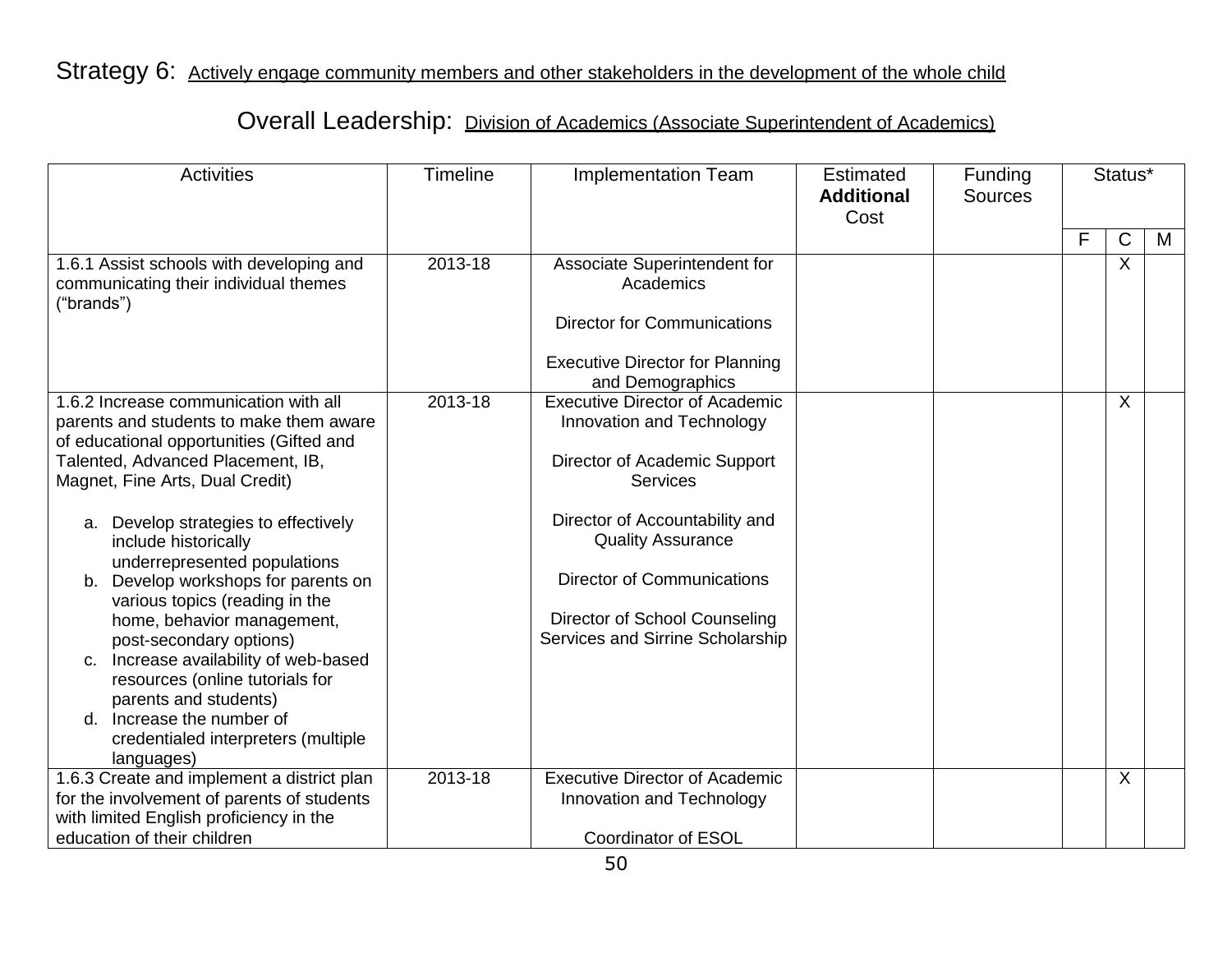| 1.6.4 Develop a plan to communicate<br>requirements of current state Standards<br>and the current state Assessment System<br>to parents and community stakeholders       | 2013-18 | Director of Academic Support<br><b>Services</b><br><b>Director of Communications</b>                     | X       |
|--------------------------------------------------------------------------------------------------------------------------------------------------------------------------|---------|----------------------------------------------------------------------------------------------------------|---------|
| 1.6.5 Provide comprehensive<br>developmental guidance<br>and counseling services to meet the<br>needs of all students                                                    | 2013-18 | Director of School Counseling<br>and Sirrine Scholarship                                                 | X       |
| 1.6.6 Continue to provide support to<br>parents during college and career<br>preparation<br>Increase parental participation<br>a.                                        | 2013-18 | Director of School Counseling<br>and Sirrine Scholarship                                                 | $\sf X$ |
| during the annual college fair<br>provided for juniors and seniors<br>b. Increase parental participation in<br>the annual financial aid workshops                        |         |                                                                                                          |         |
| 1.6.7 Develop and support a plan for<br>seamless transition across grade levels<br>(5th to 6th and 8th to $9th$ ) for parents and<br>students, with consideration to the | 2013-18 | Director of School Counseling<br>and Sirrine Scholarship<br>Director of Academic Support                 | $\sf X$ |
| following aspects:<br>a. Academic<br>Emotional<br>b.<br>c. Social                                                                                                        |         | <b>Executive Director of Academic</b><br>Innovation and Technology<br><b>Director of Student Support</b> |         |
|                                                                                                                                                                          |         | <b>Services</b>                                                                                          |         |
| 1.6.8 Seek community partnerships with<br>foundations and businesses that support<br>academics                                                                           | 2014-18 | Associate Superintendent of<br>Academics                                                                 | $\sf X$ |
| 1.6.9 Communicate academic<br>expectations to all stakeholders                                                                                                           | 2013-18 | Associate Superintendent of<br>Academics                                                                 | $\sf X$ |
|                                                                                                                                                                          |         | <b>Director of Communications</b>                                                                        |         |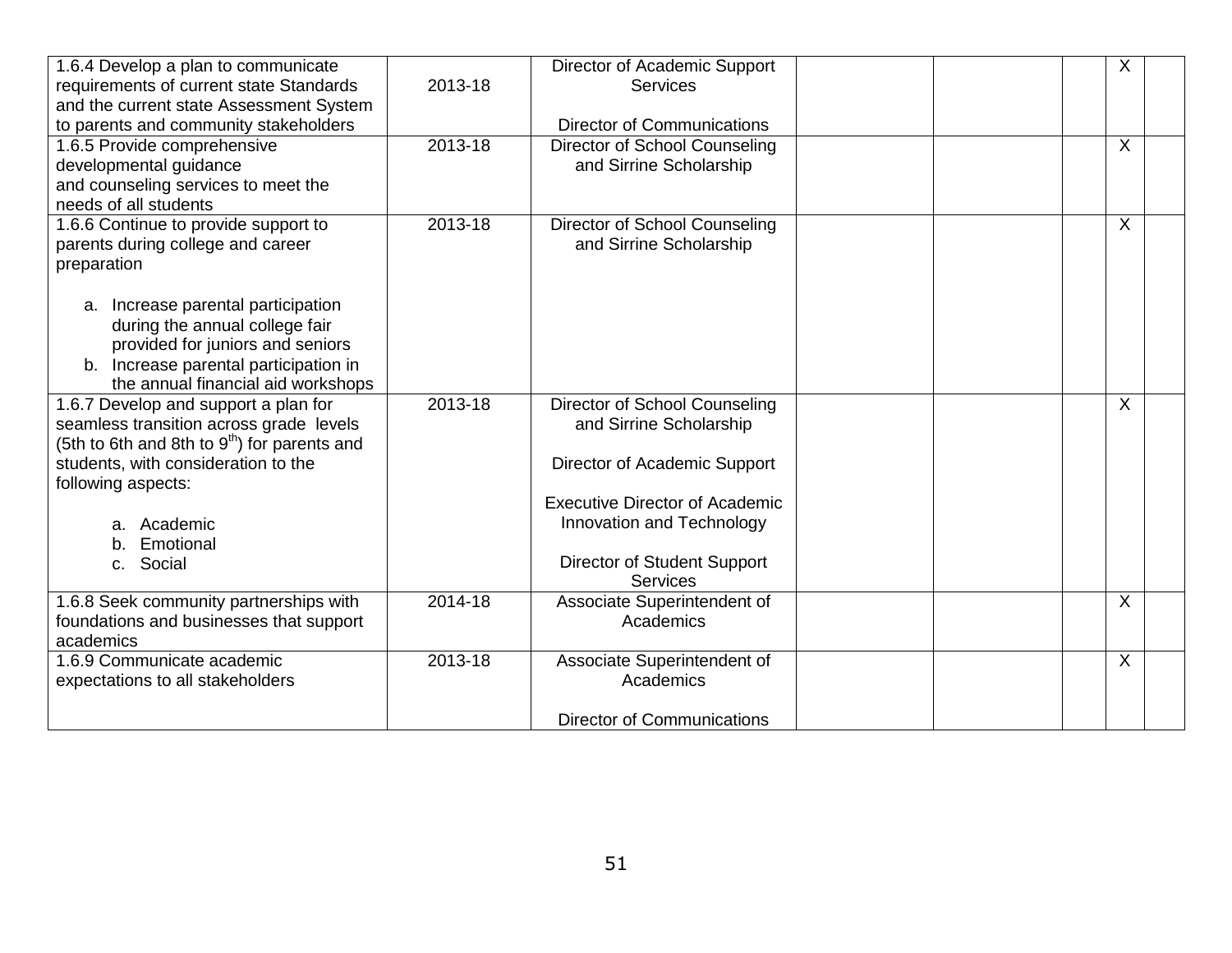| 1.6.10 Improve the overall health and                          | 2013-2018 | Director of Academic Support             | \$10,000 | Community          | X       |
|----------------------------------------------------------------|-----------|------------------------------------------|----------|--------------------|---------|
| academic performance of students                               |           | <b>Services</b>                          |          | Improvement        |         |
| through the implementation of a                                |           |                                          |          | Grant              |         |
| coordinated school health system                               |           | Academic Specialist for Health<br>and PE |          |                    |         |
| a. Provide communication and                                   |           |                                          |          |                    |         |
| training with parents                                          |           | Director of School Counseling            |          |                    |         |
| b. Implement a health curriculum at                            |           | Services and Sirrine Scholarship         |          |                    |         |
| the high school level                                          |           |                                          |          |                    |         |
| <b>Form Wellness Committees</b><br>c.                          |           | <b>Director of Communications</b>        |          |                    |         |
| <b>Conduct School Health Index</b><br>d.                       |           |                                          |          |                    |         |
| <b>Follow Health Action Plan</b><br>е.                         |           |                                          |          |                    |         |
| f.<br>Utilize multi-disciplinary teams                         |           |                                          |          |                    |         |
| 1.6.11 Implement comprehensive bullying                        | 2013-18   | Director of School Counseling            | \$30,000 | <b>Grant Funds</b> | X       |
| prevention program in all schools                              |           | Services and Sirrine Scholarship         |          |                    |         |
| 1.6.12 Continue to support the social and                      | 2013-18   | Director of School Counseling            |          |                    | X       |
| emotional development of all students                          |           | Services and Sirrine Scholarship         |          |                    |         |
|                                                                |           |                                          |          |                    |         |
| a. Encourage participation in extra-                           |           |                                          |          |                    |         |
| curricular activities                                          |           |                                          |          |                    |         |
| b. Continue sponsorship of Youth                               |           |                                          |          |                    |         |
| Leadership Greenville.                                         |           |                                          |          |                    |         |
| c. Continue promoting character                                |           |                                          |          |                    |         |
| education programs in all schools                              |           |                                          |          |                    |         |
| (Character Counts, Schools of                                  |           |                                          |          |                    |         |
| Character, Overcoming Obstacles,                               |           |                                          |          |                    |         |
| Coaches 4 Character)                                           |           |                                          |          |                    |         |
| 1.6.13 Utilize all available resources to                      | 2013-18   | <b>Director of Specialized</b>           |          |                    | $\sf X$ |
| monitor discipline issues to increase                          |           | Instruction                              |          |                    |         |
| student achievement                                            |           |                                          |          |                    |         |
|                                                                |           | Director of Accountability and           |          |                    |         |
| a. Train supervisors and<br>administrators on effective use of |           | <b>Quality Assurance</b>                 |          |                    |         |
| discipline data                                                |           | Director of Student Support              |          |                    |         |
| b. Decrease incidences of discipline-                          |           | <b>Services</b>                          |          |                    |         |
| related absences                                               |           |                                          |          |                    |         |
| Increase engagement and<br>c.                                  |           |                                          |          |                    |         |
| participation                                                  |           |                                          |          |                    |         |
| d. Minimize use of seclusion/restraint                         |           |                                          |          |                    |         |
|                                                                |           |                                          |          |                    |         |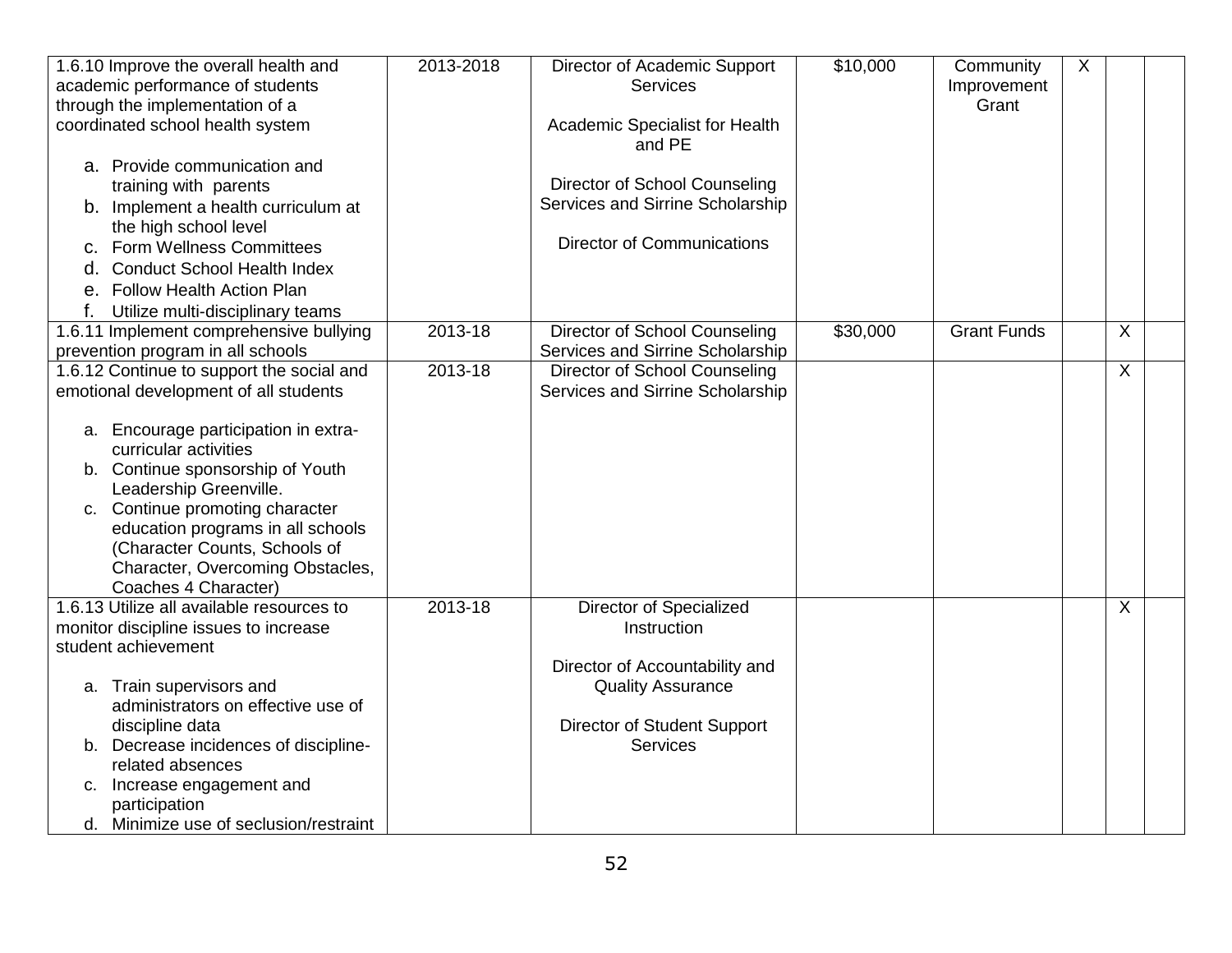| 1.6.14 Increase knowledge of protections<br>and rights afforded to individuals through<br>Section 504 of the Rehabilitation Act, the<br>Individuals Disabilities Education Act<br>(IDEA), and the Office of Civil Rights.<br>a. Identify students meeting criteria<br>for federal and state programs (i.e.<br>Section 504, IDEA, Title III, NSLP,<br>McKinney-Vento. etc.)<br>b. Identify and eliminate any<br>discriminatory practices or<br>procedures. | 2013-18 | Assistant Superintendent for<br><b>Special Education Services</b><br><b>Directors of Special Ed Services</b><br>Section 504 Coordinator<br>Director of Accountability and<br><b>Quality Assurance</b><br>Director of Student Support<br><b>Services</b>                                                                                                                                                                                                                       |  | X |  |
|-----------------------------------------------------------------------------------------------------------------------------------------------------------------------------------------------------------------------------------------------------------------------------------------------------------------------------------------------------------------------------------------------------------------------------------------------------------|---------|-------------------------------------------------------------------------------------------------------------------------------------------------------------------------------------------------------------------------------------------------------------------------------------------------------------------------------------------------------------------------------------------------------------------------------------------------------------------------------|--|---|--|
| 1.6.15 Continue building relationships with<br>community, businesses and post-<br>secondary training/educational agencies.<br><b>Vocational Rehabilitation</b><br>Continuum of Care<br>Local Business / Job training locations<br>Community and vocational colleges and<br>institutions<br><b>Universities</b><br>Civic organizations<br><b>Department of Social Services</b><br><b>Mental Health</b>                                                     | 2013-18 | Associate Superintendent for<br>Academics<br>Assistant Superintendent for<br><b>Special Education Services</b><br><b>Executive Director for Career</b><br>and Technical Education<br>Director of Specialized<br>Instruction<br>Director of Accountability and<br><b>Quality Assurance</b><br><b>Executive Director of Academic</b><br>Innovation and Technology<br>Director of School Counseling<br>and Sirrine Scholarship<br>Director of Student Support<br><b>Services</b> |  | X |  |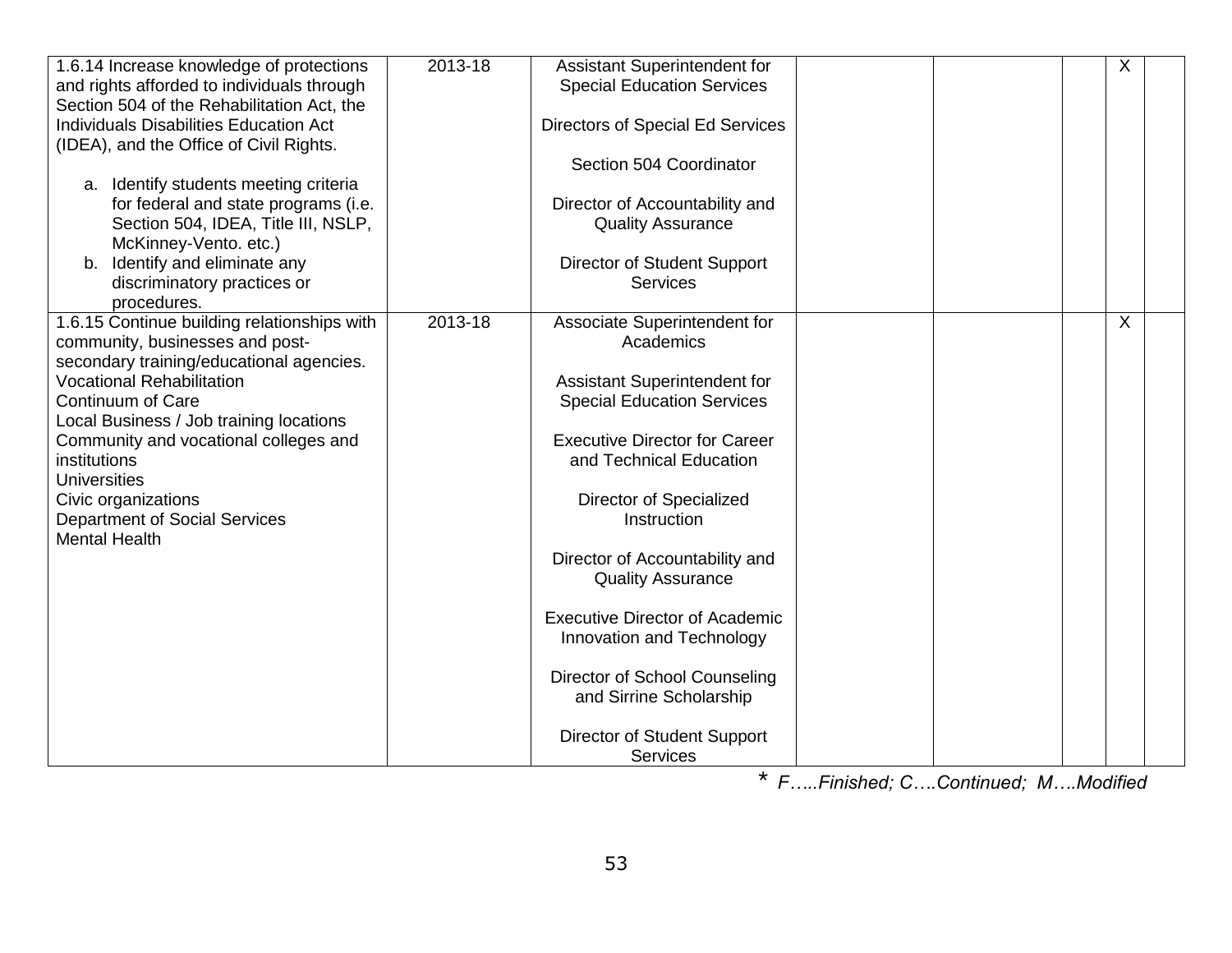#### **GOAL AREA 2 – QUALITY PERSONNEL**

### **Ensure quality personnel in all positions.**

 $\Box$ Student Achievement  $\Box$ Teacher/Administrator Quality  $\Box$ School Climate  $\Box$ Other Priority

**FIVE YEAR PERFORMANCE GOAL:** Train 100% of managers and employees on the new online/recruiting applicant system by June 30, 2014.

**ANNUAL OBJECTIVE 1:** Annually train newly hired managers and employees on the new online/recruiting applicant system.

### **DATA SOURCE(S):** Professional Development Portal

|                              | <b>Baseline</b><br>$2011 - 12$ | <b>Planning</b><br>Year<br>2012-13 | 2013-14 | 2014-15 | 2015-16 | 2016-17 | 2017-18 |
|------------------------------|--------------------------------|------------------------------------|---------|---------|---------|---------|---------|
| Projected<br>Performance     |                                | 75%                                | 100%    | 100%    | 100%    | 100%    | 100%    |
| <b>Actual</b><br>Performance |                                | 0%                                 | 100%    | 100%    |         |         |         |

\*Implementation of the new online/recruiting applicant system began in 2012-13.\*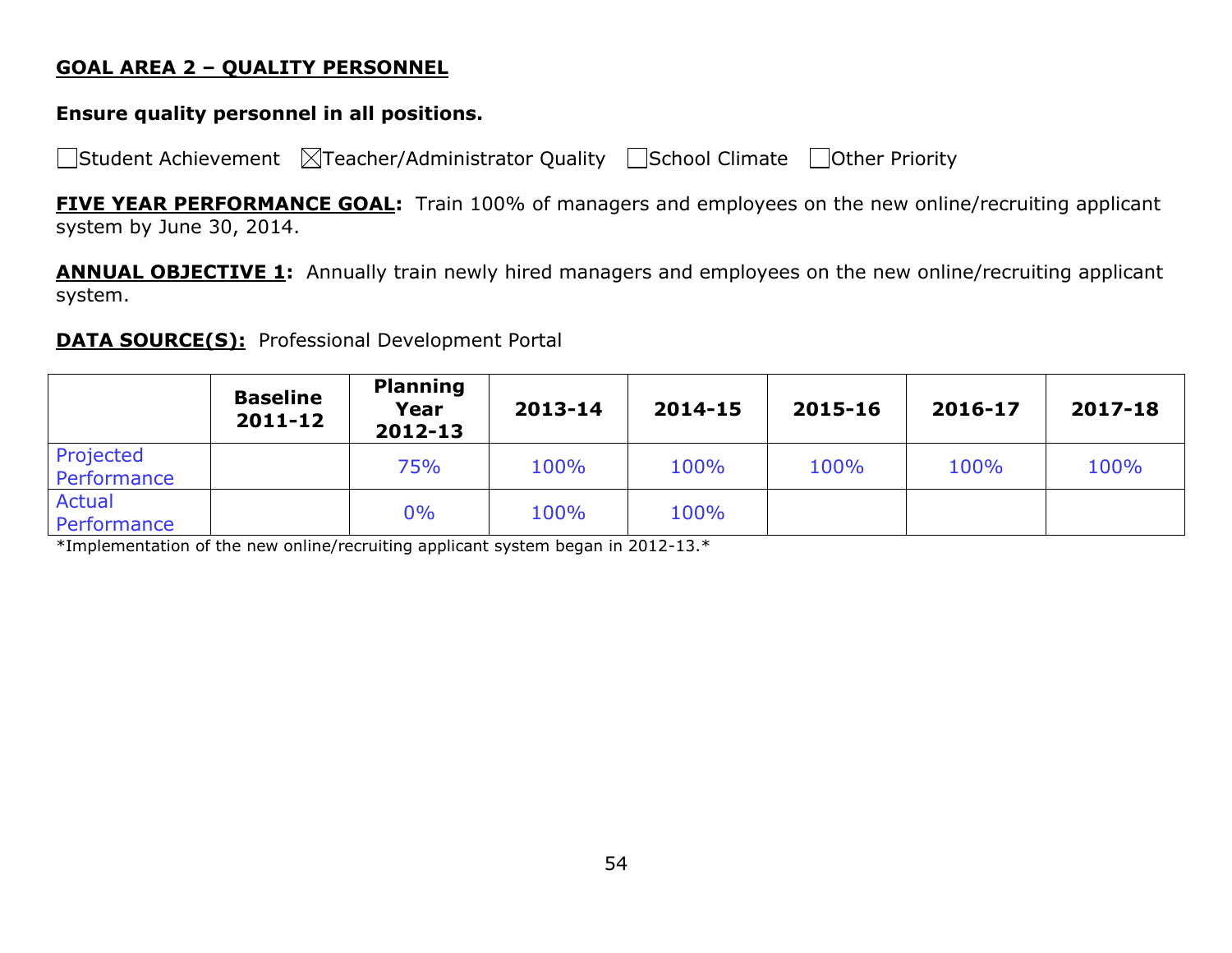**FIVE YEAR PERFORMANCE GOAL:** Train 100% of managers and employees on the new Performance Management/Professional Development tool by June 30, 2017.

**ANNUAL OBJECTIVE 2:** Annually train newly hired managers and employees on the new Performance Management/Professional Development tool.

**DATA SOURCE(S):** Professional Development Portal

|                              | <b>Baseline</b><br>2011-12 | <b>Planning</b><br>Year<br>2012-13 | 2013-14 | 2014-15              | 2015-16        | 2016-17 | 2017-18 |
|------------------------------|----------------------------|------------------------------------|---------|----------------------|----------------|---------|---------|
| Projected<br>Performance     |                            |                                    |         |                      |                | 100%    | 100%    |
| <b>Actual</b><br>Performance |                            |                                    |         | Software<br>approval | Implementation |         |         |

\*Implementation of the new Performance Management/Professional Development tool scheduled to begin in 2016-17.\*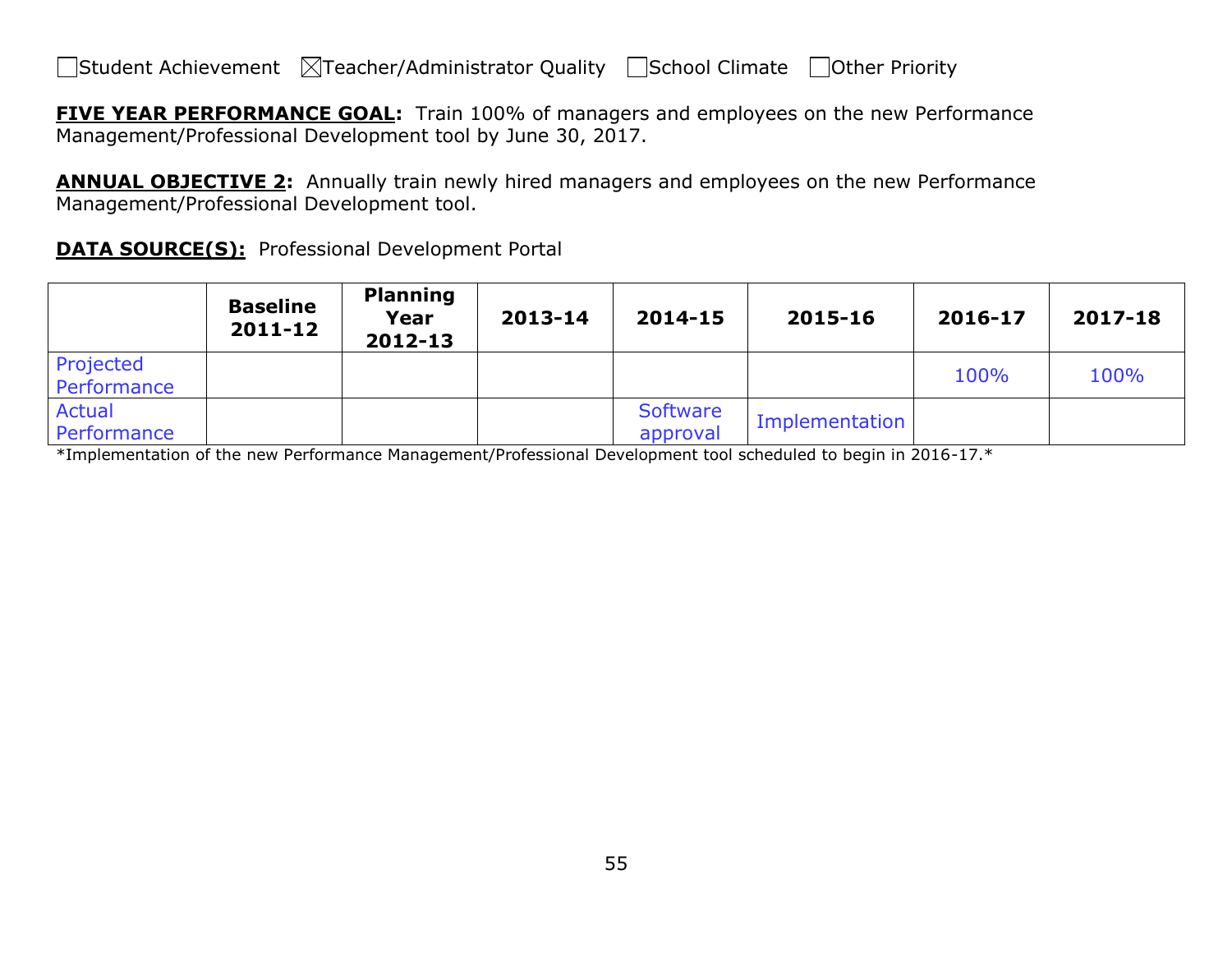**FIVE YEAR PERFORMANCE GOAL:** Recruit contracted teachers so that 98% are highly qualified by June 30, 2014, and 100% are highly qualified by June 30, 2015.

**ANNUAL OBJECTIVE 3:** Annually recruit contracted teachers that are highly qualified.

| <b>DATA SOURCE(S):</b> Human Resources Department |
|---------------------------------------------------|
|---------------------------------------------------|

|                              | <b>Baseline</b><br>2011-12 | <b>Planning</b><br>Year<br>2012-13 | 2013-14 | 2014-15    | 2015-16 | 2016-17 | 2017-18 |
|------------------------------|----------------------------|------------------------------------|---------|------------|---------|---------|---------|
| Projected<br>Performance     |                            |                                    | 100%    | 100%       | 100%    | 100%    | 100%    |
| <b>Actual</b><br>Performance | 90%                        | 94%                                | 98%     | <b>TBD</b> |         |         |         |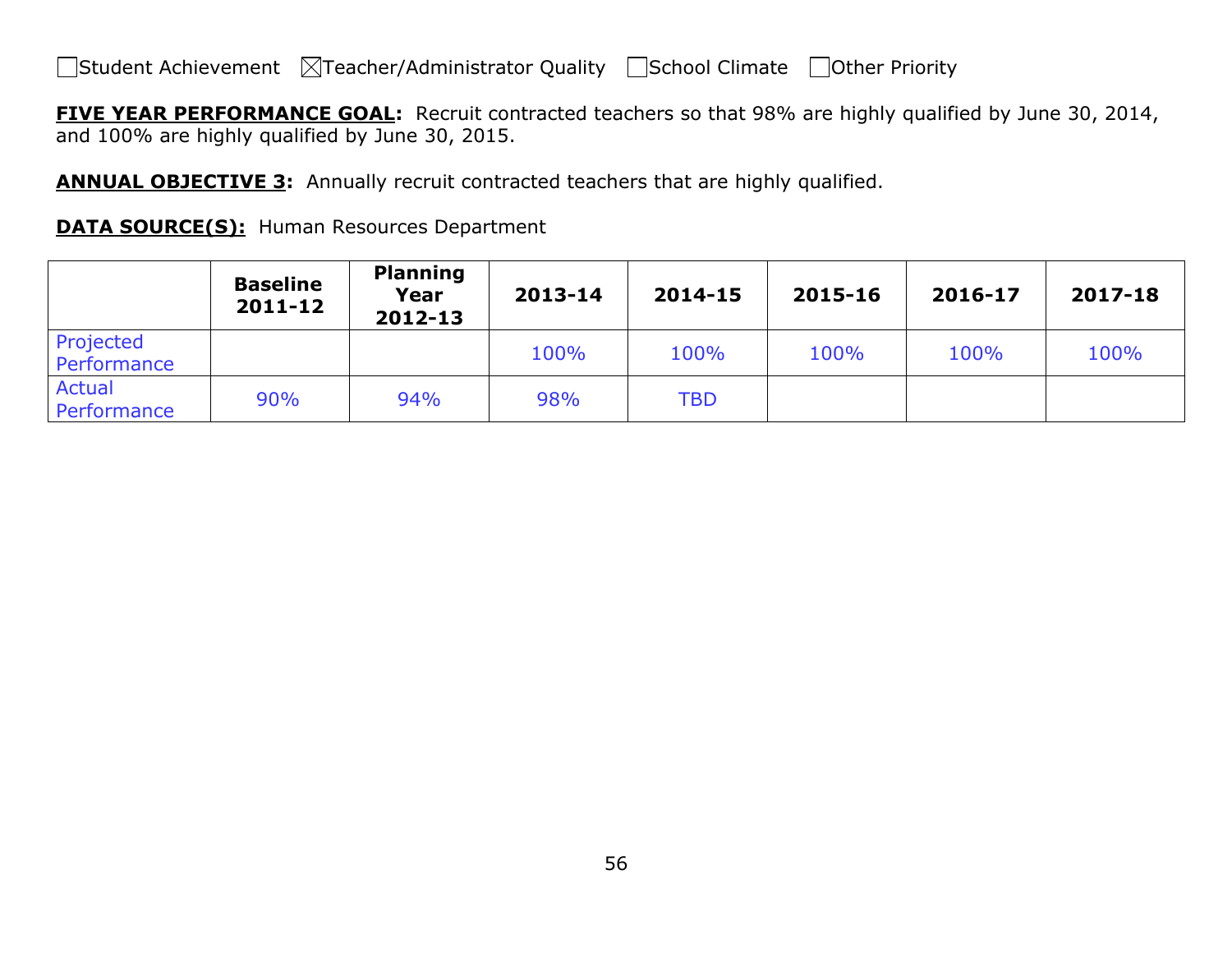**FIVE YEAR PERFORMANCE GOAL:** From 2014-15 to 2017-18, 100% of schools will utilize a screening selection tool for teacher employment.

**ANNUAL OBJECTIVE 4:** Beginning in 2014-15, 100% of schools will annually use a screening selection tool for teacher employment.

**DATA SOURCE(S):** List of participating schools from HR department

|                          | <b>Baseline</b><br>2011-12 | <b>Planning</b><br>Year<br>2012-13 | 2013-14 | 2014-15     | 2015-16 | 2016-17 | 2017-18 |
|--------------------------|----------------------------|------------------------------------|---------|-------------|---------|---------|---------|
| Projected<br>Performance |                            |                                    |         |             | 100%    | 100%    | 100%    |
| Actual<br>Performance    |                            |                                    |         | $93(100\%)$ |         |         |         |

\*Implementation of the screening selection tool for teacher employment scheduled to begin in 2015-16.\*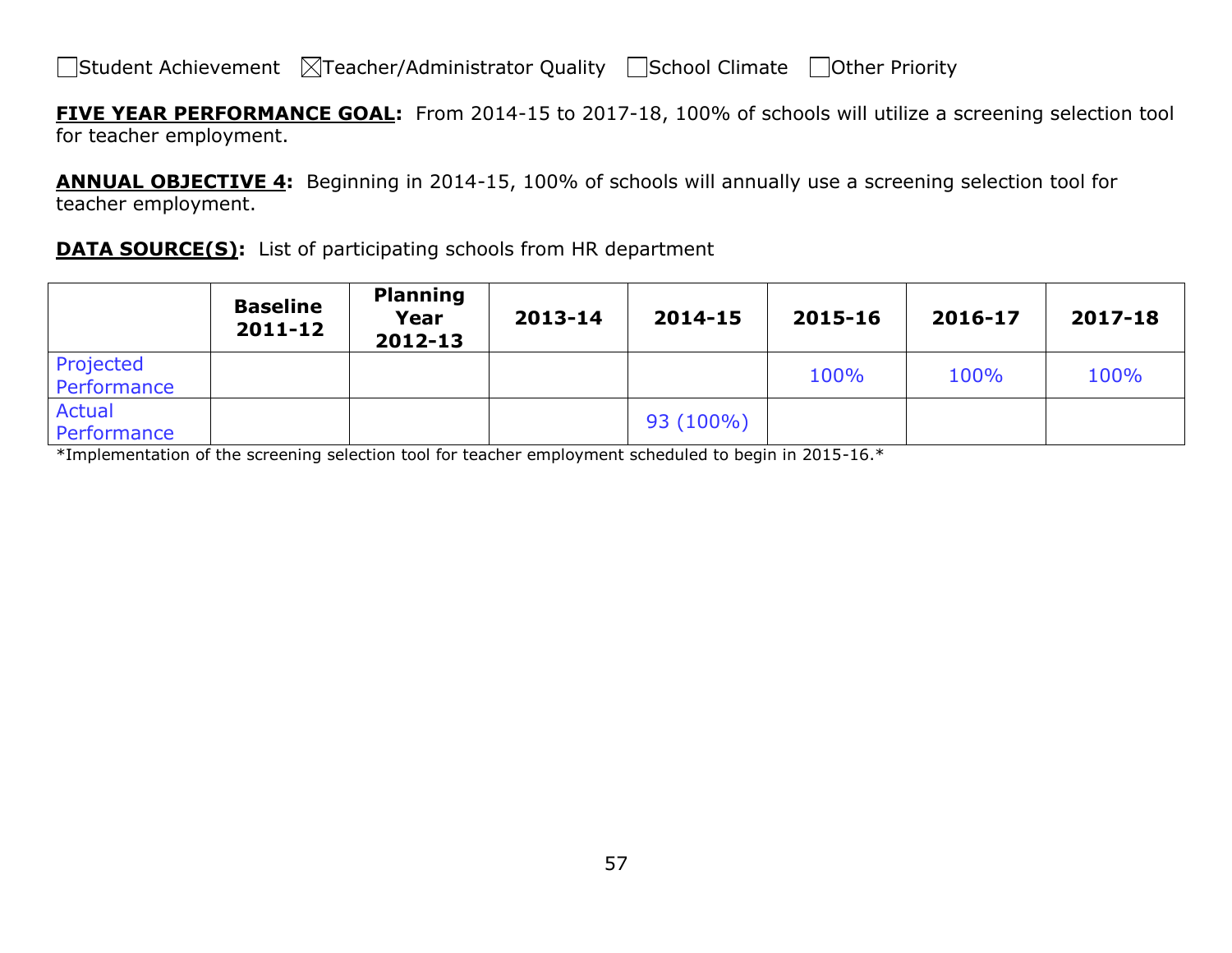**FIVE YEAR PERFORMANCE GOAL:** Demonstrate that 100% of employee groups participate in an electronic survey by June 30, 2015.

**ANNUAL OBJECTIVE 5:** Beginning in 2014-15, demonstrate that 100% of employee groups participate in an electronic survey annually.

| <b>DATA SOURCE(S):</b> Survey results from HR department |  |  |  |
|----------------------------------------------------------|--|--|--|
|----------------------------------------------------------|--|--|--|

|                          | <b>Baseline</b><br>2011-12 | <b>Planning</b><br>Year<br>2012-13 | 2013-14 | 2014-15               | 2015-16 | 2016-17 | 2017-18 |
|--------------------------|----------------------------|------------------------------------|---------|-----------------------|---------|---------|---------|
| Projected<br>Performance |                            |                                    |         | 100%                  | 100%    | 100%    | 100%    |
| Actual                   |                            |                                    |         | Teachers,             |         |         |         |
| Performance              |                            |                                    |         | <b>Transportation</b> |         |         |         |

\*Implementation of the electronic survey scheduled to begin in 2014-15.\*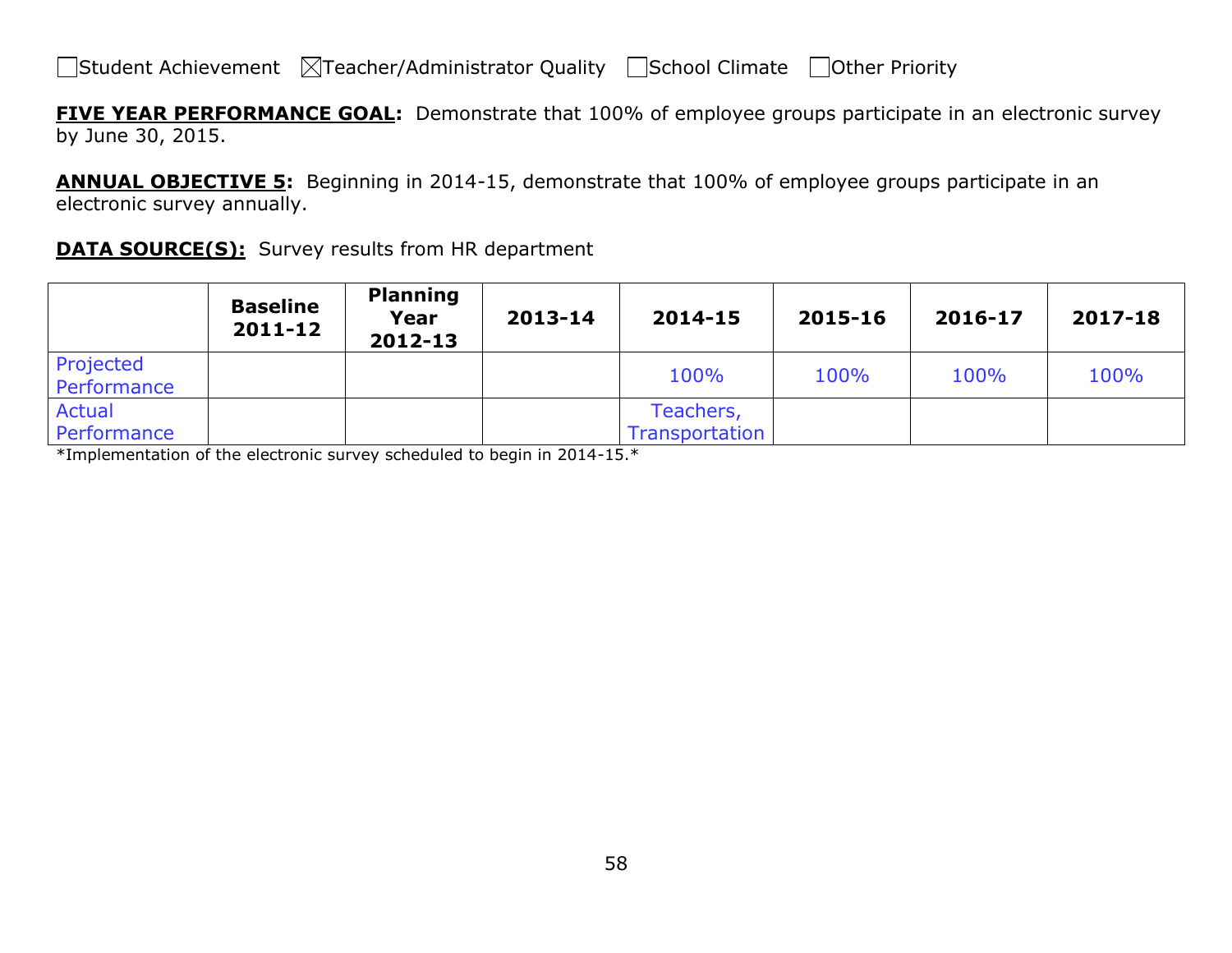# **Greenville County Schools Strategic Education Plan 2013-2018**

# **ACTION PLAN: Goal 2**

*Ensure quality personnel in all positions*

## Strategy 1: Increase efficiency and effectiveness by utilizing technology to manage Human Resource functions.

| <b>Activities</b>                                                                                                                                                   | <b>Timeline</b> | <b>Implementation Team</b>                                                                                                                                                                                                                                                                                                                                             | <b>Estimated</b><br><b>Additional</b><br>Cost | Funding<br><b>Sources</b> | Status* |   |   |
|---------------------------------------------------------------------------------------------------------------------------------------------------------------------|-----------------|------------------------------------------------------------------------------------------------------------------------------------------------------------------------------------------------------------------------------------------------------------------------------------------------------------------------------------------------------------------------|-----------------------------------------------|---------------------------|---------|---|---|
|                                                                                                                                                                     |                 |                                                                                                                                                                                                                                                                                                                                                                        |                                               |                           | F       | C | М |
| 2.1.1 Train users (employees and<br>managers) on the on-line recruiting<br>system, Lawson Talent Acquisition<br>Management System (LTM); deploy in<br>January 2013. | 2013-14         | <b>Human Resource</b><br>Leadership Team<br>(Executive Director of<br>Human Resources,<br><b>Director Professional</b><br>Employment, Director of<br>Evaluation and<br>Development, Manager of<br>HR Systems and<br>Processing, Employee<br>Relations Representative,<br>Manager of Personnel -<br>Operations)<br>Senior Analyst for Human<br><b>Resources Systems</b> |                                               |                           |         | X |   |
| 2.1.2 Research and procure software for                                                                                                                             | 2014-15         | Director of Evaluation                                                                                                                                                                                                                                                                                                                                                 | <b>Estimate</b>                               | Capital Fund              | $\sf X$ |   |   |
| Performance Management that includes                                                                                                                                |                 | and Development                                                                                                                                                                                                                                                                                                                                                        | \$500,000                                     | Project                   |         |   |   |
| a Professional Development module and                                                                                                                               |                 | Coordinator of                                                                                                                                                                                                                                                                                                                                                         |                                               |                           |         |   |   |
| can be linked to Human Resource                                                                                                                                     |                 | Instructional Technology                                                                                                                                                                                                                                                                                                                                               |                                               |                           |         |   |   |

Overall Leadership: Executive Director of Human Resources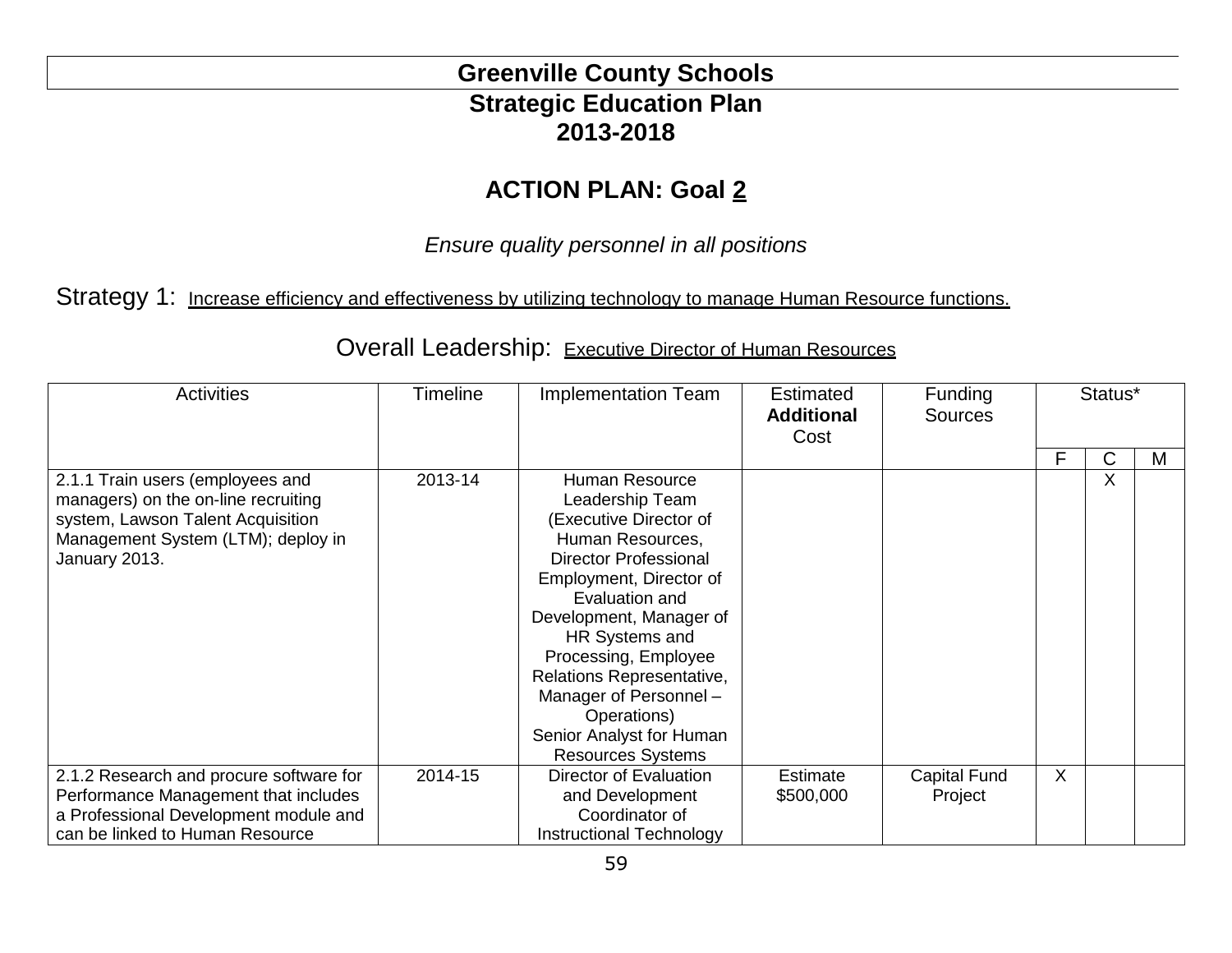| Information system (HRIS) for all work<br>groups.                                                                                              |         | Human Resource<br>Leadership Team<br>Senior Analyst, HR<br><b>Systems</b>                                                                         |                                                       |                     |              |
|------------------------------------------------------------------------------------------------------------------------------------------------|---------|---------------------------------------------------------------------------------------------------------------------------------------------------|-------------------------------------------------------|---------------------|--------------|
| 2.1.3 Fully implement Performance<br>Management and Professional<br>Development Software.                                                      | 2015-16 | Human Resource Team<br><b>ETS</b>                                                                                                                 | No cost                                               |                     | X            |
| 2.1.4 Evaluate the effectiveness of the<br>current substitute system and investigate<br>alternatives if the current system is not<br>adequate. | 2013-14 | Manager of HR Systems<br>and Processes<br><b>Principal Committee</b>                                                                              | No cost for<br>evaluation<br>Alternative<br>costs TBD |                     | $\sf X$      |
| 2.1.5 Utilize the current Lawson system<br>to develop a tool to analyze employment<br>data for turnover, transfers and trends                  | 2014-15 | <b>Executive Director of</b><br>Human Resources<br>Manager of HR Systems<br>and Processes<br>Senior Analyst for Human<br><b>Resources Systems</b> | \$5,000                                               | <b>General Fund</b> | $\mathsf{X}$ |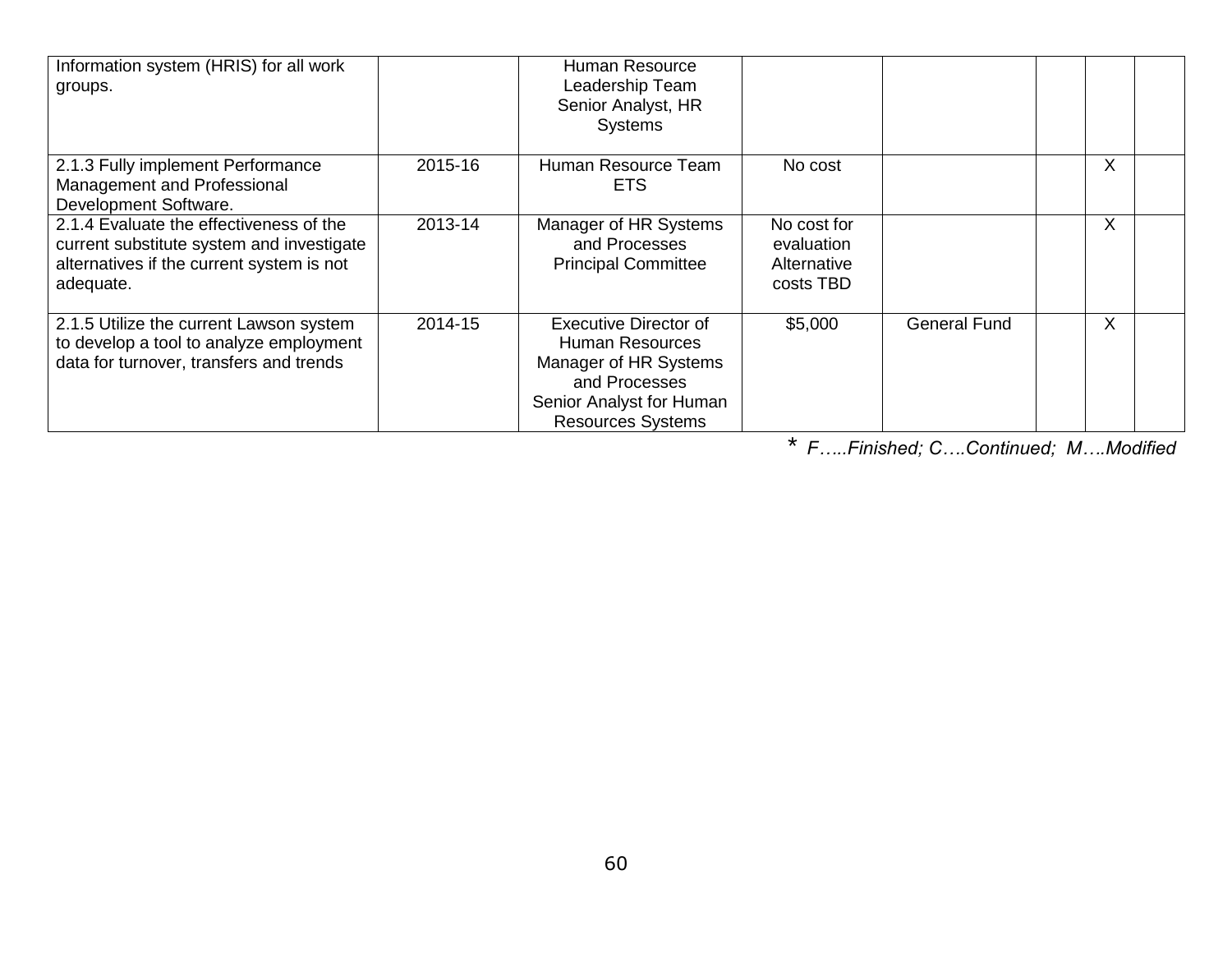| <b>Activities</b>                                                                                                                                                                          | Timeline | <b>Implementation Team</b>                                                                                                               | Estimated<br><b>Additional</b><br>Cost                                                                                 | Funding<br><b>Sources</b>           | Status* |              |   |
|--------------------------------------------------------------------------------------------------------------------------------------------------------------------------------------------|----------|------------------------------------------------------------------------------------------------------------------------------------------|------------------------------------------------------------------------------------------------------------------------|-------------------------------------|---------|--------------|---|
|                                                                                                                                                                                            |          |                                                                                                                                          |                                                                                                                        |                                     | F       | C            | M |
| 2.2.1 Achieve and maintain 100% Highly<br>Qualified status for all contracted<br>teachers.                                                                                                 | 2013-14  | <b>Teacher Quality</b><br>Specialist/Mentoring<br>Coordinator<br><b>Recruitment Specialist</b>                                           |                                                                                                                        |                                     |         | X            |   |
| 2.2.2 Research and procure the best<br>screening and selection tool for teachers<br>that enhance our ability to hire the<br>candidate with the best fit for a specific<br>school location. | 2014-15  | <b>Executive Director of HR</b><br>Director of Professional<br>Employment<br><b>Recruitment Specialist</b><br><b>Principal Committee</b> | <b>General Fund</b><br><b>RFP Complete</b><br><b>Award Made</b><br><b>Utilizing Spring</b><br>2014 for all<br>teachers | Investigate use of<br>grant funding |         | X            |   |
| 2.2.3 Implement a behavior-based<br>interview approach for the hourly work<br>groups.                                                                                                      | 2014-15  | Manager of Personnel-<br>Operations<br><b>Employee Relations</b><br>Representative                                                       | \$1,000                                                                                                                | <b>General Fund</b>                 |         | X            |   |
| 2.2.4 Investigate the potential of<br>partnerships with Career Centers and<br>Greenville Technical College to provide<br>internships in operational positions                              | 2014-15  | Manager of Personnel-<br>Operations<br>Leadership in FANS and<br>Operations                                                              |                                                                                                                        |                                     |         | X            |   |
| 2.2.5 If investigation is positive,<br>implement internships with the Career<br><b>Centers and Greenville Technical</b><br>College.                                                        | 2015-16  | Manager of Personnel-Op<br>Leadership in FANS and<br>Operations                                                                          |                                                                                                                        |                                     |         | X            |   |
| 2.2.6 Establish baseline data<br>benchmarks on recruiting and hiring<br>process. Examples: Time to fill position,<br>Cost to fill position Effectiveness of on-<br>campus recruiting.      | 2014-15  | <b>Human Resource</b><br>Leadership Team<br><b>Recruitment Specialist</b><br>Senior Analyst HR<br><b>Systems</b>                         |                                                                                                                        |                                     |         | $\mathsf{X}$ |   |
| 2.2.7 Develop and implement strategies<br>to increase diversity of candidates, while<br>maintaining quality for applicants in all                                                          | 2016-17  | <b>Human Resource</b><br>Leadership Team                                                                                                 |                                                                                                                        |                                     |         | X            |   |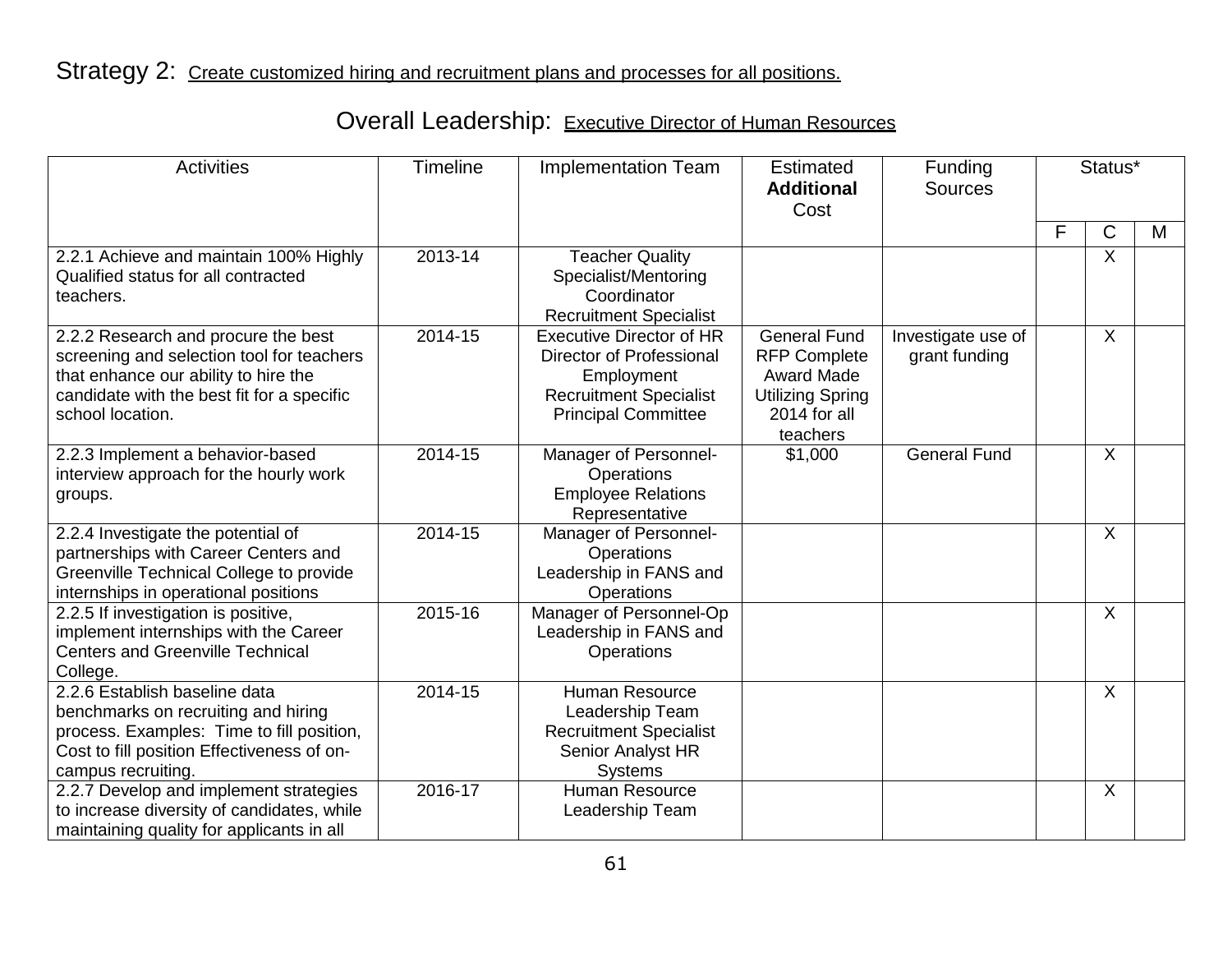| work groups.                                                                                                                                                                                                                                                                                                      |         |                                                                                                                                |            |                     |   |         |  |
|-------------------------------------------------------------------------------------------------------------------------------------------------------------------------------------------------------------------------------------------------------------------------------------------------------------------|---------|--------------------------------------------------------------------------------------------------------------------------------|------------|---------------------|---|---------|--|
| 2.2.8 Expand marketing of teacher<br>employment opportunities using a wide<br>array of venues, including global<br>recruiting                                                                                                                                                                                     | 2016-17 | Director of Professional<br>Employment<br><b>Recruitment Specialists</b>                                                       | <b>TBD</b> | Title II            |   | $\sf X$ |  |
| 2.2.9 With the use of on-line application,<br>redesign format of job fairs for hourly<br>work group using multi-media in order to<br>reach applicants in new venues and to<br>target specific work groups.                                                                                                        | 2013-14 | Manager of Personnel-<br>Operations<br>Communications<br>Department<br>Leadership of FANS,<br>Operations and<br>Transportation | \$2,000    | <b>General Fund</b> | X |         |  |
| 2.2.10 To provide program continuity and<br>quality, Dr. Penny Rogers will continue<br>as the principal of Washington Center.<br>As a guidance counselor is inappropriate<br>given the profound disabilities among the<br>student population, the district will serve<br>the students' needs in alternative ways. |         |                                                                                                                                |            |                     |   |         |  |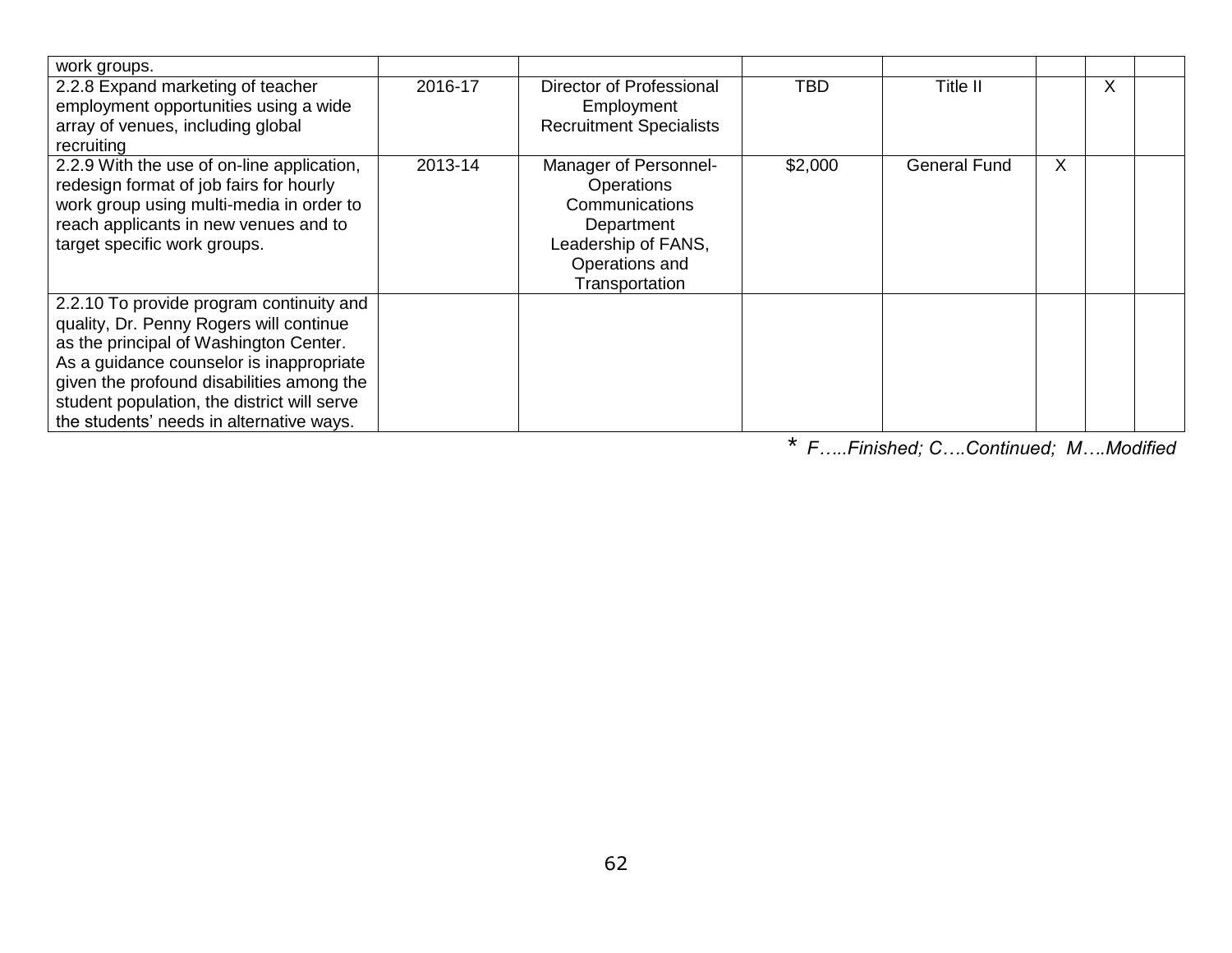| <b>Activities</b>                                                                                                                                                                                                                                                                                                                                                                         | <b>Timeline</b> | Implementation<br>Team                                                                                        | <b>Estimated</b><br><b>Additional Cost</b>   | Funding<br><b>Sources</b> | Status* |              |   |
|-------------------------------------------------------------------------------------------------------------------------------------------------------------------------------------------------------------------------------------------------------------------------------------------------------------------------------------------------------------------------------------------|-----------------|---------------------------------------------------------------------------------------------------------------|----------------------------------------------|---------------------------|---------|--------------|---|
|                                                                                                                                                                                                                                                                                                                                                                                           |                 |                                                                                                               |                                              |                           | F       | $\mathsf{C}$ | M |
| 2.3.1 Benchmark our teacher induction<br>program, including the mentoring<br>component, to similar districts to<br>determine the most effective program to<br>improve retention in the first five years of<br>employment                                                                                                                                                                  | 2014-15         | <b>Teacher Quality</b><br>Specialist/Mentoring<br>Coordinator<br>Director of<br>Evaluation and<br>Development |                                              |                           |         | X            |   |
| 2.3.2 Implement an improved induction<br>program, including the mentoring<br>component                                                                                                                                                                                                                                                                                                    | 2015-16         | <b>Teacher Quality</b><br>Specialist/Mentoring<br>Coordinator<br>Director of<br>Evaluation and<br>Development | <b>TBD</b>                                   | <b>Title II</b>           |         | $\sf X$      |   |
| 2.3.3 Increase partnerships with colleges<br>and universities to support teacher<br>retention, recertification, and succession<br>planning through advanced education<br>opportunities.<br>Investigate additional offerings through<br>Clemson, and potential offers with USC<br>Upstate, Anderson University, Furman<br>University, and schools represented at<br>the University Center. | 2016-17         | Director of<br>Evaluation and<br>Development<br>Director of<br>Professional<br>Employment                     |                                              |                           |         | $\sf X$      |   |
| 2.3.4 Research and procure software to<br>improve the first-contact experience for<br>new hires and efficiency within Human<br>Resources.                                                                                                                                                                                                                                                 | 2017-18         | <b>Executive Director</b><br>of Human<br><b>Resources</b><br>Director of<br>Professional<br>Employment        | No cost for<br>research Software<br>cost TBD |                           |         | X            |   |
| 2.3.5 Develop electronic surveys for all<br>employees in each department to<br>capture feedback in order to improve                                                                                                                                                                                                                                                                       | 2014-15         | <b>Employee Relations</b><br>Representative<br>Manager of                                                     |                                              |                           |         | $\sf X$      |   |

# Overall Leadership: Executive Director of Human Resources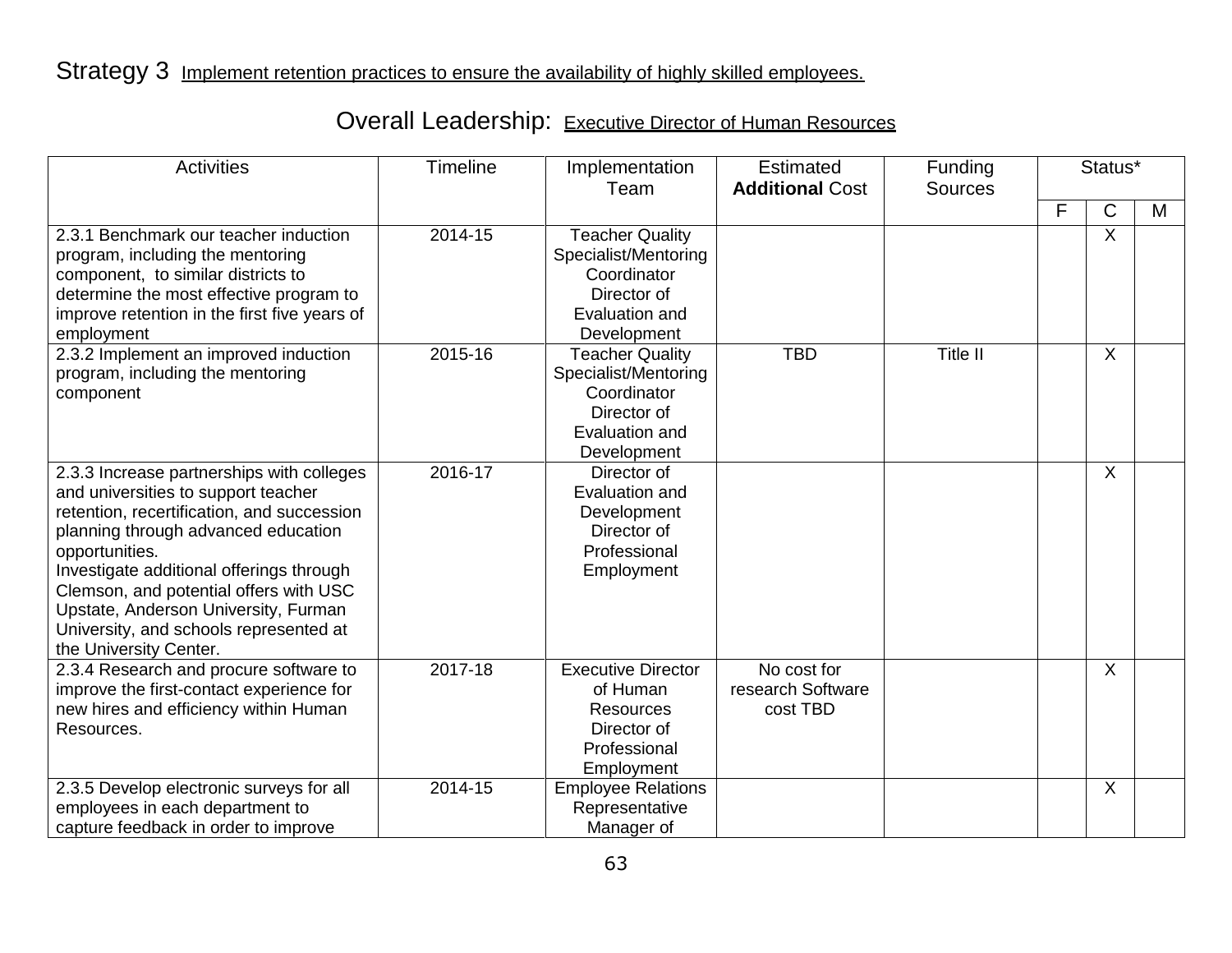| retention                                                                                                               |         | Personnel-<br>Operations<br>Director of<br>Evaluation and<br>Development                                 |            |  |   |  |
|-------------------------------------------------------------------------------------------------------------------------|---------|----------------------------------------------------------------------------------------------------------|------------|--|---|--|
| 2.3.6 Implement as appropriate and as<br>budget allows strategies to improve job<br>satisfaction and promote longevity. | 2015-18 | <b>Executive Director</b><br>of Human<br><b>Resources</b><br><b>Employee Relations</b><br>Representative | <b>TBD</b> |  | X |  |
| 2.3.7 Conduct a salary study for all work<br>groups (compensation analysis)                                             | 2013-18 | Human Resource<br>Leadership Team                                                                        | No Cost    |  | X |  |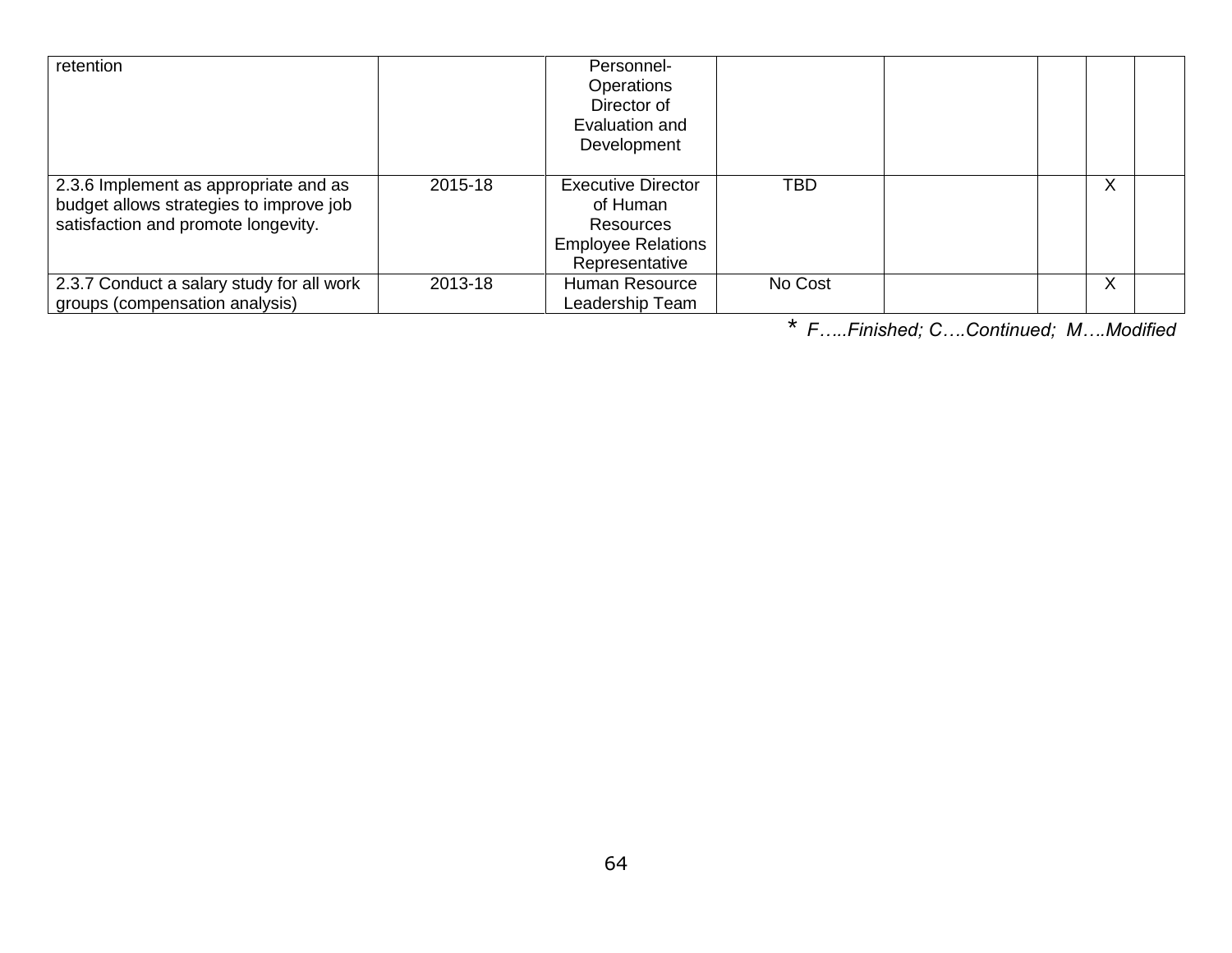### Strategy 4 Provide innovative, ongoing professional development for administrators, instructional coaches, school counselors and teachers to ensure 21<sup>st</sup> Century learning in every classroom.

| <b>Activities</b>                                                                                                                            | Timeline | <b>Implementation Team</b>                                                  | <b>Estimated</b><br><b>Additional</b><br>Cost | Funding<br><b>Sources</b> |   | Status*      |   |
|----------------------------------------------------------------------------------------------------------------------------------------------|----------|-----------------------------------------------------------------------------|-----------------------------------------------|---------------------------|---|--------------|---|
|                                                                                                                                              |          |                                                                             |                                               |                           | F | $\mathsf{C}$ | M |
| 2.4.1 Utilize effective and innovative<br>professional development models,<br>including the following:                                       | 2013-18  | Associate Superintendent for<br>Academics                                   |                                               |                           |   | X            |   |
| Mentoring/coaching<br>Online learning<br>b.                                                                                                  |          | <b>Executive Director of Academic</b><br>Innovation and Technology          |                                               |                           |   |              |   |
| Distance learning<br>C.<br>Learning-on-Demand<br>d.<br>Authentic professional learning<br>е.                                                 |          | Director of Academic Support<br><b>Services</b>                             |                                               |                           |   |              |   |
| communities<br>Teacher-leader models                                                                                                         |          | Coordinator of Evaluation and<br><b>Professional Development</b>            |                                               |                           |   |              |   |
|                                                                                                                                              |          | Assistant Superintendent of<br><b>Special Education Services</b>            |                                               |                           |   |              |   |
| 2.4.2 Continue and expand professional<br>expertise and techniques for teaching<br>and assessing                                             | 2013-18  | <b>Executive Director of Academic</b><br>Innovation and Technology          |                                               |                           |   | X            |   |
|                                                                                                                                              |          | Coordinator of ESOL Programs                                                |                                               |                           |   |              |   |
| a. Limited English Proficient students<br>(LEP)<br>b. Students with disabilities<br>Students with gifts and talents (GT)                     |          | Assistant Superintendent of<br><b>Special Education Services</b>            |                                               |                           |   |              |   |
| C.                                                                                                                                           |          | Coordinator of Gifted/Talented<br>Program                                   |                                               |                           |   |              |   |
| 2.4.3 Provide ongoing training to school<br>counselors and support staff to<br>increase the quality of services to families<br>and students. | 2013-18  | Director of School Counseling<br><b>Services and Sirrine</b><br>Scholarship |                                               |                           |   | X            |   |
| 2.4.4 Provide training and resources to                                                                                                      | 2013-18  | <b>Executive Director of Academic</b>                                       |                                               |                           |   | X            |   |

## Overall Leadership: Division of Academics (Associate Superintendent)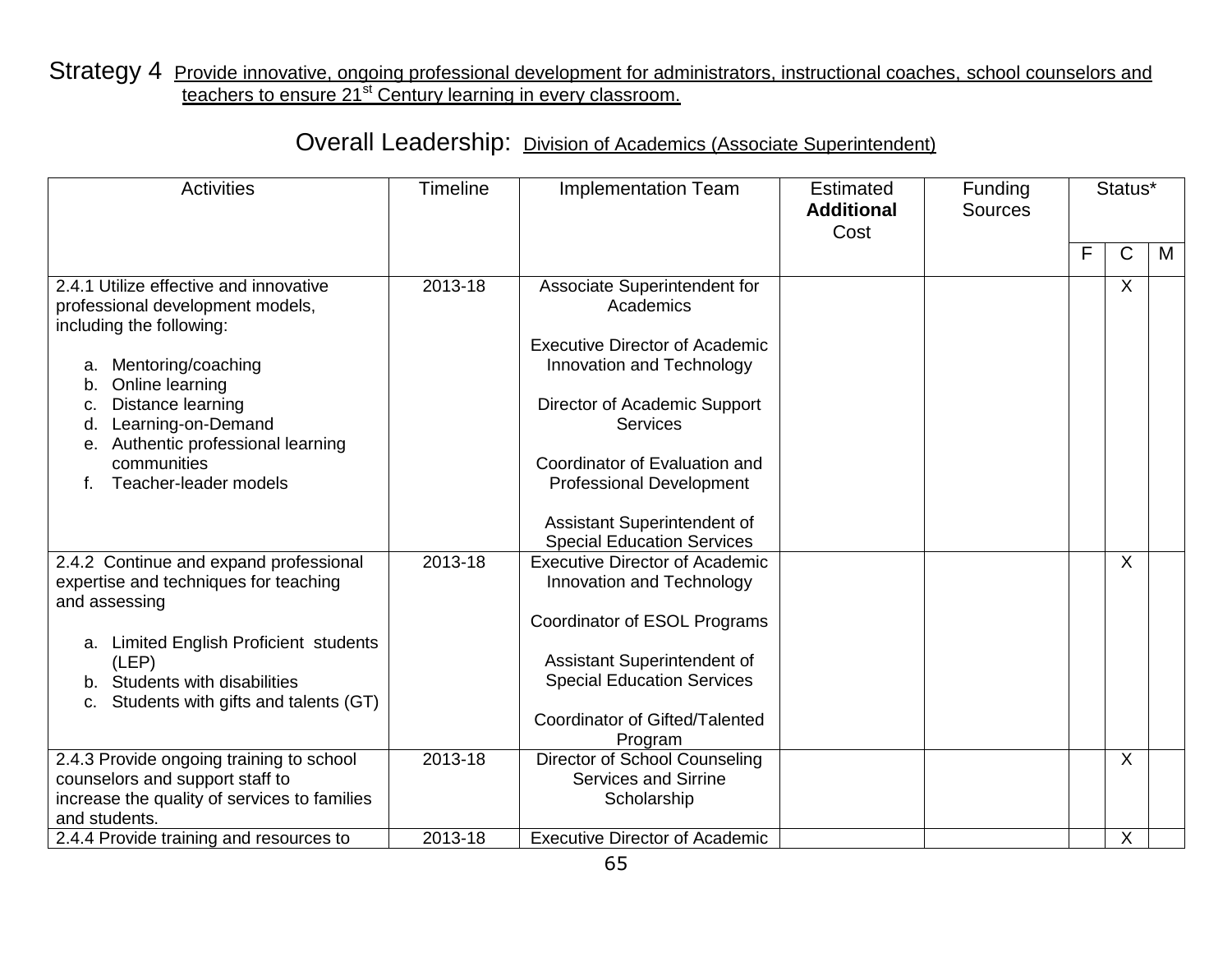| teachers in order to help them integrate<br>technology into curriculum, instruction, and                               |         | Innovation and Technology                                          |           |                                      |                         |  |
|------------------------------------------------------------------------------------------------------------------------|---------|--------------------------------------------------------------------|-----------|--------------------------------------|-------------------------|--|
| assessment.                                                                                                            |         | Director of Academic Support<br><b>Services</b>                    |           |                                      |                         |  |
| 2.4.5 Create a 21 <sup>st</sup> Century professional<br>development library to help teachers in the<br>classroom       | 2014-18 | Associate Superintendent for<br>Academics                          |           |                                      | $\sf X$                 |  |
| Teacher resources<br>a.<br>Professional development videos<br>b.                                                       |         | <b>Executive Director of Academic</b><br>Innovation and Technology |           |                                      |                         |  |
| Assessment exemplars<br>C.<br>d. Online training                                                                       |         | Director of Academic Support<br><b>Services</b>                    |           |                                      |                         |  |
| 2.4.6 Provide ongoing training to teachers<br>for the implementation of Current state<br><b>Standards</b>              | 2013-18 | Director of Academic Support<br><b>Services</b>                    |           |                                      | $\sf X$                 |  |
| 2.4.7 Provide ongoing training to enhance<br>efforts in support of a Coordinated School<br>Health system               | 2013-18 | Director of Academic Support<br><b>Services</b>                    | \$223,338 | Community<br>Transformation<br>Grant | $\overline{\mathsf{x}}$ |  |
| Monitor and train school wellness<br>a.<br>teams                                                                       |         | Academic Specialist for Health<br>and PE                           |           |                                      |                         |  |
| b. Train teachers and school<br>administrators on school health<br>index                                               |         |                                                                    |           |                                      |                         |  |
| 2.4.8 Strengthen physical education<br>programs in Greenville County Schools                                           | 2013-18 | Director of Academic Support<br><b>Services</b>                    | \$30,000  | Community<br>Transformation<br>Grant | $\sf X$                 |  |
| a. Provide training to PE teachers on<br>the Spark PE curriculum<br>Provide training to teachers on<br>b.<br>C.A.T.C.H |         | Academic Specialist for Health<br>and PE                           |           |                                      |                         |  |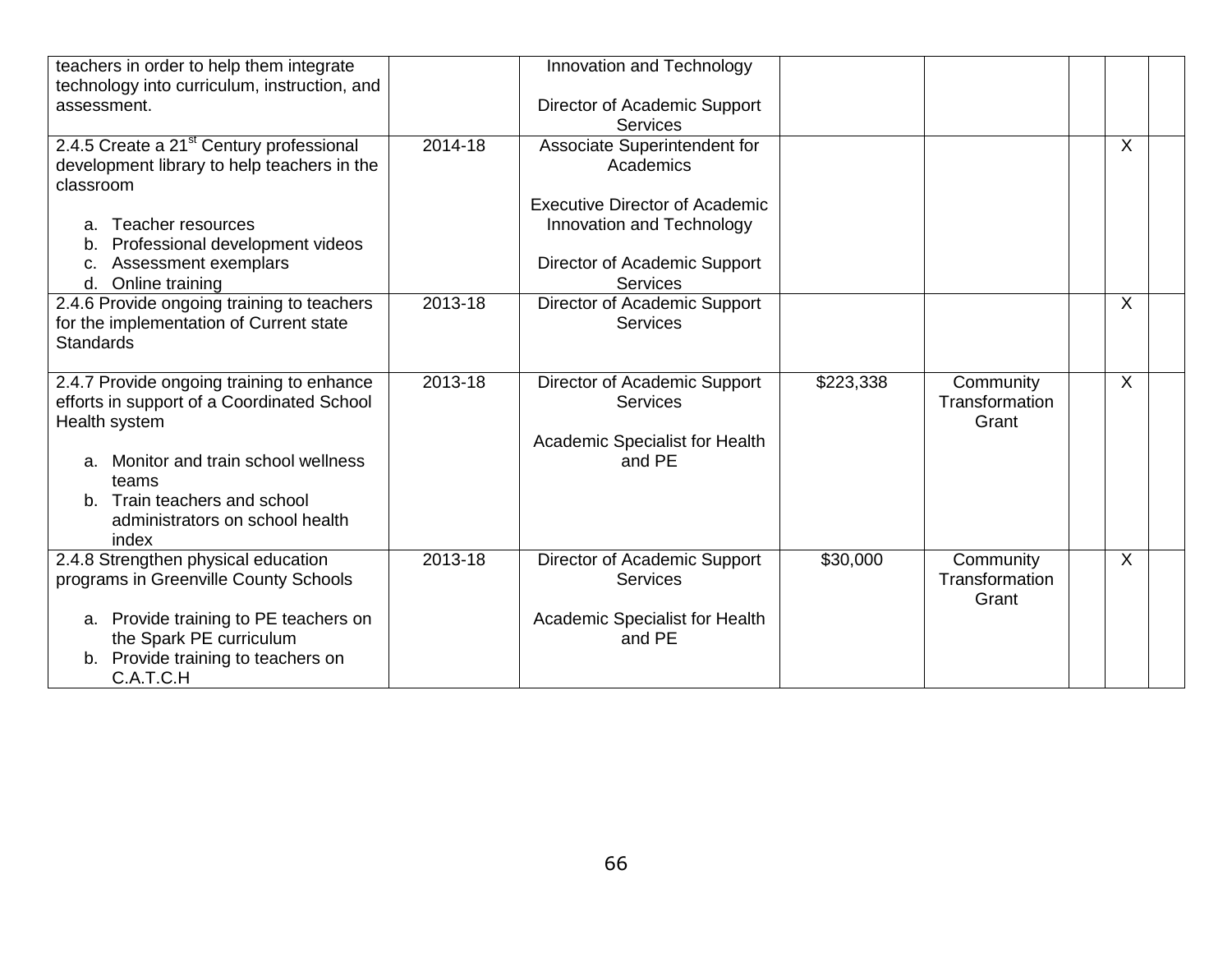| 2.4.9 Support the Learning Focused<br>initiative in all schools and centers                                                             | 2013-18 | Director of Academic Support<br><b>Services</b>                    | <b>TBD</b>           | Professional<br>Development | X              |  |
|-----------------------------------------------------------------------------------------------------------------------------------------|---------|--------------------------------------------------------------------|----------------------|-----------------------------|----------------|--|
| a. Develop and implement a schedule<br>for renewing current trainers'<br>certification and training new<br>district trainers            |         | <b>Executive Director for Career</b><br>and Technical Education    |                      |                             |                |  |
| b. Develop and implement a schedule<br>for training new school- based<br>instructional staff<br>c. Provide specific training to schools |         | Assistant Superintendent of<br><b>Special Education Services</b>   |                      |                             |                |  |
| based on need and request<br>2.4.10 Provide training and ongoing                                                                        | 2013-18 | Director of Academic Support                                       |                      |                             | X              |  |
| monitoring for Balanced Literacy initiatives<br>in all schools.                                                                         |         | <b>Services</b>                                                    |                      |                             |                |  |
|                                                                                                                                         |         | Director of Early Intervention<br>and Student Support              |                      |                             |                |  |
|                                                                                                                                         |         | Academic Specialists,<br>Elementary/Secondary, ELA                 |                      |                             |                |  |
|                                                                                                                                         |         | Academic Specialist, Balanced<br>Literacy                          |                      |                             |                |  |
|                                                                                                                                         |         | Assistant Superintendent for<br><b>Special Education Services</b>  |                      |                             |                |  |
| 2.4.11 Continue and expand professional<br>expertise and techniques for teaching and                                                    | 2013-18 | <b>Executive Director of Academic</b><br>Innovation and Technology | \$100,000            | <b>Perkins</b>              | $\pmb{\times}$ |  |
| assessing in the 21 <sup>st</sup> Century classroom                                                                                     |         | Director of Academic Support<br>Services                           | \$20,000 per<br>year | <b>IDEA</b>                 |                |  |
|                                                                                                                                         |         | Assistant Superintendent for<br><b>Special Education Services</b>  |                      |                             |                |  |
|                                                                                                                                         |         | <b>Executive Director for Career</b><br>and Technical Education    |                      |                             |                |  |
| 2.4.12 Develop a comprehensive training<br>initiative to equip teachers to disaggregate<br>formative and summative assessment           | 2013-18 | Director of Accountability and<br><b>Quality Assurance</b>         |                      |                             | X              |  |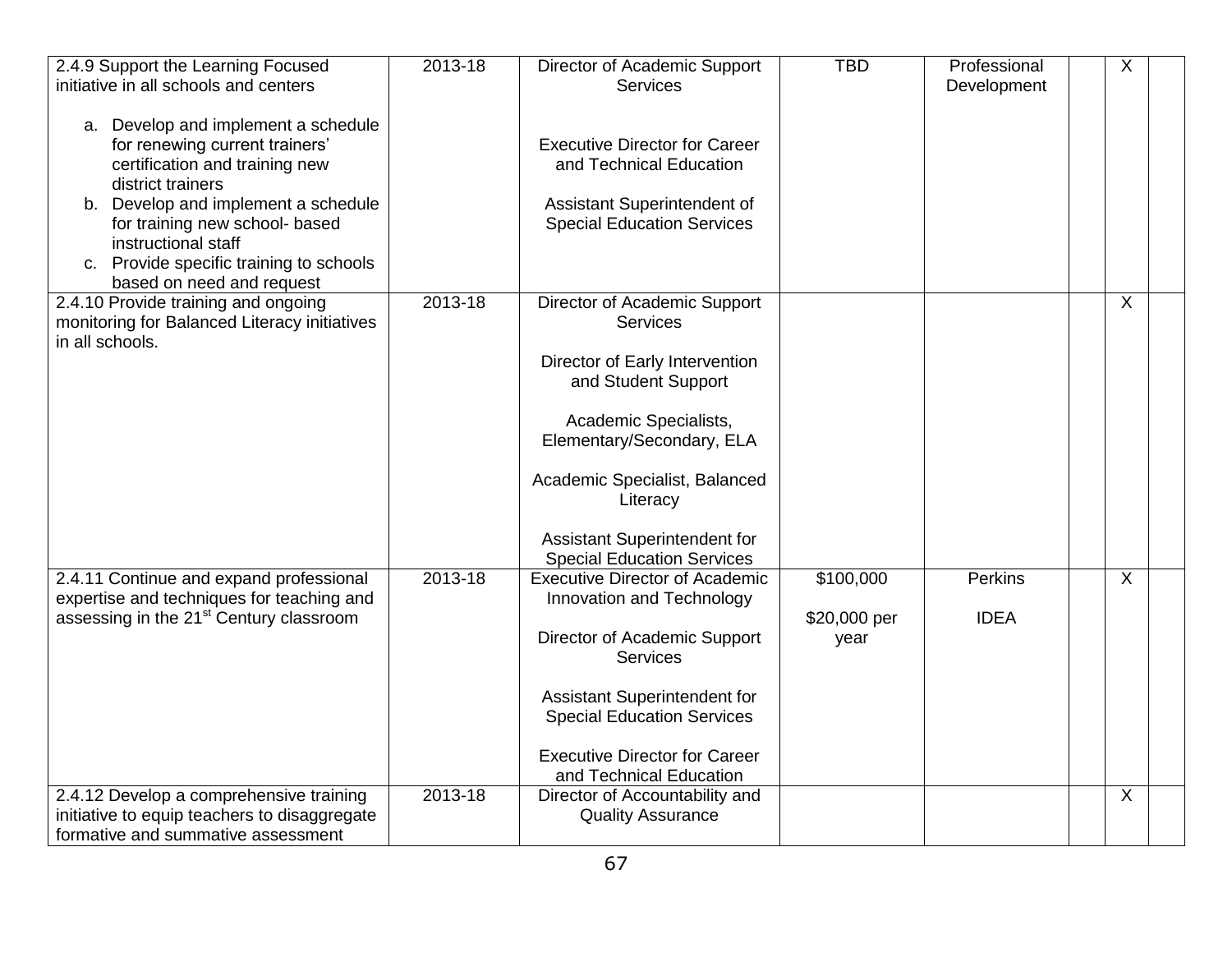| data to inform instructional decision<br>making                                                                                                                                                                                                                                                                                                                                                                                         |         | Director of Academic Support<br><b>Services</b>                                                                                               |            |                                           |                |              |
|-----------------------------------------------------------------------------------------------------------------------------------------------------------------------------------------------------------------------------------------------------------------------------------------------------------------------------------------------------------------------------------------------------------------------------------------|---------|-----------------------------------------------------------------------------------------------------------------------------------------------|------------|-------------------------------------------|----------------|--------------|
| 2.4.13 Expand the role of Roper Mountain<br>Science Center in providing innovative,<br>standards-based professional<br>development in math, science, social<br>studies and technology<br>a. Expand participation of teachers in<br>Science P.L.U.S (Participating,<br>Learning, Understanding, Sharing)<br>Institute<br>b. Develop a plan to improve<br>standards-based instruction for                                                 | 2014-18 | <b>Executive Director of Academic</b><br>Innovation and Technology<br>Director of Academic Support<br>Academic Specialist for K-12<br>Science | <b>TBD</b> | <b>RMSC Board</b><br><b>Private Funds</b> | $\pmb{\times}$ |              |
| students and teachers<br>2.4.14 Support school and district staff<br>through targeted professional<br>development, technical assistance, and<br>mandated reporting on timely topics (e.g.,<br>data analysis and coaching, accountability,<br>and grant writing)                                                                                                                                                                         | 2013-18 | Director of Accountability and<br><b>Quality Assurance</b>                                                                                    |            |                                           | $\sf X$        |              |
| 2.4.15 Support the ongoing evaluation of<br>educational programs within the district to<br>provide decision-makers with valid, usable<br>information                                                                                                                                                                                                                                                                                    | 2013-18 | Director of Accountability and<br><b>Quality Assurance</b>                                                                                    | \$60,200   | <b>General Fund</b>                       | X              |              |
| 2.4.16 Provide training for all school<br>counselors to improve services<br>a. Recognized American School<br><b>Counseling Model Program</b><br>(RAMP)<br>b. Grief counseling (partnership with<br>Thomas McAfee Funeral Home)<br><b>GCS Aftercare Team</b><br>c.<br><b>Homebound Services</b><br>d.<br>Sirrine Scholarship (HS)<br>е.<br><b>College and Career Readiness</b><br>f.<br>(incl. Naviance)<br><b>Graduation Plus</b><br>g. | 2013-18 | Director of School Counseling<br><b>Services and Sirrine</b><br>Scholarship                                                                   |            |                                           |                | $\mathsf{X}$ |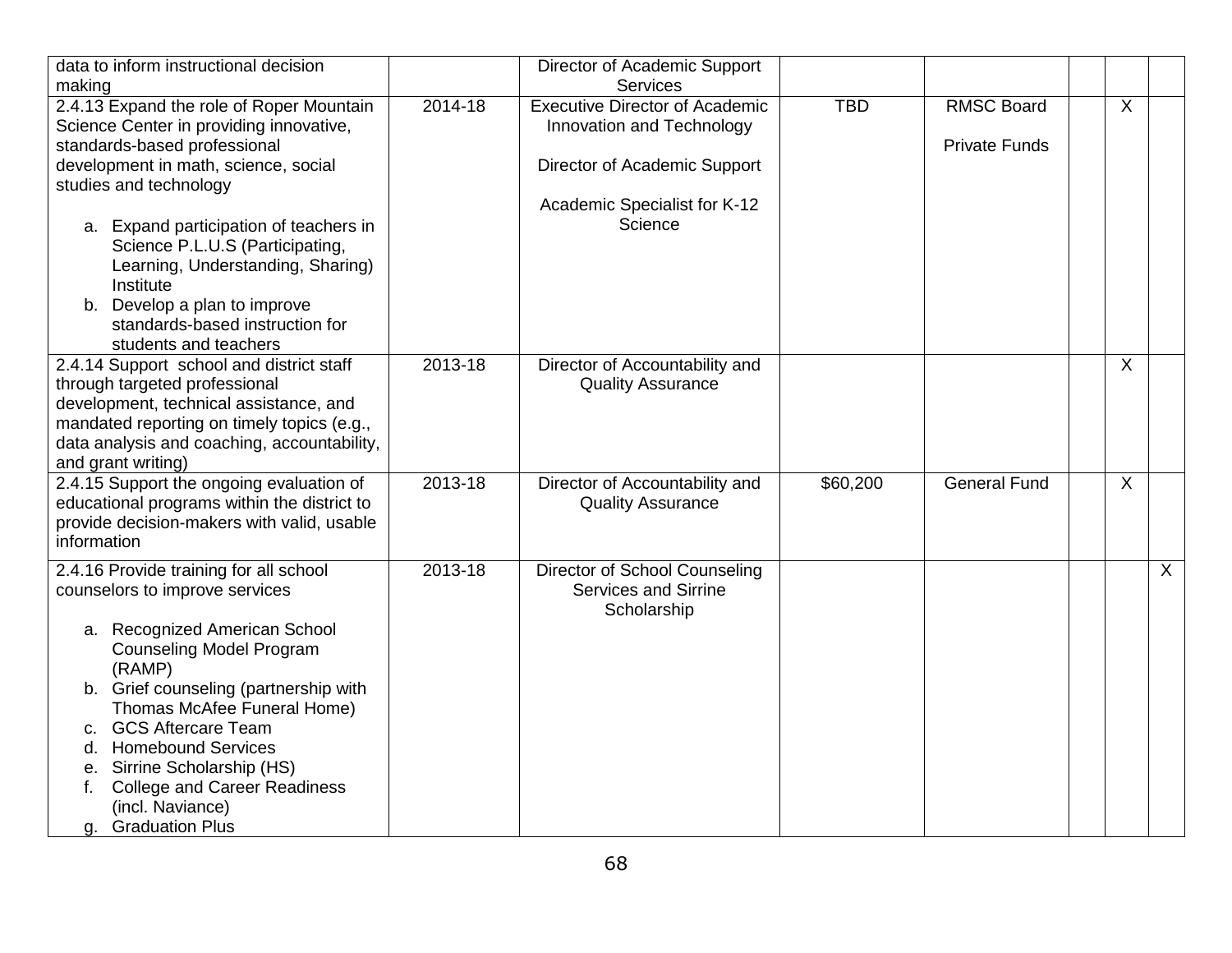| 2.4.17 Provide ongoing training for district<br>staff on evidence-based practices for<br>diverse learners, Universal Designs of | 2014-18     | Director of Academic Support<br><b>Services</b> |  | Χ |
|---------------------------------------------------------------------------------------------------------------------------------|-------------|-------------------------------------------------|--|---|
| Instruction, and content area<br>knowledge/concepts.                                                                            |             | Coordinator of ESOL Program                     |  |   |
|                                                                                                                                 |             | Assistant Superintendent of                     |  |   |
|                                                                                                                                 |             | <b>Special Education Services</b>               |  |   |
| 2.4.18 Provide training and ongoing                                                                                             | $2013 - 18$ | Director of Early Intervention                  |  | X |
| guidance for curriculum, intervention, and                                                                                      |             | and Student Support                             |  |   |
| support recommended for all tiers of the                                                                                        |             |                                                 |  |   |
| Response to Intervention model.                                                                                                 |             |                                                 |  |   |
|                                                                                                                                 |             | Director of Academic Support                    |  |   |
| a. Fidelity checks                                                                                                              |             | <b>Services</b>                                 |  |   |
| Intervention data analysis<br>b.                                                                                                |             |                                                 |  |   |
| Outcomes-oriented feedback and<br>C.                                                                                            |             | Assistant Superintendent of                     |  |   |
| support                                                                                                                         |             | <b>Special Education Services</b>               |  |   |
| Soar to Success<br>d.                                                                                                           |             |                                                 |  |   |
| <b>Early Reading Intervention</b><br>е.                                                                                         |             | Director of Psychological                       |  |   |
| Number Worlds<br>t.                                                                                                             |             | <b>Services</b>                                 |  |   |
| <b>Positive Behavioral Intervention</b><br>a.                                                                                   |             |                                                 |  |   |
| <b>Supports</b>                                                                                                                 |             | Director of Accountability and                  |  |   |
| h. Class-wide Positive Behavior                                                                                                 |             | <b>Quality Assurance</b>                        |  |   |
| Intervention Supports (CHAMPS:                                                                                                  |             |                                                 |  |   |
| Conversation, Help, Activity,                                                                                                   |             |                                                 |  |   |
| Movement, and Participation)                                                                                                    |             |                                                 |  |   |
| <b>SRA Corrective Reading</b><br>i.                                                                                             |             |                                                 |  |   |
| <b>Reading Mastery Signature Series</b>                                                                                         |             |                                                 |  |   |
| <b>Wilson Reading</b><br>k.                                                                                                     |             |                                                 |  |   |
| <b>Just Words</b>                                                                                                               |             |                                                 |  |   |
| m. Touch Math                                                                                                                   |             |                                                 |  |   |
| n. Edmark                                                                                                                       |             |                                                 |  |   |
| 2.4.19 Provide ongoing support and                                                                                              | 2013-18     | Director of Academic Support                    |  | X |
| training to specialized teachers in the                                                                                         |             | <b>Services</b>                                 |  |   |
| areas of reading and math skill acquisition                                                                                     |             |                                                 |  |   |
| strategies.                                                                                                                     |             | Assistant Superintendent of                     |  |   |
|                                                                                                                                 |             | <b>Special Education Services</b>               |  |   |
| a. Special education teachers                                                                                                   |             |                                                 |  |   |
| b. Limited English Proficiency                                                                                                  |             | Coordinator of ESOL Program                     |  |   |
| teachers                                                                                                                        |             |                                                 |  |   |
| c. Alternative education teachers                                                                                               |             |                                                 |  |   |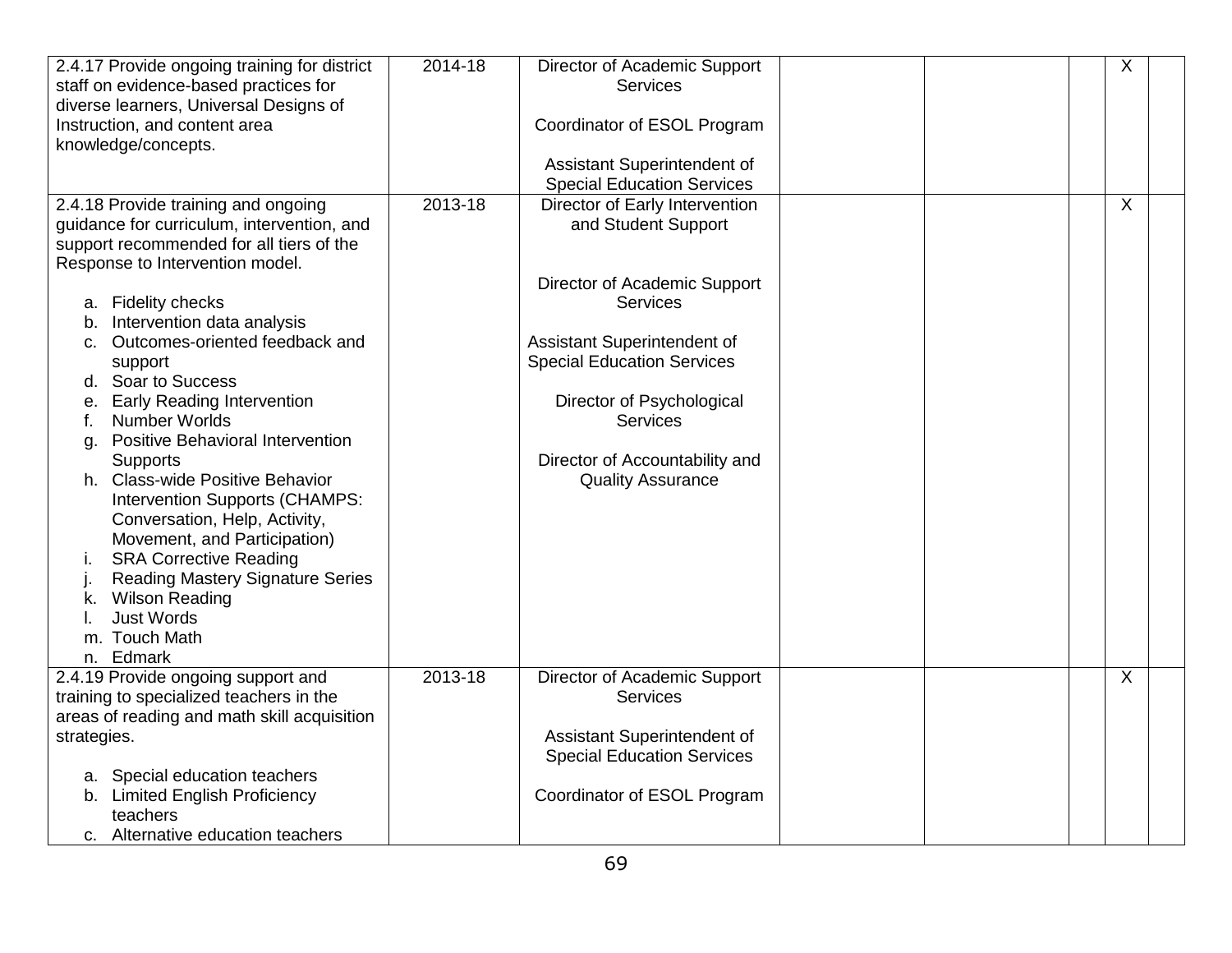| 2.4.20 Provide ongoing training and       | 2013-15 | <b>Assistant Superintendent for</b> |  |  |
|-------------------------------------------|---------|-------------------------------------|--|--|
| support on inclusive practices, inclusive |         | <b>Special Education</b>            |  |  |
| models for service delivery, and shared   |         |                                     |  |  |
| ownership between regular educators and   |         | Director of Specialized             |  |  |
| special educators for outcomes of all     |         | Instruction                         |  |  |
| students.                                 |         |                                     |  |  |
|                                           |         | Director of Academic Support        |  |  |
|                                           |         | <b>Services</b>                     |  |  |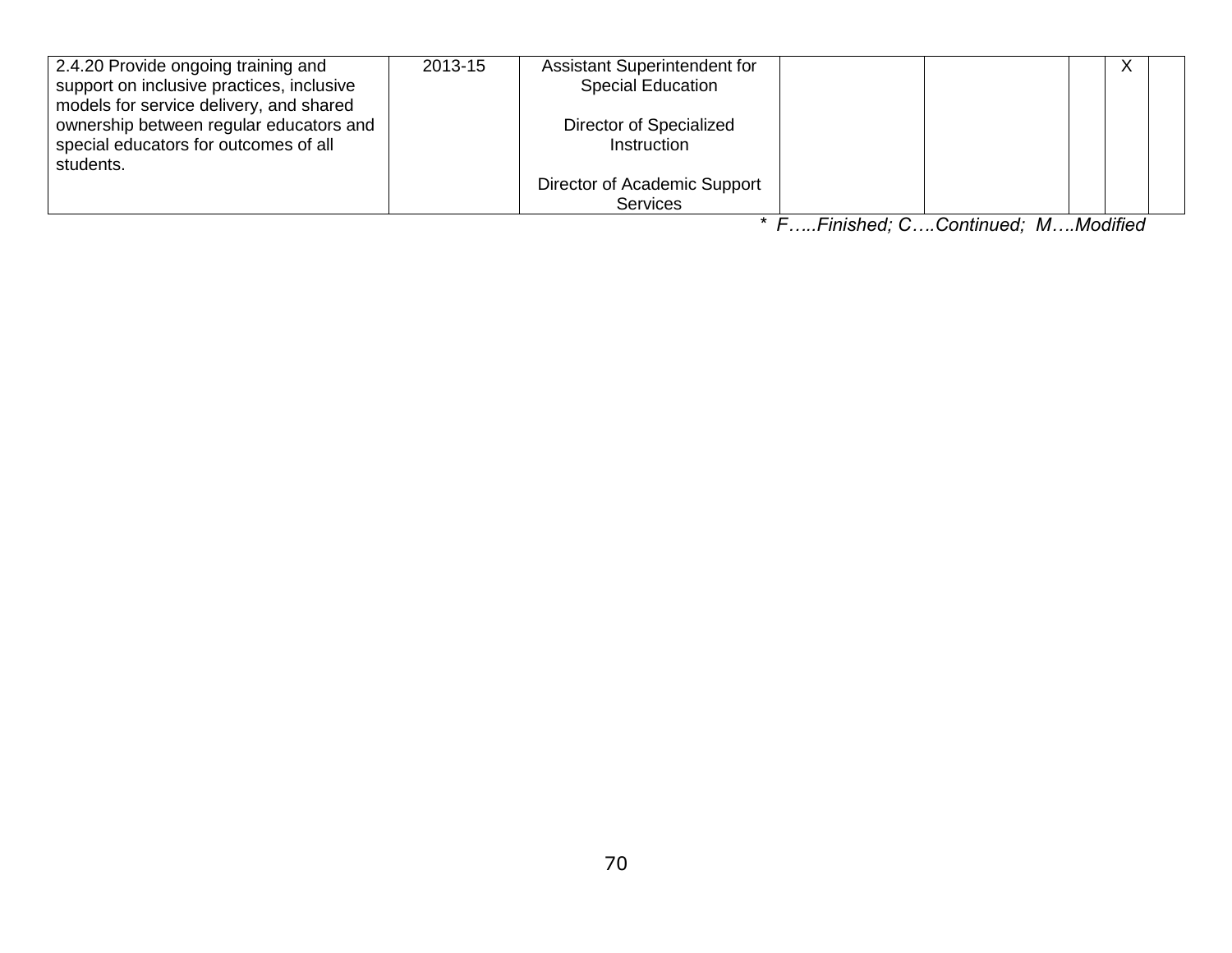#### Strategy 5 Develop and deploy a comprehensive professional development plan to meet the needs of all non-instructional employees and support the goals of the district.

## Overall Leadership: Executive Director of Human Resources

| <b>Activities</b>                                                                                                                                                     | Timeline | <b>Implementation Team</b>                                   | <b>Estimated</b><br><b>Additional</b><br>Cost | <b>Funding</b><br><b>Sources</b> | Status* |              |   |
|-----------------------------------------------------------------------------------------------------------------------------------------------------------------------|----------|--------------------------------------------------------------|-----------------------------------------------|----------------------------------|---------|--------------|---|
|                                                                                                                                                                       |          |                                                              |                                               |                                  | F       | $\mathsf{C}$ | M |
| 2.5.1 Design and implement a manager<br>training series for all supervisors:                                                                                          |          | <b>Human Resource</b><br>Leadership Team                     | \$5,000<br>Annually                           | <b>General Fund</b>              |         | $\sf X$      |   |
| Hourly Supervisors $\sim$ 4 sessions a year                                                                                                                           | 2013-18  |                                                              |                                               |                                  |         |              |   |
| Department Supervisors ~ 4 sessions a<br>year                                                                                                                         | 2013-14  |                                                              |                                               |                                  |         |              |   |
| Principals – 1 session per year centered<br>on Human Resources management topic                                                                                       | 2013-14  |                                                              |                                               |                                  |         |              |   |
| 2.5.2 Create and deploy training for all<br>new district supervisors; to be held<br>monthly for all new employees or current<br>employees that move into a management | 2013-14  | Human Resource<br>Leadership Team<br>Finance Leadership Team |                                               |                                  | $\sf X$ |              |   |
| role.                                                                                                                                                                 |          |                                                              |                                               |                                  |         |              |   |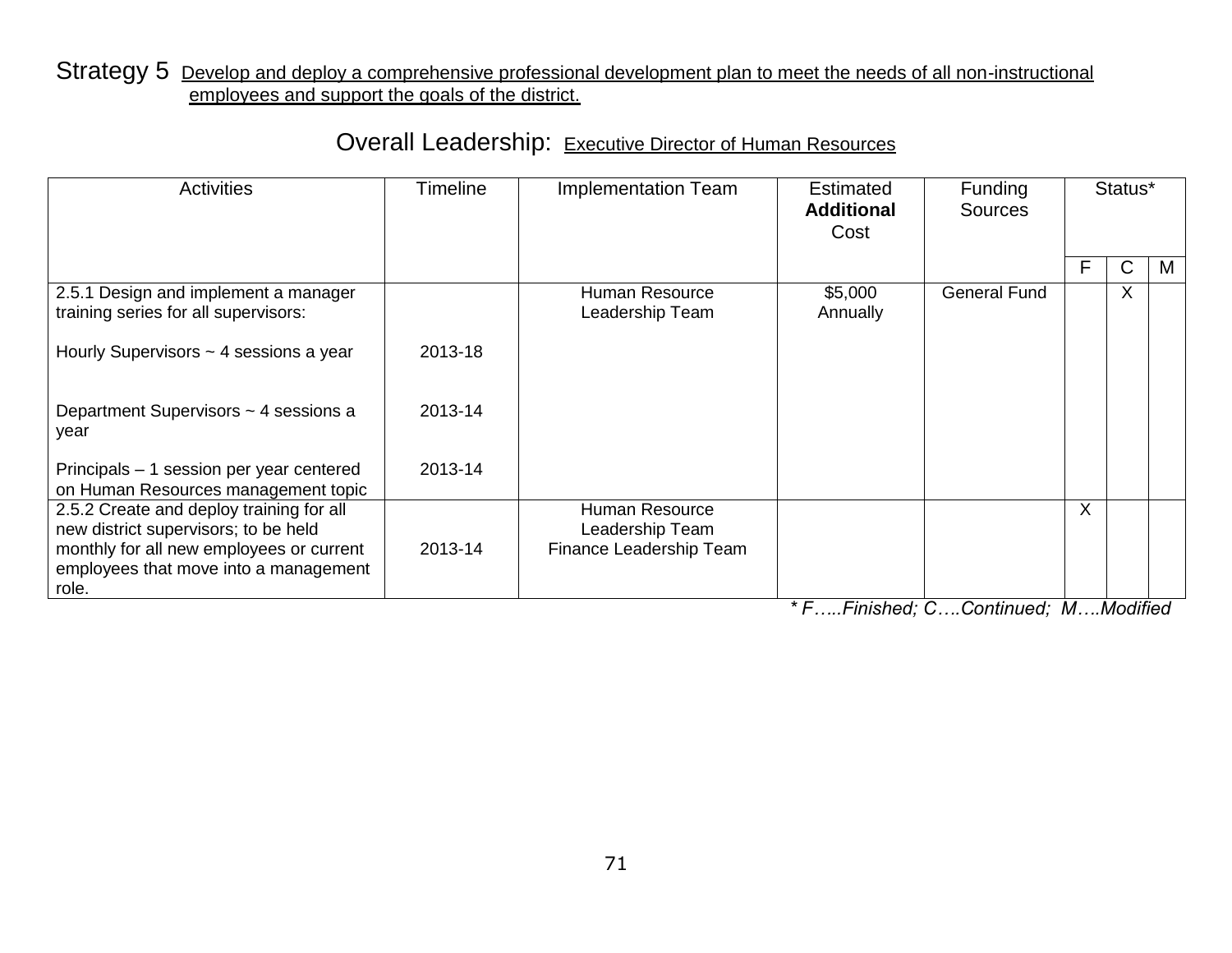#### **GOAL AREA 3 – SCHOOL ENVIRONMENT**

### **Provide a school environment supportive of learning.**

□Student Achievement □Teacher/Administrator Quality ⊠School Climate □Other Priority

**FIVE YEAR PERFORMANCE GOAL:** Achieve an annual student attendance rate of 95%.

**ANNUAL OBJECTIVE 1:** Maintain an annual student attendance rate of 95% or higher.

### **DATA SOURCE(S):** SDE District Report Card

|                          | <b>Baseline</b><br>2011-12 | <b>Planning</b><br>Year<br>2012-13 | 2013-14 | 2014-15 | 2015-16 | 2016-17 | 2017-18 |
|--------------------------|----------------------------|------------------------------------|---------|---------|---------|---------|---------|
| Projected<br>Performance |                            |                                    | 95.0%   | 95.0%   | 95.0%   | 95.0%   | 95.0%   |
| Actual<br>Performance    | 95.9%                      | 95.6%                              | 95.0%   |         |         |         |         |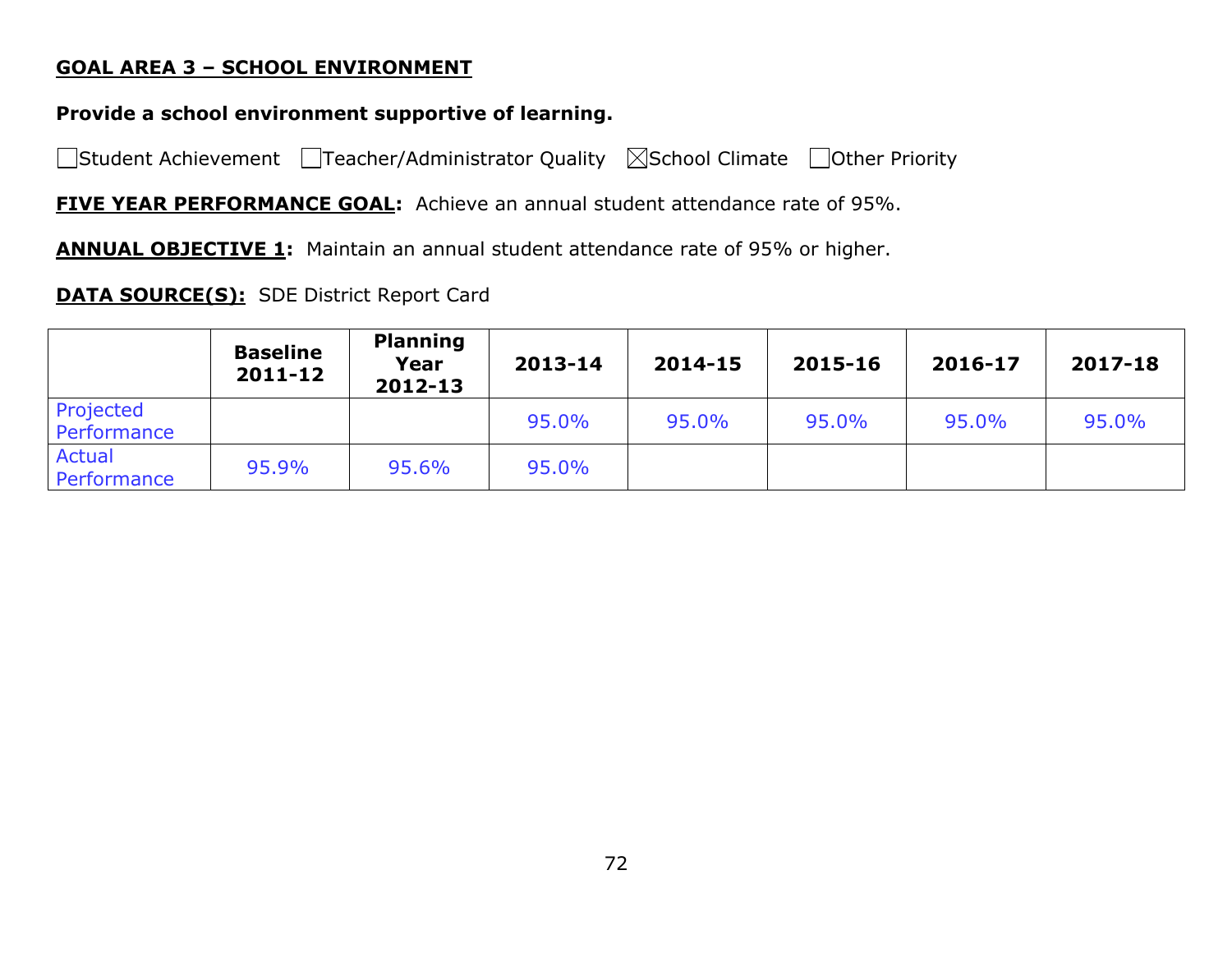**FIVE YEAR PERFORMANCE GOAL:** Maintain a student out of school suspension/expulsion rate for violent and/or criminal offenses below 0.5% of the total school district population.

**ANNUAL OBJECTIVE 2:** Maintain an annual student expulsion rate below 0.5%.

**DATA SOURCE(S):** SDE District Report Card and GCS Incident Management System (IMS)

|                              | <b>Baseline</b><br>2011-12 | <b>Planning</b><br>Year<br>2012-13 | 2013-14           | 2014-15           | 2015-16           | 2016-17           | 2017-18           |
|------------------------------|----------------------------|------------------------------------|-------------------|-------------------|-------------------|-------------------|-------------------|
| Projected<br>Performance     |                            |                                    | Less than<br>0.5% | Less than<br>0.5% | Less than<br>0.5% | Less than<br>0.5% | Less than<br>0.5% |
| <b>Actual</b><br>Performance | 0.5%                       | 0.6%                               | 0.6%              |                   |                   |                   |                   |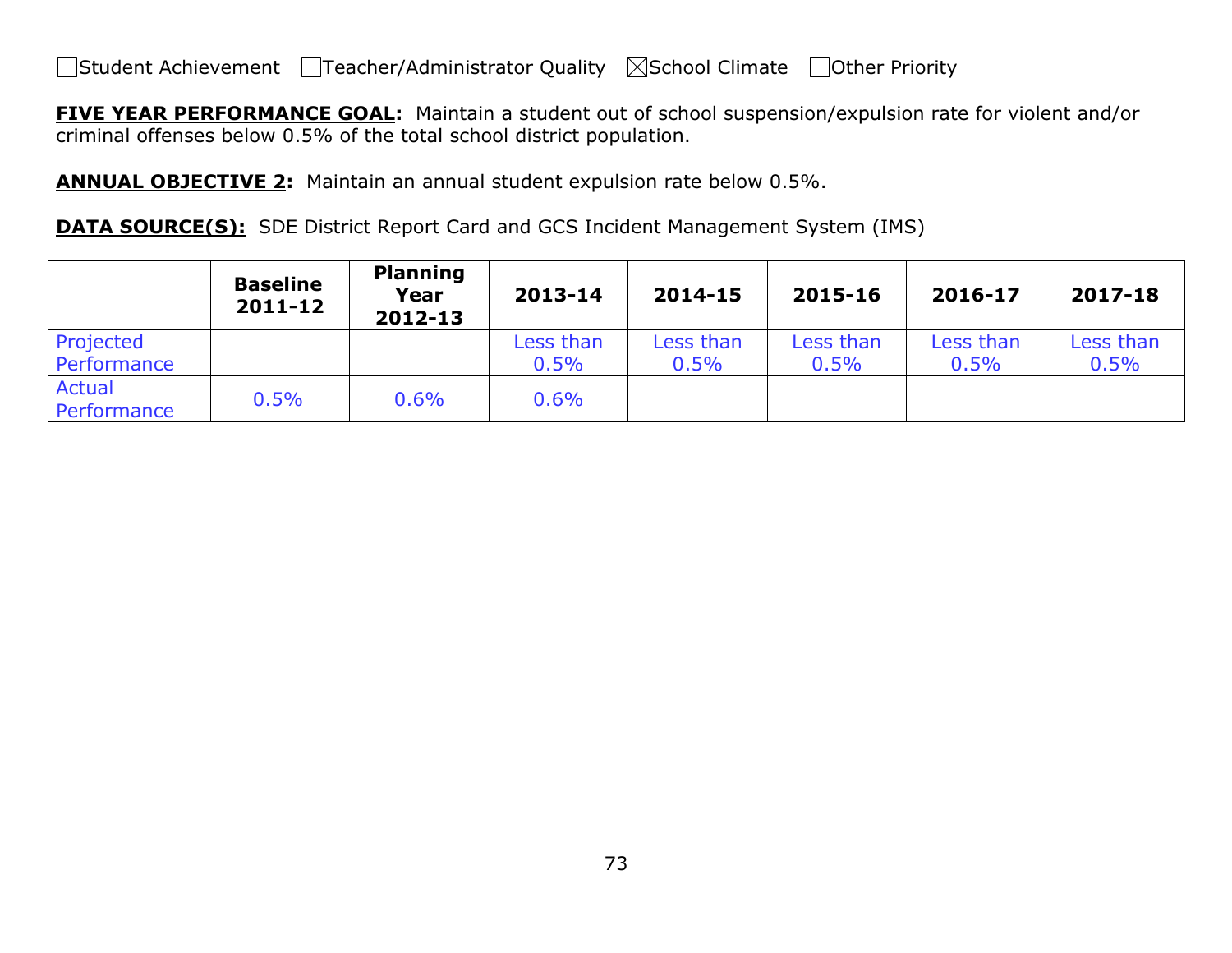**FIVE YEAR PERFORMANCE GOAL:** Improve school bus discipline, as evidenced by a decrease of 1% per year in bus referrals.

**ANNUAL OBJECTIVE 3:** Annually decrease bus referrals by 1% each year.

#### **DATA SOURCE(S):** GCS Incident Management System (IMS)

|                          | <b>Baseline</b><br>$2011 - 12$ | <b>Planning</b><br>Year<br>2012-13 | 2013-14 | 2014-15 | 2015-16 | 2016-17 | 2017-18 |
|--------------------------|--------------------------------|------------------------------------|---------|---------|---------|---------|---------|
| Projected<br>Performance |                                |                                    | 4,356   | 4,312   | 4,269   | 4,226   | 4,184   |
| Actual<br>Performance    | 4,400                          | 4,484                              | N/A     |         |         |         |         |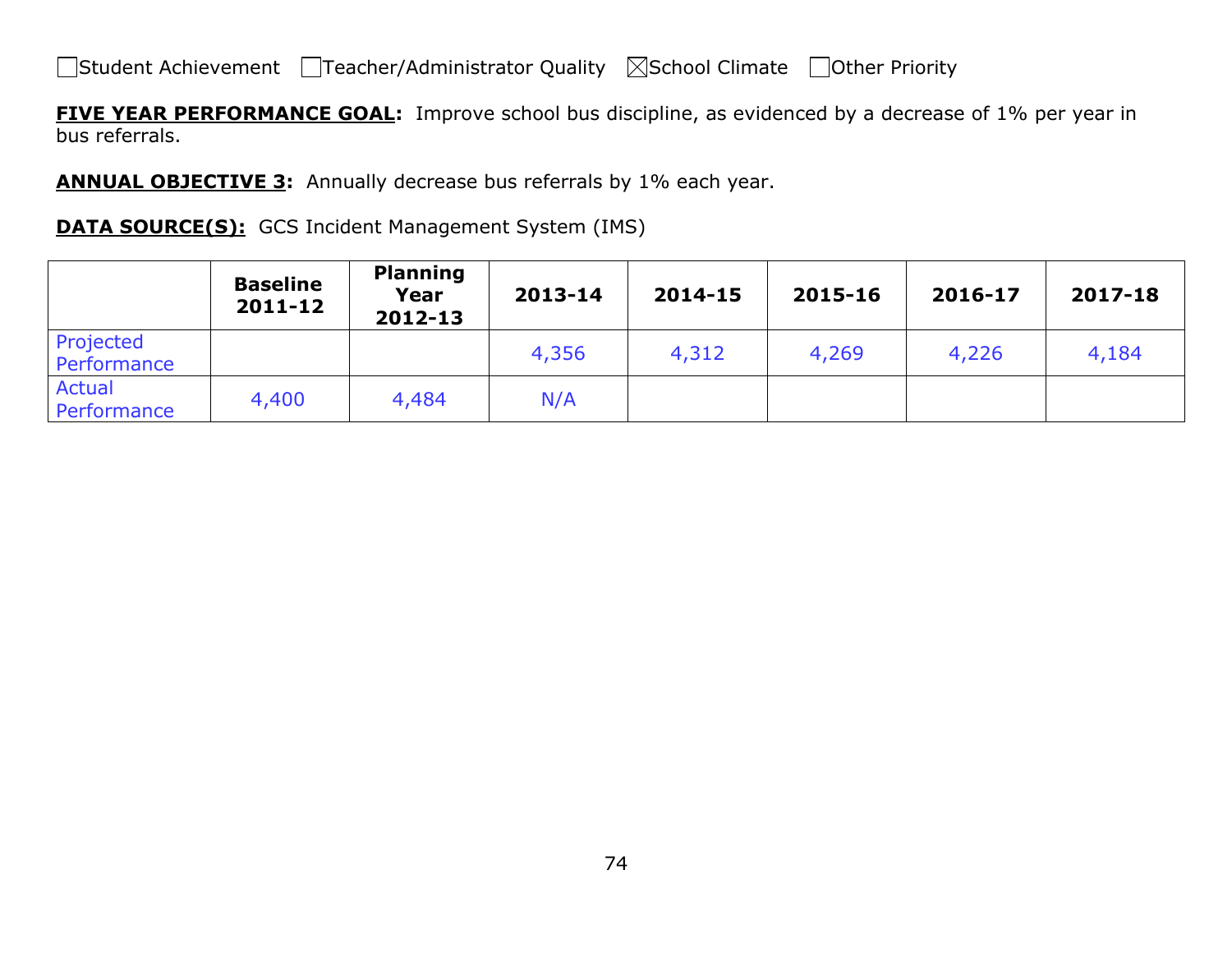**FIVE YEAR PERFORMANCE GOAL:** Increase the percentage of students/parents taking advantage of choice options from 15% to 16% by 2018.

**ANNUAL OBJECTIVE 4:** Annually increase the percentage of students/parents taking advantage of choice options by 0.2% each year.

| <b>DATA SOURCE(S):</b> Planning and Demographics and Title I |  |  |  |
|--------------------------------------------------------------|--|--|--|
|--------------------------------------------------------------|--|--|--|

|                          | <b>Baseline</b><br>$2011 - 12$ | <b>Planning</b><br>Year<br>$2012 - 13$ | 2013-14 | 2014-15 | 2015-16 | 2016-17 | 2017-18 |
|--------------------------|--------------------------------|----------------------------------------|---------|---------|---------|---------|---------|
| Projected<br>Performance |                                |                                        | 15.2%   | 15.4%   | 15.6%   | 15.8%   | 16.0%   |
| Actual<br>Performance    | 15.0%                          | 15.0%                                  | 15.0%   |         |         |         |         |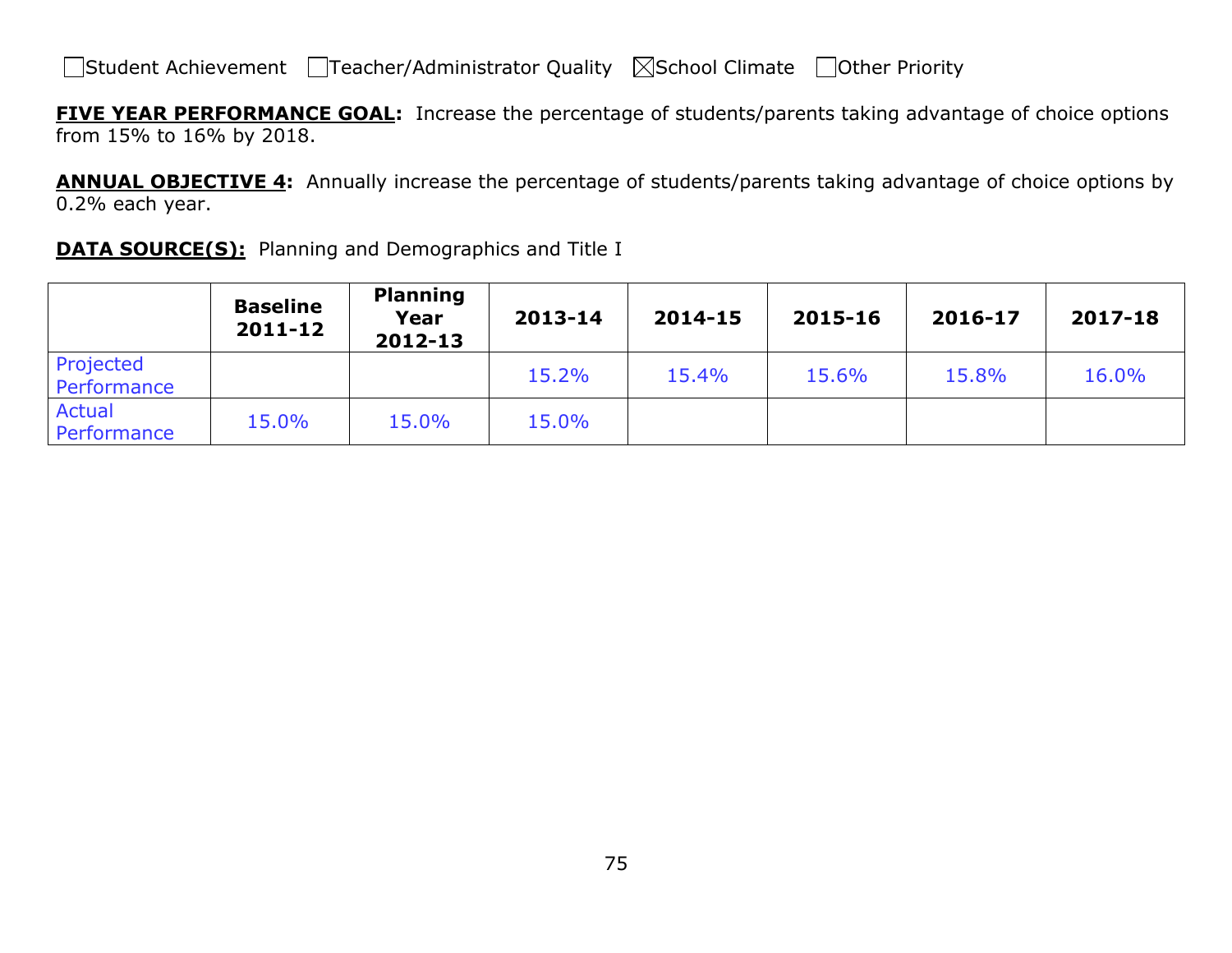**FIVE YEAR PERFORMANCE GOAL:** Annually meet the targets specified in the Long-Range Facilities Plan and Capital Improvement Program, as measured by completion of projects and initiatives outlined in the plan.

**ANNUAL OBJECTIVE 5:** Annual completion of projects and initiatives outlined in the Long-Range Facilities Plan and Capital Improvement Program

**DATA SOURCE(S):** Long-Range Facilities Plan and Capital Improvement Program – timeline on page 6

|                              | <b>Baseline</b><br>2011-12 | <b>Planning</b><br>Year<br>2012-13 | 2013-14    | 2014-15 | 2015-16 | 2016-17 | 2017-18 |
|------------------------------|----------------------------|------------------------------------|------------|---------|---------|---------|---------|
| Projected<br>Performance     |                            | <b>Met</b>                         | Met        | Met     | Met     | Met     | Met     |
| <b>Actual</b><br>Performance |                            | <b>Met</b>                         | <b>Met</b> |         |         |         |         |

\*Baseline will be established in 2012-13. Data will be measured according to the timeline on page 6 of the Long-Range Facilities Plan and Capital Improvement Program. Data will reflect updates made to the plan.\*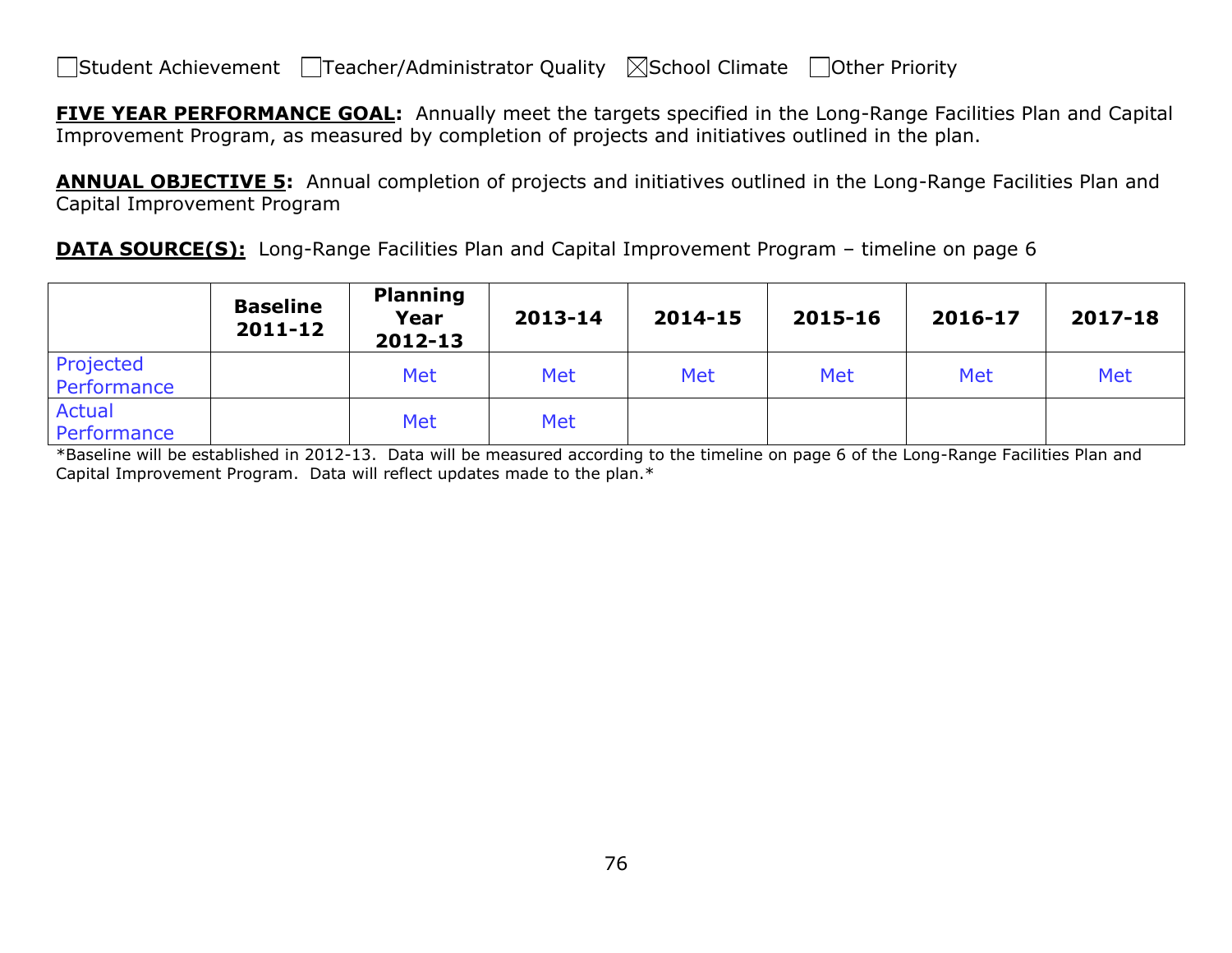**FIVE YEAR PERFORMANCE GOAL**: Based on factors under the control of Greenville County Schools, minimize late bus arrival rates, as measured by the Transportation Call Center late bus report.

**ANNUAL OBJECTIVE 6:** Late bus runs will be 0.5% or less (late bus runs/total bus runs) each year

**DATA SOURCE(S):** GCS Transportation Call Center late bus report

|               | <b>Baseline</b><br>2011-12 | <b>Planning</b><br>Year<br>2012-13 | 2013-14                   | 2014-15    | 2015-16    | 2016-17    | 2017-18    |
|---------------|----------------------------|------------------------------------|---------------------------|------------|------------|------------|------------|
| Projected     |                            |                                    | late/total                | late/total | late/total | late/total | late/total |
| Performance   |                            |                                    | $< 0.5\%$                 | $< 0.5\%$  | $< 0.5\%$  | $< 0.5\%$  | $< 0.5\%$  |
| <b>Actual</b> | 1165/247000                |                                    | 1486/247320   1882/247320 |            |            |            |            |
| Performance   | $= 0.47\%$                 | $= 0.60\%$                         | $= 0.76\%$                |            |            |            |            |

Late Bus Run = 15 minutes past the scheduled bus arrival time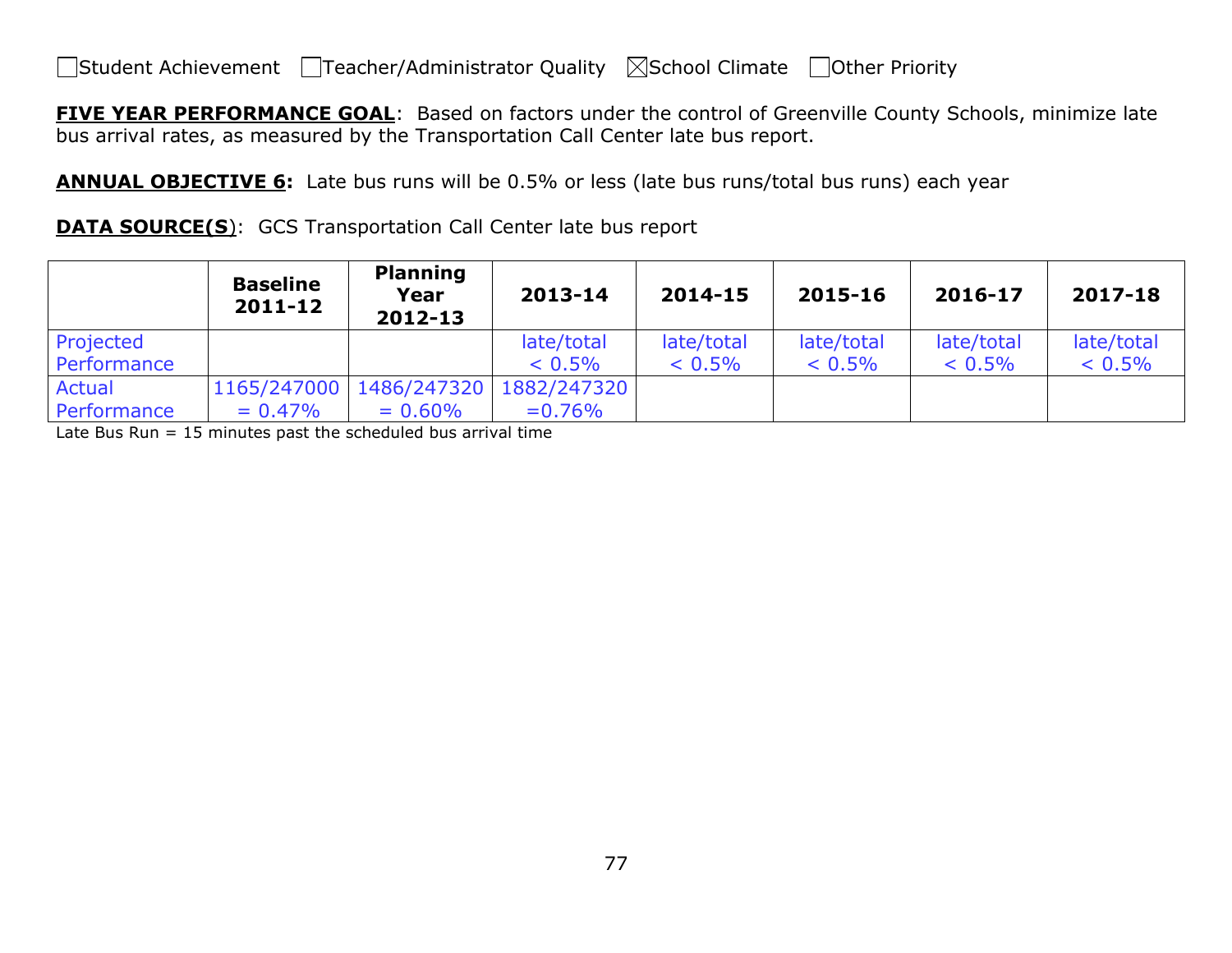**FIVE YEAR PERFORMANCE GOAL:** Maintain an annual carry-over rate of 5.5% or lower on all health and safety work orders and maintain an annual carry-over rate of 10% or lower on all other work order requests.

**ANNUAL OBJECTIVE 7:** Annually maintain a carry-over rate of 5.5% or less on all health and safety work orders and annually maintain a carry-over rate of 10% or less on all other work order requests.

| <b>Health and</b><br><b>Safety Work</b><br>Order<br><b>Requests</b> | <b>Baseline</b><br>$2011 - 12$ | <b>Planning</b><br>Year<br>2012-13 | 2013-14      | 2014-15      | 2015-16      | 2016-17      | 2017-18      |
|---------------------------------------------------------------------|--------------------------------|------------------------------------|--------------|--------------|--------------|--------------|--------------|
| <b>Work Order</b><br>Requests                                       | 17,924                         | 19,232                             | 22,014       |              |              |              |              |
| <b>Work Orders</b><br>Completed                                     | 16,970                         | 19,101                             | 21,688       |              |              |              |              |
| Actual<br>Carry-overs                                               | 954                            | 131                                | N/A          |              |              |              |              |
| Carry-over<br>Percentage                                            | 5.3%                           | .68%                               | 5.5% or less | 5.5% or less | 5.5% or less | 5.5% or less | 5.5% or less |

**DATA SOURCE(S):** School DUDE

| <b>Other Work</b><br><b>Orders</b> | <b>Baseline</b><br>2011-12 | <b>Planning</b><br>Year<br>2012-13 | 2013-14     | 2014-15     | 2015-16     | 2016-17     | 2017-18     |
|------------------------------------|----------------------------|------------------------------------|-------------|-------------|-------------|-------------|-------------|
| <b>Work Order</b><br>Requests      | 14,037                     | 17,155                             | 19,684      |             |             |             |             |
| <b>Work Orders</b><br>Completed    | 12,615                     | 16,229                             | 19,431      |             |             |             |             |
| Actual<br>Carry-overs              | 1,422                      | $9*26$                             | 253         |             |             |             |             |
| Carry-over<br>Percentage           | 10.1%                      | 5.39%                              | 10% or less | 10% or less | 10% or less | 10% or less | 10% or less |

\*Projections based on 12-13 facilities with 12-13 staff.\*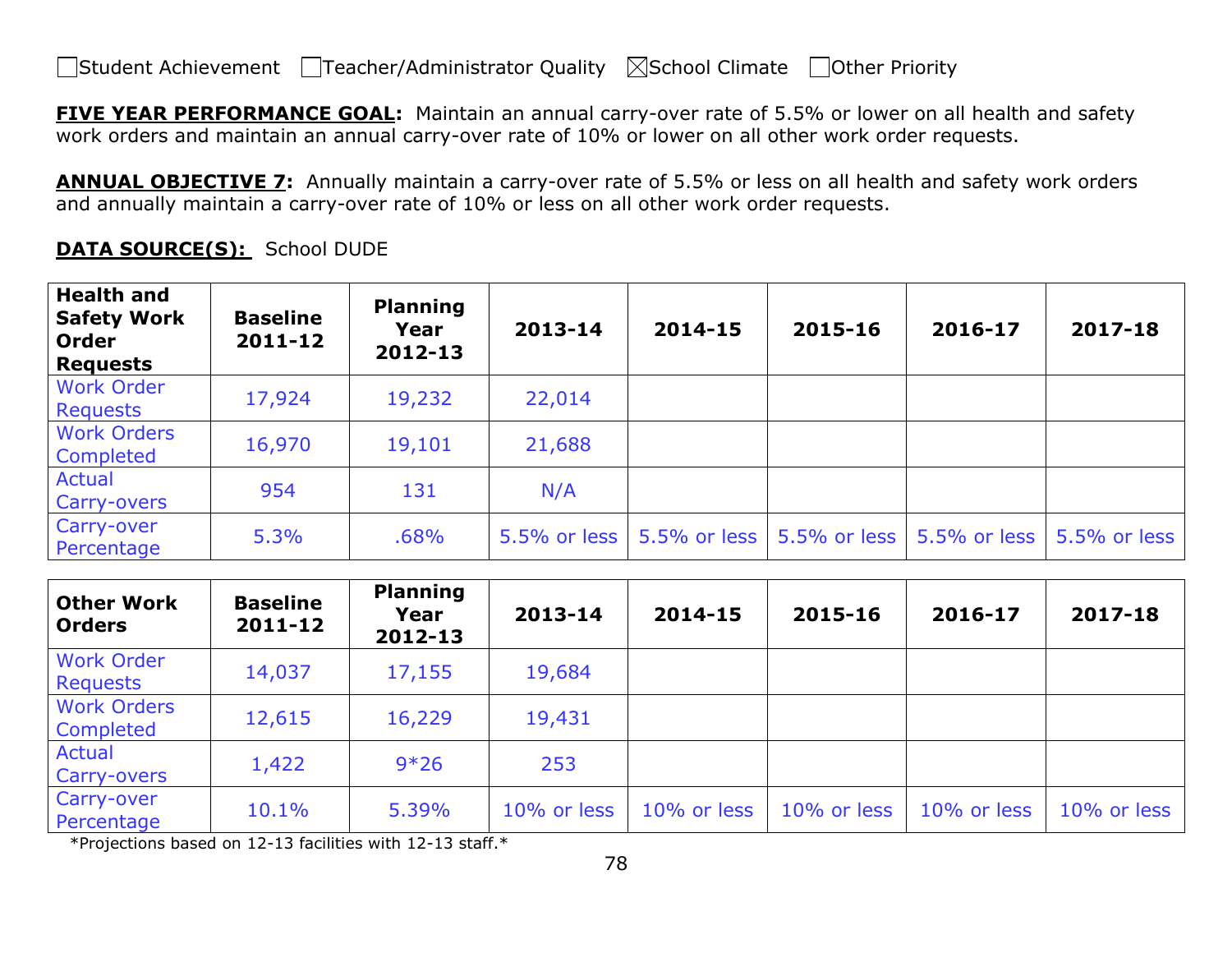**FIVE YEAR PERFORMANCE GOAL:** Increase the percent of parents who are satisfied with the learning environment from 88.0% to 91.0% by 2018.

**ANNUAL OBJECTIVE 8:** Beginning in 2012-13, increase the percent of parents who are satisfied with the learning environment by 0.5 percentage point each year.

**DATA SOURCE(S):** SDE School Report Card Survey results

|                          | <b>Baseline</b><br>2010-11 | <b>Baseline</b><br>$2011 - 12$ | <b>Planning</b><br>Year<br>2012-13 | 2013-14 | 2014-15 | 2015-16 | 2016-17 | 2017-18 |
|--------------------------|----------------------------|--------------------------------|------------------------------------|---------|---------|---------|---------|---------|
| Projected<br>Performance |                            |                                | 88.5                               | 89.0    | 89.5    | 90.0    | 90.5    | 91.0    |
| Actual<br>Performance    | 88.0                       | $**$                           | 88.1                               | 88.1    |         |         |         |         |

\*\*Note: SDE did not provide GCS with the District's Parent Survey results for 2011-12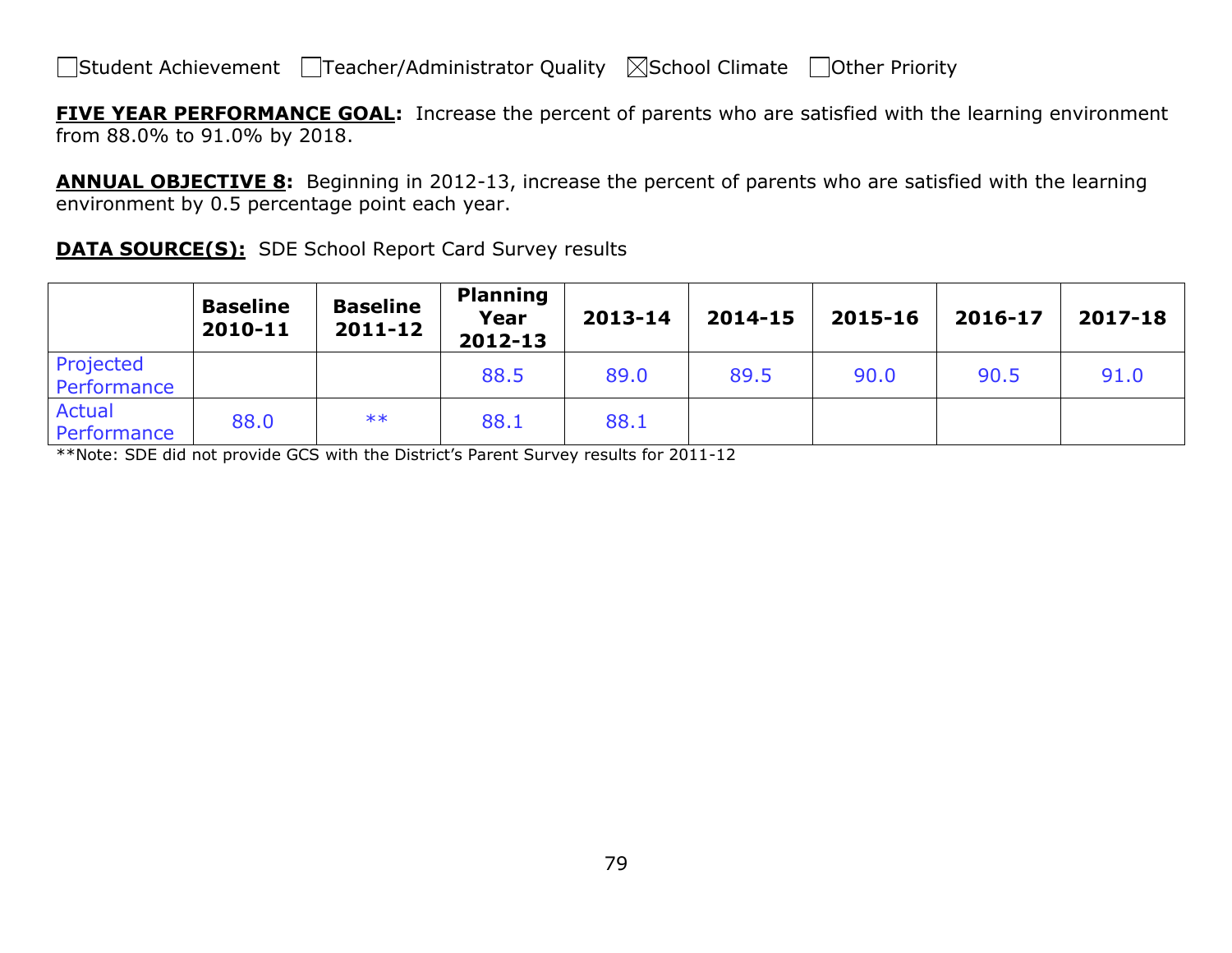**FIVE YEAR PERFORMANCE GOAL:** Increase the percent of elementary, middle, and high school students who are satisfied with the learning environment from 84.2% for ES/MS and 81.2% for HS to 85.5% by 2018.

**ANNUAL OBJECTIVE 9:** Beginning in 2013-14, increase the percent of elementary, middle, and high school students who are satisfied with the learning environment by 0.5 percentage point each year.

| <b>DATA SOURCE(S):</b> SDE School Report Card Survey results |
|--------------------------------------------------------------|
|                                                              |

| <b>ES and MS</b>         | <b>Baseline</b><br>2009-10 | <b>Baseline</b> | <b>Baseline</b><br>$2010 - 11$   2011-12 | <b>Planning</b><br>Year<br>2012-13 |      |      |      |      | 2013-14   2014-15   2015-16   2016-17   2017-18 |
|--------------------------|----------------------------|-----------------|------------------------------------------|------------------------------------|------|------|------|------|-------------------------------------------------|
| Projected<br>Performance |                            |                 |                                          |                                    | 83.5 | 84.0 | 84.5 | 85.0 | 85.5                                            |
| Actual<br>Performance    | 84.2                       | $***$           | 83.8                                     | 82.7                               | 81.6 |      |      |      |                                                 |

\*\*Note: SDE did not provide GCS with the District's Student Survey results for 2010-11

| <b>HS</b>                | <b>Baseline</b><br>2009-10 | <b>Baseline</b><br>2010-11 | <b>Baseline</b><br>$2011 - 12$ | <b>Planning</b><br>Year<br>2012-13 | $2013 - 14$ |      | $\mid$ 2014-15 $\mid$ 2015-16 $\mid$ 2016-17 |      | 2017-18 |
|--------------------------|----------------------------|----------------------------|--------------------------------|------------------------------------|-------------|------|----------------------------------------------|------|---------|
| Projected<br>Performance |                            |                            |                                |                                    | 83.5        | 84.0 | 84.5                                         | 85.0 | 85.5    |
| Actual<br>Performance    | 81.2                       | $***$                      | 79.7                           | 80.7                               | 76.5        |      |                                              |      |         |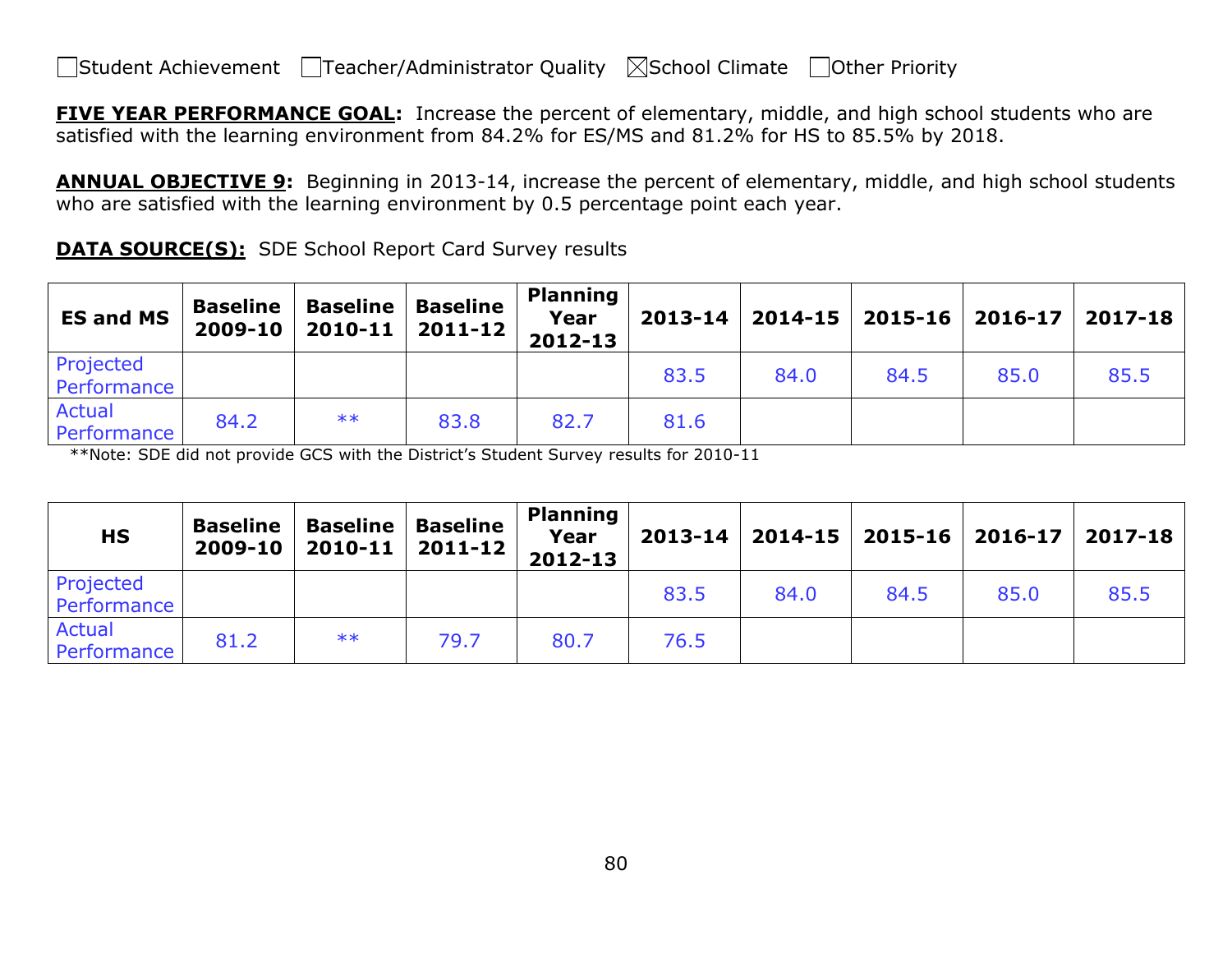**FIVE YEAR PERFORMANCE GOAL:** Increase the percent of teachers who are satisfied with the learning environment from 91.6% to 94.5% by 2018.

**ANNUAL OBJECTIVE 10:** Beginning in 2013-14, increase the percent of teachers who are satisfied with the learning environment by 0.5 percentage point each year.

**DATA SOURCE(S):** SDE School Report Card Survey results

|                              | <b>Baseline</b><br>2010-11 | <b>Baseline</b><br>2011-12 | <b>Planning</b><br>Year<br>2012-13 | 2013-14 | 2014-15 | 2015-16 | 2016-17 | 2017-18 |
|------------------------------|----------------------------|----------------------------|------------------------------------|---------|---------|---------|---------|---------|
| Projected<br>Performance     |                            |                            |                                    | 92.5    | 93.0    | 93.5    | 94.0    | 94.5    |
| <b>Actual</b><br>Performance | 91.6                       | 98.0                       | 92.6                               | 93.5    |         |         |         |         |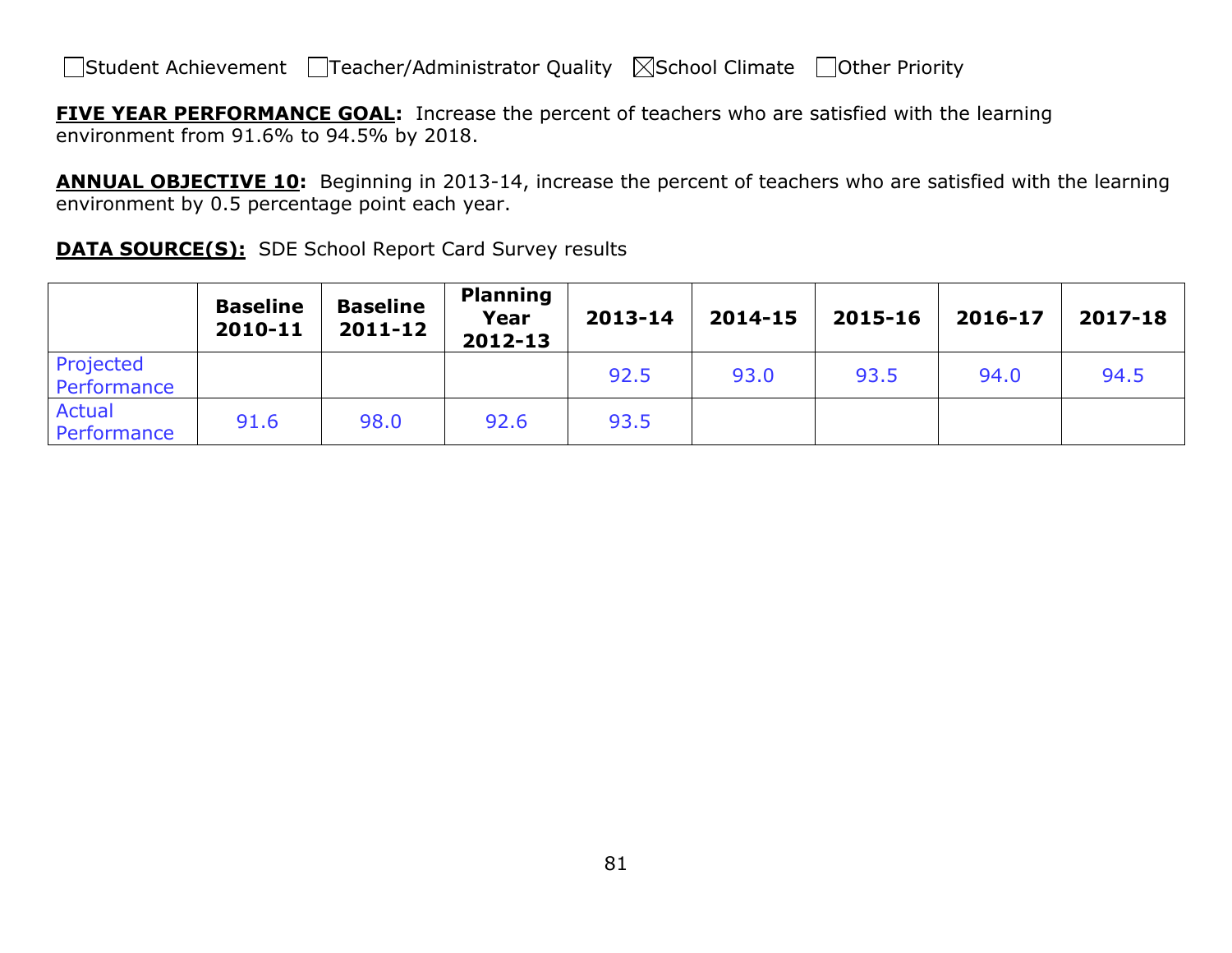**FIVE YEAR PERFORMANCE GOAL:** Increase the percent of parents who feel the school is safe from 93.5% to 95.5% by 2018.

**ANNUAL OBJECTIVE 11:** Beginning in 2013-14, increase the percent of parents who feel the school is safe by 0.4 percentage point each year.

| <b>DATA SOURCE(S):</b> SDE School Report Card Survey results |  |  |  |
|--------------------------------------------------------------|--|--|--|
|                                                              |  |  |  |

|                              | <b>Baseline</b><br>2010-11 | <b>Baseline</b><br>$2011 - 12$ | <b>Planning</b><br>Year<br>2012-13 | 2013-14 | 2014-15 | 2015-16 | 2016-17 | 2017-18 |
|------------------------------|----------------------------|--------------------------------|------------------------------------|---------|---------|---------|---------|---------|
| Projected<br>Performance     |                            |                                |                                    | 93.9    | 94.3    | 94.7    | 95.1    | 95.5    |
| <b>Actual</b><br>Performance | 93.5                       | $***$                          | 92.8                               | 93.1    |         |         |         |         |

\*\*Note: SDE did not provide GCS with the District's Parent Survey results for 2011-12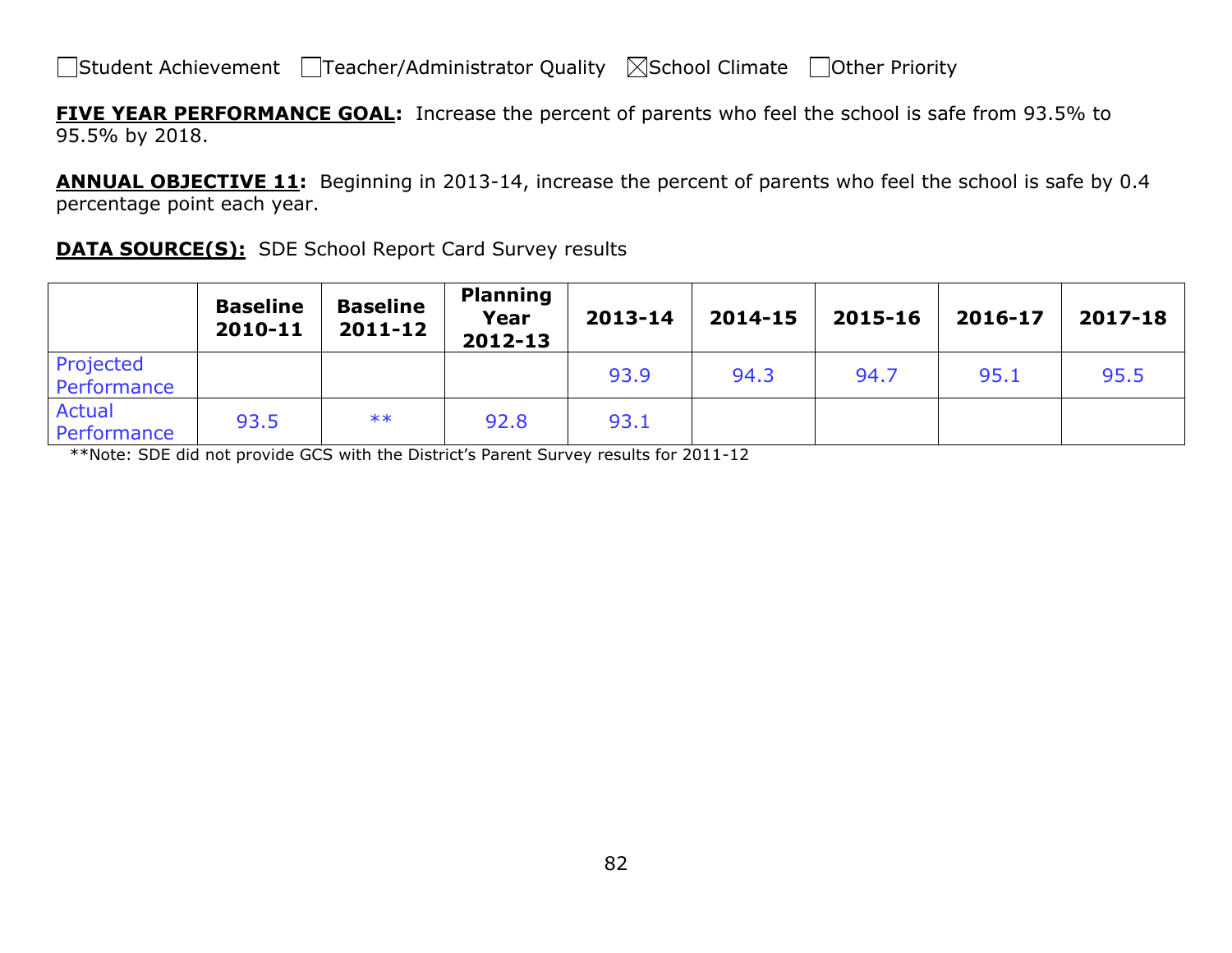**FIVE YEAR PERFORMANCE GOAL:** Increase the percent of elementary and middle school students who feel safe at school during the school day from 91.5% to 93.5% by 2018.

**ANNUAL OBJECTIVE 12:** Beginning in 2013-14, increase elementary and middle school students who feel safe at school during the school day by 0.4 percentage point each year.

|  | <b>DATA SOURCE(S):</b> SDE School Report Card Survey results |
|--|--------------------------------------------------------------|
|  |                                                              |

|                          | <b>Baseline</b><br>2009-10 | <b>Baseline</b><br>2010-11 | <b>Baseline</b><br>2011-12 | <b>Planning</b><br>Year<br>2012-13 |      |      | $2013 - 14$   2014-15   2015-16 | $ 2016-17 $ | 2017-18 |
|--------------------------|----------------------------|----------------------------|----------------------------|------------------------------------|------|------|---------------------------------|-------------|---------|
| Projected<br>Performance |                            |                            |                            |                                    | 91.9 | 92.3 | 92.7                            | 93.1        | 93.5    |
| Actual<br>Performance    | 91.5                       | $***$                      | 90.9                       | 90.2                               | 89.2 |      |                                 |             |         |

\*\*Note: SDE did not provide GCS with the District's Student Survey results for 2010-11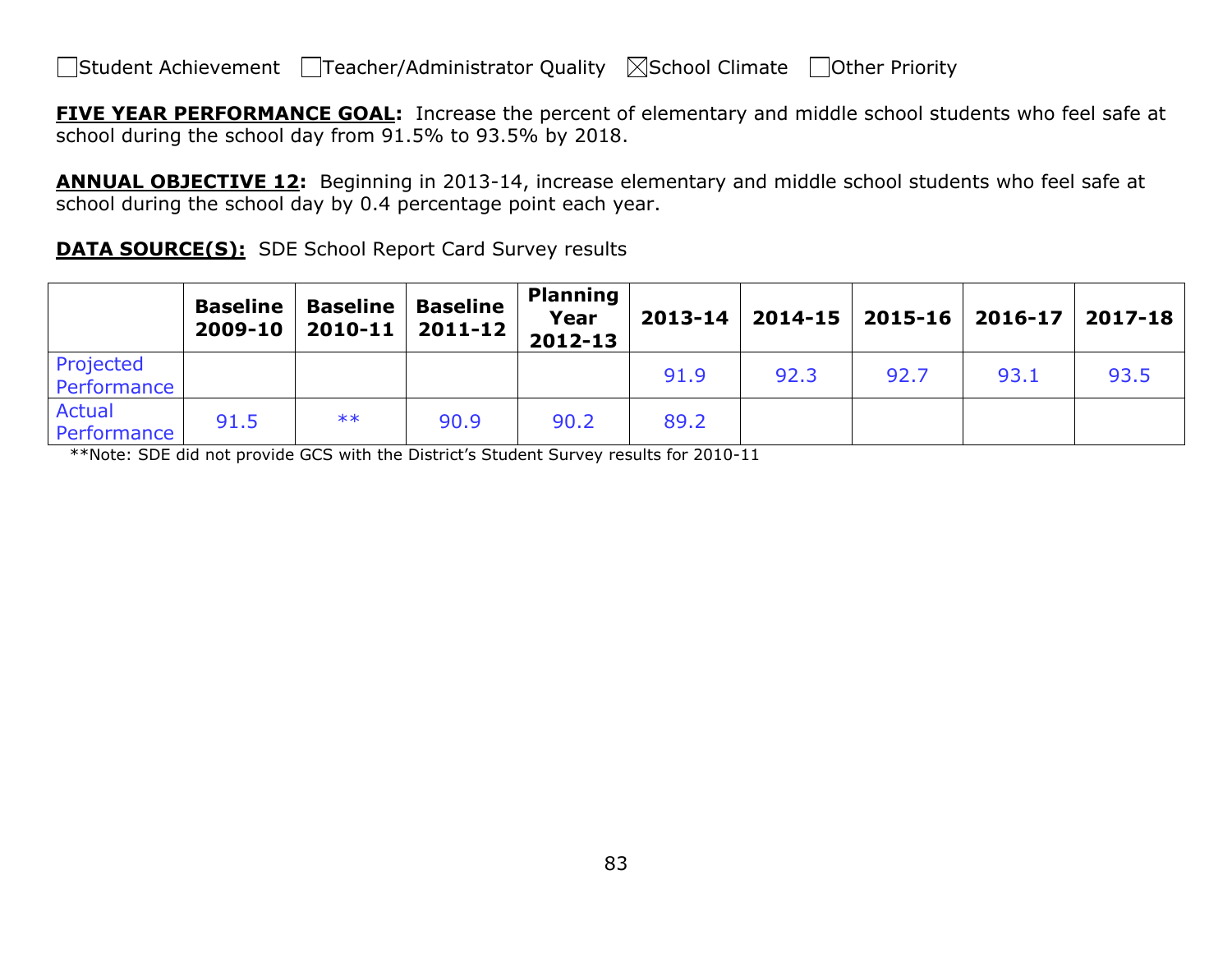**FIVE YEAR PERFORMANCE GOAL:** Increase the percent of high school students who feel safe at school during the school day from 90.3% to 93.0% by 2018.

**ANNUAL OBJECTIVE 13:** Beginning in 2013-14, increase the percent of high school students who feel safe at school during the school day by 0.5 percentage point each year.

|  | <b>DATA SOURCE(S):</b> SDE School Report Card Survey results |
|--|--------------------------------------------------------------|
|  |                                                              |

|                          | <b>Baseline</b><br>2009-10 | <b>Baseline</b><br>2010-11 | <b>Baseline</b><br>2011-12 | <b>Planning</b><br>Year<br>2012-13 |      |      |      | $2013 - 14$   2014-15   2015-16   2016-17   2017-18 |      |
|--------------------------|----------------------------|----------------------------|----------------------------|------------------------------------|------|------|------|-----------------------------------------------------|------|
| Projected<br>Performance |                            |                            |                            |                                    | 91.0 | 91.5 | 92.0 | 92.5                                                | 93.0 |
| Actual<br>Performance    | 90.3                       | $***$                      | 90.0                       | 89.6                               | 87.2 |      |      |                                                     |      |

\*\*SDE did not provide GCS with the District's Student Survey results for 2010-11\*\*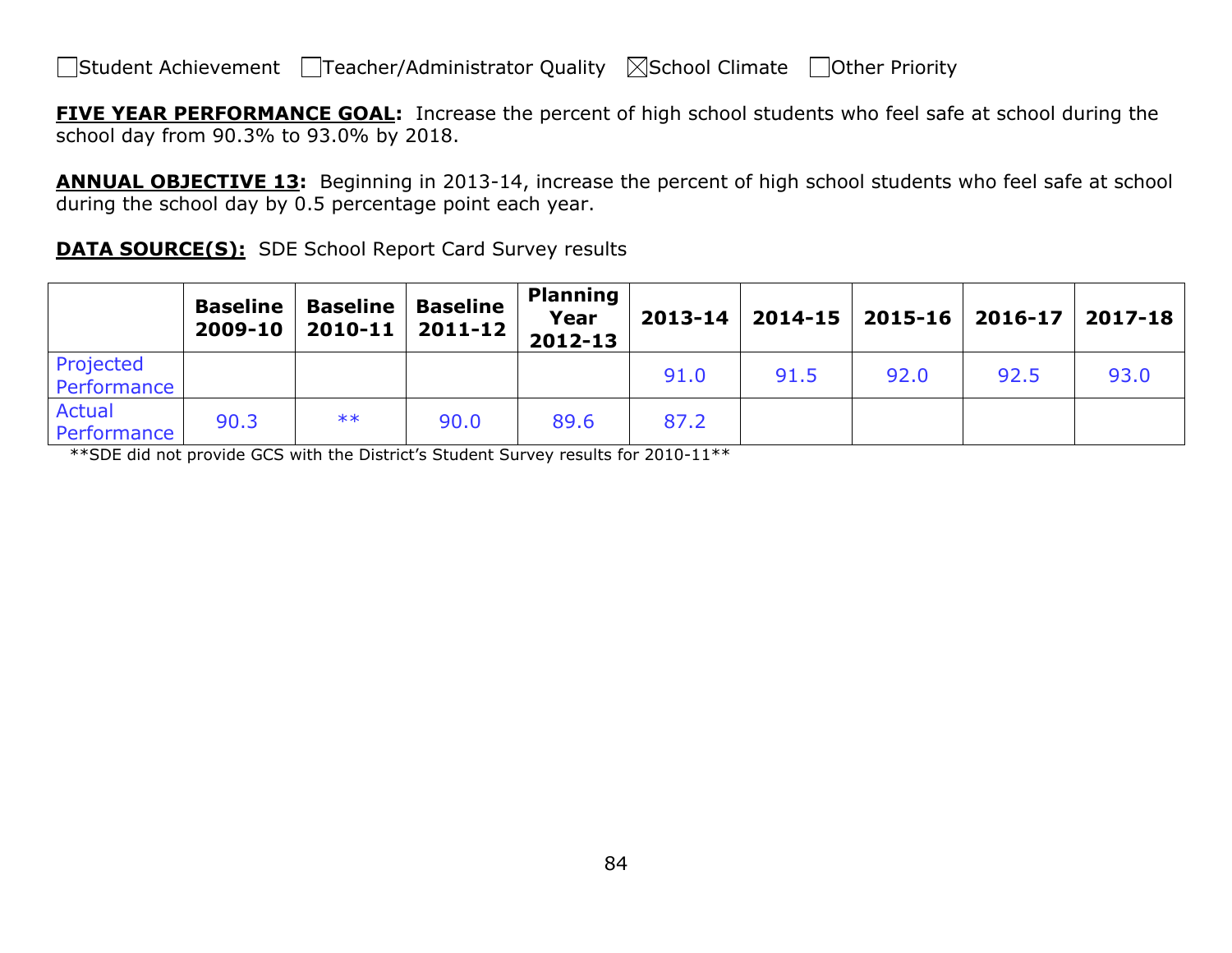**FIVE YEAR PERFORMANCE GOAL:** Maintain the percent of teachers who feel safe at school during the school day at 98.9% from 2012 through 2018.

**ANNUAL OBJECTIVE 14:** Maintain the percent of teachers who feel safe at school during the school day at 98.9%.

|  |  |  | <b>DATA SOURCE(S):</b> SDE School Report Card Survey results |
|--|--|--|--------------------------------------------------------------|
|--|--|--|--------------------------------------------------------------|

|                              | <b>Baseline</b><br>2011-12 | <b>Planning</b><br>Year<br>2012-13 | 2013-14 | 2014-15 | 2015-16 | 2016-17 | 2017-18 |
|------------------------------|----------------------------|------------------------------------|---------|---------|---------|---------|---------|
| Projected<br>Performance     |                            |                                    | 98.9    | 98.9    | 98.9    | 98.9    | 98.9    |
| <b>Actual</b><br>Performance | 98.9                       | 98.3                               | 98.2    |         |         |         |         |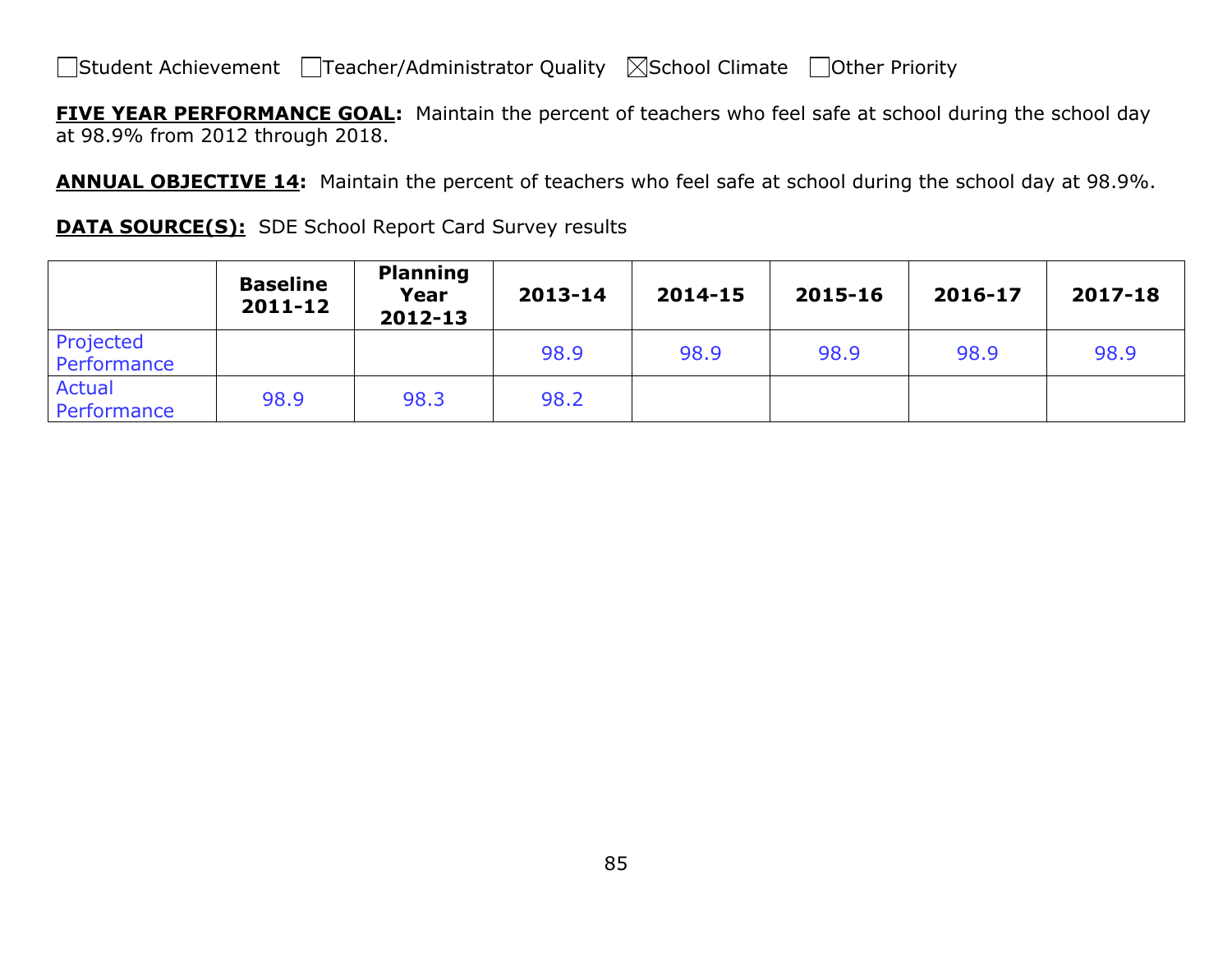**FIVE YEAR PERFORMANCE GOAL:** Maintain the percentage of teachers who indicate that there is sufficient space for instructional programs at their school at a minimum level of 95%.

**ANNUAL OBJECTIVE 15:** Beginning in 2013-14, maintain the percentage of teachers who indicate that there is sufficient space for instructional programs at their school at a minimum level of 95% each year.

**DATA SOURCE(S):** SDE School Report Card Survey results

|                              | <b>Baseline</b><br>2010-11 | <b>Baseline</b><br>2011-12 | <b>Planning</b><br>Year<br>2012-13 | 2013-14 | 2014-15 | 2015-16 | 2016-17 | 2017-18 |
|------------------------------|----------------------------|----------------------------|------------------------------------|---------|---------|---------|---------|---------|
| Projected<br>Performance     |                            |                            |                                    | 95.0    | 95.0    | 95.0    | 95.0    | 95.0    |
| <b>Actual</b><br>Performance | 95.3                       | 90.6                       | 94.4                               | 93.8    |         |         |         |         |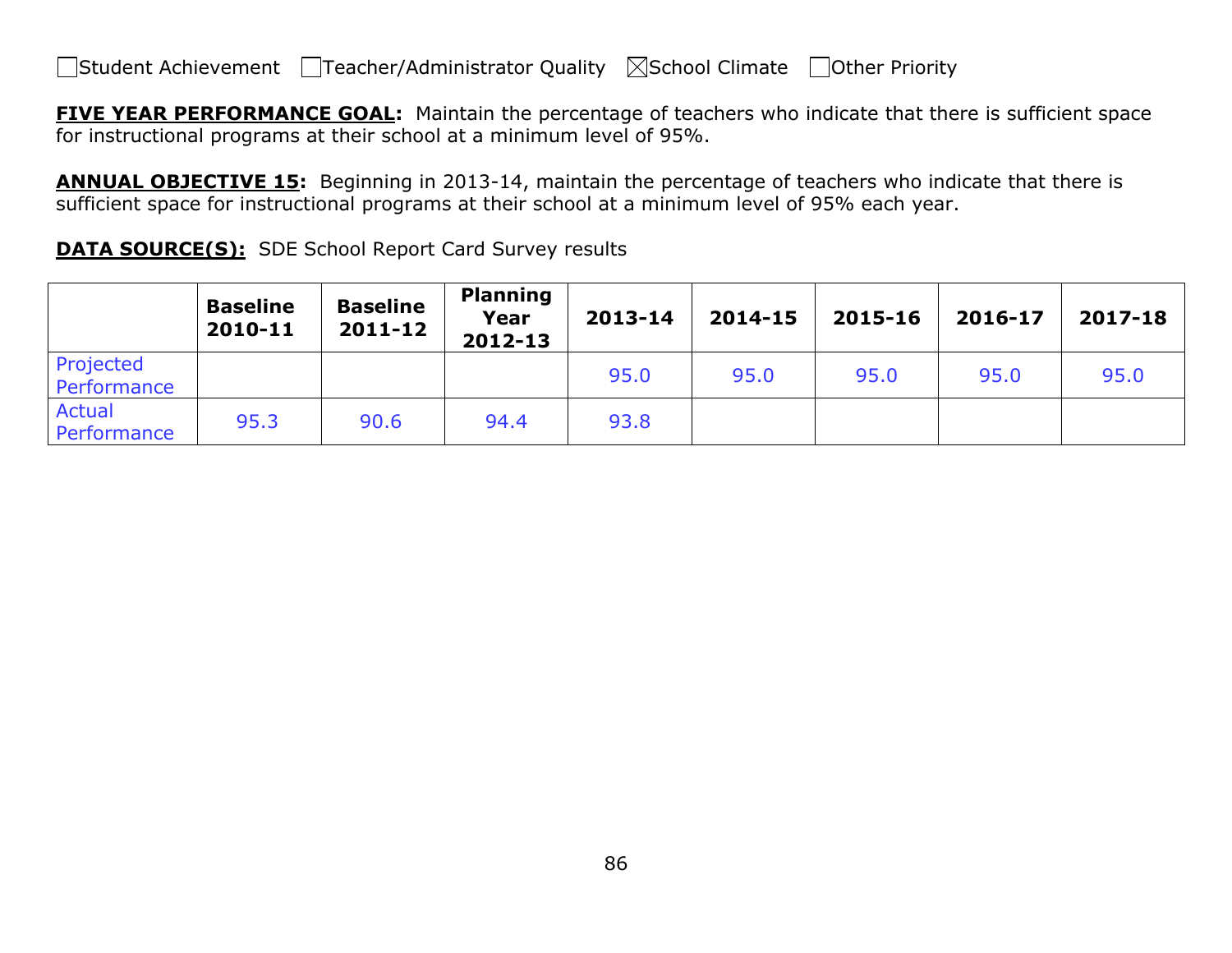### **Greenville County Schools Strategic Education Plan 2013-2018**

### **ACTION PLAN: Goal 3**

### *Goal 3: Provide a school environment supportive of learning*

Strategy 1: Increase school attendance across all school levels.

| <b>Activities</b> |                                                                                                                                                                                                                                                                                                   | Timeline             | <b>Implementation Team</b>                                                                                                                                                     | Estimated<br><b>Additional Cost</b> | <b>Funding</b><br><b>Sources</b> |   | Status* |   |
|-------------------|---------------------------------------------------------------------------------------------------------------------------------------------------------------------------------------------------------------------------------------------------------------------------------------------------|----------------------|--------------------------------------------------------------------------------------------------------------------------------------------------------------------------------|-------------------------------------|----------------------------------|---|---------|---|
|                   |                                                                                                                                                                                                                                                                                                   |                      |                                                                                                                                                                                |                                     |                                  | F | С       | M |
| a.<br>b.          | 3.1.1 Research and identify successful<br>strategies to improve attendance, including<br>decreasing student tardies, at each school<br>level (such as attendance rewards, school<br>attendance competitions at each level, etc.)<br>Pilot new strategies<br>Implement successful pilot strategies |                      | Director of Student<br><b>Personnel Services</b><br>Director of Attendance<br>and Social Work<br><b>Services</b><br>Director of School<br>Guidance<br><b>School Principals</b> | \$5,000                             | <b>General Fund</b>              |   | $\sf X$ |   |
|                   | 3.1.2 Improve early detection programs for                                                                                                                                                                                                                                                        |                      |                                                                                                                                                                                |                                     |                                  |   | $\sf X$ |   |
|                   | potential dropouts to increase GCS's                                                                                                                                                                                                                                                              |                      |                                                                                                                                                                                |                                     |                                  |   |         |   |
|                   | graduation rate                                                                                                                                                                                                                                                                                   | 2013-14 &            | Director of Student                                                                                                                                                            |                                     |                                  |   |         |   |
|                   | a. Convene a committee of school<br>administrators and school counselors<br>to determine improved identification<br>methods                                                                                                                                                                       | Ongoing<br>2012-13 & | <b>Personnel Services</b><br>Director of<br><b>Attendance/Social Work</b><br><b>Services</b>                                                                                   |                                     |                                  |   |         |   |
|                   | b. Continue to use the Attendance                                                                                                                                                                                                                                                                 | Ongoing              | <b>Social Workers</b>                                                                                                                                                          |                                     |                                  |   |         |   |

Overall Leadership: Director Student Personnel Services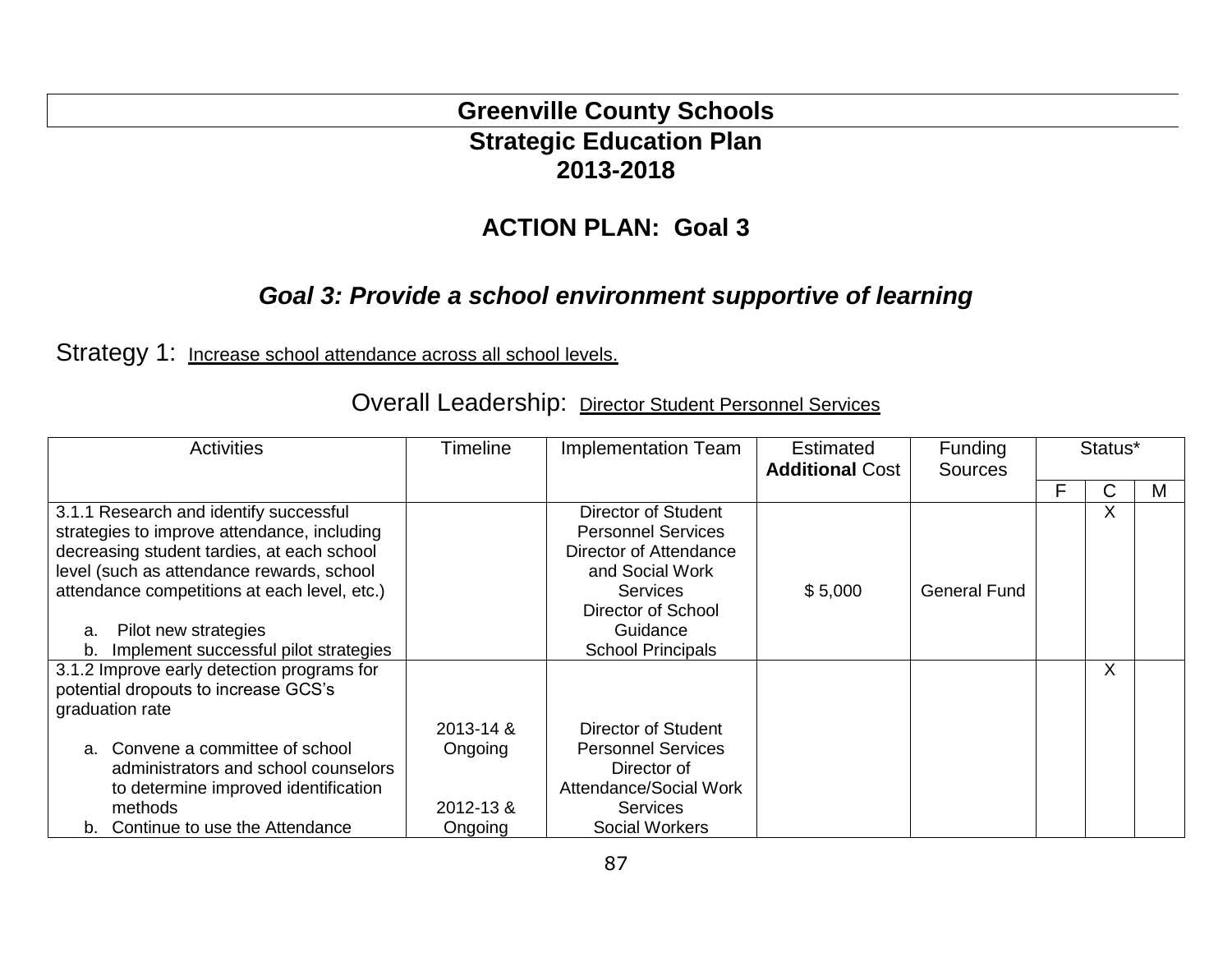| Intervention Module (AIM) to<br>intervene with students and families<br>that are experiencing attendance<br>problems to prevent having to resort<br>to court intervention<br>c. Continue to meet with parents and<br>students teaching the consequences<br>of not finishing high school and<br>advantages of having skill levels for<br>the workplace | 2012-13 &<br>Ongoing | <b>Director of Guidance</b><br><b>Dropout Prevention</b><br>Specialist<br><b>Attendance Supervisors</b><br><b>School Administrators</b><br>and Guidance<br>Counselors                                                                                     |  |   |                           |  |
|-------------------------------------------------------------------------------------------------------------------------------------------------------------------------------------------------------------------------------------------------------------------------------------------------------------------------------------------------------|----------------------|-----------------------------------------------------------------------------------------------------------------------------------------------------------------------------------------------------------------------------------------------------------|--|---|---------------------------|--|
| 3.1.3 Expand training of school clerks and<br>guidance clerks, along with school<br>administrators, to increase their abilities to<br>identify and report potential student<br>attendance problems and/or potential<br>dropouts for earlier intervention.                                                                                             | 2013-14 &<br>Ongoing | <b>Director of Student</b><br><b>Personnel Services</b><br>Director of Attendance<br>and Social Work<br><b>Services</b><br>Dir. of School Guidance<br>Exec. Director of<br><b>Technology Services</b><br>Asst. Super. For<br><b>Principal Supervision</b> |  |   | $\boldsymbol{\mathsf{X}}$ |  |
| 3.1.4 Monitor the first year of the Pregnant<br>and Parenting Students Program (PPS) to<br>continue to improve these students'<br>attendance and high school completion                                                                                                                                                                               | 2012-13              | <b>Director of Student</b><br><b>Personnel Services</b><br>Director of<br><b>Attendance/Social Work</b><br><b>Services</b>                                                                                                                                |  | X |                           |  |
| a. Coordinate with school<br>counselors to ensure students<br>are identified as early as possible<br>to offer guidance and services                                                                                                                                                                                                                   | 2012-13              | <b>Pregnant &amp; Parenting</b><br>Specialist<br><b>Social Workers</b><br><b>Dropout Prevention</b>                                                                                                                                                       |  |   |                           |  |
| b. Coordinate with local service<br>agencies to provide resources to<br>help students stay in school (day<br>care, equipment, clothing,<br>diapers, etc.)                                                                                                                                                                                             | 2013-14              | Specialist                                                                                                                                                                                                                                                |  |   |                           |  |
| c. Evaluate the PPS program's first<br>year success                                                                                                                                                                                                                                                                                                   | 2015-16              |                                                                                                                                                                                                                                                           |  |   |                           |  |
| d. Continue to seek and implement<br>activities to improve high school<br>completion of these students                                                                                                                                                                                                                                                |                      |                                                                                                                                                                                                                                                           |  |   |                           |  |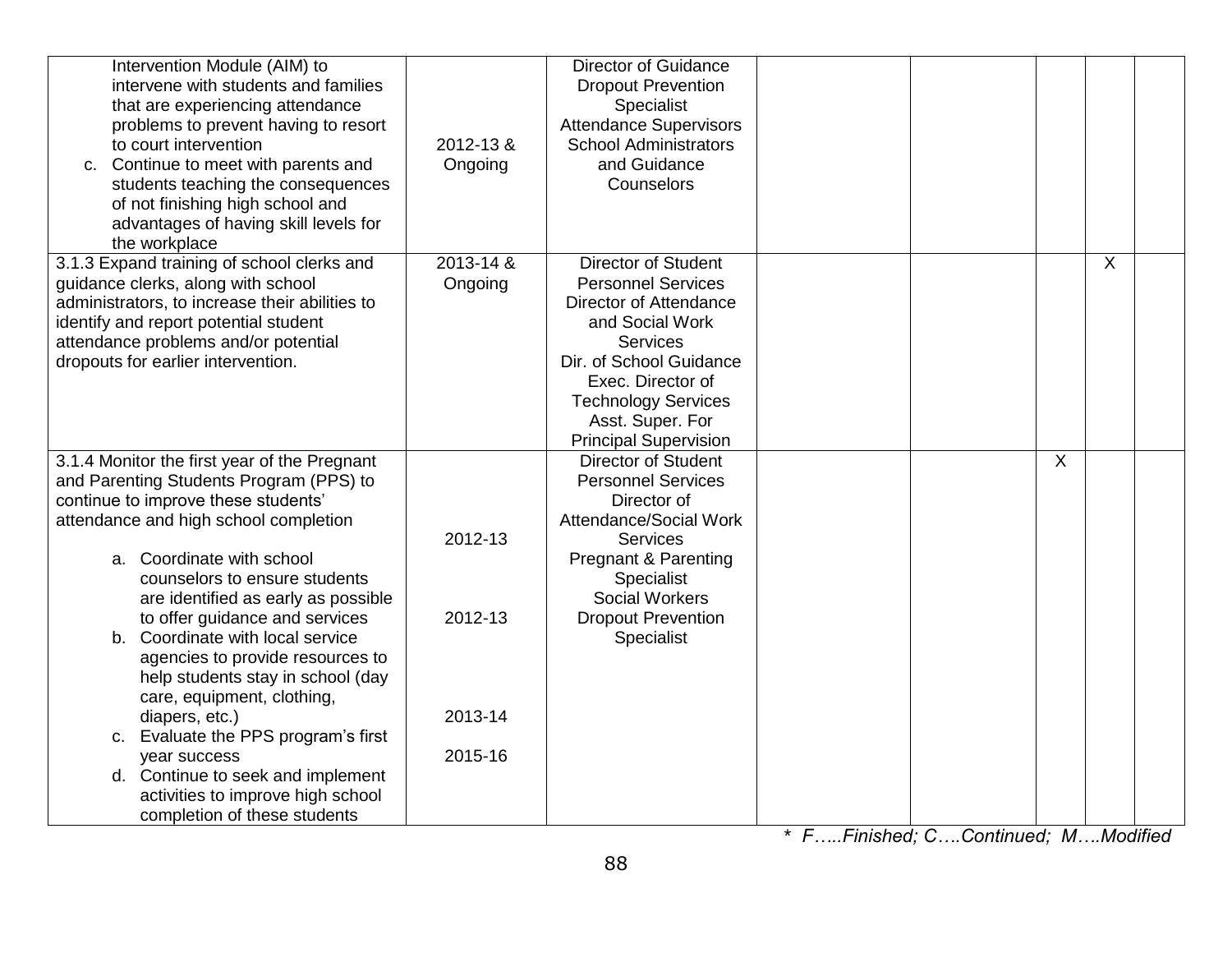# Overall Leadership: Executive Director Student Personnel Services

| <b>Activities</b>                                                                                                                                                                                                                                                                                           | <b>Timeline</b> | <b>Implementation Team</b>                                                                                                                                                         | Estimated<br>Funding<br><b>Additional Cost</b><br><b>Sources</b> |                                             | Status* |                |   |
|-------------------------------------------------------------------------------------------------------------------------------------------------------------------------------------------------------------------------------------------------------------------------------------------------------------|-----------------|------------------------------------------------------------------------------------------------------------------------------------------------------------------------------------|------------------------------------------------------------------|---------------------------------------------|---------|----------------|---|
|                                                                                                                                                                                                                                                                                                             |                 |                                                                                                                                                                                    |                                                                  |                                             | F       | $\mathsf C$    | M |
| 3.2.1 Maintain and enhance the Incident<br>Management System (IMS) to provide<br>accurate tracking of all discipline incidents.<br>Update IMS as necessary to support new<br>versions of software systems such as<br>PowerSchool or Enrich<br>a. Warranty and Support<br><b>Software Enhancements</b><br>b. | 2013-18         | <b>ETS</b><br><b>Special Education</b><br><b>Principal Designee</b><br>Director of Attendance and<br>Social Work                                                                   | \$50,000/yr.<br>\$30,000/yr.                                     | <b>General Fund</b><br><b>Federal Funds</b> |         | $\overline{X}$ |   |
| 3.2.2 Analyze the disposition of student<br>expulsion cases to determine strategies to<br>address major areas of concern.                                                                                                                                                                                   | 2013-18         | <b>Director of Student Services</b><br>Director of Alternative<br>Programs                                                                                                         |                                                                  |                                             |         | $\sf X$        |   |
| 3.2.3 Increase the percentage of students<br>placed in alternative settings in lieu of<br>expulsions. Research alternative school<br>programs in other districts for students who<br>have been recommended for expulsion.                                                                                   |                 | Director of Alternative<br>Programs<br><b>Director of Student Services</b>                                                                                                         | \$5,000                                                          | <b>General Fund</b>                         |         | $\sf X$        |   |
| 3.2.4 Analyze current alternative school<br>programs and additional options based on<br>previously listed research to determine<br>need for program expansion or<br>restructuring.                                                                                                                          | 2014-16         | Assistant Superintendent of<br>Academics<br>Assistant Superintendent of<br>Special Academic Programs<br><b>Director of Student Services</b><br>Director of Alternative<br>Programs | <b>TBD</b>                                                       |                                             |         | X              |   |
| 3.2.5 Develop and conduct training<br>sessions for all school administrators to<br>assist them in dealing with disciplinary<br>issues, interpreting policies, and<br>interpreting laws.                                                                                                                     | 2013-18         | <b>Director of Student Services</b><br><b>Staff Attorney</b>                                                                                                                       |                                                                  |                                             |         | $\sf X$        |   |
| 3.2.6 Continue to communicate school<br>district behavior code to parents, students                                                                                                                                                                                                                         | 2013-18         | <b>Director of Communications</b><br>Webmaster                                                                                                                                     |                                                                  |                                             |         | $\sf X$        |   |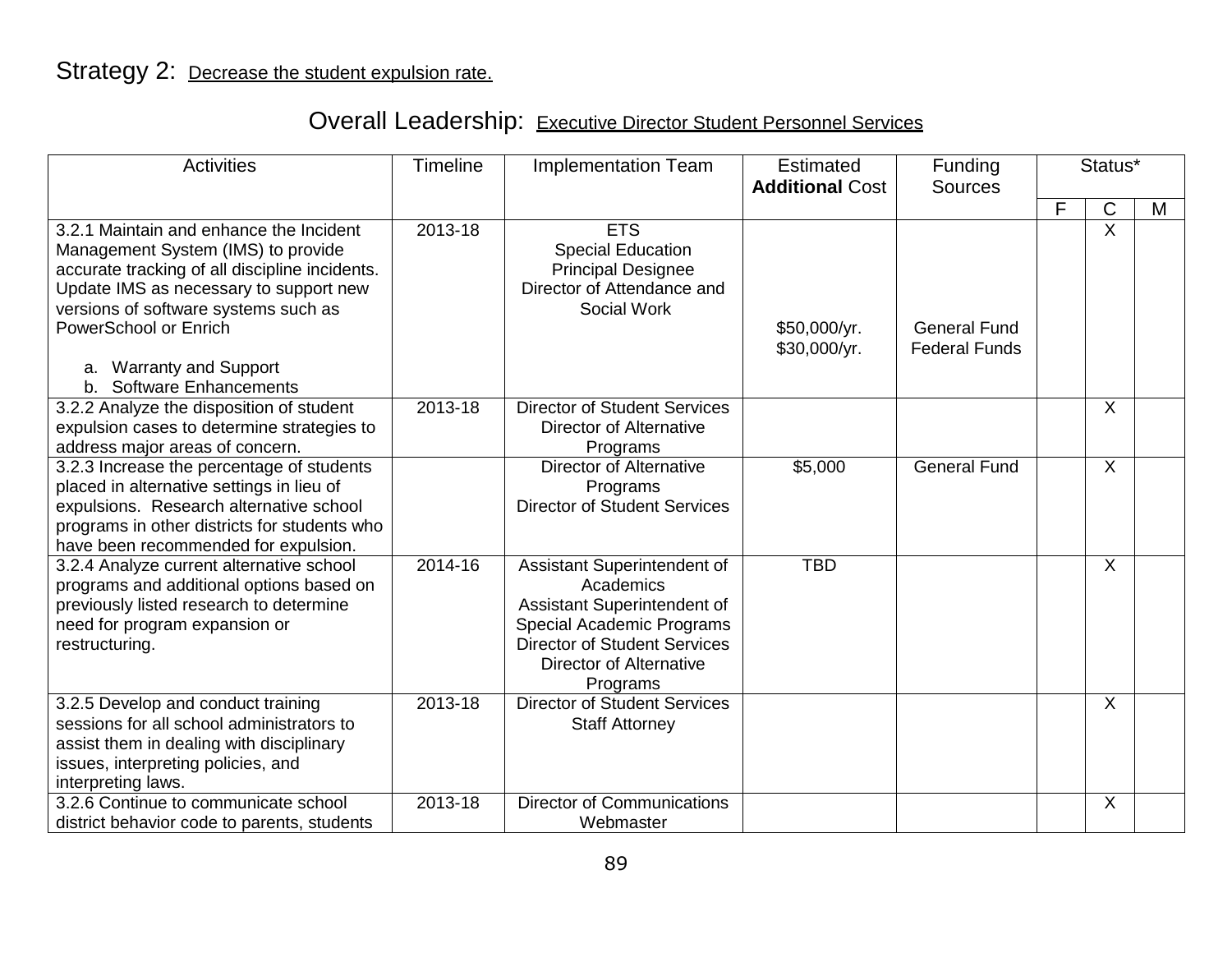| and school personnel through district<br>website, parent newsletters and student<br>handbooks. |         | Principals<br><b>Director of Student Services</b>                                                                                    |   |
|------------------------------------------------------------------------------------------------|---------|--------------------------------------------------------------------------------------------------------------------------------------|---|
| 3.2.7 Reduce student incidents of being<br>bullied as measured by reports of bullying.         | 2013-18 | Director of Student Services<br><b>Staff Attorney</b><br><b>Assistant Superintendents</b><br>for Principal Supervision<br>Principals | v |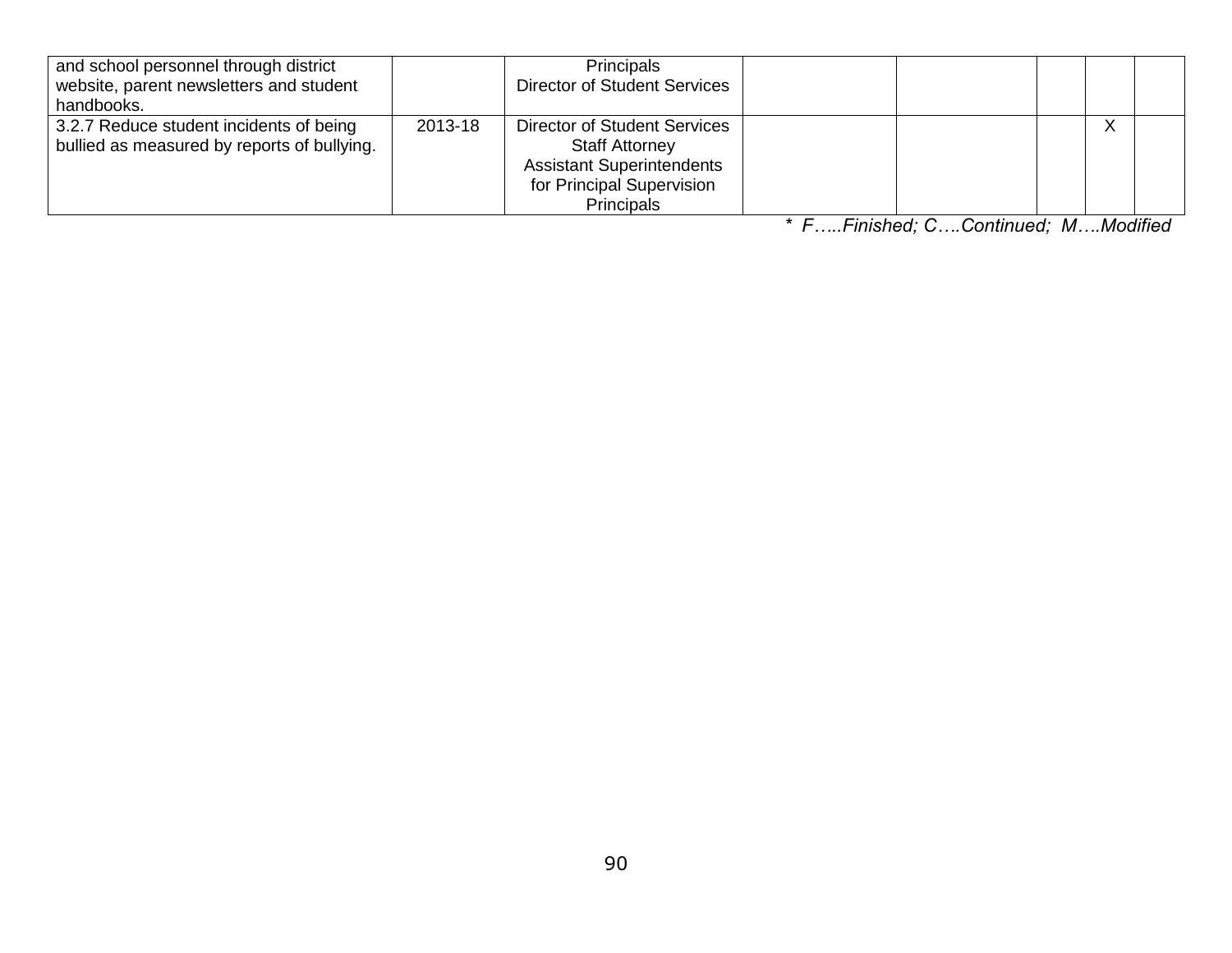| <b>Overall Leadership:</b> Exec. Director of Planning, Demographics & Transportation |  |  |
|--------------------------------------------------------------------------------------|--|--|
|                                                                                      |  |  |

| <b>Activities</b>                                                                                                                                                                                                                                                                                                                                                                                                                                                                                                                                                                       | Timeline                                 | <b>Implementation Team</b>                                                                                                                                                                                                                 | <b>Estimated</b><br><b>Additional Cost</b> | Funding<br><b>Sources</b> | Status* |             |         |
|-----------------------------------------------------------------------------------------------------------------------------------------------------------------------------------------------------------------------------------------------------------------------------------------------------------------------------------------------------------------------------------------------------------------------------------------------------------------------------------------------------------------------------------------------------------------------------------------|------------------------------------------|--------------------------------------------------------------------------------------------------------------------------------------------------------------------------------------------------------------------------------------------|--------------------------------------------|---------------------------|---------|-------------|---------|
|                                                                                                                                                                                                                                                                                                                                                                                                                                                                                                                                                                                         |                                          |                                                                                                                                                                                                                                            |                                            |                           | F       | $\mathsf C$ | M       |
| 3.3.1 Replace camera systems in buses to<br>better monitor student behavior<br>a. Review new camera technology<br>available<br>b. Develop and Issue RFP<br>c. Purchase and install new                                                                                                                                                                                                                                                                                                                                                                                                  | 2012-13<br>2013-14<br>2014-15            | Director of Transportation<br>Coord. Of Routing and<br>Scheduling<br><b>ETS Designee</b><br><b>Purchasing Agent</b>                                                                                                                        | \$1,000,000                                | Capital                   |         | $\sf X$     |         |
| system<br>3.3.2 To improve school bus<br>management, train bus drivers and school<br>staffs in PBIS (Positive Behavior<br>Interventions & Supports) or other behavior<br>programs<br>a. Pilot PBIS in four schools<br>b. Evaluate Pilot Program and<br>present findings<br>c. If PBIS pilot is successful,<br>develop plan to implement<br>across GCS schools or pursue<br>other programs and begin<br>implementation<br>d. Complete implementation<br>1) After pilot, system was modified to<br>include strategies that were most beneficial<br>2) Implemented system wide for 2014-15 | 2012-13<br>2013-14<br>2014-15<br>2016-18 | <b>Executive Director of</b><br>Planning, Demographics &<br>Transportation<br>Coord. Of Comp & Monitor<br>Director of Transportation<br>Pilot School Principals and<br>other Principals<br>Asst. Super. For Prin<br>Supervision (Designee) |                                            |                           | X       |             |         |
| 3.3.3 Improve retention of bus drivers                                                                                                                                                                                                                                                                                                                                                                                                                                                                                                                                                  | 2014-15                                  | <b>Executive Director of</b><br>Planning, Demographics &                                                                                                                                                                                   |                                            |                           |         |             | $\sf X$ |
| a. Survey bus drivers to determine<br>their level of satisfaction of their<br>role                                                                                                                                                                                                                                                                                                                                                                                                                                                                                                      | 2013-14                                  | Transportation<br>Director of Acct. & Quality<br>Assurance                                                                                                                                                                                 |                                            |                           |         |             |         |
| b. Perform a market and salary                                                                                                                                                                                                                                                                                                                                                                                                                                                                                                                                                          |                                          | Director of Transportation                                                                                                                                                                                                                 |                                            | <b>General Fund</b>       |         |             |         |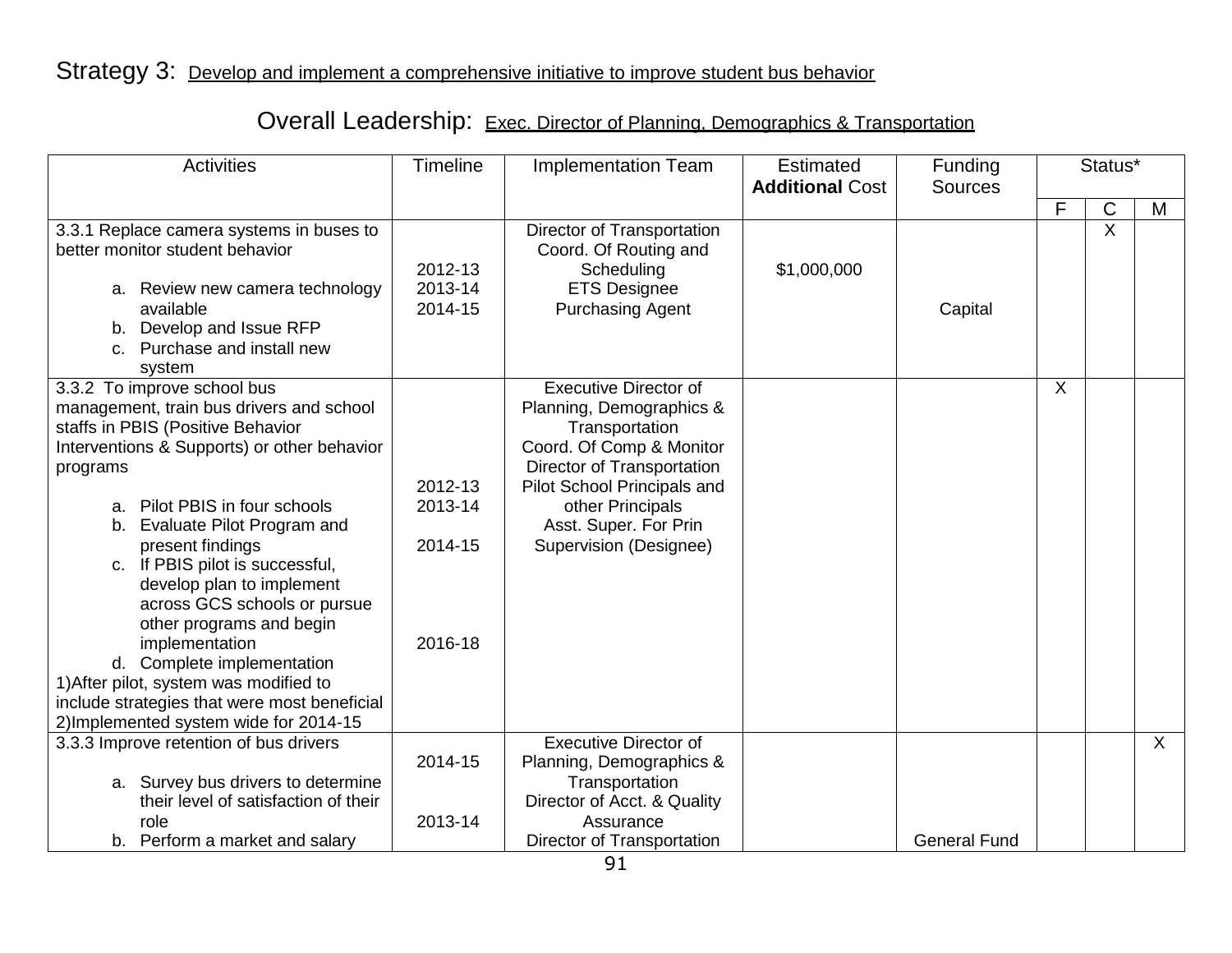| study of local job competition, to<br>include bus driver wages of        |         | Manager-Personnel<br><b>Operations</b> |                |             |       |                                                                  |
|--------------------------------------------------------------------------|---------|----------------------------------------|----------------|-------------|-------|------------------------------------------------------------------|
| surrounding districts                                                    | 2014-18 | <b>Executive Director of Human</b>     | \$1,500,000    |             |       |                                                                  |
| c. Recommend salary                                                      |         | Resources                              |                |             |       |                                                                  |
| enhancements based on bus                                                |         |                                        |                |             |       |                                                                  |
| driver survey, internal<br>comparisons and market/salary                 |         |                                        |                |             |       |                                                                  |
| study and develop                                                        |         |                                        |                |             |       |                                                                  |
| implementation plan                                                      | 2015-16 |                                        |                |             |       |                                                                  |
| Review bus driver/aide salary<br>d.<br>steps along with the              |         |                                        |                |             |       |                                                                  |
| market/salary study and                                                  |         |                                        |                |             |       |                                                                  |
| formulate salary adjustment                                              |         |                                        |                |             |       |                                                                  |
| plan for implementation                                                  | 2015-16 |                                        |                |             |       |                                                                  |
| 3.3.4 Develop an enhanced relationship<br>between bus drivers and school |         | Asst. Super. For Prin.                 |                |             | X     |                                                                  |
| administrators to promote the best interest                              |         | Supervision<br>Principals              |                |             |       |                                                                  |
| of students                                                              |         | Asst. Principal with Bus Duty          |                |             |       |                                                                  |
|                                                                          | 2014-15 | <b>Transportation Management</b>       |                |             |       |                                                                  |
| a. Establish a committee to                                              |         | <b>Staff</b>                           |                |             |       |                                                                  |
| promote greater teamwork<br>among transportation, schools                |         |                                        |                |             |       |                                                                  |
| and bus drivers                                                          |         |                                        |                |             |       |                                                                  |
| Implement committee<br>b.                                                |         |                                        |                |             |       |                                                                  |
| recommendations                                                          |         |                                        | $\cdot$ $\sim$ | Fisick of O | 0.444 | $\mathbf{A}$ $\mathbf{A}$ $\mathbf{A}$ $\mathbf{B}$ $\mathbf{A}$ |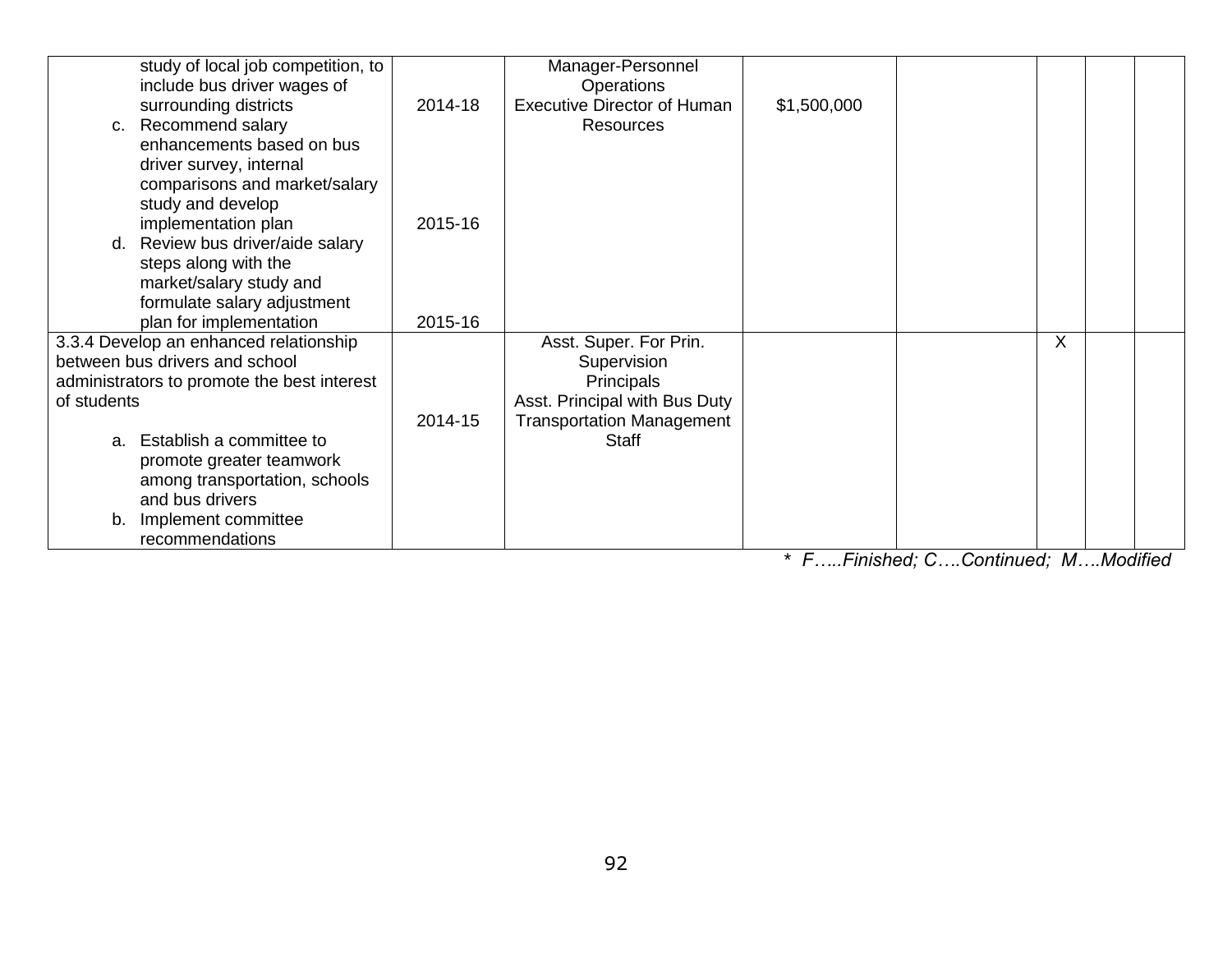| <b>Activities</b>                                                                                                                                                                                                  | <b>Timeline</b>                          | <b>Implementation Team</b>                                                                                        | <b>Estimated</b><br><b>Additional Cost</b>       | <b>Funding</b><br><b>Sources</b>           |   | Status*                   |   |
|--------------------------------------------------------------------------------------------------------------------------------------------------------------------------------------------------------------------|------------------------------------------|-------------------------------------------------------------------------------------------------------------------|--------------------------------------------------|--------------------------------------------|---|---------------------------|---|
|                                                                                                                                                                                                                    |                                          |                                                                                                                   |                                                  |                                            | F | $\mathsf C$               | М |
| 3.4.1 Develop and implement a plan to<br>install card reader locks at all schools.                                                                                                                                 | 2014-15<br>2015-16<br>2016-17<br>2017-18 | <b>Executive Director of</b><br><b>Facilities</b><br>Director of Maintenance                                      | \$375,000<br>\$375,000<br>\$375,000<br>\$375,000 | Capital Fund                               |   | X                         |   |
| 3.4.2 Provide ID's for all middle and high<br>school students.                                                                                                                                                     | 2014-15<br>2015-16                       | Exec. Director of ETS<br><b>Director of Student Services</b><br>Middle & High Principals                          | \$36,000 one time<br>\$3,500 year                | <b>Capital Fund</b><br><b>General Fund</b> |   | $\boldsymbol{\mathsf{X}}$ |   |
| 3.4.3 Coordinate the shared efforts of the<br>Sheriff's Department and all municipalities<br>within the county in providing School<br>Resource Officers for current and future<br>student populations.             | 2013-18                                  | <b>Director of Student Services</b>                                                                               |                                                  |                                            |   | $\boldsymbol{\mathsf{X}}$ |   |
| 3.4.4 Review and update yearly all aspects<br>of the district's emergency response plan.<br>Provide training for district and school level<br>response teams with respect to the<br>implementation of those plans. | 2013-18                                  | <b>Director of Student Services</b><br><b>Asst Supt for Middle Schools</b><br><b>Coordinator of School Safety</b> |                                                  |                                            |   | $\sf X$                   |   |
| 3.4.5 Evaluate the existing facility security<br>camera systems, upgrade as needed, and<br>provide central monitoring capability.                                                                                  | 2013-18                                  | <b>Executive Director of</b><br><b>Facilities</b><br>Director of Maintenance                                      | \$208,000                                        | <b>Capital Fund</b>                        |   | $\sf X$                   |   |
| 3.4.6 Maintain and enhance the existing<br>Motorola Digital radio system utilized by<br>Transportation, Schools and District Staff.<br>Adjust capacity if the system goes over<br>70% utilization.                 | 2013-18                                  | <b>Executive Director of</b><br>Technology<br><b>Director of Maintenance</b><br>Director of Transportation        | \$40,000                                         | <b>General Fund</b>                        |   | $\boldsymbol{\mathsf{X}}$ |   |

# Overall Leadership: Executive Director of Student Services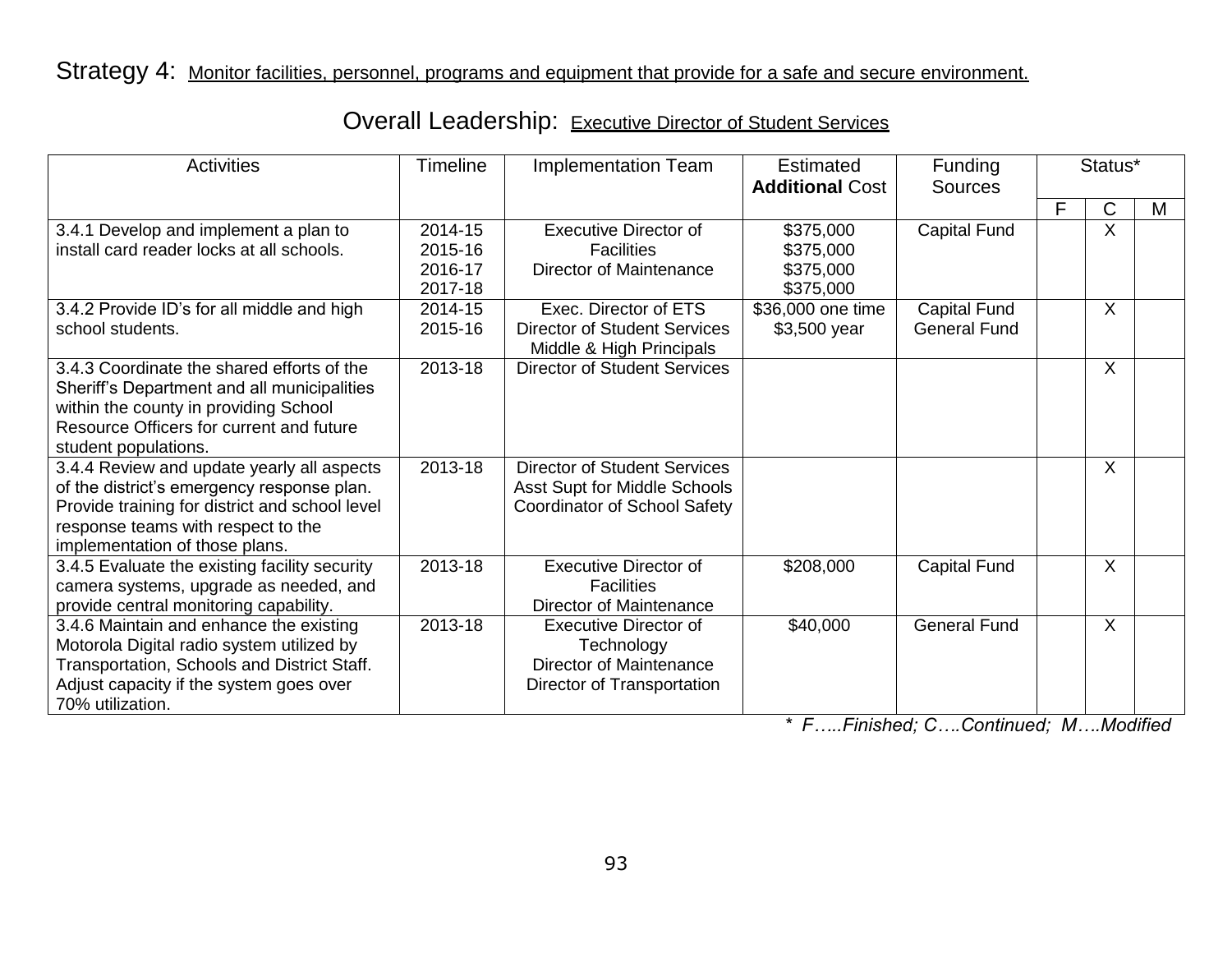#### Strategy 5: Provide magnet and school choice options for students and families that promote opportunities to learn and support the abilities of all students.

|  | Overall Leadership: Exec. Director of Planning, Demographics & Transportation |  |  |
|--|-------------------------------------------------------------------------------|--|--|
|--|-------------------------------------------------------------------------------|--|--|

| <b>Activities</b>                                                                                                                                                                                                                                                                  | <b>Timeline</b>               | <b>Implementation Team</b>                                                                                                                                                                                                                                       | Estimated<br><b>Additional</b><br>Cost | Funding<br><b>Sources</b>                      |   | Status*     |   |
|------------------------------------------------------------------------------------------------------------------------------------------------------------------------------------------------------------------------------------------------------------------------------------|-------------------------------|------------------------------------------------------------------------------------------------------------------------------------------------------------------------------------------------------------------------------------------------------------------|----------------------------------------|------------------------------------------------|---|-------------|---|
|                                                                                                                                                                                                                                                                                    |                               |                                                                                                                                                                                                                                                                  |                                        |                                                | F | $\mathsf C$ | M |
| 3.5.1 Review and evaluate the curricular<br>components, student assignment impact<br>and the effectiveness of each district<br>magnet school to determine if changes<br>are to be implemented.<br>a. Finalize changes and provide<br>professional development<br>b. Implementation | 2016-17<br>2017-18<br>2018-19 | <b>Executive Director of</b><br>Planning, Demographics<br>& Transportation<br><b>Assistant Superintendent</b><br>For Academics<br><b>Academic Specialist-</b><br>AP, IB, Magnet, etc.<br><b>Magnet Principals</b><br><b>Assistant Superintendent</b>             |                                        | Grants if<br>available.<br><b>General Fund</b> |   | X           |   |
| 3.5.2 Survey a sample of parents to<br>determine options about choice<br>programs. Hold focus group meetings<br>with parents about GCS school choice<br>programs.<br>Evaluate survey<br>а.<br>Begin implementation<br>b.                                                           | 2013-16                       | For Principal Supervision<br><b>Executive Director of</b><br>Planning, Demographics<br>& Transportation<br>Academic Specialist-<br>AP, IB, Magnet, etc.<br>Dir.<br>Accountability/Quality<br>Assurance<br><b>ETS Designee</b><br>Coord. Of Student<br>Assignment | \$1,500                                | <b>General Fund</b>                            |   | X           |   |
| 3.5.3 Explore opportunities for new<br>choice and magnet options. (Space<br>options, transportation, programs, staff,<br>cost, replication of program/curricular<br>successes, parent surveys)<br>a. Complete evaluation and<br>determine new choices                              | 2014-16<br>2015-16<br>2016-17 | <b>Executive Director of</b><br>Planning, Demographics<br>& Transportation<br>Academic Specialist-<br>AP, IB, Magnet, Etc.<br><b>ETS Designee</b><br>Coord. Of Student<br>Assignment                                                                             | \$50,000                               | <b>General Fund</b><br>Grants                  |   | X           |   |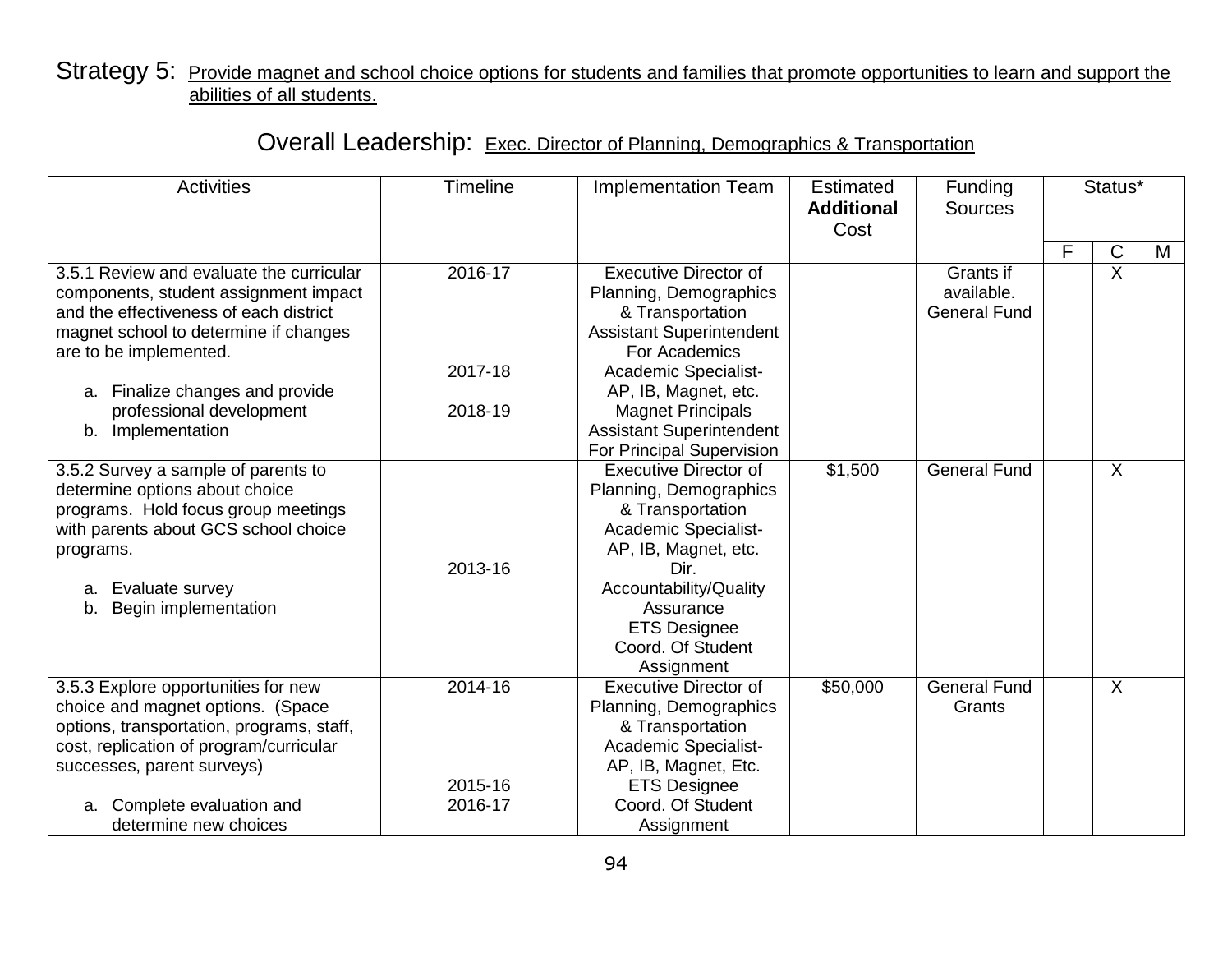| b. Begin implementation                                                                                                                                                                                                                                                                                  |                               | <b>Transportation Designee</b><br>Dir. Acad Inn. & Tech.<br><b>Principal Designees</b><br>Communication<br>Designee                                                                                                                                                                                                                                        |           |                     |   |  |
|----------------------------------------------------------------------------------------------------------------------------------------------------------------------------------------------------------------------------------------------------------------------------------------------------------|-------------------------------|------------------------------------------------------------------------------------------------------------------------------------------------------------------------------------------------------------------------------------------------------------------------------------------------------------------------------------------------------------|-----------|---------------------|---|--|
| 3.5.4 Evaluate the requirements of an<br>expanded choice program (programs,<br>training, faculty, curriculum resources,<br>instructional resources, implement new<br>programs, such as career centers, theme<br>schools, etc.)<br>a. Evaluate<br>Develop Plan<br>b.<br><b>Begin Implementation</b><br>c. | 2014-15<br>2015-16<br>2016-17 | <b>Executive Director of</b><br>Planning, Demographics<br>& Transportation<br>Dir.<br>Accountability/Quality<br>Assurance<br>Academic Specialist-<br>AP, IB, Magnet, Etc.<br><b>ETS Designee</b><br>Coord. Of Student<br>Assignment<br><b>Transportation Designee</b><br>Dir. Acad Inn. & Tech.<br><b>Principal Designees</b><br>Communication<br>Designee |           |                     | X |  |
| 3.5.5. Increase public awareness of<br>GCS's choice options and benefits of<br>participating in the options<br>a. Review the district's marketing<br>and school marketing plans<br>b. Explore additional outreach<br>opportunities                                                                       | 2014-18<br>2016-17            | Executive Director of<br>Planning, Demographics<br>& Transportation<br>Academic Specialist-<br>AP, IB, Magnet, Etc.<br>Asst. Supt. For Principal<br><b>Supervision Designee</b><br><b>Principal Designee</b>                                                                                                                                               | \$5,000   | <b>General Fund</b> | X |  |
| 3.5.6 Review and evaluate the<br>operational processes related to school<br>choice.<br>a. Research best practices of other<br>large school district's choice<br>programs.<br>b. Leverage technology to maximize<br>choice efficiency.<br>c. Begin programming                                            | 2014-16                       | Executive Director of<br>Planning, Demographics<br>& Transportation<br><b>Academic Specialist-</b><br>AP, IB, Magnet, Etc.<br>Dir Academic Inn. &<br>Tech.<br><b>ETS Development</b><br>Coord. Of Student<br>Assignment                                                                                                                                    | \$100,000 | <b>General Fund</b> | X |  |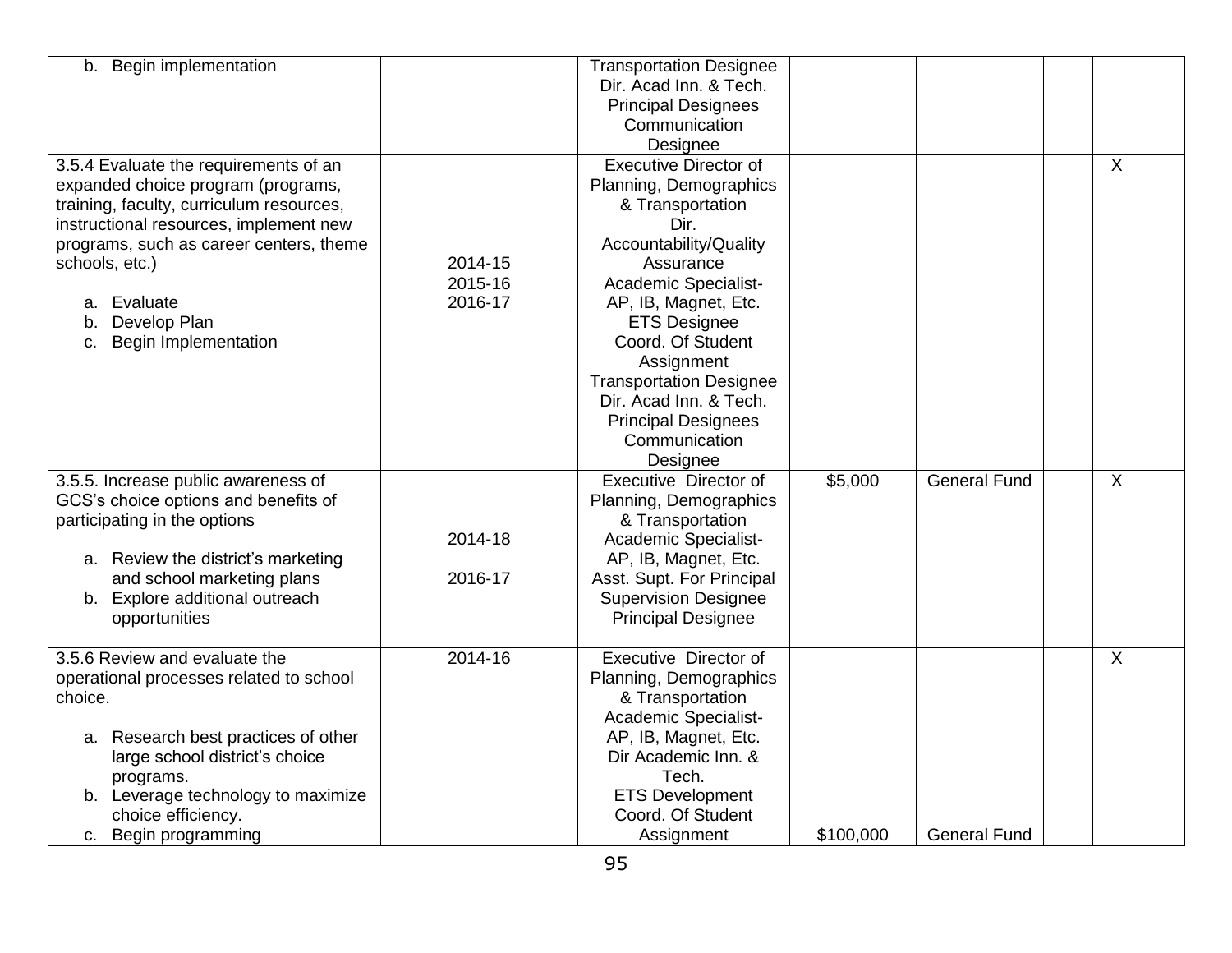| Finalize technology purchase,<br>d.<br>programming<br>e. Implement for 2014-15 school<br>vear |         |                                                                     | <b>Capital Fund</b> |                   |
|-----------------------------------------------------------------------------------------------|---------|---------------------------------------------------------------------|---------------------|-------------------|
| 3.5.7 Explore possible options for<br>decreasing ride time for magnet school<br>students.     | 2015-16 | Executive Director of<br>Planning, Demographics<br>& Transportation |                     | $\checkmark$<br>⌒ |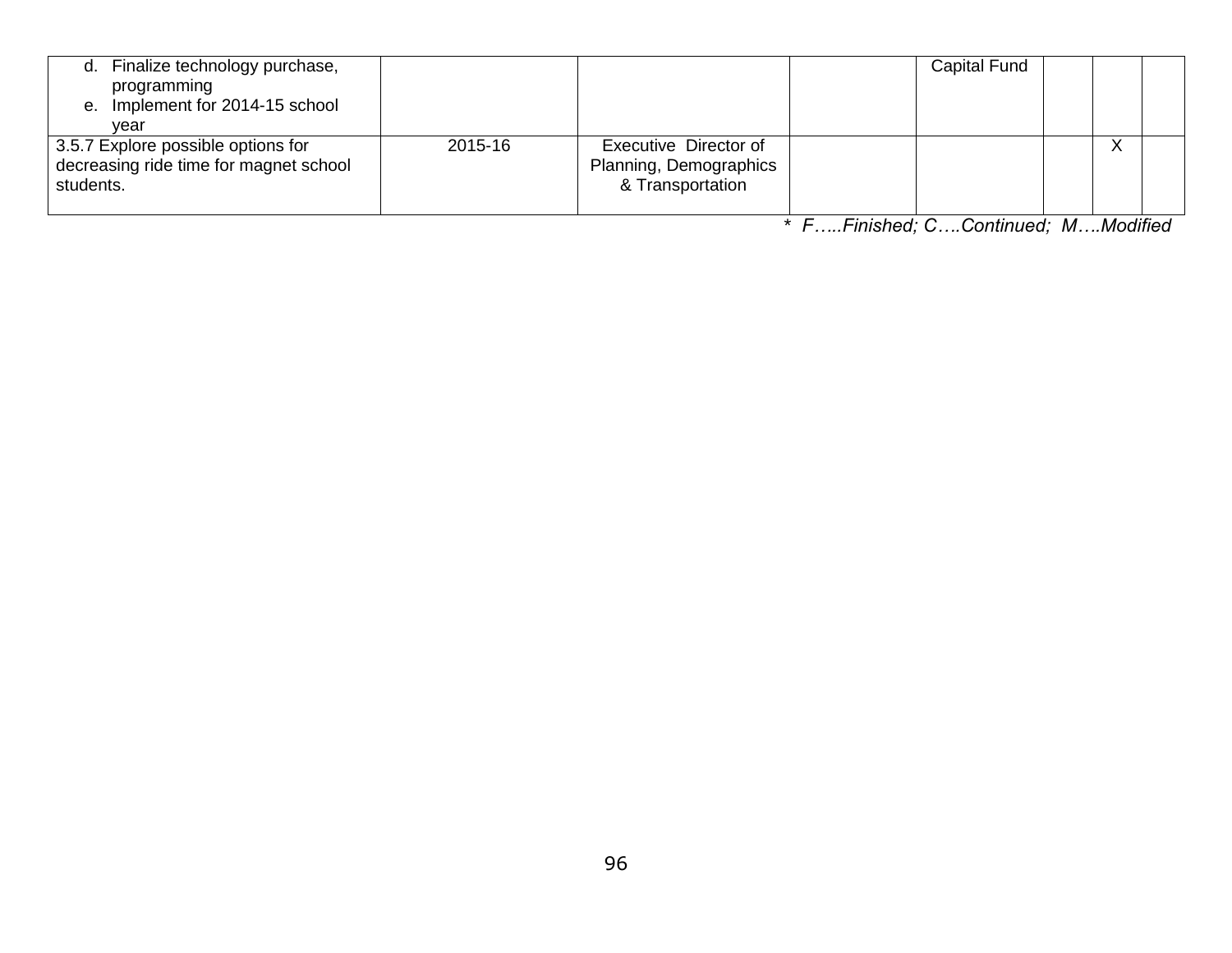# Overall Leadership: Exec. Director of Planning, Demographics & Transportation

| <b>Activities</b>                                                                                                                                       | <b>Timeline</b> | <b>Implementation Team</b>                                                                                                                            | Estimated<br><b>Additional Cost</b> | Funding<br><b>Sources</b> | Status* |         |   |
|---------------------------------------------------------------------------------------------------------------------------------------------------------|-----------------|-------------------------------------------------------------------------------------------------------------------------------------------------------|-------------------------------------|---------------------------|---------|---------|---|
|                                                                                                                                                         |                 |                                                                                                                                                       |                                     |                           | F       | С       | M |
| 3.6.1 Review current demographic data<br>sources; search and identify additional<br>demographic data sources to further<br>enhance student projections. | 2013-16         | Executive Director of<br>Planning, Demographics &<br>Transportation<br>Demo. Analyst<br>Coord. Of Student<br>Assignment<br><b>Planning Specialist</b> |                                     |                           |         | X       |   |
| 3.6.2 Increase use of mapping capabilities<br>to review demographic data to more<br>visually and promptly track trend changes.                          | 2013-16         | Demo. Analyst<br>Coord. Of Student<br>Assignment<br><b>Planning Specialist</b>                                                                        |                                     |                           |         | X       |   |
| 3.6.3 Develop a method to track county<br>building permits on a monthly basis to<br>promote faster reaction to population<br>changes.                   | 2014-16         | Demo. Analyst<br>Coord. Of Student<br>Assignment<br><b>Planning Specialist</b>                                                                        |                                     |                           |         | X       |   |
| 3.6.4 Seek and use property transfer data<br>to contact residents to determine school<br>age population in the home.                                    | 2014-16         | Demo. Analyst<br>Coord. Of Student<br>Assignment<br><b>Planning Specialist</b>                                                                        | \$5,000                             | <b>General Fund</b>       |         | $\sf X$ |   |
| 3.6.5 Provide information to people new to<br>the community about district programs and<br>options                                                      | 2016-17         | Executive Director of<br>Planning, Demographics &<br>Transportation<br><b>Director of Communications</b>                                              |                                     |                           |         | X       |   |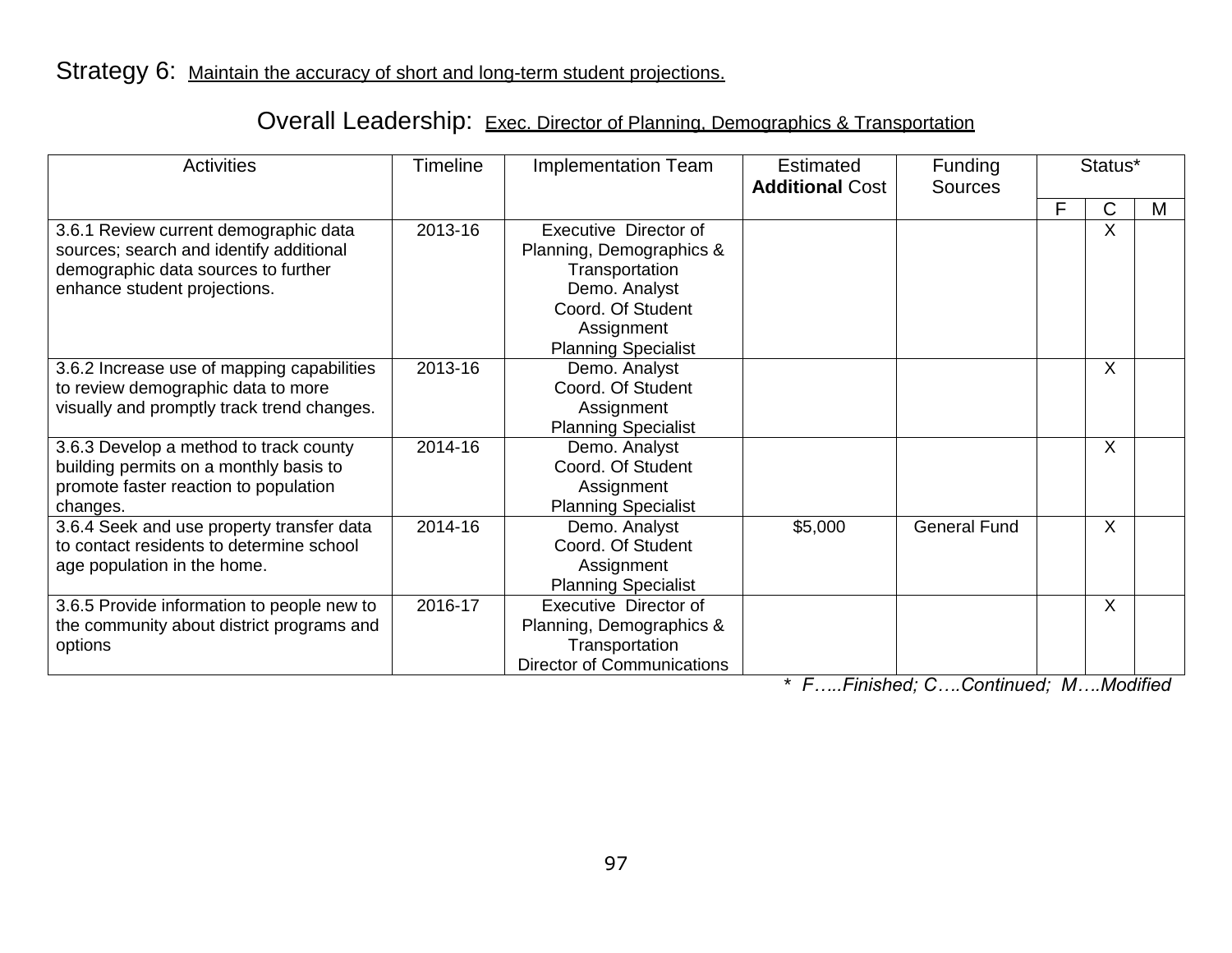# Strategy 7: Update the Long Range Facilities Plan and Capital Improvement Program Yearly (LRFP/CIP)

### Overall Leadership: Exec. Director of Planning, Demographics & Transportation

| <b>Activities</b>                                                                                                                                                                                                            | <b>Timeline</b> | <b>Implementation Team</b>                                                                                                                                                                       | <b>Estimated</b><br><b>Additional Cost</b> | Funding<br>Sources | Status* |         |   |
|------------------------------------------------------------------------------------------------------------------------------------------------------------------------------------------------------------------------------|-----------------|--------------------------------------------------------------------------------------------------------------------------------------------------------------------------------------------------|--------------------------------------------|--------------------|---------|---------|---|
|                                                                                                                                                                                                                              |                 |                                                                                                                                                                                                  |                                            |                    | F       | C       | M |
| 3.7.1 Review academic program initiatives<br>prior to implementation to determine the<br>potential impact on school facilities.                                                                                              | 2013-18         | <b>Executive Director of</b><br>Planning, Demographics &<br>Transportation<br>Associate Superintendent for<br>Academics<br>Exec. Dir. of Construction                                            |                                            |                    |         | X       |   |
| 3.7.2 Annually adjust the LRFP/CIP to<br>support instructional initiatives and to<br>ensure appropriate facilities are available for<br>student academic success for the 21 <sup>st</sup><br>Century.                        | 2013-18         | <b>Executive Director of</b><br>Planning, Demographics &<br>Transportation<br>Executive Dir. of<br>Construction<br><b>Executive Dir. of Finance</b><br>Associate Superintendent for<br>Academics | <b>TBD</b>                                 | Capital            |         | $\sf X$ |   |
| 3.7.3 Based on annual review of school<br>capacities, develop plans to maximize<br>efficient use of current school facilities and<br>actively respond to changing demographics<br>which result in additional capacity needs. | 2013-18         | <b>Executive Director of</b><br>Planning, Demographics &<br>Transportation<br><b>Executive Director of</b><br>Construction<br><b>Coordinator of Student</b><br>Assignment<br>Demographic Analyst | <b>TBD</b>                                 | Capital            |         | X       |   |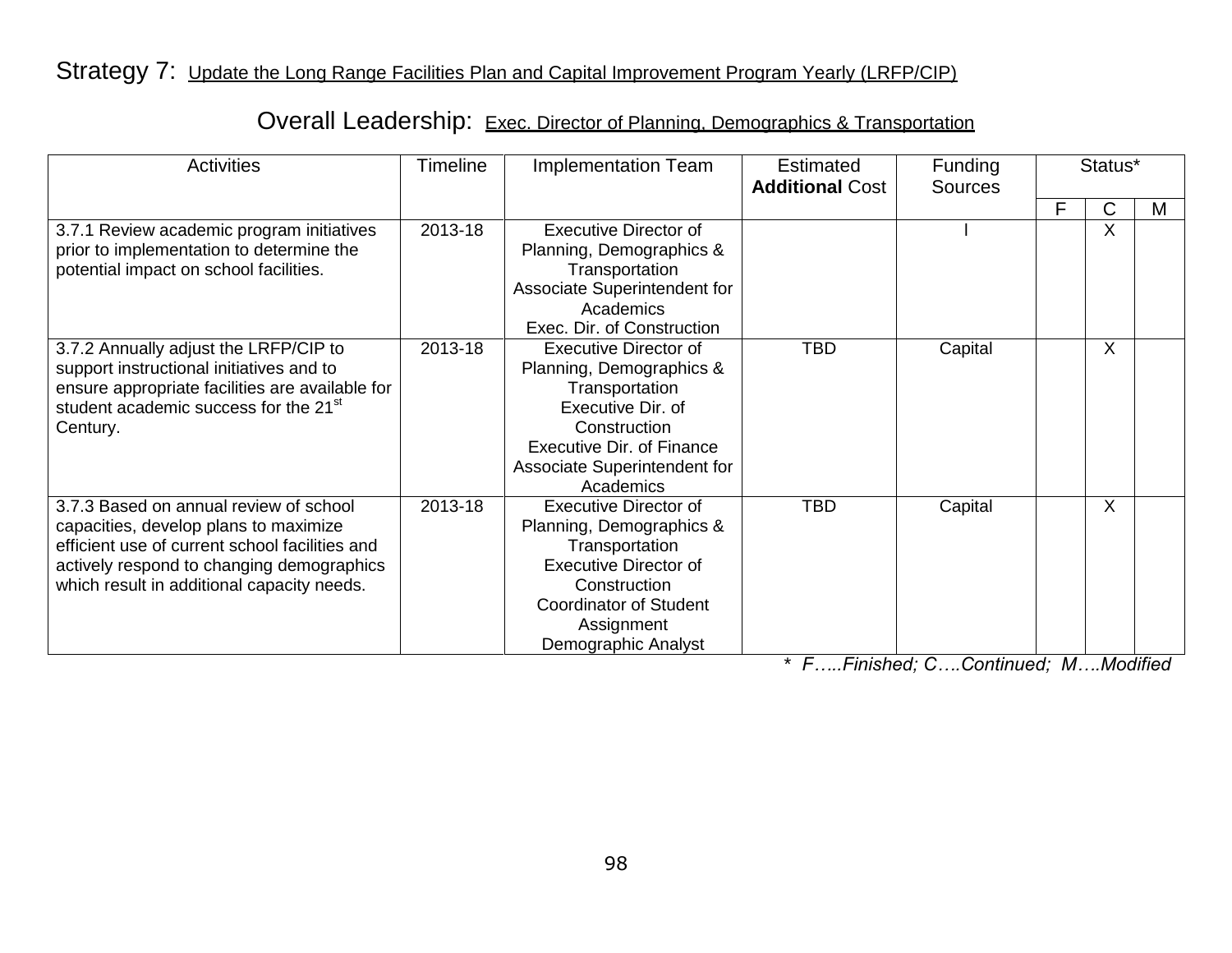#### Strategy 8: Monitor the effectiveness of the District Preventive Maintenance Program to assure safe, inviting facilities that support quality learning experiences for 21<sup>st</sup> Century students.

| <b>Activities</b>                                                                                                                                                                                                                                                        | <b>Timeline</b><br><b>Implementation Team</b>       |                                                                                       | <b>Estimated</b><br><b>Additional Cost</b>                    | Funding<br><b>Sources</b>      | Status* |                                |   |
|--------------------------------------------------------------------------------------------------------------------------------------------------------------------------------------------------------------------------------------------------------------------------|-----------------------------------------------------|---------------------------------------------------------------------------------------|---------------------------------------------------------------|--------------------------------|---------|--------------------------------|---|
| 3.8.1 Provide appropriate personnel as<br>new buildings progress into the ten (10)<br>year life cycle in order to maintain an<br>acceptable level of maintenance work<br>orders. Personnel will include HVAC,<br>maintenance and Preventative<br>Maintenance technicians | 2013-14<br>2014-15<br>2015-16<br>2016-17<br>2017-18 | Director of Operations &<br>Maintenance<br>Coordinator of<br>Maintenance              | \$180,000<br>\$270,000<br>\$360,000<br>\$270,000<br>\$540,000 | <b>General Fund</b>            | F       | C<br>$\boldsymbol{\mathsf{X}}$ | M |
| 3.8.2 Continue to train and educate<br>employees on current equipment and<br>manufacturers' recommendations                                                                                                                                                              | On-going                                            | <b>Director of Operations</b>                                                         |                                                               |                                |         | X                              |   |
| 3.8.3 Maintain a state-of-the-art work order<br>system:<br>Introduce new technology to<br>a.<br>monitor work orders<br>b. Add craftsmen, carpenters,<br>electricians, plumbers, to<br>enable prompt responses to<br>work orders                                          | 2013-14<br>2014-15<br>2015-16<br>2016-17            | <b>Director of Operations</b><br>Coordinator of<br>Maintenance<br><b>ETS Designee</b> | \$50,000<br>\$200,000<br>\$200,000<br>\$200,000               | Capital<br><b>General Fund</b> | X       | X                              |   |
| 3.8.4 Evaluate new or improved equipment<br>coming on the market to determine cost<br>efficiency                                                                                                                                                                         | 2015-16                                             | <b>Director of Operations</b><br>Coordinator of<br>Maintenance                        |                                                               |                                |         | X                              |   |
| 3.8.5 Purchase new or improved robotic<br>equipment which will result in efficiency<br>improvements within maintenance                                                                                                                                                   | 2016-17<br>2017-18                                  | <b>Director of Operations</b><br>Coordinator of<br>Maintenance                        | \$100,000<br>\$100,000                                        | Capital<br>Capital             |         | X                              |   |

# Overall Leadership: Director of Operations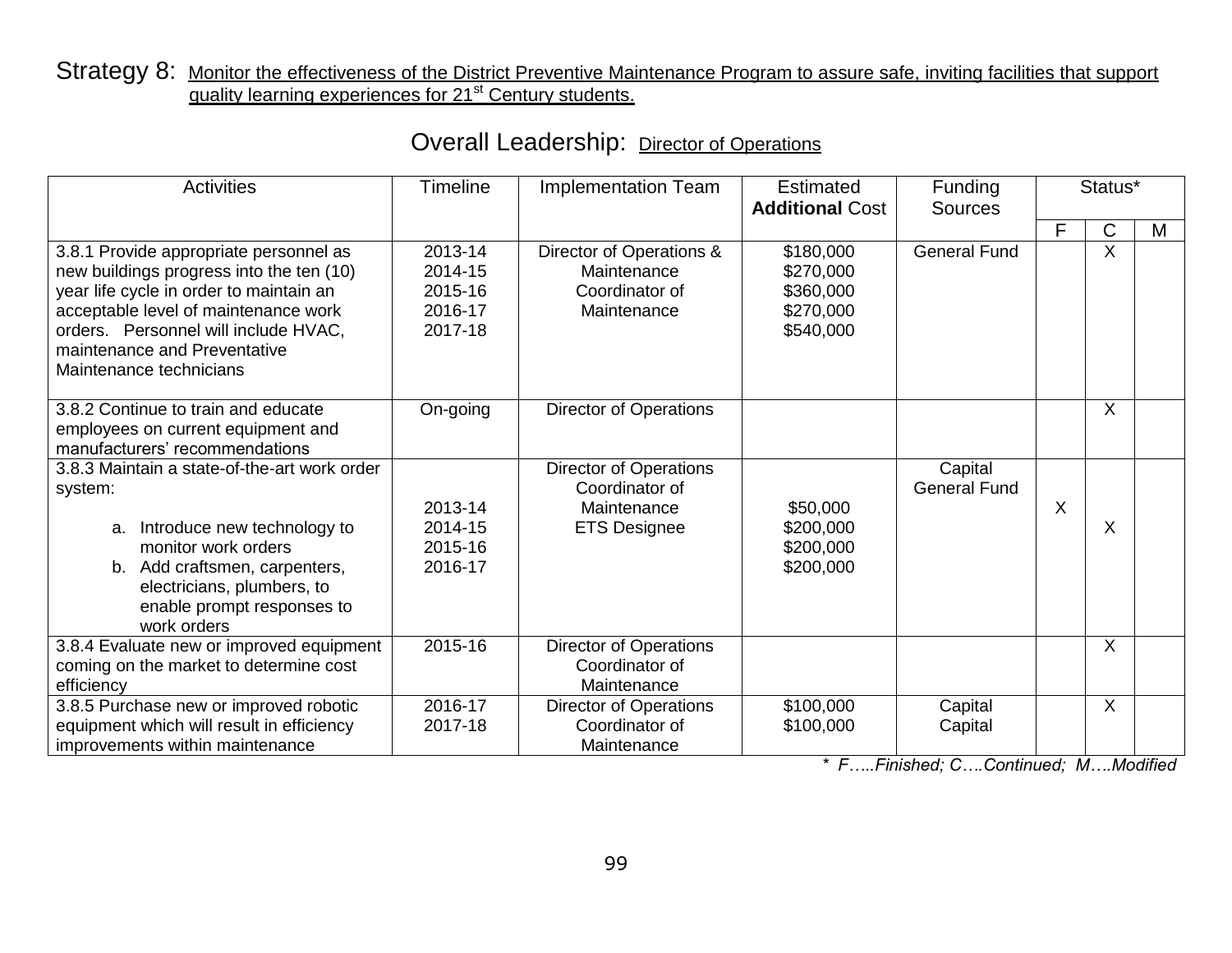#### Strategy 9: Continue to review practices and procedures within the maintenance, operations and facilities departments to enhance the efficiency and effectiveness of service delivery

| <b>Activities</b>                          | Timeline | <b>Implementation Team</b>    | Estimated<br><b>Additional Cost</b> | <b>Funding</b><br><b>Sources</b> | Status*      |   |
|--------------------------------------------|----------|-------------------------------|-------------------------------------|----------------------------------|--------------|---|
|                                            |          |                               |                                     |                                  | ں            | м |
| 3.9.1 Provide continuous management        | 2013-18  | <b>Executive Director of</b>  |                                     |                                  | X            |   |
| training for department                    |          | <b>Facilities</b>             |                                     |                                  |              |   |
| managers/supervisors                       |          | <b>Director of Operations</b> |                                     |                                  |              |   |
| 3.9.2 Continue to provide professional     | 2013-18  | <b>Executive Director of</b>  |                                     |                                  | X            |   |
| development for staff in areas such as air |          | Construction                  |                                     |                                  |              |   |
| quality, HVAC & technology, etc.           |          | <b>Director of Operations</b> |                                     |                                  |              |   |
| 3.9.3 Develop and implement new            | 2013-18  | <b>Executive Director of</b>  |                                     |                                  | $\mathsf{X}$ |   |
| management strategies to conserve          |          | Construction                  |                                     |                                  |              |   |
| energy costs and utility consumption and   |          | <b>Director of Operations</b> |                                     |                                  |              |   |
| decrease usage.                            |          | Director of Energy            |                                     |                                  |              |   |
|                                            |          | Management                    |                                     |                                  |              |   |

### Overall Leadership: Director of Operations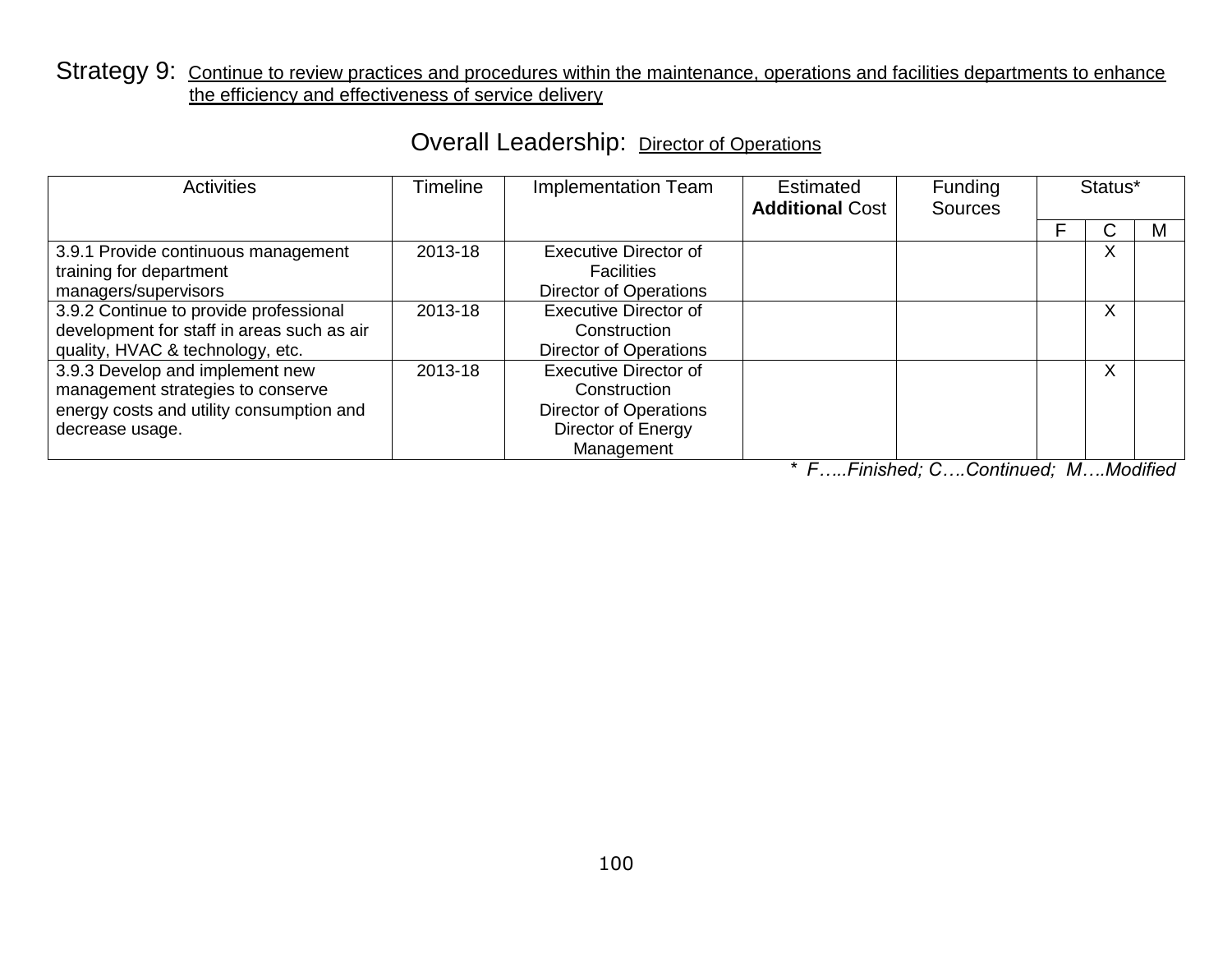### Overall Leadership: Director of Operations

| <b>Activities</b>                                                                           | Timeline<br>Implementation Team |                                                                                                                                                    | Estimated<br><b>Additional Cost</b> | Funding<br>Sources | Status* |   |
|---------------------------------------------------------------------------------------------|---------------------------------|----------------------------------------------------------------------------------------------------------------------------------------------------|-------------------------------------|--------------------|---------|---|
|                                                                                             |                                 |                                                                                                                                                    |                                     |                    | С       | M |
| 3.10.1 Evaluate current level of cleaning<br>quality per industry standards                 | 2013-18                         | Director of Operations<br><b>Coordinator of Building</b><br><b>Services</b>                                                                        |                                     |                    | X       |   |
| 3.10.2 Provide training of custodial staff in<br>new methods and products.                  | 2013-18                         | Director of Operations<br>Coordinator of Building<br><b>Services</b>                                                                               |                                     |                    | X       |   |
| 3.10.3 Continue to use the Quality Detail<br>Report prepared by the Custodial<br>Specialist | 2013-18                         | Director of Operations<br>Coordinator of Building<br><b>Services</b><br>Principals<br>Assistant Superintendent for<br><b>Principal Supervision</b> |                                     |                    | X       |   |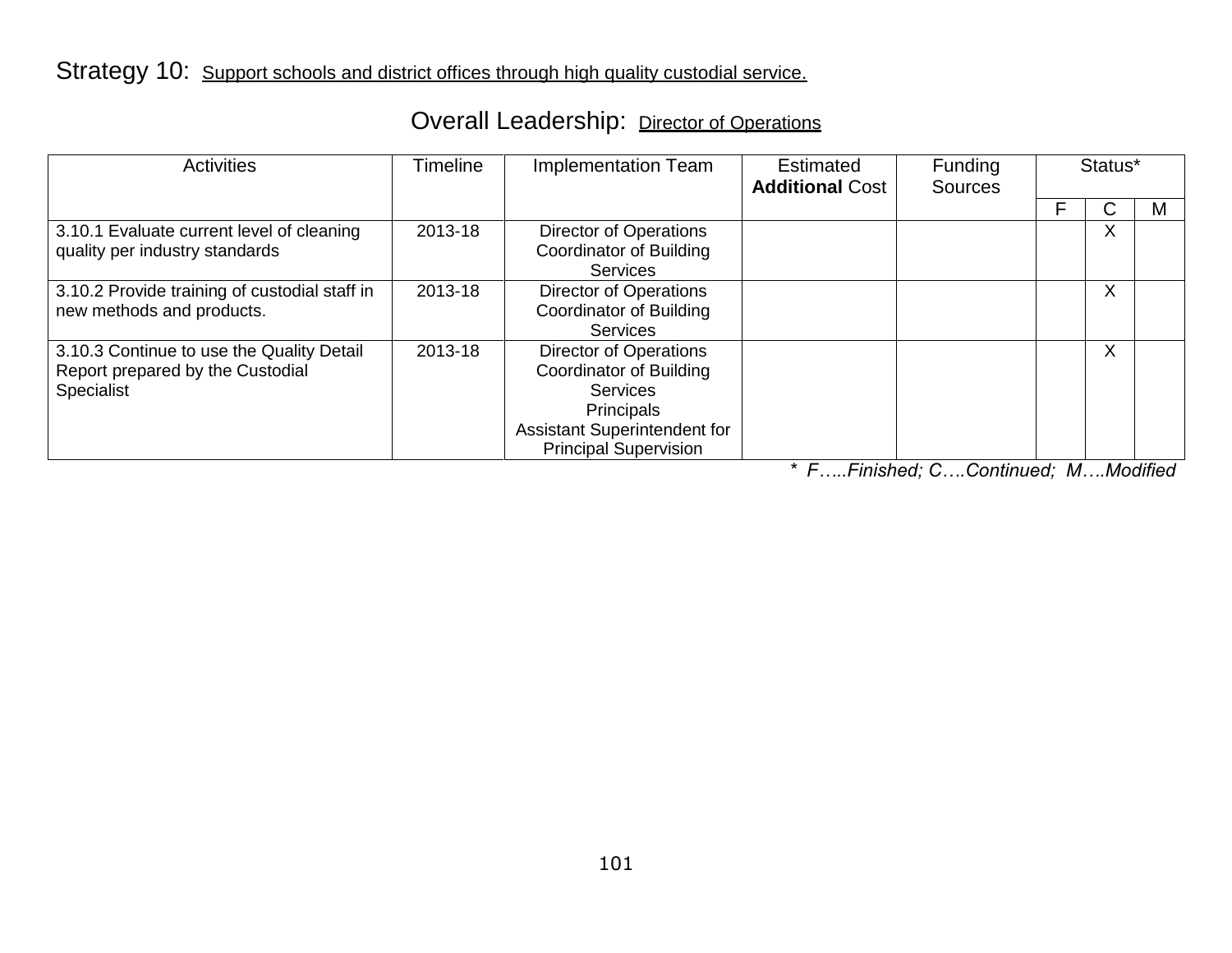# Strategy 11: Continue replacement plan for all Greenville County Schools vehicles, equipment and district-owned buses.

| Overall Leadership: Director of Operations |  |
|--------------------------------------------|--|
|--------------------------------------------|--|

| <b>Activities</b>                           | Timeline | Implementation Team               | Estimated<br><b>Additional Cost</b> | Funding<br><b>Sources</b> | Status* |              |   |
|---------------------------------------------|----------|-----------------------------------|-------------------------------------|---------------------------|---------|--------------|---|
|                                             |          |                                   |                                     |                           |         |              | м |
| 3.11.1 Continue to implement replacement    | 2013-18  | <b>Director of Operations</b>     |                                     |                           |         | $\mathsf{X}$ |   |
| cycle for all district-owned vehicles       |          | Coordinator of Maintenance        |                                     |                           |         |              |   |
| 3.11.2 Continue to implement a              | 2013-18  | <b>Director of Operations</b>     |                                     |                           |         | X            |   |
| replacement cycle for maintenance and       |          | <b>Coordinator of Maintenance</b> |                                     |                           |         |              |   |
| custodial equipment                         |          | Coordinator of Building           |                                     |                           |         |              |   |
|                                             |          | <b>Services</b>                   |                                     |                           |         |              |   |
| 3.11.3 Continue to explore the cost-        | 2013-18  | <b>Director of Operations</b>     |                                     |                           |         | X            |   |
| effectiveness of alternative fuel vehicles. |          |                                   |                                     |                           |         |              |   |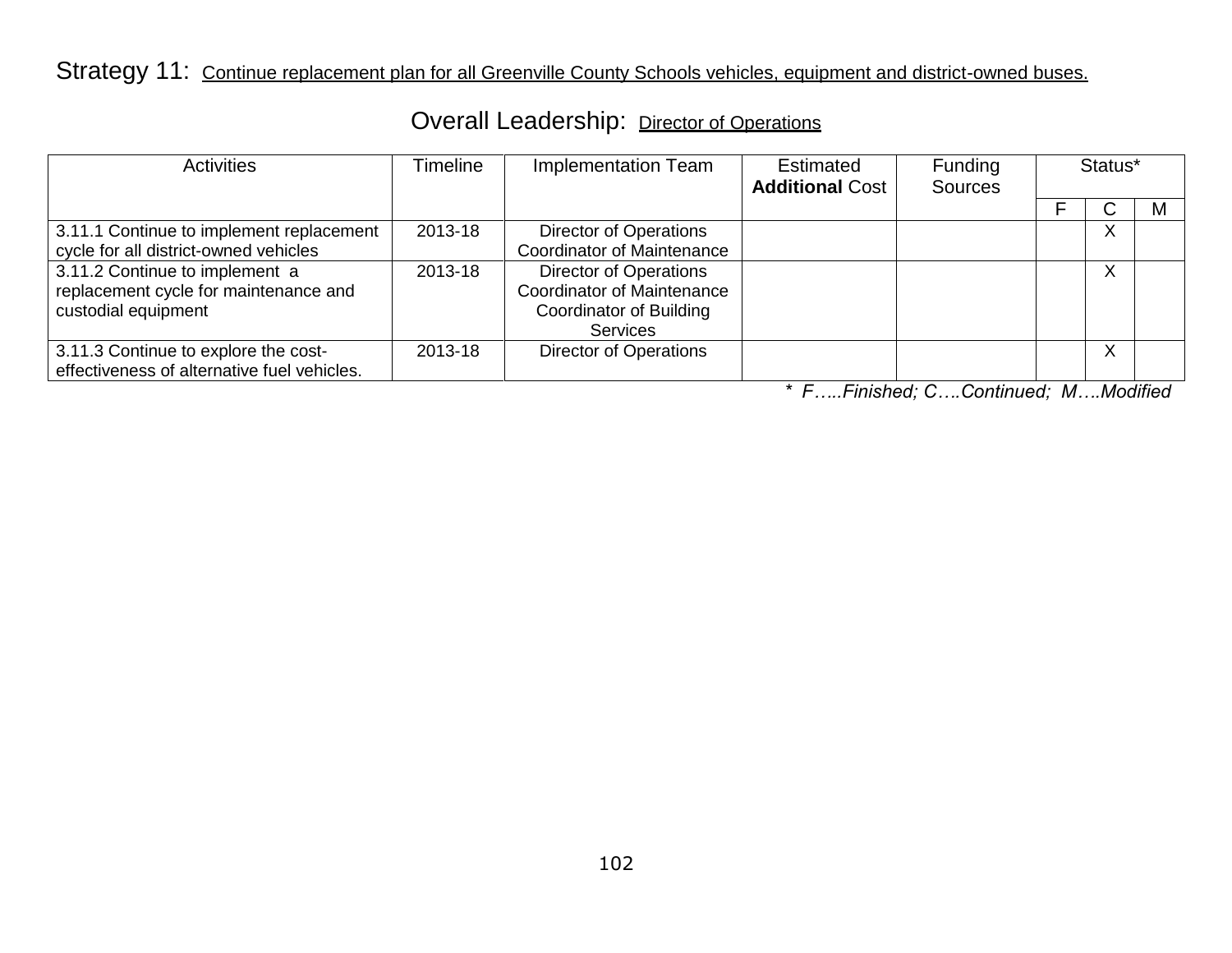### Strategy 12: Continue replacement plan for all Greenville County Schools vehicles, equipment and district-owned buses.

| <b>Activities</b> |                                          | <b>Timeline</b> | <b>Implementation Team</b>   | <b>Estimated</b><br><b>Additional Cost</b> | Funding<br><b>Sources</b> | Status* |                |   |
|-------------------|------------------------------------------|-----------------|------------------------------|--------------------------------------------|---------------------------|---------|----------------|---|
|                   |                                          |                 |                              |                                            |                           | F       | $\mathsf C$    | M |
|                   | 3.12.1 Improve P.M. bus arrival times at |                 | <b>Executive Director of</b> |                                            |                           |         | $\overline{X}$ |   |
|                   | middle and high schools                  |                 | Planning, Demographics &     |                                            |                           |         |                |   |
|                   |                                          | 2013-14         | Transportation               |                                            |                           |         |                |   |
| a.                | Convene a committee to review the        |                 | Director of Transportation   |                                            |                           |         |                |   |
|                   | current process of tagging young         |                 | <b>Elem Principal</b>        |                                            |                           |         |                |   |
|                   | children                                 | 2013-14         | Middle Principal             |                                            |                           |         |                |   |
|                   | b. Develop recommendations to            |                 | <b>High Principal</b>        |                                            |                           |         |                |   |
|                   | improve the tagging procedures to        |                 | Assistant Super. For         | \$15,000                                   | <b>General Fund</b>       |         |                |   |
|                   | ensure on-time arrival at middle         |                 | <b>Principal Supervision</b> |                                            |                           |         |                |   |
|                   | and high schools                         | 2013            | <b>Bus Manager Designee</b>  |                                            |                           |         |                |   |
| c.                | Implement and approve                    |                 |                              |                                            |                           |         |                |   |
|                   | recommended changes                      | 2014-15         |                              |                                            |                           |         |                |   |
| d.                | Monitor and report on tagging            |                 |                              |                                            |                           |         |                |   |
|                   | process to ensure compliance with        |                 |                              |                                            |                           |         |                |   |
|                   | established procedures and to            |                 |                              |                                            |                           |         |                |   |
|                   | update procedures if required            |                 |                              |                                            |                           |         |                |   |
|                   | 3.12.2 Develop steps and methods to      |                 | Director of Transportation   |                                            | <b>General Fund</b>       |         | X              |   |
|                   | encourage bus drivers and aides to be on |                 | <b>Bus Managers</b>          |                                            |                           |         |                |   |
|                   | time and to have a high percentage of    |                 | <b>HR Designee</b>           |                                            |                           |         |                |   |
| attendance        |                                          |                 |                              |                                            |                           |         |                |   |
|                   |                                          | 2013-14         |                              |                                            |                           |         |                |   |
|                   | a. Study and review attendance and       |                 |                              |                                            |                           |         |                |   |
|                   | on-time arrival of bus drivers and       |                 |                              |                                            |                           |         |                |   |
|                   | bus aides                                | 2013-14         |                              | \$20,000.                                  |                           |         |                |   |
| b.                | Determine if a monthly or quarterly      |                 |                              |                                            |                           |         |                |   |
|                   | positive reward might be effective       | 2014-15         |                              |                                            |                           |         |                |   |
|                   | c. Pilot a reward system                 | 2015-16         |                              | \$120,000                                  |                           |         |                |   |
| d.                | Evaluate the pilot reward system         | 2016-17         |                              |                                            |                           |         |                |   |
| е.                | If reward system is effective in         |                 |                              |                                            |                           |         |                |   |
|                   | improving attendance and on-time         |                 |                              |                                            |                           |         |                |   |
|                   | arrival, implement full system           |                 |                              |                                            |                           |         |                |   |

# Overall Leadership: Executive Director of Planning, Demographics & Transportation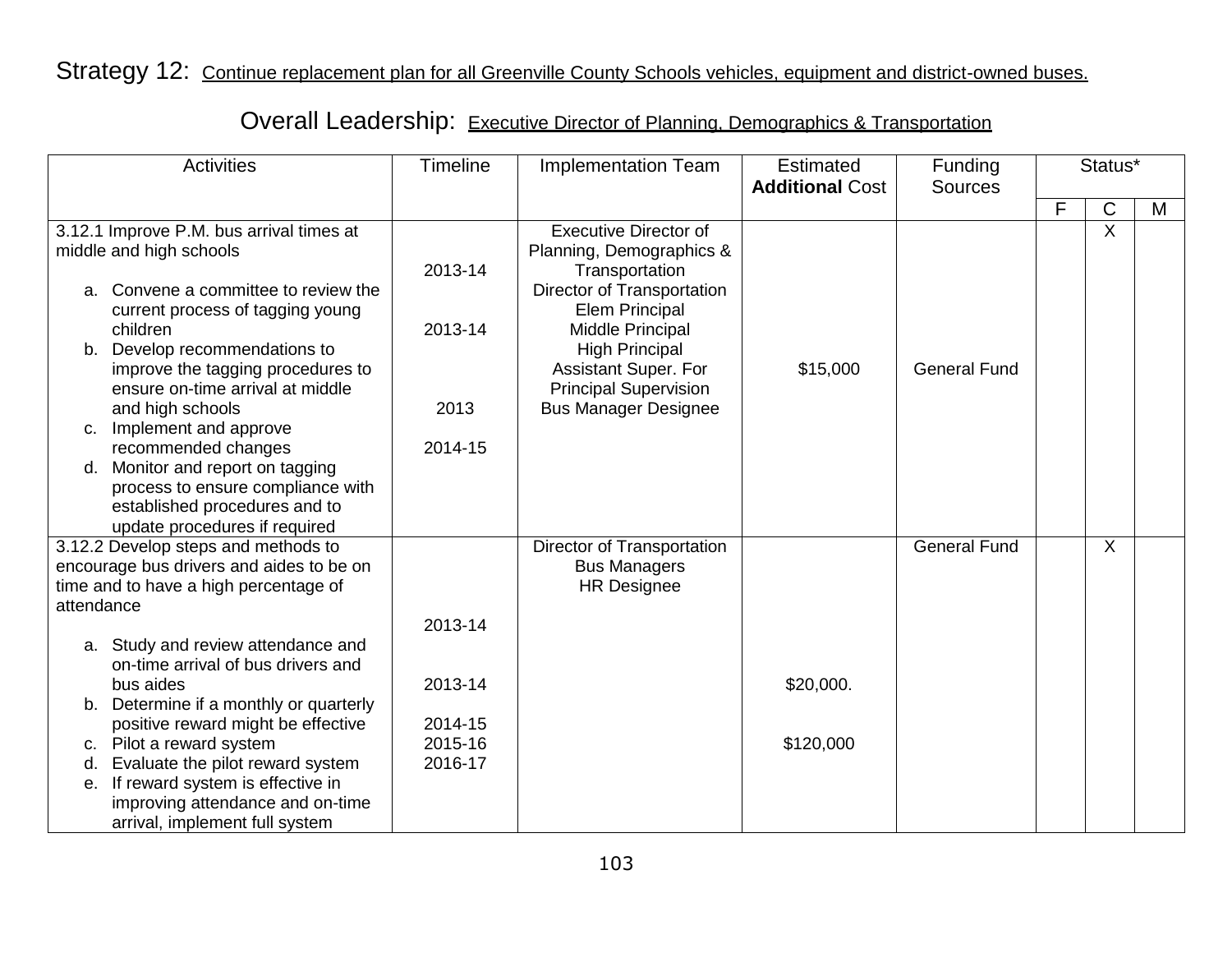| 3.12.3 Encourage SC State Department of     | 2013-14 | <b>Executive Director of</b> |  |  |  |
|---------------------------------------------|---------|------------------------------|--|--|--|
| <b>Education Transportation Division to</b> |         | Planning, Demographics &     |  |  |  |
| update fueling technology, eliminating      |         | Transportation               |  |  |  |
| fueling personnel, replacing with           |         | Director of Transportation   |  |  |  |
| mechanics; improving efficiency of bus      |         | Coord. Of Government         |  |  |  |
| fueling                                     |         | <b>Relations</b>             |  |  |  |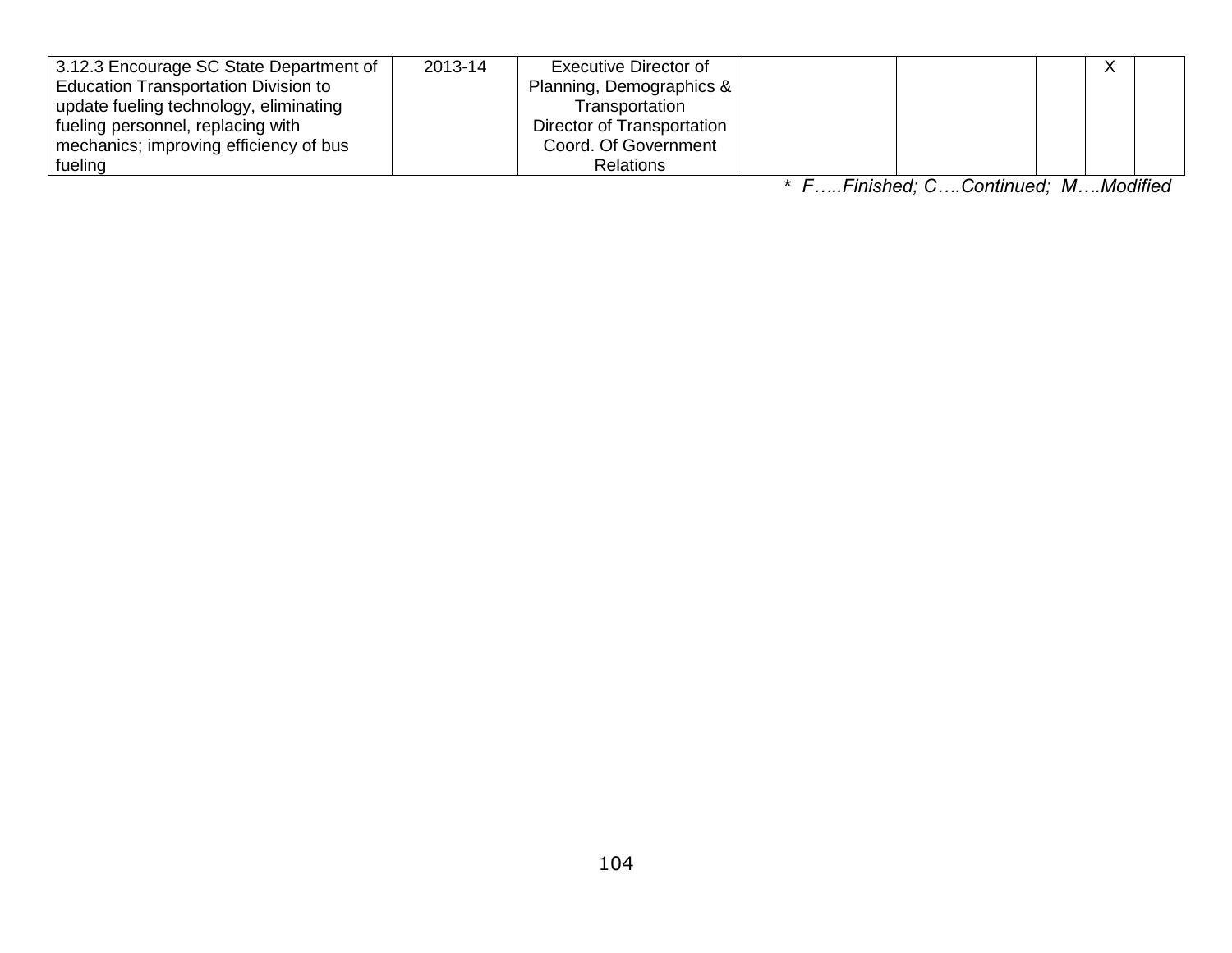### Strategy 13: Maintain and support classroom technologies required to provide an environment for learning 21<sup>st</sup> Century skills

| <b>Activities</b>                                                                                                                                                                                                                                                                                                                      | <b>Timeline</b> | Implementation<br>Team                    | Estimated<br><b>Additional Cost</b>                                                          | Funding<br><b>Sources</b> | Status* |   |   |
|----------------------------------------------------------------------------------------------------------------------------------------------------------------------------------------------------------------------------------------------------------------------------------------------------------------------------------------|-----------------|-------------------------------------------|----------------------------------------------------------------------------------------------|---------------------------|---------|---|---|
|                                                                                                                                                                                                                                                                                                                                        |                 |                                           |                                                                                              |                           | F       | C | M |
| 3.13.1 Complete the installation of<br>Interactive White Boards (IWB) in all<br>5700 instructional rooms, 750 will remain<br>to be installed at the completion of 2012<br>refresh                                                                                                                                                      | 2013-2014       | <b>ETS</b><br>Instructional<br>Technology | \$3,375,000                                                                                  | Refresh<br>Fund           | X       |   |   |
| 3.13.2 Upgrade IWB projectors in older<br>systems to maintain hardware warranties<br>and to replace failing projectors.<br>Replace 1,000 IWB's yearly beginning in<br>2014-15                                                                                                                                                          | 2014-15         | <b>ETS</b>                                | \$600,000/yr.                                                                                | <b>Refresh Fund</b>       |         | X |   |
| 3.13.3. Support and Maintain IWB<br>systems and improve the time-to-repair<br>which directly impacts classroom<br>instruction time, hire two additional<br>technicians (current time to repair is 15<br>days, decrease to 3 days)                                                                                                      | 2013-14         | <b>ETS</b>                                | \$112,500                                                                                    | General<br>Fund           |         | X |   |
| 3.13.4 Support and Maintain the 40,000<br>computer systems found in classrooms<br>and school labs. Provide additional<br>support personnel to handle on-line<br>assessment systems (e.g. Smarter<br>Balanced), reduce the time-to-repair, and<br>to implement preventive maintenance<br>programs (reduce to 3000:1, 2000:1,<br>1000:1) | 2013-15         | <b>ETS</b>                                | 2013: \$187,500<br>2014: \$562,500<br>2015: \$1,687,500<br>(annual additions to<br>baseline) | General<br>Fund           |         | X |   |

Overall Leadership: Executive Director of Educational Technology Services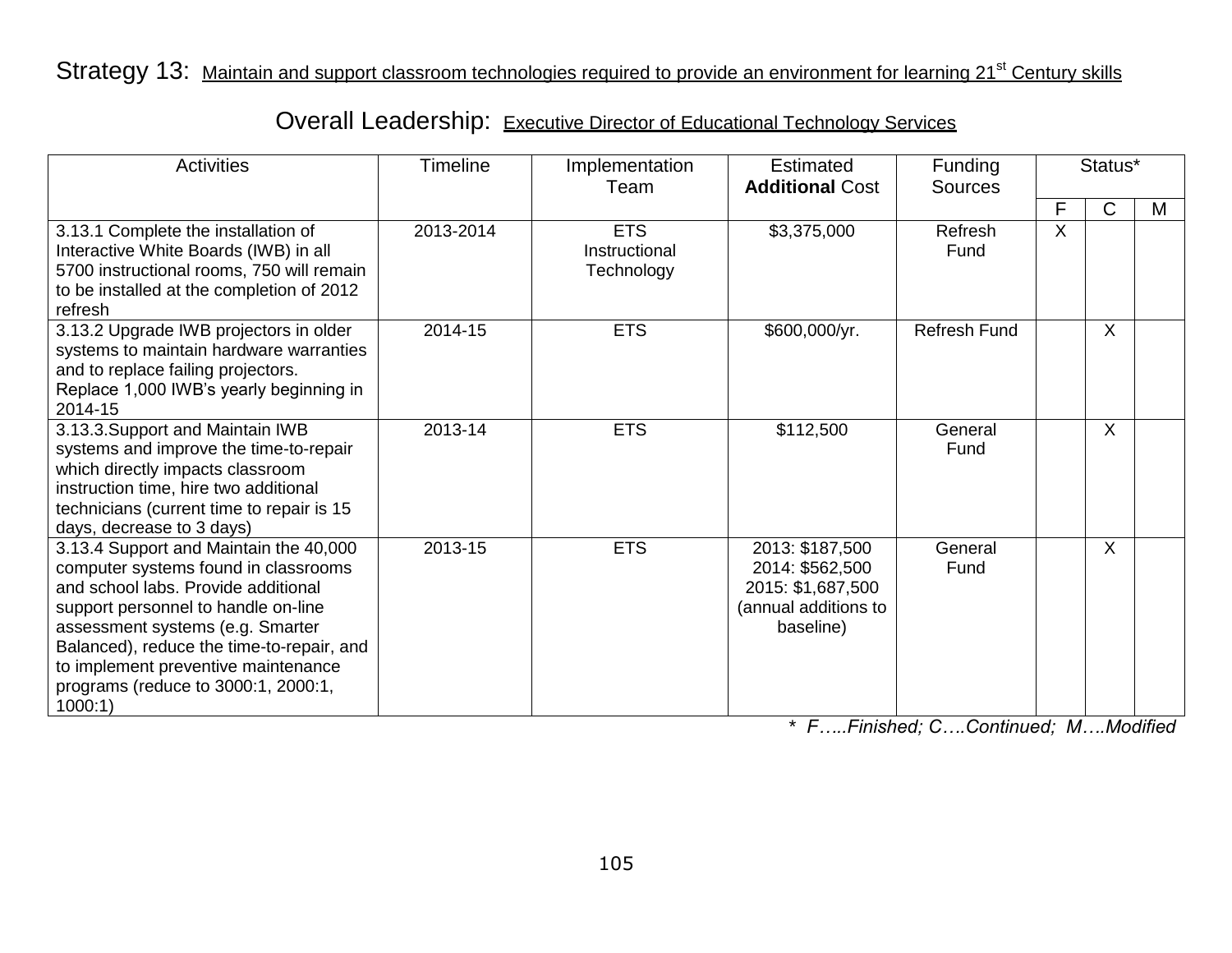#### Strategy 14: Provide the necessary technological infrastructure to support an interdisciplinary, integrated, project-based curriculum

| <b>Activities</b>                                                                                                                                                                                                                                                                                | <b>Timeline</b>                     | Implementation<br>Team                                                                                            | Estimated<br><b>Additional Cost</b>                                     | Funding<br><b>Sources</b>                            | Status*                   |         |   |
|--------------------------------------------------------------------------------------------------------------------------------------------------------------------------------------------------------------------------------------------------------------------------------------------------|-------------------------------------|-------------------------------------------------------------------------------------------------------------------|-------------------------------------------------------------------------|------------------------------------------------------|---------------------------|---------|---|
|                                                                                                                                                                                                                                                                                                  |                                     |                                                                                                                   |                                                                         |                                                      | F                         | C       | M |
| 3.14.1 Implement a high-density Wi-Fi<br>(802.11a/g/n/ac) overlay at all school<br>locations and a high-coverage overlay<br>at district offices using current<br>standards and best practices for the<br>implementation of wireless networks                                                     | 2013-15 Projected<br>2013-15 Actual | <b>ETS</b>                                                                                                        | \$22,500,000<br>10,200,000                                              | Capital<br>Fund<br>(LRFP)                            | $\boldsymbol{\mathsf{X}}$ |         |   |
| 3.14.2 Encourage the state to increase<br>Internet bandwidth and provide<br>redundancy to support online<br>assessments and cloud based<br>learning. This would include state<br>funding for increased bandwidth<br>between the schools and the central<br>hub (e.g. Cloud and Service services) | Yearly                              | Executive Director of<br><b>Education Technology</b><br>Services<br>Coordinator of<br><b>Government Relations</b> | \$3,000,000<br><b>Estimate</b><br>Additional<br>\$2,400,000<br>received | <b>SCDOE K12</b><br>Funds<br><b>Lottery Funds</b>    |                           | $\sf X$ |   |
| 3.14.3 Maintain and expand core data<br>center servers to implement new<br>learning systems and reduce downtime<br>issues with aging servers                                                                                                                                                     | 2013-18                             | <b>ETS</b>                                                                                                        | \$100,000/yr.                                                           | Department<br>Refresh                                |                           | $\sf X$ |   |
| 3.14.4 Enhance network and computer<br>based security systems along with pro-<br>active monitoring of all student<br>information and financial systems,<br>obtain ISO 27001 security certification                                                                                               | 2014-15                             | <b>ETS</b>                                                                                                        | \$250,000 one-time<br>\$150,000/yr.                                     | <b>General Fund</b><br><b>Capital Fund</b><br>(LRFP) |                           | X       |   |
| 3.14.5 Upgrade existing switching<br>network components to higher speed<br>devices to support the high-density and<br>network bandwidth needs of all users                                                                                                                                       | 2013-18                             | <b>ETS</b>                                                                                                        | \$180,000/yr.                                                           | <b>Capital Fund</b><br>(LRFP)                        |                           | $\sf X$ |   |

Overall Leadership: Executive Director of Educational Technology Services

\* *F…..Finished; C….Continued; M….Modified*

**\*\*** *Depending on funding, a portion of this initiative may need to be carried over to the next strategic planning cycle.*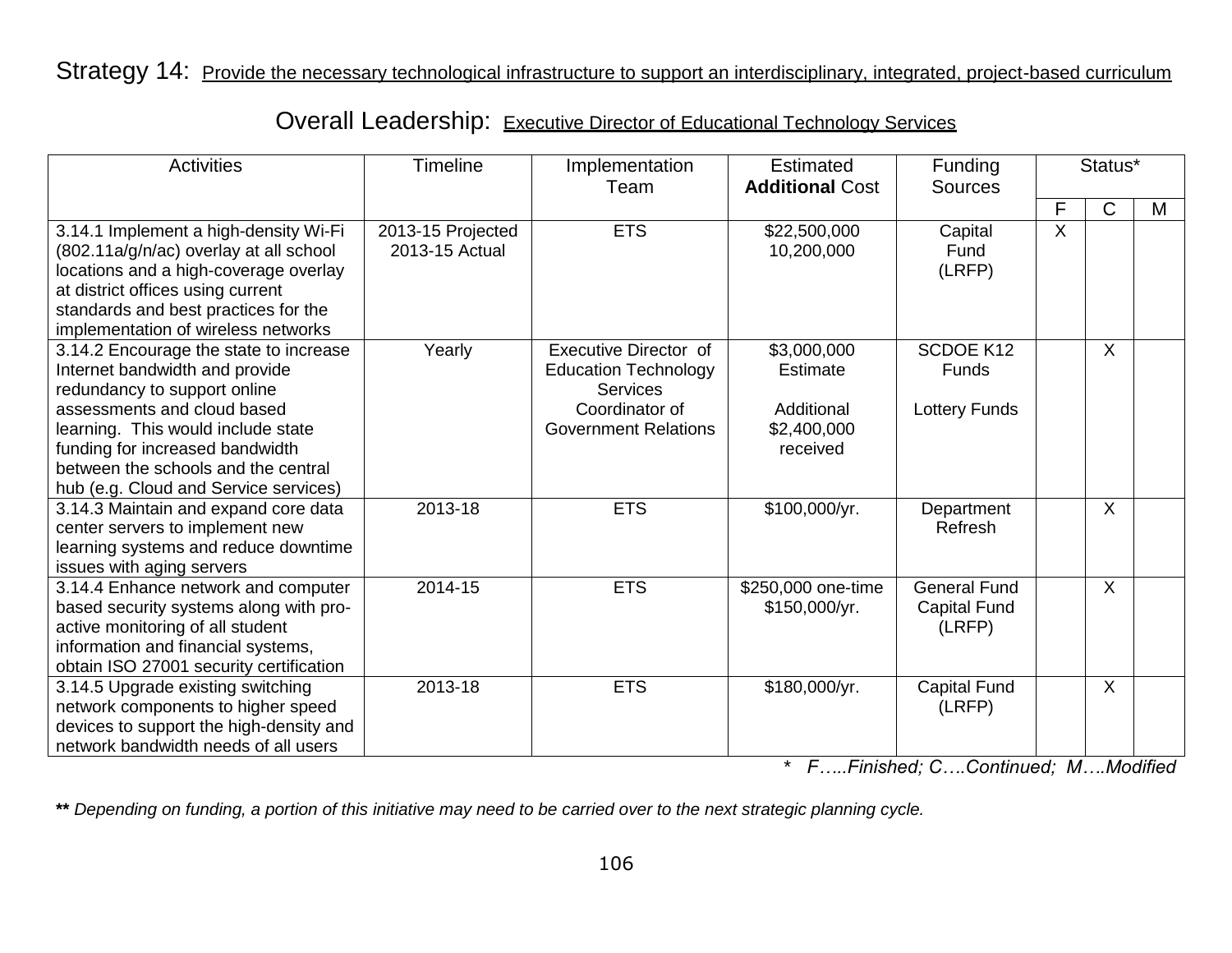#### **GOAL AREA 4 – FINANCIAL RESOURCES**

#### **Effectively manage/further develop necessary financial resources.**

□Student Achievement □Teacher/Administrator Quality □School Climate ⊠Other Priority

**FIVE YEAR PERFORMANCE GOAL:** Increase utilization of the Purchasing Card (P-Card) annually by 5,000 users through 2017-18.

**ANNUAL OBJECTIVE 1:** Beginning in 2013-14, increase utilization of the Purchasing Card (P-Card) by 10% each year.

**DATA SOURCE(S):** number of locations using the P-card; monthly report from Bank of America stating transaction volume activity

|                          | <b>Baseline</b><br>2011-12 | <b>Planning</b><br>Year<br>2012-13 | 2013-14 | 2014-15 | 2015-16 | 2016-17 | 2017-18 |
|--------------------------|----------------------------|------------------------------------|---------|---------|---------|---------|---------|
| Projected<br>Performance | 20,000                     | 22,000                             | 24,200  | 41,730  | 45,903  | 50,493  | 55,543  |
| Actual<br>Performance    | 21,736                     | 31,008                             | 37,936  |         |         |         |         |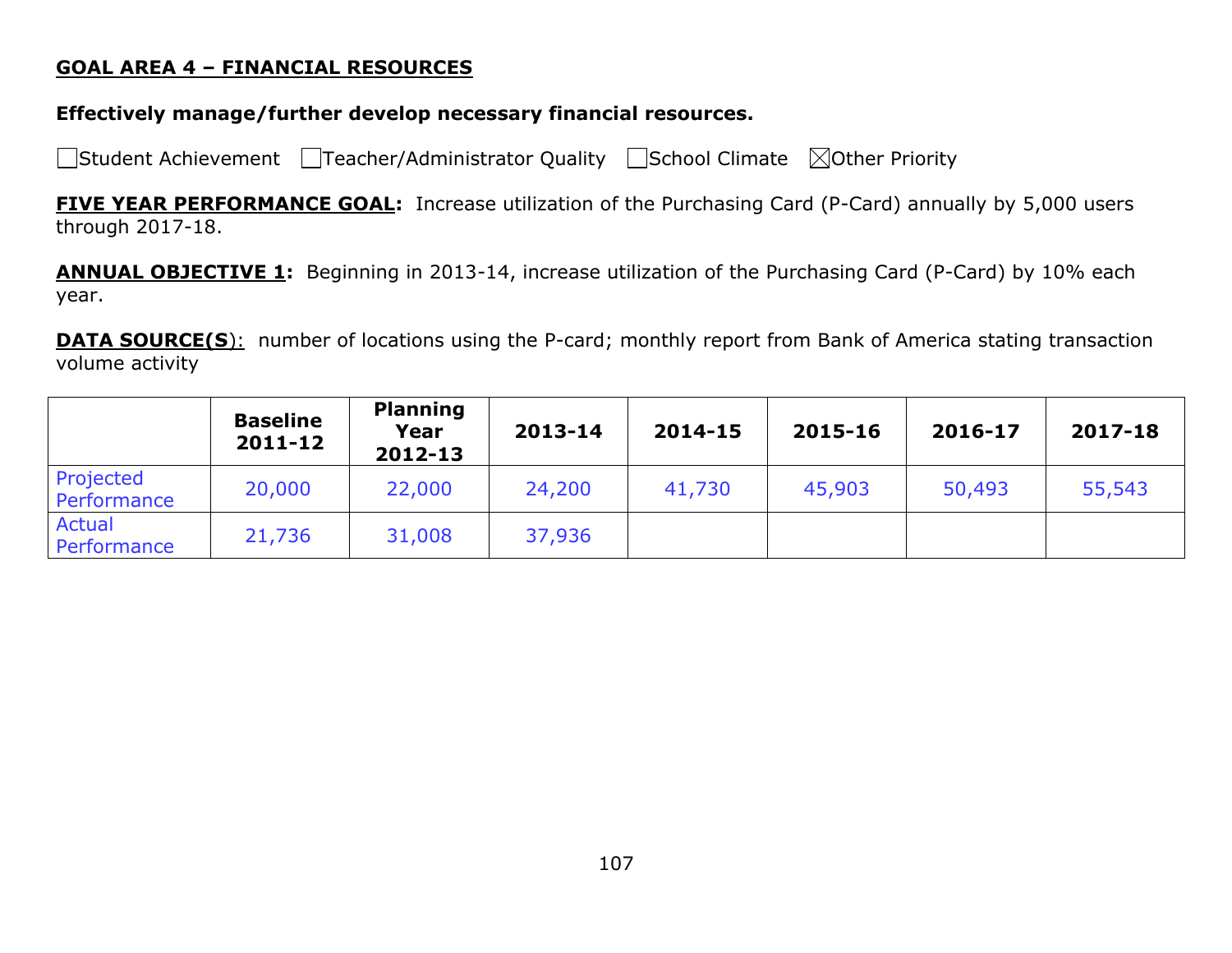**FIVE YEAR PERFORMANCE GOAL:** Maintain financial independence of Food Service Operations.

**ANNUAL OBJECTIVE 2:** Annual, audited Financial Statement will show that no local funds were used to finance the FANS operation

**DATA SOURCE(S):** Annual, audited Financial Statement will show that no local funds were used to finance the FANS operation

|                          | <b>Baseline</b><br>2011-12          | <b>Planning</b><br>Year<br>2012-13  | 2013-14                             | 2014-15                            | 2015-16                            | 2016-17                            | 2017-18                            |
|--------------------------|-------------------------------------|-------------------------------------|-------------------------------------|------------------------------------|------------------------------------|------------------------------------|------------------------------------|
| Projected<br>Performance |                                     |                                     | Achieve per<br>Financial<br>Report  | Achieve per<br>Financial<br>Report | Achieve per<br>Financial<br>Report | Achieve per<br>Financial<br>Report | Achieve per<br>Financial<br>Report |
| Actual<br>Performance    | Achieved per<br>Financial<br>Report | Achieved per<br>Financial<br>Report | Achieved per<br>Financial<br>Report |                                    |                                    |                                    |                                    |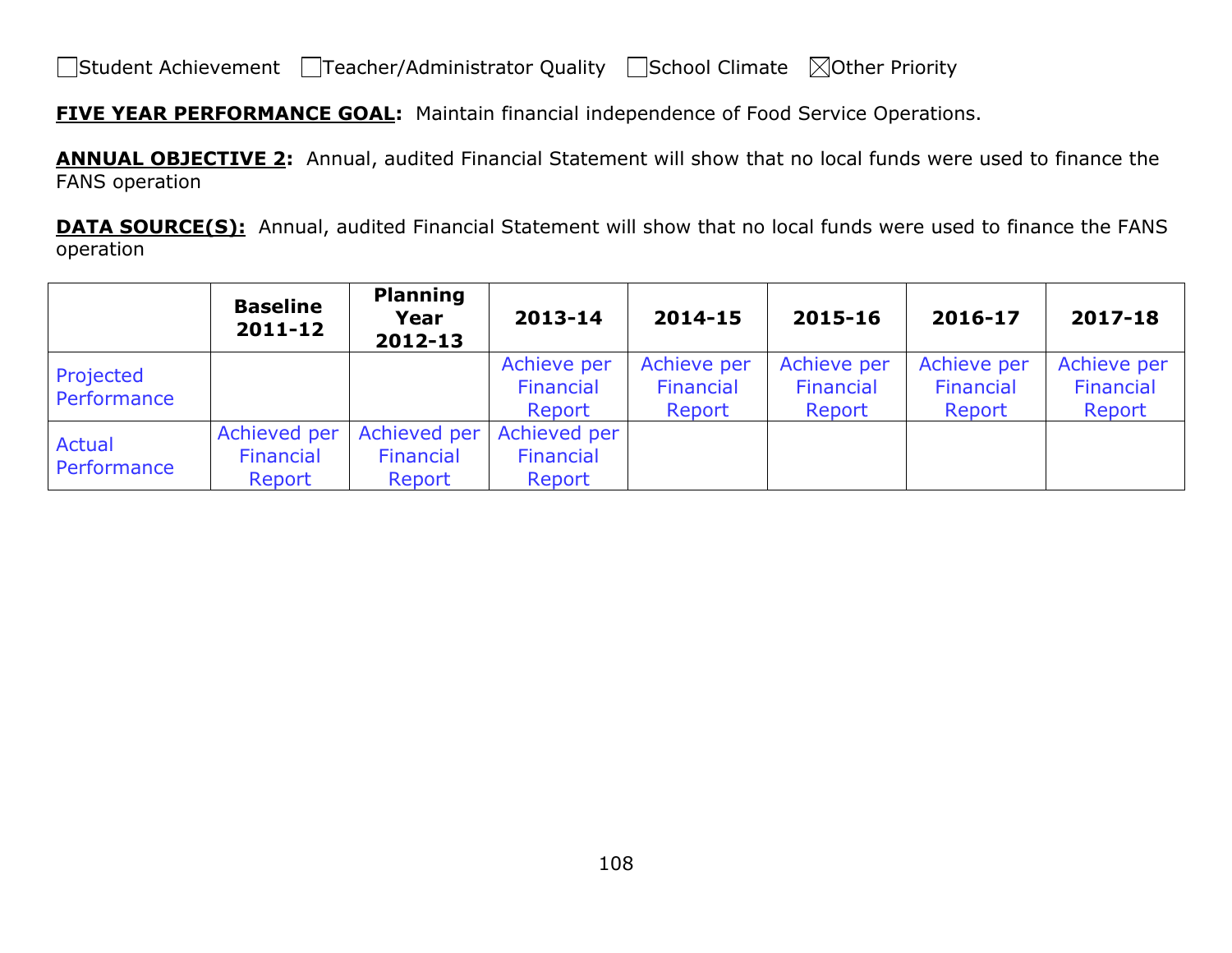**FIVE YEAR PERFORMANCE GOAL:** Promote on-line W2 access to achieve 50% employee participation by 2017-18.

**ANNUAL OBJECTIVE 3:** Increase employee participation in receiving online W-2s by 10% each year.

**DATA SOURCE(S):** Annual report listing employees receiving W-2 online as of January of each calendar year.

|                          | <b>Baseline</b><br>2011-12 | <b>Planning</b><br>Year<br>2012-13 | 2013-14    | 2014-15 | 2015-16 | 2016-17 | 2017-18 |
|--------------------------|----------------------------|------------------------------------|------------|---------|---------|---------|---------|
| Projected<br>Performance |                            | 10%                                | <b>20%</b> | 30%     | 40%     | 50%     | 50%     |
| Actual<br>Performance    | 0%                         | 6%                                 | 29%        | 37%     |         |         |         |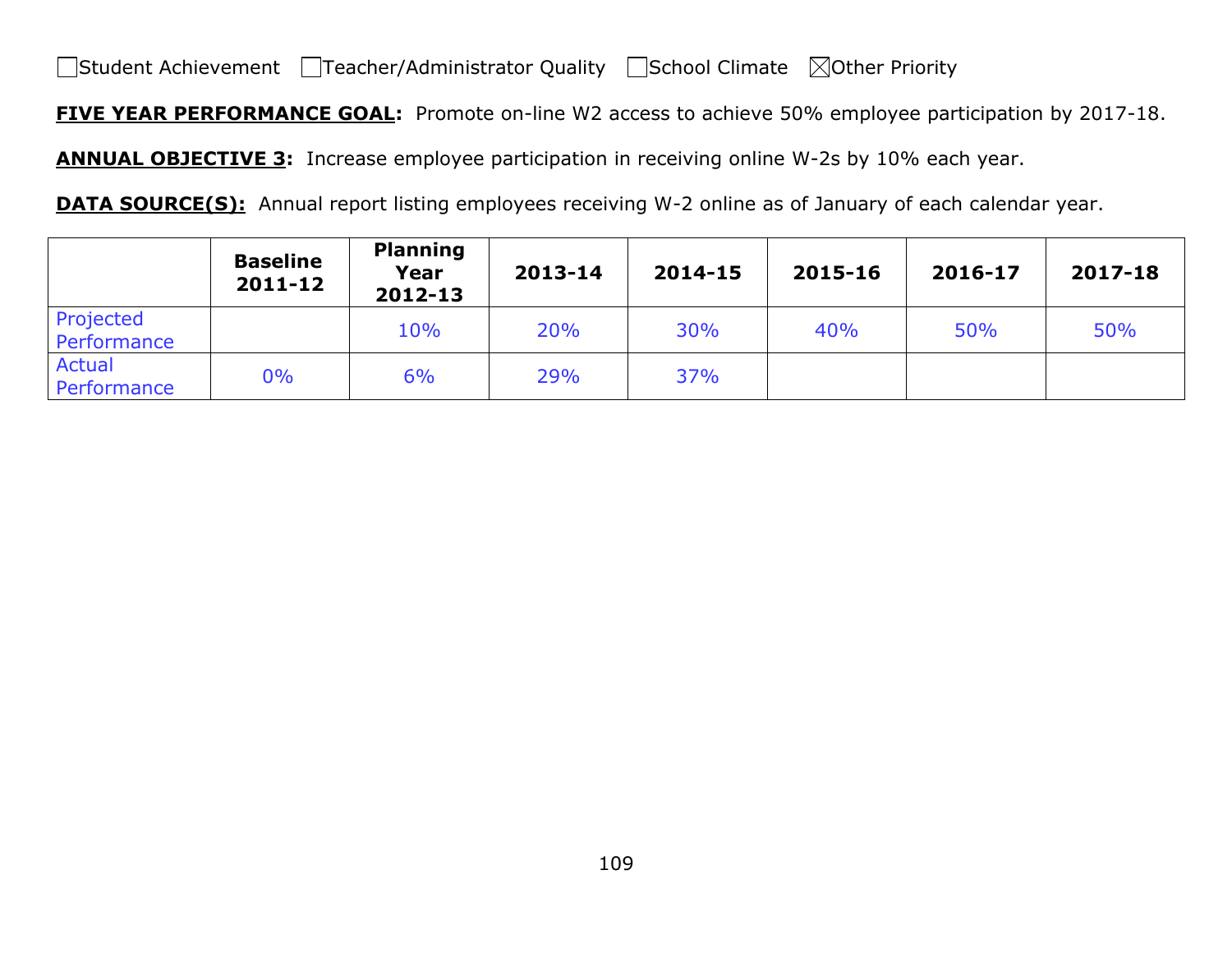**FIVE YEAR PERFORMANCE GOAL:** Reduce Workers Compensation claims by school staff (Teachers/Aides) by 10% annually through 2017-18.

**ANNUAL OBJECTIVE 4:** Reduce Workers Compensation claims by school staff (Teachers/Aides) by 10% each year from 2013-14 through 2017-18.

|  |  | <b>DATA SOURCE(S):</b> Annual Workers Compensation claims report |  |
|--|--|------------------------------------------------------------------|--|
|  |  |                                                                  |  |

|                          | <b>Baseline</b><br>2011-12 | <b>Planning</b><br>Year<br>2012-13 | 2013-14                | 2014-15                | 2015-16                | 2016-17                | 2017-18                |
|--------------------------|----------------------------|------------------------------------|------------------------|------------------------|------------------------|------------------------|------------------------|
| Projected<br>Performance |                            | 177 claims<br>or fewer             | 160 claims<br>or fewer | 144 claims<br>or fewer | 130 claims<br>or fewer | 117 claims<br>or fewer | 106 claims<br>or fewer |
| Actual<br>Performance    | 197 claims                 | 173 claims                         | 187 claims             |                        |                        |                        |                        |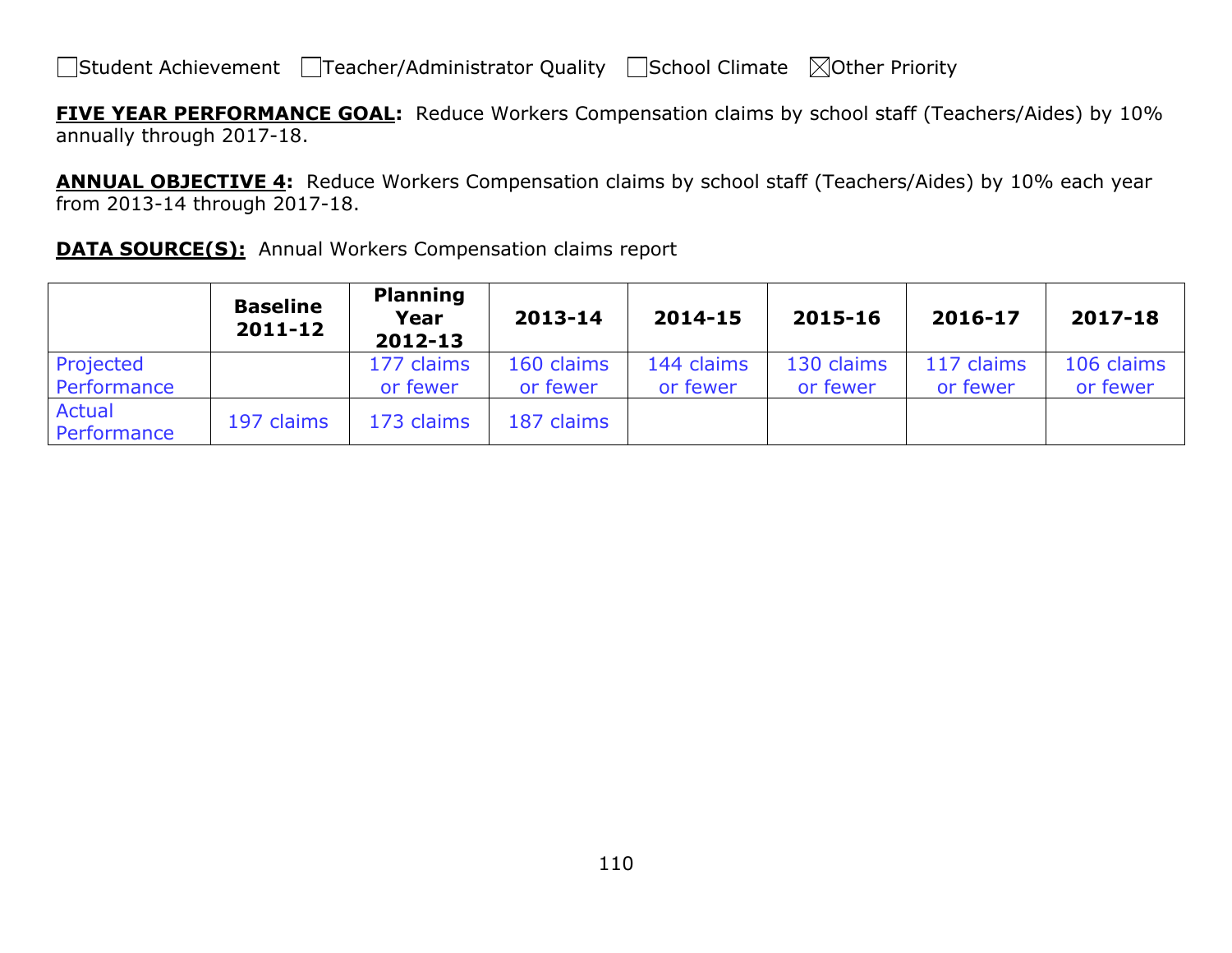**FIVE YEAR PERFORMANCE GOAL:** Reduce Workers Compensation lost work time claims by 5% from 2012-13 through 2017-18.

**ANNUAL OBJECTIVE 5:** Reduce Workers Compensation lost work time claims by 5% each year from 2013-14 through 2017-18.

| <b>DATA SOURCE(S):</b> Annual calendar year OSHA report |  |  |
|---------------------------------------------------------|--|--|
|---------------------------------------------------------|--|--|

|                              | <b>Baseline</b><br>$2011 - 12$ | <b>Planning</b><br>Year<br>$2012 - 13$ | 2013-14     | 2014-15     | 2015-16     | 2016-17     | 2017-18     |
|------------------------------|--------------------------------|----------------------------------------|-------------|-------------|-------------|-------------|-------------|
| Projected                    |                                | 29 or fewer                            | 27 or fewer | 25 or fewer | 23 or fewer | 22 or fewer | 21 or fewer |
| Performance                  |                                | claims                                 | claims      | claims      | claims      | claims      | claims      |
| <b>Actual</b><br>Performance | 31 claims                      | 23 claims                              | 29 claims   | 23 claims   |             |             |             |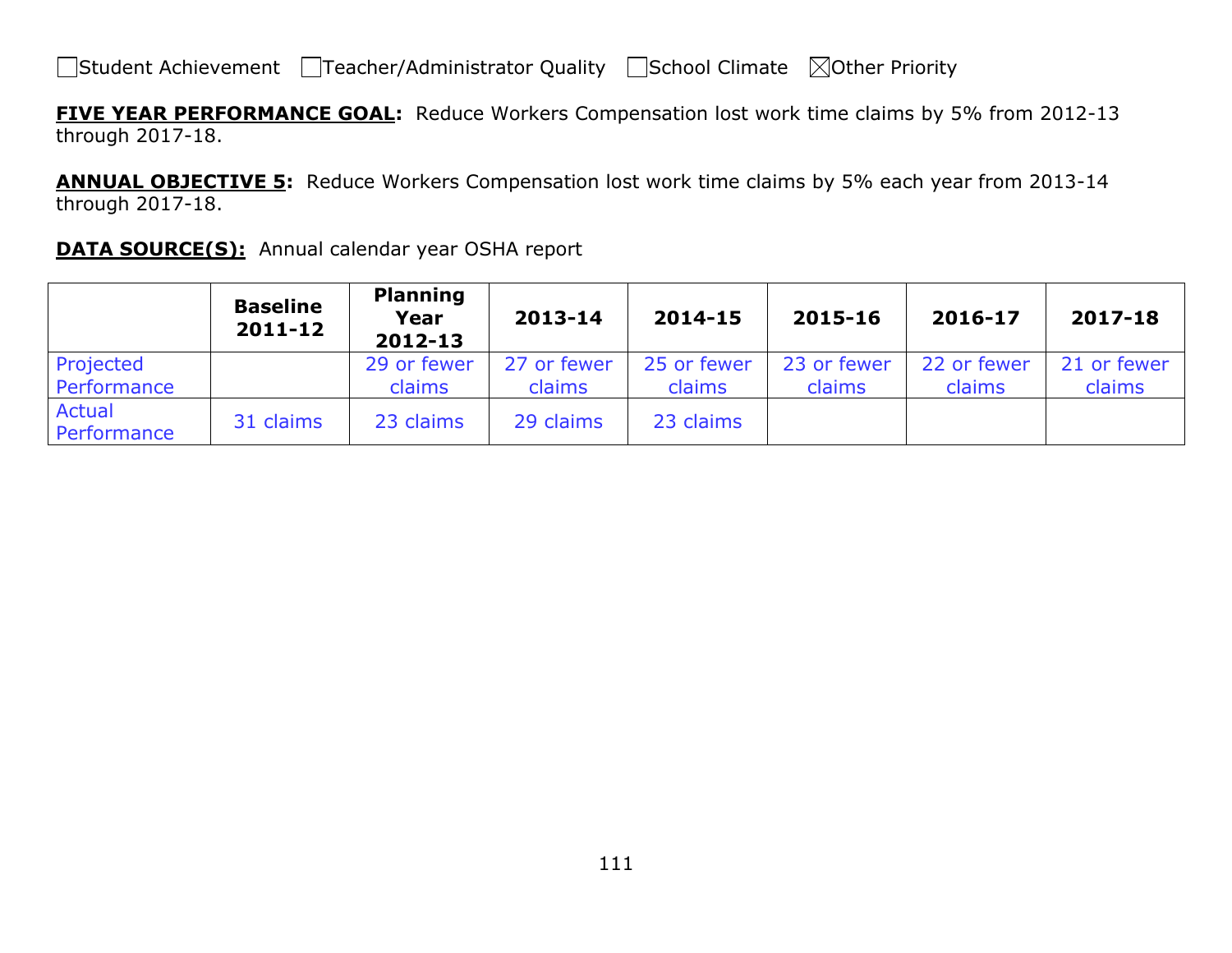**FIVE YEAR PERFORMANCE GOAL:** Increase Benefit Department's current customer satisfaction rating of 85% to 95% by 2013-14.

**ANNUAL OBJECTIVE 6:** Beginning in 2013-14, achieve and maintain Benefit Department's customer satisfaction at 95% each year.

**DATA SOURCE(S):** Benefits Department's survey completed by District employees who received service from the Benefits Department

|                          | <b>Baseline</b><br>2011-12 | <b>Planning</b><br>Year<br>2012-13 | 2013-14 | 2014-15 | 2015-16 | 2016-17 | 2017-18 |
|--------------------------|----------------------------|------------------------------------|---------|---------|---------|---------|---------|
| Projected<br>Performance |                            | 90%                                | 95%     | 95%     | 95%     | 95%     | 95%     |
| Actual<br>Performance    | 85%                        | 93%                                | 97%     | 98%     |         |         |         |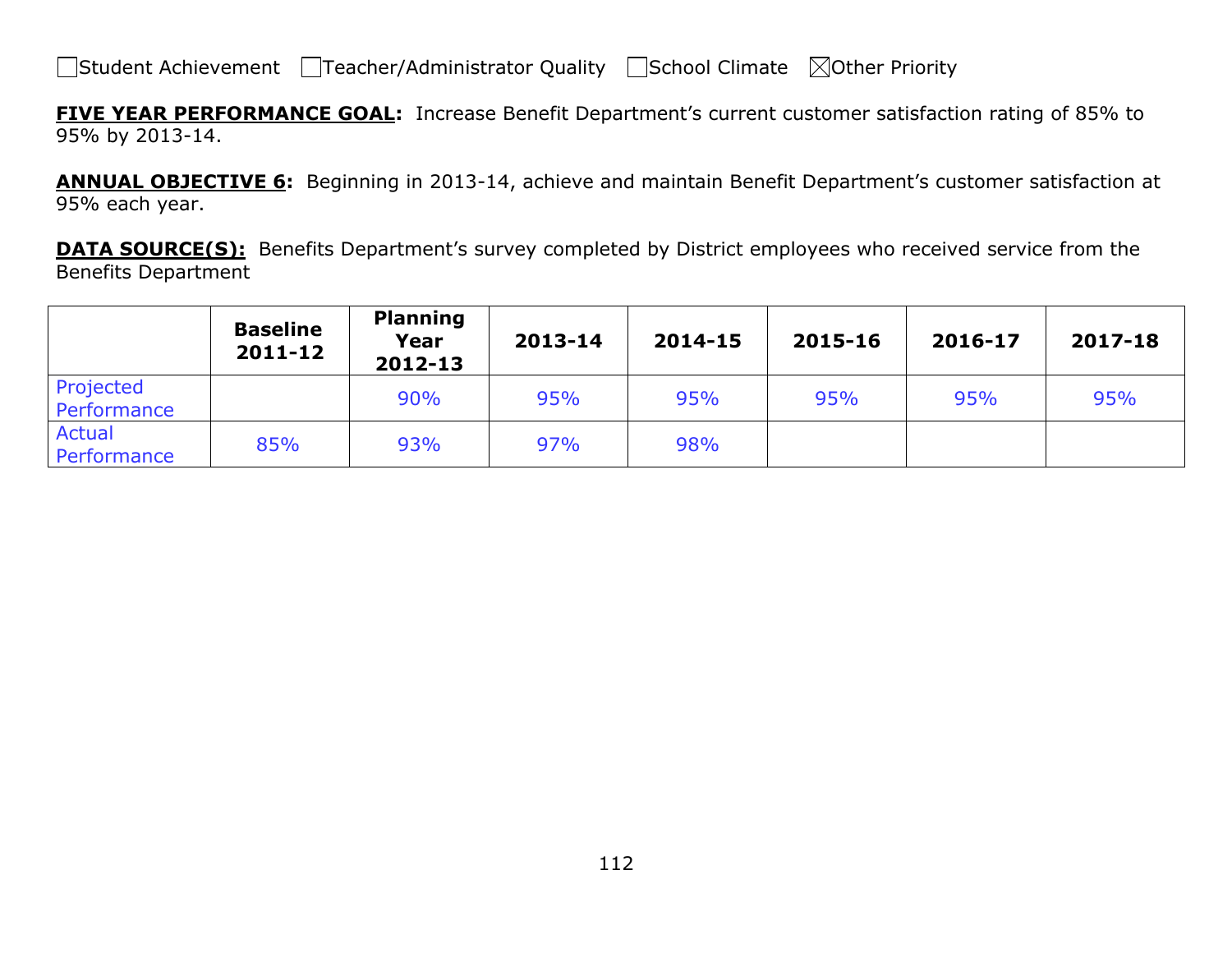**FIVE YEAR PERFORMANCE GOAL:** Present a balanced General Fund Budget for Board review by June 1 of each year.

**ANNUAL OBJECTIVE 7:** Present a balanced General Fund Budget for Board review by June 1 of each year.

**DATA SOURCE(S):** Annual General Fund Budget Package submitted to the Board of Trustees

|                          | <b>Baseline</b><br>$2011 - 12$                   | <b>Planning</b><br>Year<br>2012-13               | 2013-14                                          | 2014-15                                          | 2015-16                                         | 2016-17                                         | 2017-18                                         |
|--------------------------|--------------------------------------------------|--------------------------------------------------|--------------------------------------------------|--------------------------------------------------|-------------------------------------------------|-------------------------------------------------|-------------------------------------------------|
| Projected<br>Performance |                                                  | Achieve per<br><b>Budget</b><br><b>Document</b>  | Achieve per<br><b>Budget</b><br><b>Document</b>  | Achieve per<br><b>Budget</b><br><b>Document</b>  | Achieve per<br><b>Budget</b><br><b>Document</b> | Achieve per<br><b>Budget</b><br><b>Document</b> | Achieve per<br><b>Budget</b><br><b>Document</b> |
| Actual<br>Performance    | Achieved per<br><b>Budget</b><br><b>Document</b> | Achieved per<br><b>Budget</b><br><b>Document</b> | Achieved per<br><b>Budget</b><br><b>Document</b> | Achieved per<br><b>Budget</b><br><b>Document</b> |                                                 |                                                 |                                                 |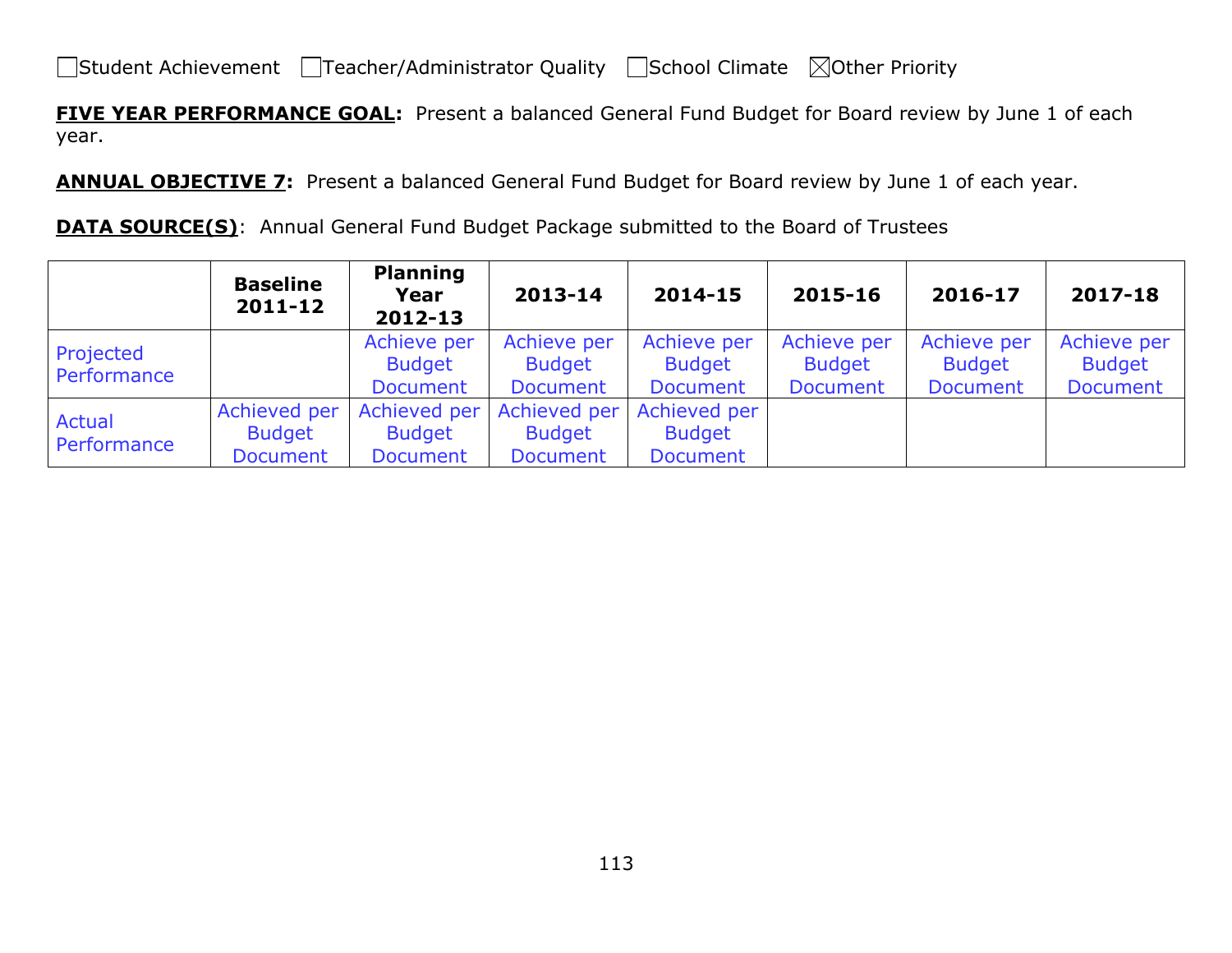**FIVE YEAR PERFORMANCE GOAL:** Maintain Bond Credit Ratings of AA+ by S&P and Aa1 by Moody's credit rating agencies from 2013-14 through 2017-18.

**ANNUAL OBJECTIVE 8:** Maintain Bond Credit Ratings of AA+ by S&P and Aa1 by Moody's credit rating agencies each year from 2013-14 through 2017-18.

**DATA SOURCE(S):** Credit rating reports issued by Standards and Poors and Moody's in September of each year

| <b>Bond Credit</b><br><b>Rating by S&amp;P</b> | <b>Baseline</b><br>2011-12 | <b>Planning</b><br>Year<br>2012-13 | 2013-14 | 2014-15 | 2015-16 | 2016-17 | 2017-18 |
|------------------------------------------------|----------------------------|------------------------------------|---------|---------|---------|---------|---------|
| Projected<br>Performance                       |                            |                                    | $AA+$   | $AA+$   | $AA+$   | $AA+$   | $AA+$   |
| Actual<br>Performance                          | $AA+$                      | $AA+$                              | $AA+$   | $AA+$   |         |         |         |

| Moody's<br><b>Credit Rating</b> | <b>Baseline</b><br>$2011 - 12$ | <b>Planning</b><br>Year<br>2012-13 | 2013-14 | 2014-15 | 2015-16 | 2016-17 | 2017-18 |
|---------------------------------|--------------------------------|------------------------------------|---------|---------|---------|---------|---------|
| Projected<br>Performance        |                                |                                    | Aa1     | Aa1     | Aa1     | Aa1     | Aa1     |
| Actual<br>Performance           | Aa1                            | Aa1                                | Aa1     | Aa1     |         |         |         |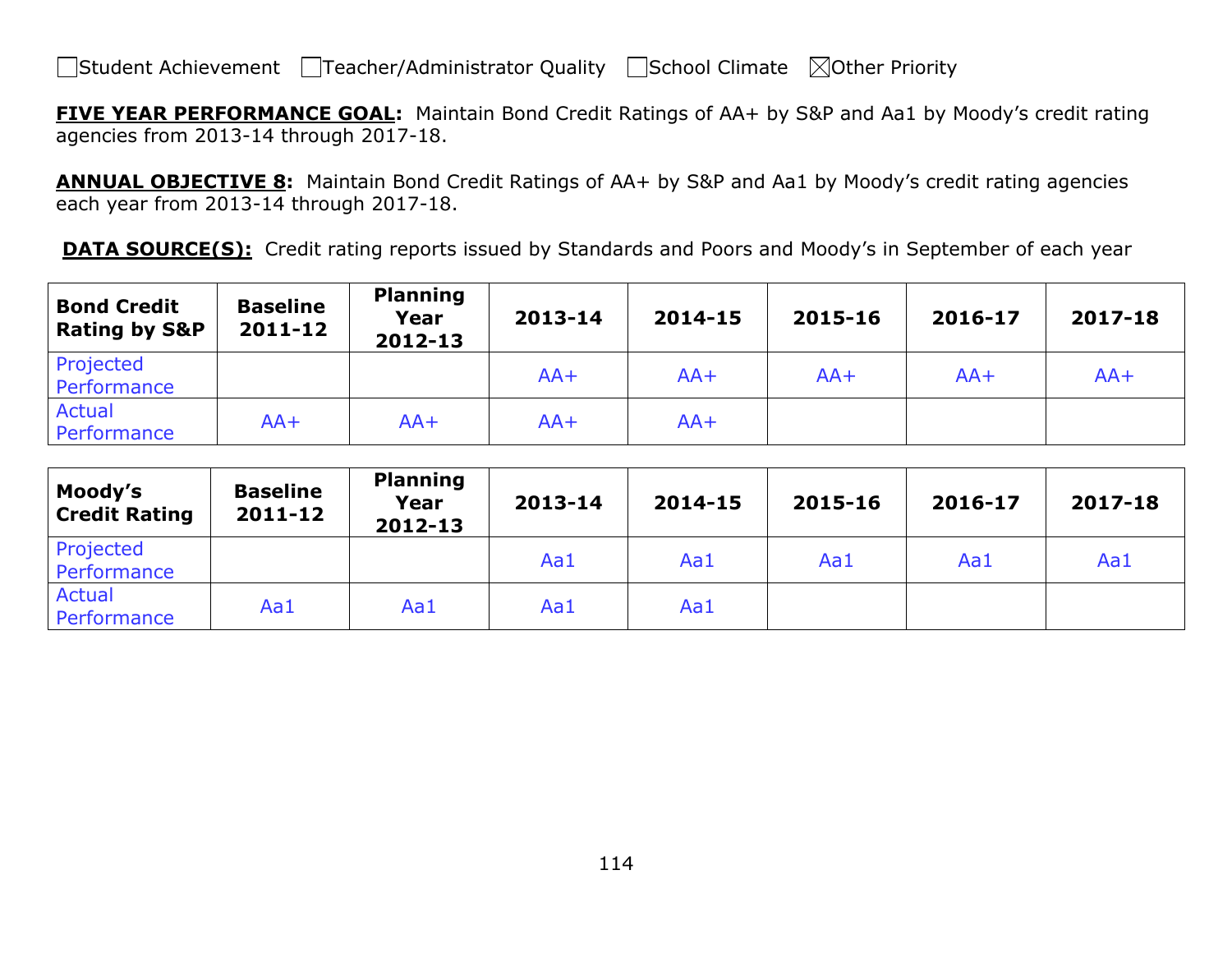**FIVE YEAR PERFORMANCE GOAL**: Receive an "Unmodified Audit Opinion" on the annual external audit of the annual financial reports.

**ANNUAL OBJECTIVE 9:** Receive an "Unmodified Audit Opinion" on the annual External Audit of the annual financial report.

|  | <b>DATA SOURCE(S):</b> Comprehensive Annual Financial Report |  |
|--|--------------------------------------------------------------|--|
|  |                                                              |  |

|             | <b>Baseline</b><br>2011-12 | <b>Planning</b><br>Year<br>2012-13 | 2013-14                   | 2014-15                                                                                 | 2015-16     | 2016-17     | 2017-18     |
|-------------|----------------------------|------------------------------------|---------------------------|-----------------------------------------------------------------------------------------|-------------|-------------|-------------|
| Projected   |                            |                                    |                           | Achieved per   Achieved per   Achieved per   Achieved per   Achieved per   Achieved per |             |             |             |
| Performance |                            | <b>CAFR</b>                        | <b>CAFR</b>               | <b>CAFR</b>                                                                             | <b>CAFR</b> | <b>CAFR</b> | <b>CAFR</b> |
| Actual      | Achieved                   |                                    | Achieved per Achieved per |                                                                                         |             |             |             |
| Performance | per CAFR                   | <b>CAFR</b>                        | <b>CAFR</b>               |                                                                                         |             |             |             |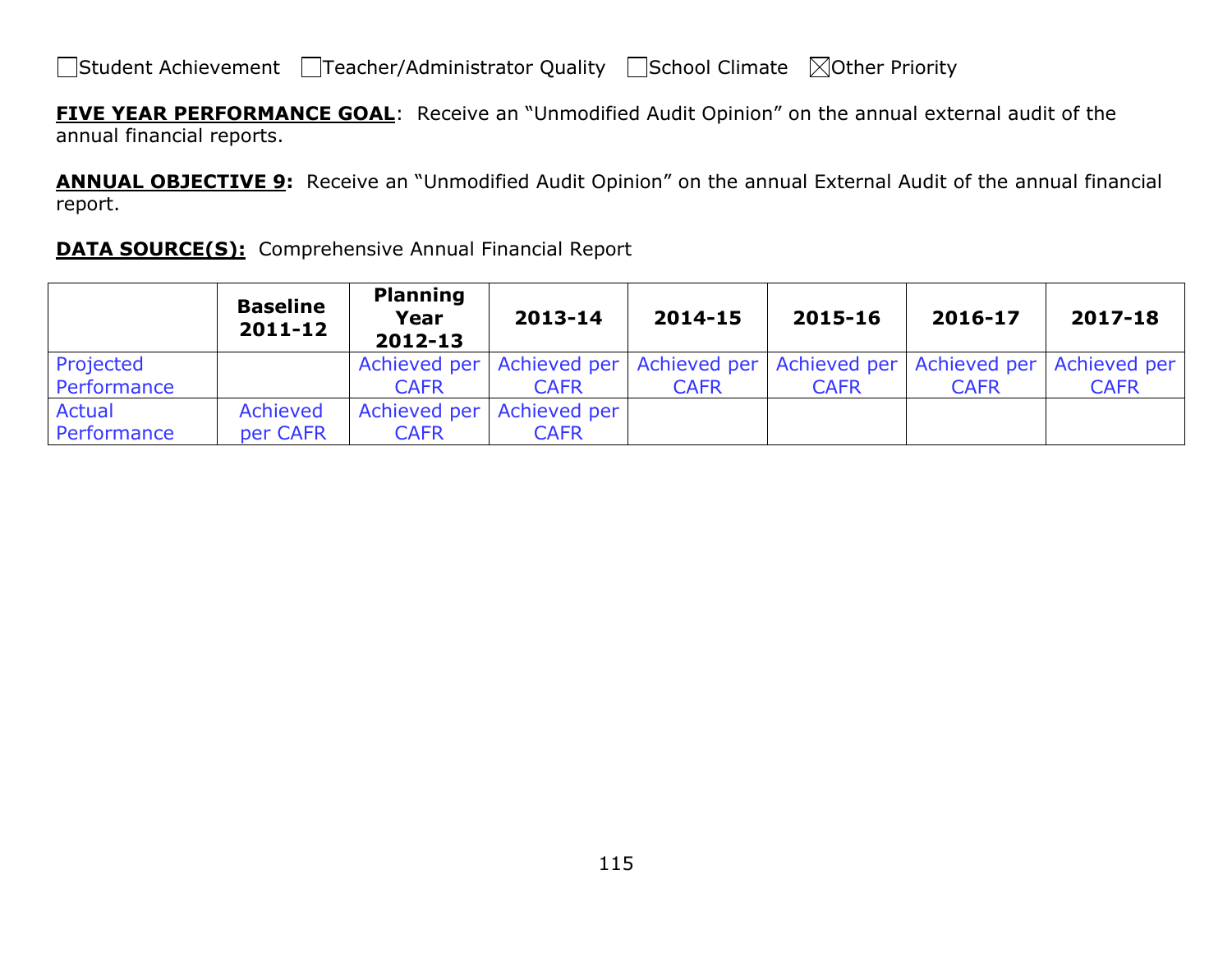## **Greenville County Schools Strategic Education Plan 2013-2018**

# **ACTION PLAN: Goal 4**

## *Goal 4: Effectively manage and further develop necessary financial resources*

Strategy 1: Continue to enhance the Nutrition Services Program to assure its effectiveness and fiscal independence.

| <b>Activities</b>                                                                                                                                                                                                                   | <b>Timeline</b> | Implementation<br>Team                                                          | <b>Estimated</b><br><b>Additional Cost</b>            | <b>Funding</b><br><b>Sources</b> |         | Status*      |   |
|-------------------------------------------------------------------------------------------------------------------------------------------------------------------------------------------------------------------------------------|-----------------|---------------------------------------------------------------------------------|-------------------------------------------------------|----------------------------------|---------|--------------|---|
|                                                                                                                                                                                                                                     |                 |                                                                                 |                                                       |                                  | F       | $\mathsf{C}$ | M |
| 4.1.1 Increase student participation and<br>quality of nutritional services and<br>products                                                                                                                                         |                 |                                                                                 |                                                       |                                  |         |              |   |
| a. Continue implementation of Culinary<br>Creations meals initiative at<br>remaining 23 elementary schools.                                                                                                                         | 2013-14         | <b>Culinary Specialist</b><br>Area Managers                                     | \$140,000                                             | Grants                           | X       |              |   |
| b. Begin implementation of modified<br>Culinary Creations meals initiative at<br>all 19 Middle Schools.                                                                                                                             | 2014-15         | <b>Culinary Specialist</b><br>Area Managers                                     | \$150,000                                             | <b>FANS/Grants</b>               | $\sf X$ |              |   |
| c. Begin implementation of modified<br>Culinary Creations meals initiative at<br>all 14 High Schools.                                                                                                                               | 2014-16         | <b>Culinary Specialist</b><br>Area Managers                                     | \$140,000                                             | <b>FANS/Grants</b>               |         | X            |   |
| Increase USDA reimbursable meal<br>$d_{-}$<br>participation at schools not meeting<br>district averages.<br>Elem 70% Middle 60% High 50%<br>Training will be implemented in food<br>quality, presentation, and customer<br>service. | 2014-16         | <b>Culinary Specialist</b><br>Area Managers<br>Marketing/Training<br>Specialist | \$1,000 per school<br>utilizing salaried<br>employees | <b>FANS</b>                      |         | X            |   |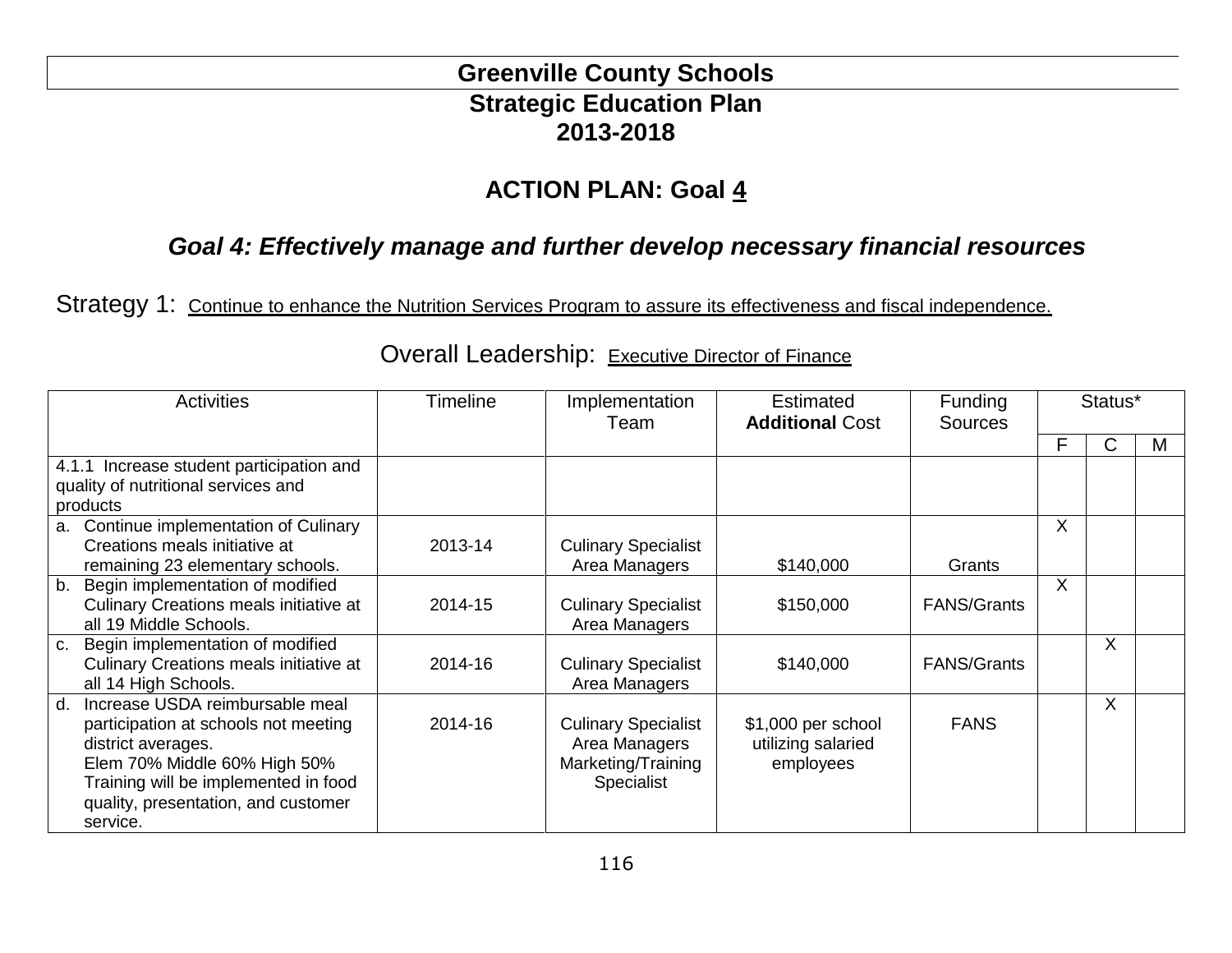| 4.1.2 Increase full-paid student meal<br>prices to meet USDA regulations                                                                                                                                                                                                                                  |                                               |                                                                                                                |         |  |
|-----------------------------------------------------------------------------------------------------------------------------------------------------------------------------------------------------------------------------------------------------------------------------------------------------------|-----------------------------------------------|----------------------------------------------------------------------------------------------------------------|---------|--|
| a. Annually increase the price of full-<br>paid student meals by 10 cents (per<br>USDA not required)                                                                                                                                                                                                      |                                               | Director of Food<br>Service                                                                                    | $\sf X$ |  |
| 4.1.3 Implement procedures to ensure<br>that all schools meet existing food and<br>labor cost standards                                                                                                                                                                                                   |                                               |                                                                                                                |         |  |
| a. Identify schools that exceed the<br>departmental food cost standard of<br>50%. Audit inventories, production<br>records, and meal prep to determine<br>the causes of inflated costs. Develop<br>an individual plan based on<br>investigation and train staff on proper<br>procedures to control costs. | Waiver received<br>for FY16<br>2013-2018      | <b>Culinary Specialist</b><br>Area Managers<br>Marketing/Training<br>Specialist<br>Training<br><b>Managers</b> | $\sf X$ |  |
| b. Identify schools that exceed the<br>departmental labor cost standard of<br>32%. Audit meal prep and meal<br>service to determine the causes of<br>inflated costs. Develop an individual<br>plan based on investigation and train<br>staff on proper procedures to control<br>costs.                    | Ongoing<br>3-5 months to<br>correct each site | <b>Culinary Specialist</b><br>Area Managers<br>Marketing/Training<br>Specialist<br>Training<br>Managers        | X       |  |
| 4.1.4 Increase current online meal<br>payments by 20% per year                                                                                                                                                                                                                                            |                                               |                                                                                                                |         |  |
| a. Coordinate with schools to<br>incorporate a My School Bucks link<br>on each website.                                                                                                                                                                                                                   | 2013-18                                       | <b>IT Specialist</b><br>Marketing/Training<br><b>Specialist</b>                                                | $\sf X$ |  |
| b. Coordinate with schools to include<br>instructions in their newsletters on<br>procedures to make online<br>payments.                                                                                                                                                                                   | 2013-18                                       | Marketing/Training<br>Specialist                                                                               | $\sf X$ |  |
| 4.1.5 Develop new concepts to increase<br>Food Service revenue                                                                                                                                                                                                                                            |                                               |                                                                                                                |         |  |
| a. Develop four new school store                                                                                                                                                                                                                                                                          |                                               |                                                                                                                | X       |  |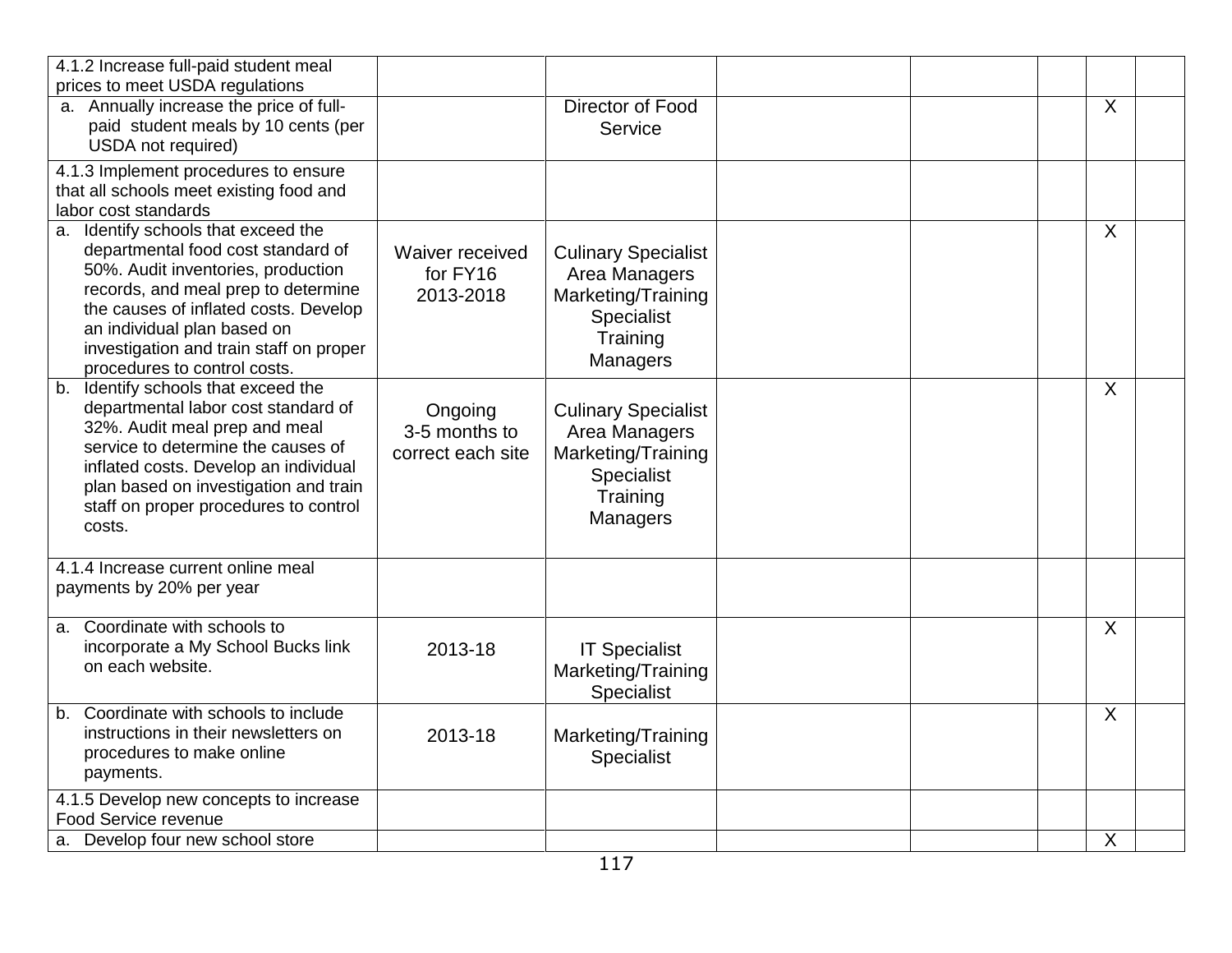| concepts to sell reimbursable meals,<br>special sales food items, and school<br>supplies. | 2013-15 | Area Managers<br>Marketing/Training<br>Specialist | \$29,000 per year<br>new labor costs | FANS |            |  |
|-------------------------------------------------------------------------------------------|---------|---------------------------------------------------|--------------------------------------|------|------------|--|
|                                                                                           |         |                                                   | _ _ _ _                              |      | .<br>- - - |  |

*\* F…..Finished; C….Continued; M….Modified*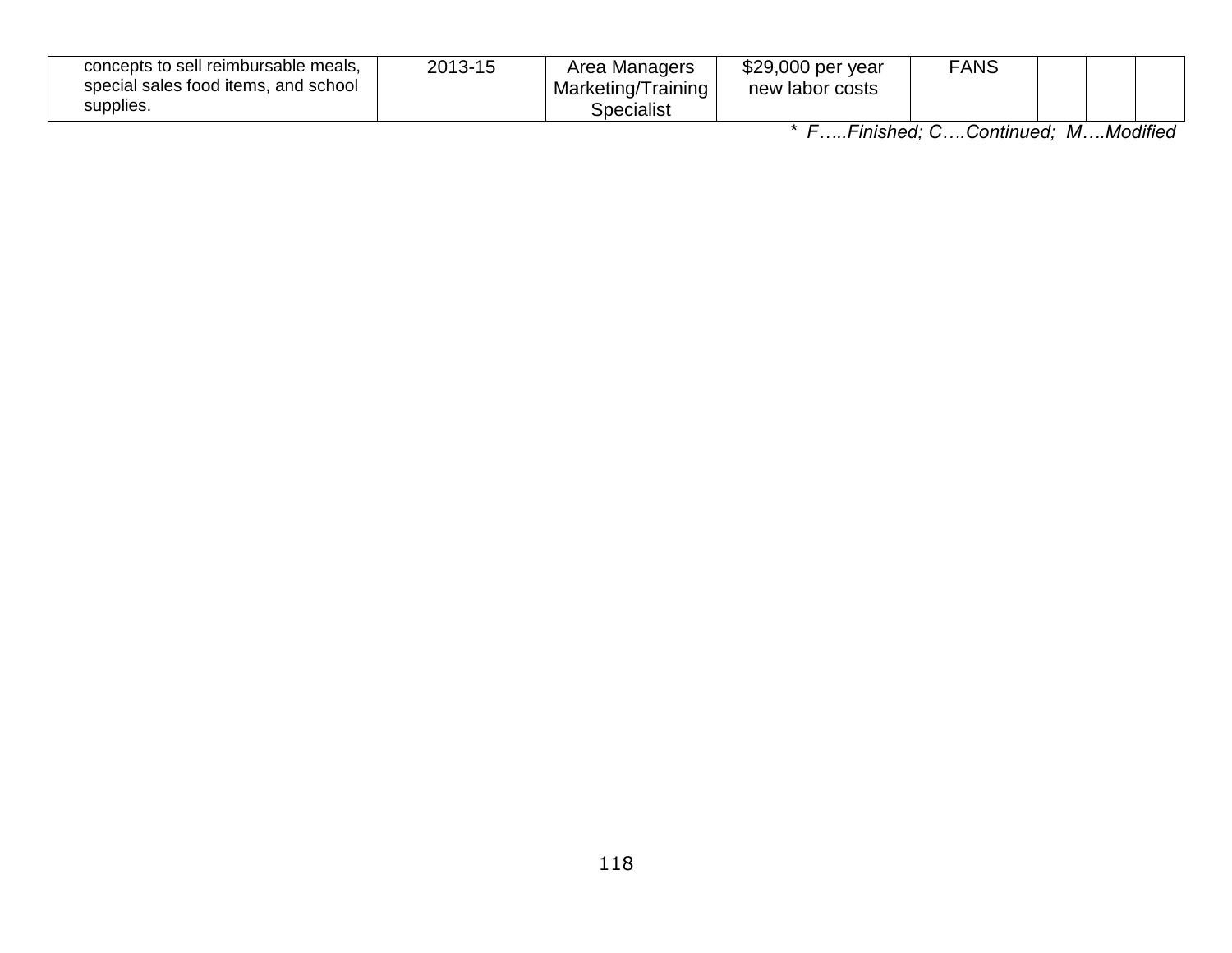### Strategy 2: Expand utilization of the Purchasing Card (P-Card) program and initiate online services to streamline revenue generation process and decrease expenses pertaining to document storage

| <b>Activities</b>                               | Timeline | <b>Implementation Team</b>    | <b>Estimated</b><br><b>Additional Cost</b> | Funding<br><b>Sources</b> |   | Status*                   |   |
|-------------------------------------------------|----------|-------------------------------|--------------------------------------------|---------------------------|---|---------------------------|---|
|                                                 |          |                               |                                            |                           | F | C                         | M |
| 4.2.1 Expand Purchasing Card (P-Card)           |          |                               |                                            |                           |   |                           |   |
| program                                         |          |                               |                                            |                           |   |                           |   |
| Identify eligible schools by reviewing<br>a.    | 2013-18  | Director of                   |                                            |                           |   | X                         |   |
| SAF audit reports                               |          | <b>Accounting Services</b>    |                                            |                           |   |                           |   |
| Review department requests and<br>b.            | 2013-18  | <b>Director of Accounting</b> |                                            |                           |   | $\boldsymbol{\mathsf{X}}$ |   |
| justifications to use P-card                    |          | <b>Services</b>               |                                            |                           |   |                           |   |
| Review invoices submitted for payment<br>C.     | 2013-18  | <b>Director of Accounting</b> |                                            |                           |   | $\boldsymbol{\mathsf{X}}$ |   |
| to accounts payable to capture P-card           |          | Services                      |                                            |                           |   |                           |   |
| payment opportunities                           |          |                               |                                            |                           |   |                           |   |
| 4.2.2 Implement an online payment program       |          |                               |                                            |                           |   |                           |   |
| to provide the option of using credits cards to |          |                               |                                            |                           |   |                           |   |
| pay school fees                                 |          |                               |                                            |                           |   |                           |   |
| Identify advantages of implementing a<br>а.     | 2014-15  | <b>Director of Accounting</b> |                                            |                           |   | X                         |   |
| system                                          |          | <b>Services</b>               |                                            |                           |   |                           |   |
| b. Identify security/concerns to be             | 2014-15  | Director of Accounting        |                                            |                           |   | $\sf X$                   |   |
| addressed                                       |          | Services/ETS                  |                                            |                           |   |                           |   |
| c. Expand existing program (used by             | 2014-15  | Director of Accounting        |                                            |                           |   | $\sf X$                   |   |
| FANS) to provide software                       |          | Services                      |                                            |                           |   |                           |   |
| program/service to meet the needs               |          |                               |                                            |                           |   |                           |   |
| identified                                      |          |                               |                                            |                           |   |                           |   |
| d. Implement program                            | 2014-16  | <b>Business Services/ETS</b>  | \$2,500                                    | <b>GF</b>                 |   | $\boldsymbol{\mathsf{X}}$ |   |
| 4.2.3 Implement document imaging system         |          |                               |                                            |                           |   |                           |   |
| to improve online access to critical            |          |                               |                                            |                           |   |                           |   |
| documents and decrease copying needs            |          |                               |                                            |                           |   |                           |   |
| a. Form a working group of employees to         | 2014-16  | Director of Accounting        |                                            |                           |   | X                         |   |
| identify benefits of implementing a             |          | <b>Services</b>               |                                            |                           |   |                           |   |
| document imaging system                         |          |                               |                                            |                           |   |                           |   |
| Identify hardware needed to effectively<br>b.   | 2014-16  | <b>Working Group/ETS</b>      |                                            |                           |   | $\sf X$                   |   |
| use a document imaging system                   |          |                               |                                            |                           |   |                           |   |
| Identify company to provide software<br>C.      | 2016-17  | Working Group/                |                                            |                           |   | X                         |   |
| program/service to meet the needs               |          | Procurement                   |                                            |                           |   |                           |   |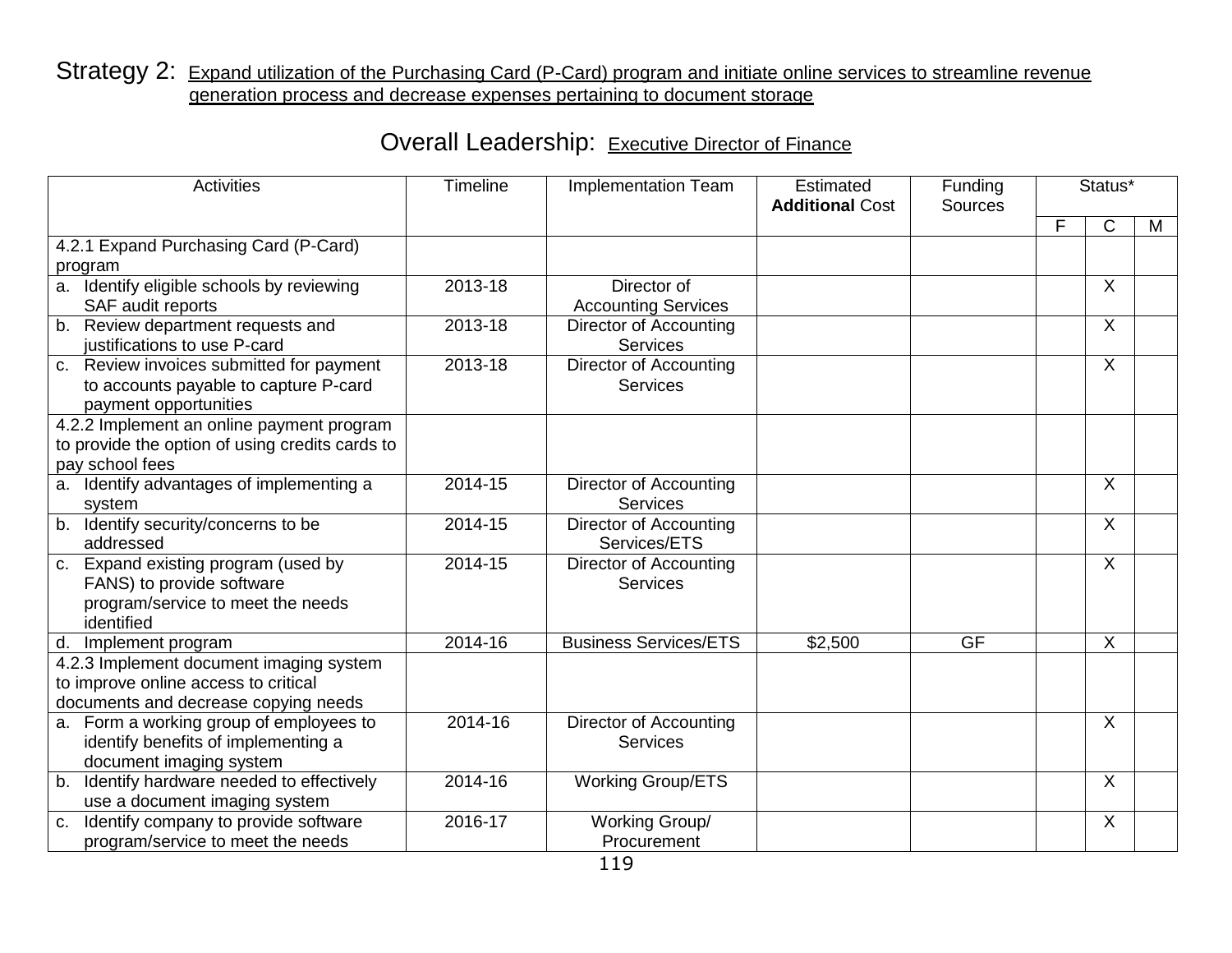| identified                              |                             |                                   |           |  |  |
|-----------------------------------------|-----------------------------|-----------------------------------|-----------|--|--|
| lement program<br>l mr<br>,,,,,,,<br>u. | 2015-<br>$\sqrt{2}$<br>نا 1 | T<br>า Services/ETS<br>Accounting | \$250,000 |  |  |

### Strategy 3: Develop processes to allow online access to W2 information, employee donations to United Way, and employment verification process

| <b>Activities</b>                                                                                                                              | <b>Timeline</b> | <b>Implementation Team</b>                 | Estimated<br><b>Additional Cost</b> | <b>Funding</b><br><b>Sources</b> | Status*                   |              |   |
|------------------------------------------------------------------------------------------------------------------------------------------------|-----------------|--------------------------------------------|-------------------------------------|----------------------------------|---------------------------|--------------|---|
|                                                                                                                                                |                 |                                            |                                     |                                  | F                         | $\mathsf{C}$ | Μ |
| 4.3.1. Establish online data base of current<br>and historical W2 records, through MHC<br>Document Self-Service.                               |                 |                                            |                                     |                                  |                           |              |   |
| a. Identity and solve data security concerns                                                                                                   | 2013-14         | Coordinator, Payroll &<br><b>ETS Staff</b> |                                     |                                  | $\sf X$                   |              |   |
| Load historical and current W2<br>b.<br>information to data base                                                                               | 2013-14         | Coordinator, Payroll &<br><b>ETS Staff</b> |                                     |                                  | $\sf X$                   |              |   |
| Test W2 information and security<br>C.<br>protocols                                                                                            | 2013-14         | Coordinator, Payroll &<br><b>ETS Staff</b> |                                     |                                  | $\sf X$                   |              |   |
| Allow employee access to information<br>d.                                                                                                     | 2014-15         | Coordinator, Payroll &<br><b>ETS Staff</b> |                                     |                                  | X                         |              |   |
| 4.3.2. Communicate to employees their<br>option to access W2 information online                                                                |                 |                                            |                                     |                                  |                           |              |   |
| Place information about online access to<br>a.<br>W2s on/in:<br><b>Management Memo</b><br>E-Bulletin<br>Pay stub web page<br>District web page | 2014-15         | Coordinator, Payroll                       |                                     |                                  | $\boldsymbol{\mathsf{X}}$ |              |   |
| Establish online process to allow<br>b.<br>employees to opt-out of receiving printed<br>annual W2                                              | 2015-16         | Coordinator, Payroll &<br><b>ETS Staff</b> |                                     |                                  | X                         |              |   |
| Allow employees to opt-out of receiving<br>C.<br>printed annual W2 by online process.                                                          | 2015-16         | Coordinator, Payroll &<br><b>ETS Staff</b> |                                     |                                  | X                         |              |   |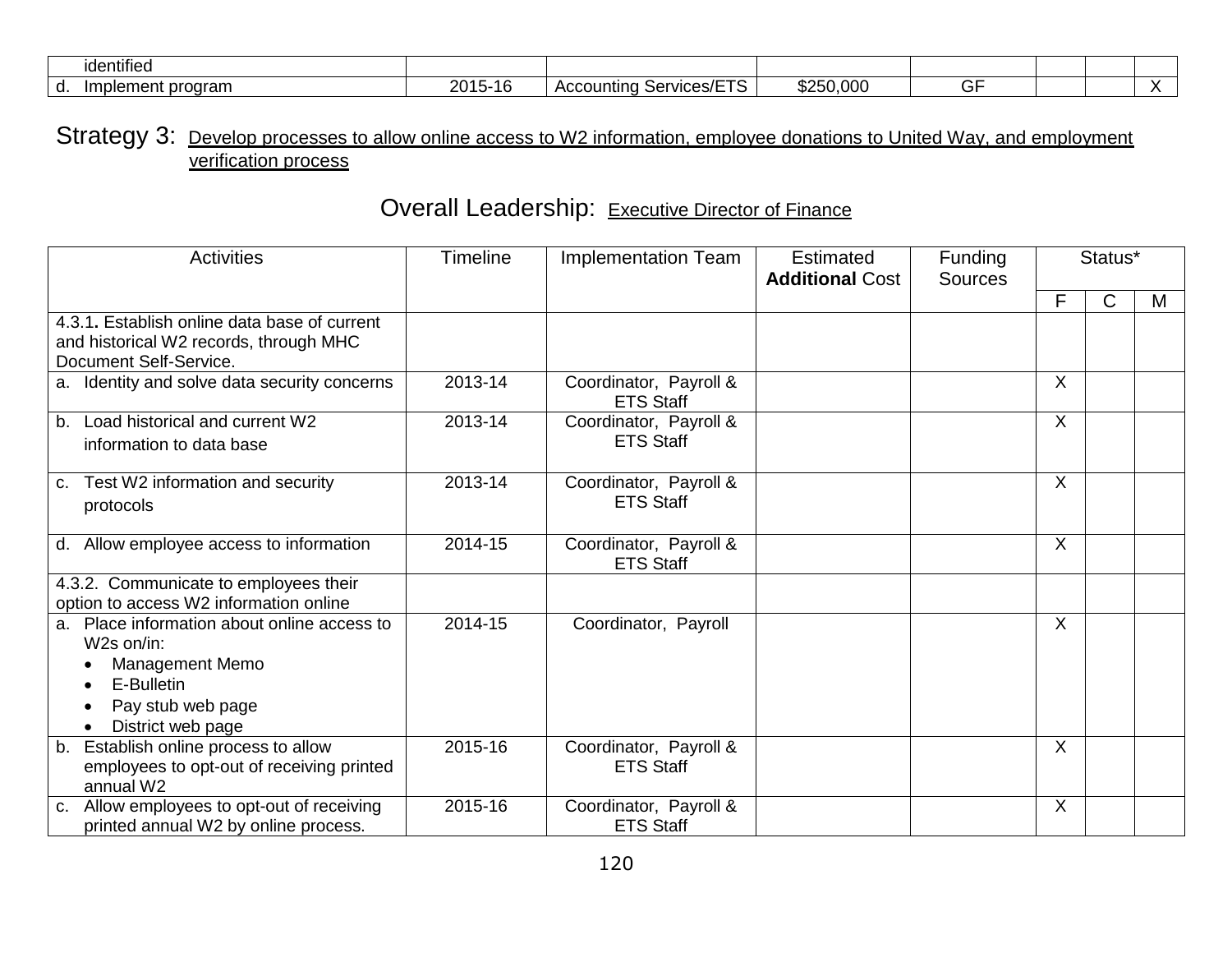|                                          | 4.3.3 Outsource employment verification                                                                                                                                                                                        |         |                                                    |                           |         |
|------------------------------------------|--------------------------------------------------------------------------------------------------------------------------------------------------------------------------------------------------------------------------------|---------|----------------------------------------------------|---------------------------|---------|
| process                                  |                                                                                                                                                                                                                                |         |                                                    |                           |         |
| a.                                       | Issue RFP to identify vendor that can<br>provide employment verification services.                                                                                                                                             | 2013-14 | Dir./Coor., Payroll                                | $\boldsymbol{\mathsf{X}}$ |         |
| performed by vendor.                     | b. Implement process of having<br>employment verification services                                                                                                                                                             | 2014-15 | Coordinator, Payroll &<br><b>ETS Staff</b>         | $\boldsymbol{\mathsf{X}}$ |         |
|                                          | 4.3.4 Establish online United Way enrollment                                                                                                                                                                                   |         |                                                    |                           |         |
| process                                  |                                                                                                                                                                                                                                |         |                                                    |                           |         |
|                                          | a. Create and test online enrollment                                                                                                                                                                                           | 2013-15 | Director, Payroll & ETS                            | X                         |         |
| process                                  |                                                                                                                                                                                                                                |         | <b>Staff</b>                                       | X                         |         |
|                                          | b. Create and test data file and process to<br>load United Way payroll deductions                                                                                                                                              | 2013-15 | Coordinator, Payroll &<br><b>ETS Staff</b>         |                           |         |
| Memo and E-Bulletin                      | c. Communicate online enrollment process<br>to District Staff through Management                                                                                                                                               | 2015-16 | Director, Payroll &<br><b>Communications Dept.</b> |                           | $\sf X$ |
| enrollment process                       | d. Provide employee access to online                                                                                                                                                                                           | 2015-16 | Director, Payroll & ETS<br><b>Staff</b>            |                           | $\sf X$ |
| customer satisfaction rating:            | 4.3.5 Improve Benefit Department's                                                                                                                                                                                             |         |                                                    |                           |         |
|                                          | a. Gather information on customer<br>satisfaction using:<br>Customer survey results<br>Call center statistics                                                                                                                  | 2013-16 | Director, Payroll &<br><b>Insurance Services</b>   |                           | $\sf X$ |
| statistics to:<br>$\bullet$<br>$\bullet$ | b. Use results of survey and call center<br>Realign responsibilities<br>Identify training need                                                                                                                                 | 2013-14 | Director, Payroll &<br><b>Insurance Services</b>   | X                         |         |
| $\bullet$                                | c. Expand Flex Hours Program<br>Two days a week Benefits<br>Department will stay open to 6pm<br>to provide additional service time<br>to District employees<br>Monitor program to determine<br>employee utilization of program | 2013-16 | Director, Payroll &<br><b>Insurance Services</b>   |                           | X       |
|                                          | d. Increase Benefit Department<br>customer satisfaction rating to 95%                                                                                                                                                          | 2014-16 | Director, Payroll &<br><b>Insurance Services</b>   |                           | $\sf X$ |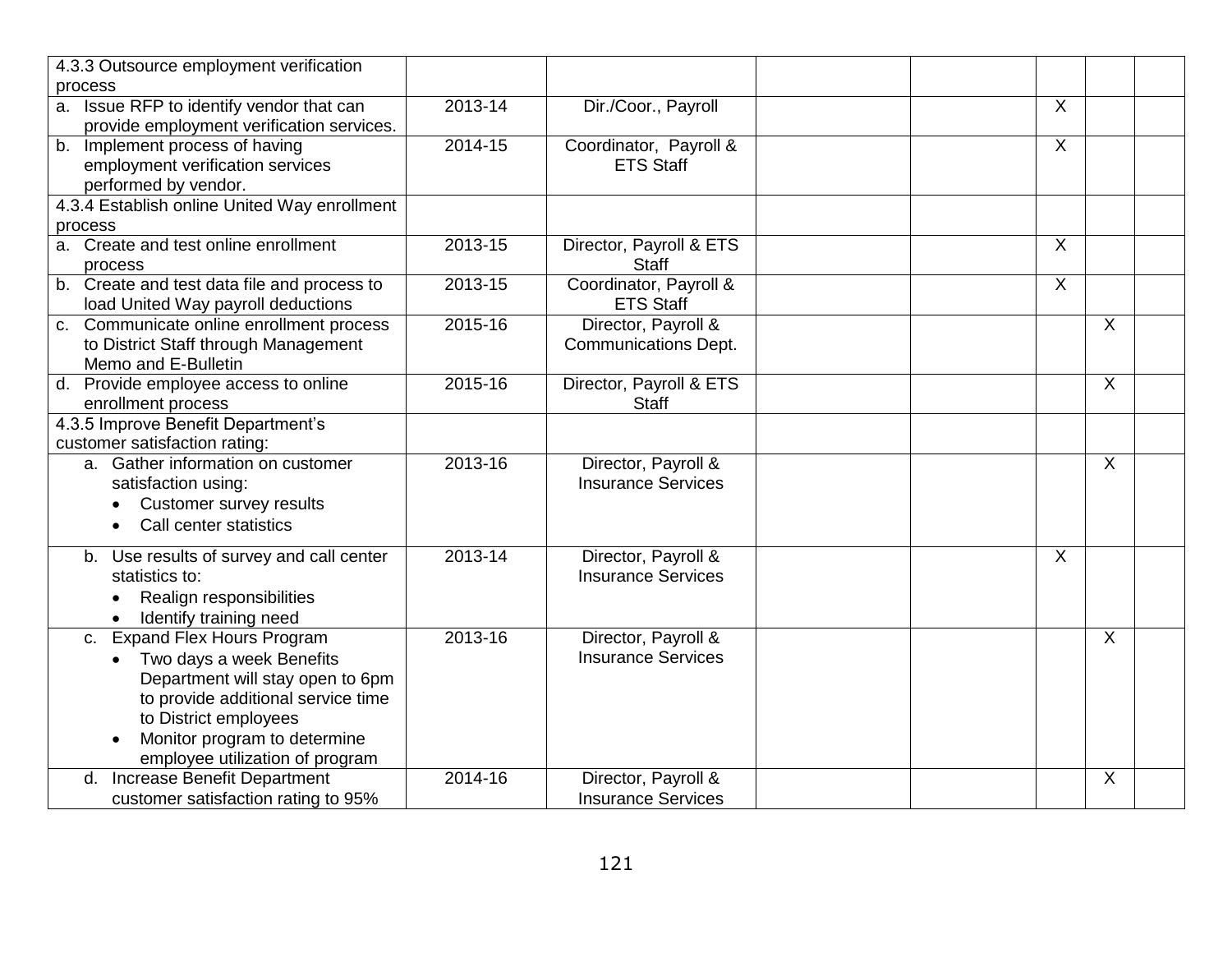### Strategy 4: Continue District's strong financial ratings by maintaining high bond credit rating and receiving "Unqualified Audit Opinion" on the Comprehensive Annual Financial Report

| Overall Leadership: Executive Director of Finance |  |
|---------------------------------------------------|--|
|---------------------------------------------------|--|

| <b>Activities</b>                                                                                                                                                                                                             | <b>Timeline</b> | <b>Implementation Team</b>                                                            | Estimated<br><b>Additional Cost</b> | Funding<br><b>Sources</b> | Status* |              |   |
|-------------------------------------------------------------------------------------------------------------------------------------------------------------------------------------------------------------------------------|-----------------|---------------------------------------------------------------------------------------|-------------------------------------|---------------------------|---------|--------------|---|
|                                                                                                                                                                                                                               |                 |                                                                                       |                                     |                           | F       | $\mathsf{C}$ | M |
| 4.4.1 Maintain Bond Credit Ratings                                                                                                                                                                                            |                 |                                                                                       |                                     |                           |         |              |   |
| a. Implement procedures and policies<br>necessary to move the District's<br>"stable/good financial outlook" as<br>assigned by S&P and Moody's to "strong<br>financial outlook" and "strong financial<br>management practices. | 2013-16         | <b>Executive Director of</b><br>Finance and Director of<br><b>Accounting Services</b> |                                     |                           |         | $\mathsf{X}$ |   |
| b. Have District's financial outlook and<br>financial management practices receive<br>an assignment of "strong" by S&P and<br>Moody's                                                                                         | 2015-16         | <b>Executive Director of</b><br>Finance and Director of<br><b>Accounting Services</b> |                                     |                           |         | $\sf X$      |   |
| 4.4.2 Continue to receive an "Unmodified<br>Audit Opinion" on the Annual Financial<br>Report                                                                                                                                  |                 |                                                                                       |                                     |                           |         |              |   |
| a. Review and monitor internal controls<br>every quarter                                                                                                                                                                      | 2013-18         | <b>Finance Department</b><br><b>Directors</b>                                         |                                     |                           |         | X            |   |
| b. Cross train Finance staff on critical tasks                                                                                                                                                                                | 2013-18         | <b>Finance Department</b><br><b>Directors</b>                                         |                                     |                           |         | X            |   |
| Encourage Finance staff to earn<br>C.<br>certification through the Government<br>Finance Office program                                                                                                                       | 2013-18         | <b>Finance Department</b><br><b>Directors</b>                                         |                                     |                           |         | X            |   |
| d. Implement Government Accounting<br>Standards Board (GASB)<br>pronouncements in required time frame                                                                                                                         | 2013-18         | <b>Finance Department</b><br><b>Directors</b>                                         |                                     |                           |         | X            |   |
| e. Update Enterprise Resource Planning<br>(ERP) system with new releases within<br>a prudent time frame                                                                                                                       | 2013-18         | <b>Finance Department</b><br><b>Directors</b>                                         |                                     |                           |         | X            |   |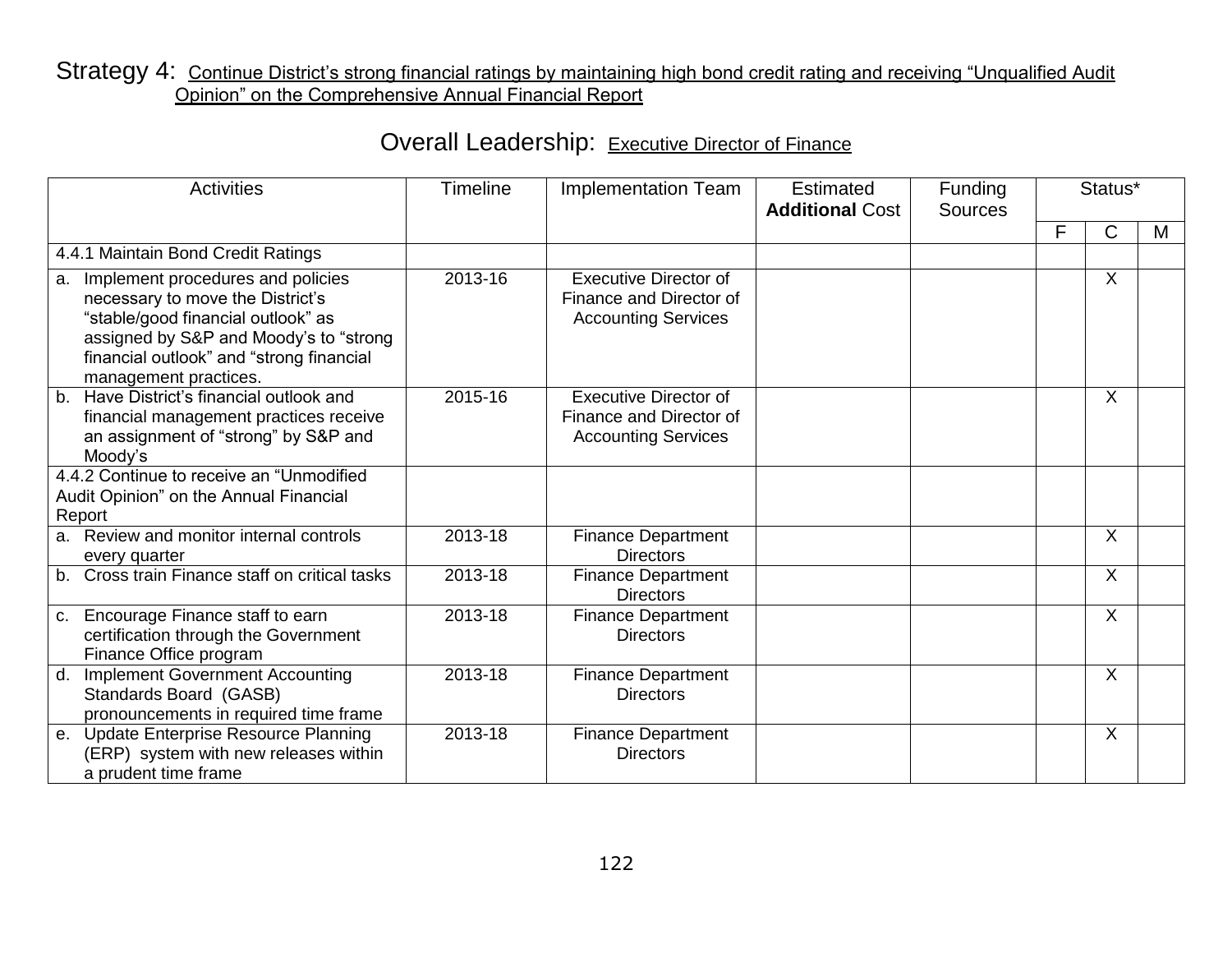## Strategy 5: Continue to enhance and effectively manage warehouse inventory, handling of surplus furniture and U.S. Mail process

|    | <b>Activities</b>                                                                                             | <b>Timeline</b> | <b>Implementation Team</b>           | Estimated<br><b>Additional Cost</b> | Funding<br><b>Sources</b> | Status* |                           |   |
|----|---------------------------------------------------------------------------------------------------------------|-----------------|--------------------------------------|-------------------------------------|---------------------------|---------|---------------------------|---|
|    |                                                                                                               |                 |                                      |                                     |                           | F       | $\mathsf{C}$              | M |
|    | 4.5.1 Analyze the cost of current auction                                                                     |                 |                                      |                                     |                           |         |                           |   |
|    | format vs. online auction costs                                                                               |                 |                                      |                                     |                           |         |                           |   |
|    | a. Reduce amount of employee time and                                                                         | 2014-15         | Logistics Coordinator,               |                                     |                           | $\sf X$ |                           |   |
|    | district expense to conduct auctions                                                                          |                 | foreman                              |                                     |                           |         |                           |   |
|    | b. Implement online auction                                                                                   | 2014-16         | <b>Logistics Coordinator</b>         |                                     |                           |         | $\mathsf{X}$              |   |
|    | 4.5.2 Reduce cost of processing US Mail                                                                       |                 |                                      |                                     |                           |         |                           |   |
|    | a. Research cost of presort mail services by<br>vendor vs. actual mailing costs of first<br>class mail        | 2014-16         | Logistics Coordinator,               |                                     |                           |         | $\sf X$                   |   |
|    | b. Investigate use of bulk mail rate for<br>comprehensive health education<br>materials needing to be mailed  | 2014-16         | Logistics Coordinator,               |                                     |                           |         | $\sf X$                   |   |
|    | c. Consult with presort service concerning<br>time of day pick up options                                     | 2013-14         | <b>Logistics Coordinator</b>         |                                     |                           | $\sf X$ |                           |   |
| d. | Investigate cost and feasibility of copying<br>comprehensive health materials by the<br>print shop vs. copier | 2014-15         | Logistics Coordinator,<br>mail clerk |                                     |                           |         | X                         |   |
|    | 4.5.3 Effectively Manage Warehouse                                                                            |                 |                                      |                                     |                           |         |                           |   |
|    | Inventory                                                                                                     |                 |                                      |                                     |                           |         |                           |   |
|    | a. Reduce inventory by discontinuing                                                                          | 2013-18         | Logistics Coordinator,               |                                     |                           |         | $\sf X$                   |   |
|    | outdated products and survey                                                                                  |                 | <b>Inventory and Ordering</b>        |                                     |                           |         |                           |   |
|    | bookkeepers & secretaries for desired                                                                         |                 | <b>Specialists</b>                   |                                     |                           |         |                           |   |
|    | products to purchase in bulk                                                                                  |                 |                                      |                                     |                           |         |                           |   |
| b. | Identify slow turnover vs. fast turnover                                                                      | 2013-18         | <b>Logistics Coordinator</b>         |                                     |                           |         | X                         |   |
|    | items for timely, favorable pricing                                                                           |                 |                                      |                                     |                           |         |                           |   |
|    | c. Explore online auction of surplus                                                                          | 2013-16         | Logistics Coordinator                |                                     |                           |         | $\boldsymbol{\mathsf{X}}$ |   |
|    | furniture and equipment                                                                                       |                 |                                      |                                     |                           |         |                           |   |
| d. | Automate inventory planning order                                                                             | 2014-16         | Logistic Coordinator,                |                                     |                           |         | $\sf X$                   |   |
|    | requisition flow via Lawson                                                                                   |                 | <b>ETS</b>                           |                                     |                           |         |                           |   |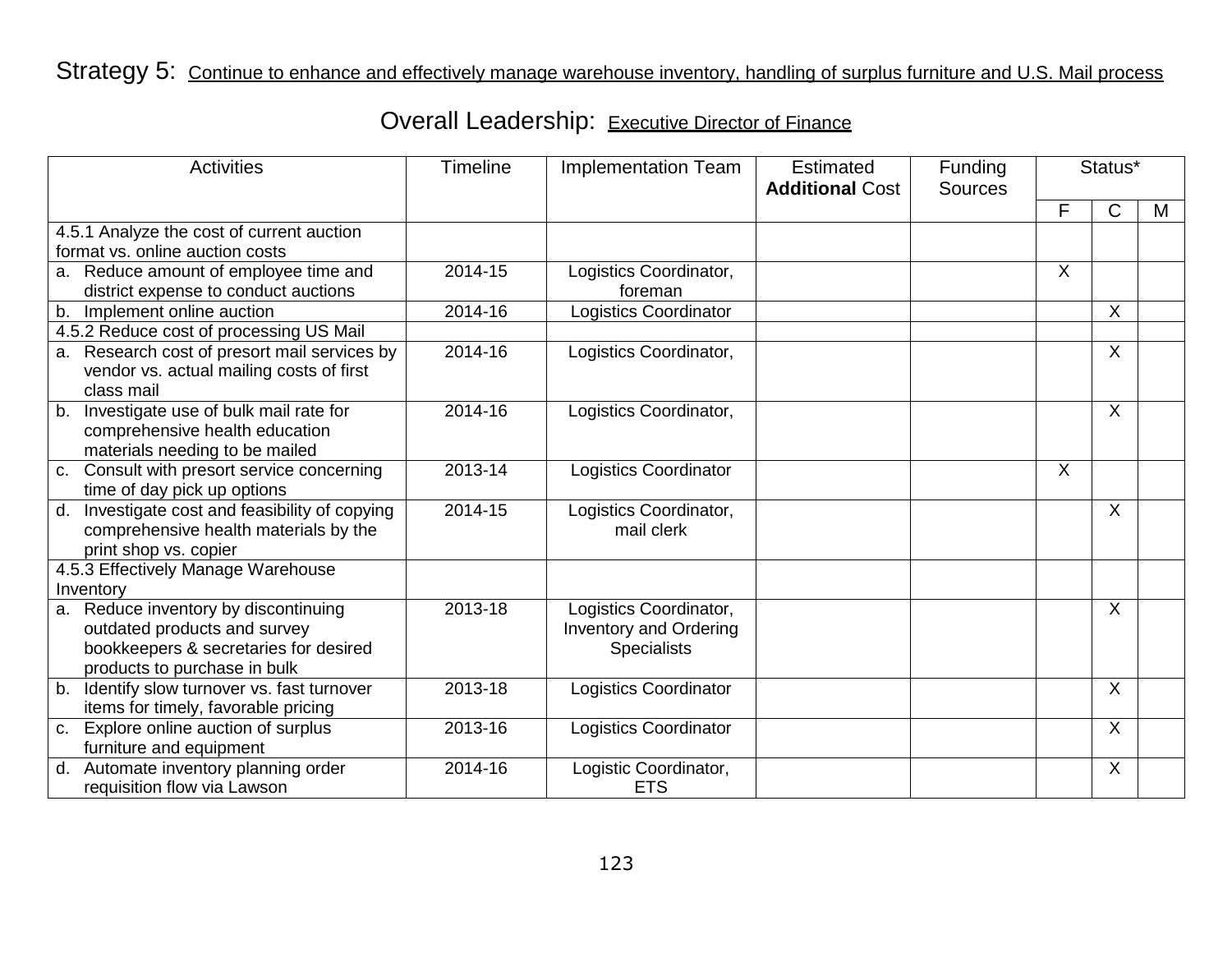### Strategy 6: Streamline budget development and reporting processes and develop processes to improve budget monitoring practices

| <b>Activities</b>                                                                                                                                                                                      | Timeline                                                     | <b>Implementation Team</b>                                                                  | <b>Estimated</b><br><b>Additional Cost</b> | Funding<br><b>Sources</b> | Status* |                           |         |
|--------------------------------------------------------------------------------------------------------------------------------------------------------------------------------------------------------|--------------------------------------------------------------|---------------------------------------------------------------------------------------------|--------------------------------------------|---------------------------|---------|---------------------------|---------|
|                                                                                                                                                                                                        |                                                              |                                                                                             |                                            |                           | F       | C                         | M       |
| 4.6.1 Streamline budget process and<br>procedures                                                                                                                                                      |                                                              |                                                                                             |                                            |                           |         |                           |         |
| a. Implement on-line budget process for<br>departments.                                                                                                                                                | 2015-16                                                      | <b>Budget Team</b>                                                                          |                                            |                           |         |                           | $\sf X$ |
| b. Implement electronic budget transfer with<br>on-line approval routing.                                                                                                                              | Meet with ETS<br>to determine<br>feasibility and<br>timeline | ETS/Budget Team                                                                             |                                            |                           | X       |                           |         |
| c. Improve efficiencies by utilizing a shared<br>drive for budget documents.                                                                                                                           | 2013-18                                                      | <b>Budget Team</b>                                                                          |                                            |                           |         | X                         |         |
| 4.6.2 Develop and implement additional<br>services and budget reports                                                                                                                                  |                                                              |                                                                                             |                                            |                           |         |                           |         |
| a. Implement a procedure/process that<br>would create a purchase order database<br>where an image of a purchase order can<br>be retrieved.                                                             | Meet with ETS<br>to determine<br>feasibility and<br>timeline | ETS/Budget Team                                                                             |                                            |                           |         | $\boldsymbol{\mathsf{X}}$ |         |
| b. Implement a procedure/process that<br>would notify original requester when a<br>requisition or purchase order commits<br>funds but does not become a purchase<br>order in Lawson.                   | Meet with ETS<br>to determine<br>feasibility and<br>timeline | ETS/Budget Team                                                                             |                                            |                           | $\sf X$ |                           |         |
| c. Maintain and expand a Budget Services<br>website within the School District web<br>address.                                                                                                         | 2013-18                                                      | Director for Budget<br><b>Services</b>                                                      |                                            |                           |         | X                         |         |
| d. Prepare a comprehensive graphic report<br>to the Board each quarter that<br>summarizes the primary revenue /<br>expenses indicators of the district's<br>overall financial condition and provides a | 2014-15                                                      | <b>Director for Budget</b><br>Services<br><b>Director for Accounting</b><br><b>Services</b> |                                            |                           |         | X                         |         |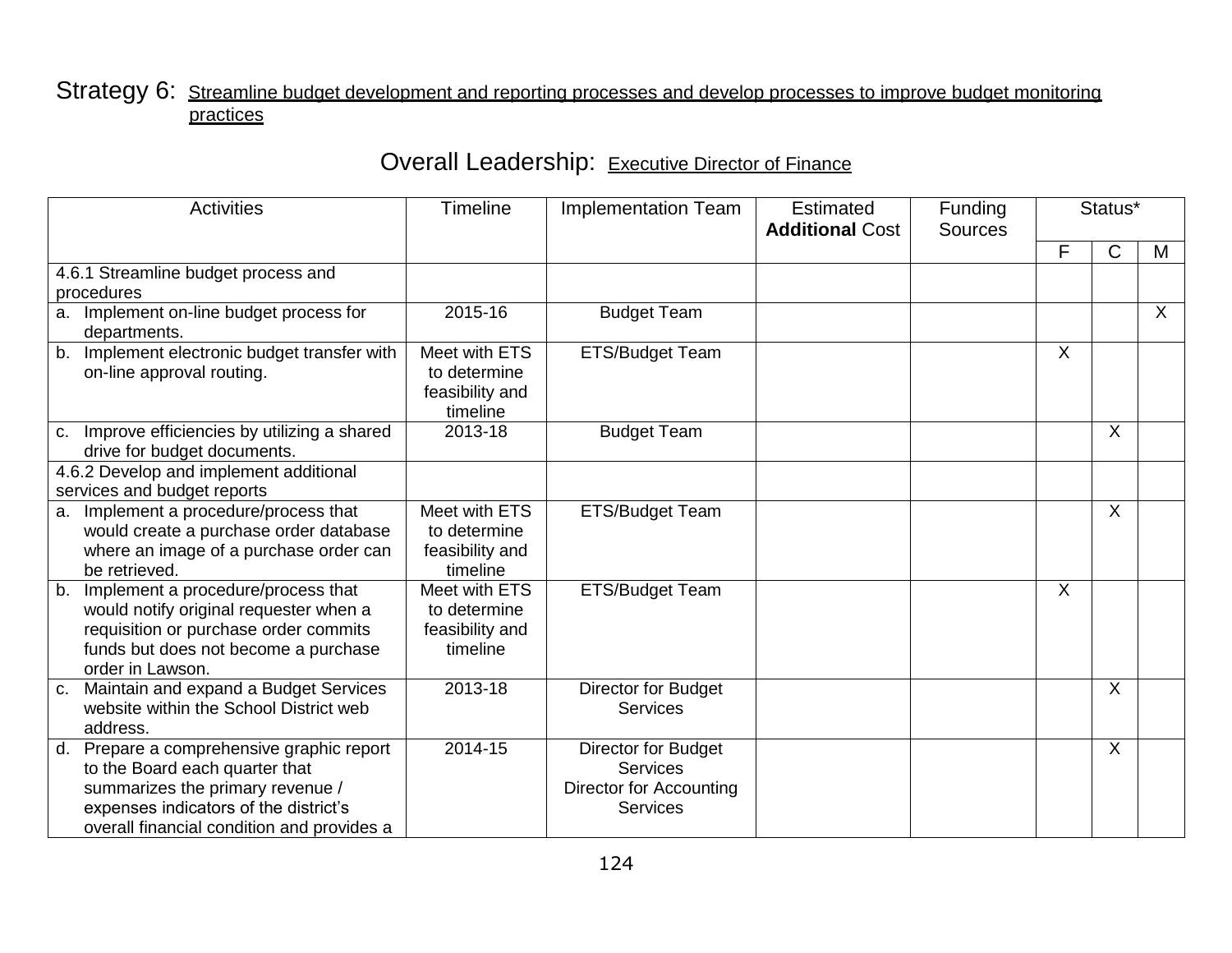| : state.<br>comparison<br>n to appropriate  |  |  |  |
|---------------------------------------------|--|--|--|
| regional<br>and<br>' or national benchmarks |  |  |  |

### Strategy 7: Formalize current process of comparing national and District per square foot and acreage cost for maintenance. building services and grounds

| <b>Activities</b>                                                                         | Timeline    | Implementation Team                                              | Estimated<br><b>Additional Cost</b> | Funding<br><b>Sources</b> | Status* |   |   |  |
|-------------------------------------------------------------------------------------------|-------------|------------------------------------------------------------------|-------------------------------------|---------------------------|---------|---|---|--|
|                                                                                           |             |                                                                  |                                     |                           |         | ັ | M |  |
| 4.7.1 Ensure national and District<br>comparisons include same cost factors               | $2013 - 16$ | Director of Maintenance<br>Director of Budget<br><b>Services</b> |                                     |                           |         |   |   |  |
| 4.7.2 Develop schedule for presentation of<br>information to the Administration and Board | 2014-16     | <b>Director of Maintenance</b><br>Director of Budget<br>Services |                                     |                           |         |   |   |  |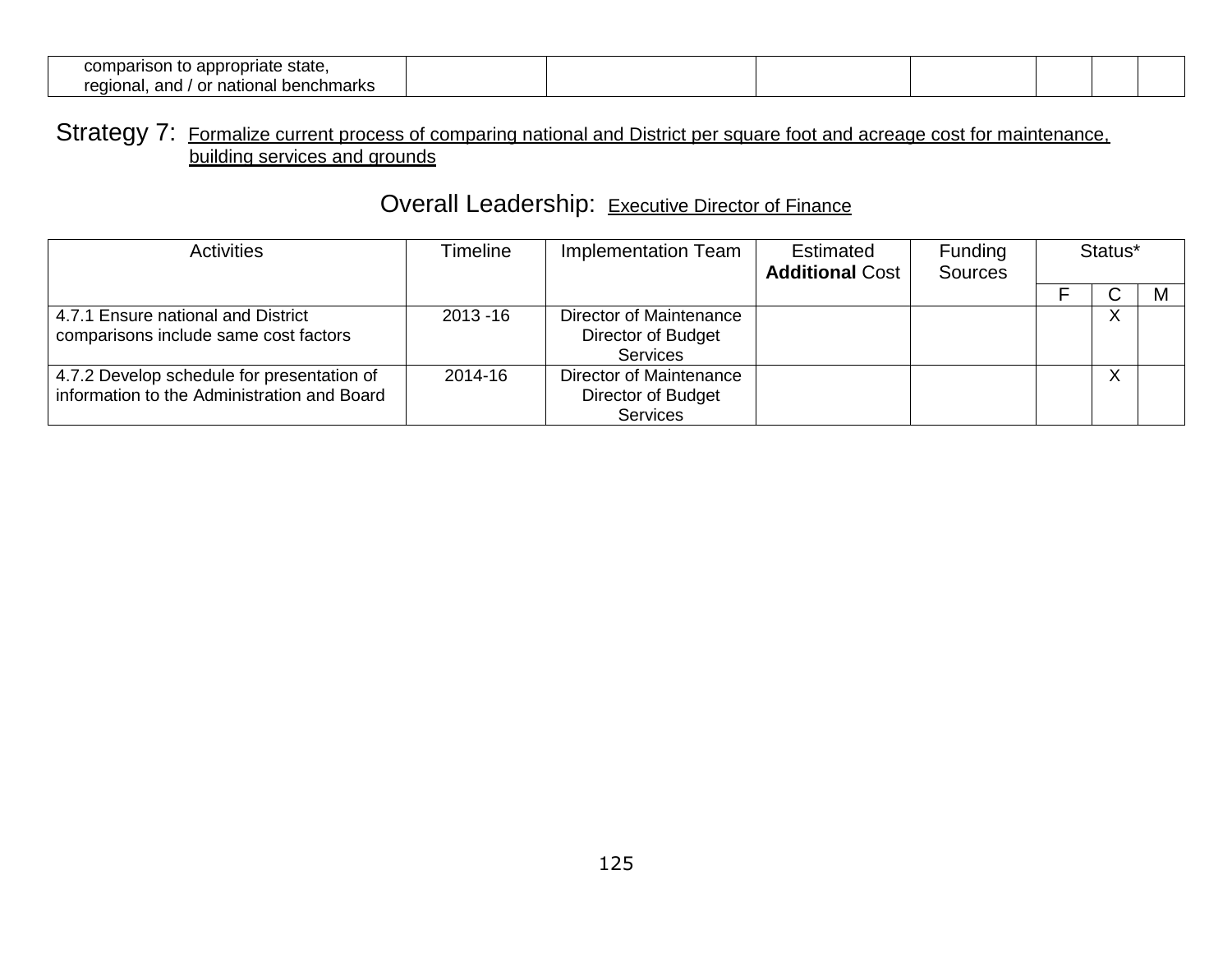### Strategy 8: Expand the financial portions of staff development training for District employees

| <b>Activities</b>                          | <b>Timeline</b> | <b>Implementation Team</b>    | <b>Estimated</b><br><b>Additional</b><br>Cost | Funding<br><b>Sources</b> | Status* |   |   |
|--------------------------------------------|-----------------|-------------------------------|-----------------------------------------------|---------------------------|---------|---|---|
|                                            |                 |                               |                                               |                           | F       | С | М |
| 4.8.1 Provide / continue staff development |                 |                               |                                               |                           |         |   |   |
| training for District employees            |                 |                               |                                               |                           |         |   |   |
| Develop online training videos /<br>a.     | 2015-16         | Director of Accounting        |                                               |                           |         | X |   |
| sessions concerning student activity       |                 | <b>Services</b>               |                                               |                           |         |   |   |
| funds accounting.                          |                 |                               |                                               |                           |         |   |   |
| Provide focused safety training<br>b.      | 2013-18         | Director, Payroll &           |                                               |                           |         | X |   |
| sessions for employee groups with high     |                 | Insurance Services,           |                                               |                           |         |   |   |
| <b>Workers Compensation activity</b>       |                 | <b>Coordinator of Workers</b> |                                               |                           |         |   |   |
| Provide annual staff development for       | 2013-18         | Compensation<br>Finance Team  |                                               |                           |         | X |   |
| C.<br>school and department personnel on   |                 |                               |                                               |                           |         |   |   |
| financial policies and procedures          |                 |                               |                                               |                           |         |   |   |
| related to Lawson software.                |                 |                               |                                               |                           |         |   |   |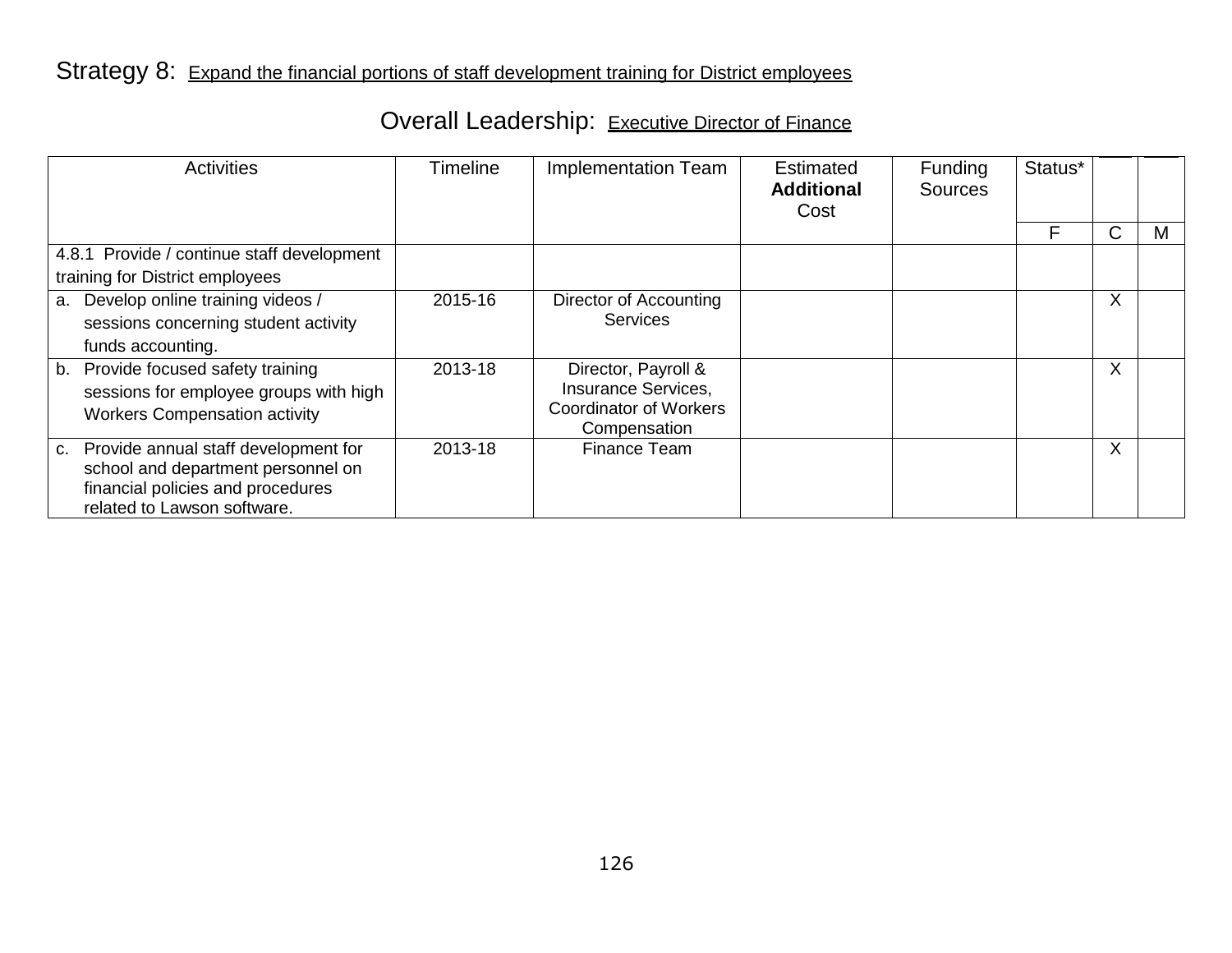### Strategy 9: Aggressively pursue strategies so that by the end of this Strategic Planning period the District will not depend on using the unassigned general fund – fund balance to fund the General Fund

| <b>Activities</b>                                                                                     | Timeline<br>Implementation Team |                                       | Estimated<br><b>Additional Cost</b> | Funding<br><b>Sources</b> | Status* |     |
|-------------------------------------------------------------------------------------------------------|---------------------------------|---------------------------------------|-------------------------------------|---------------------------|---------|-----|
|                                                                                                       |                                 |                                       |                                     |                           | ◡       | ΙVΙ |
| 4.9.1 Continue to inform District employees<br>of the District's financial position                   | 2013-18                         | Executive Director of<br>Finance      |                                     |                           | X       |     |
| 4.9.2 Develop online process for District<br>employees to submit cost savings or new<br>revenue ideas | 2014-16                         | Director of Budget<br>Services, ETS   |                                     |                           | v<br>∧  |     |
| 4.9.3 Review current programs for<br>operational efficiency and effectiveness                         | 2013-18                         | Director of Budget<br><b>Services</b> |                                     |                           | ∧       |     |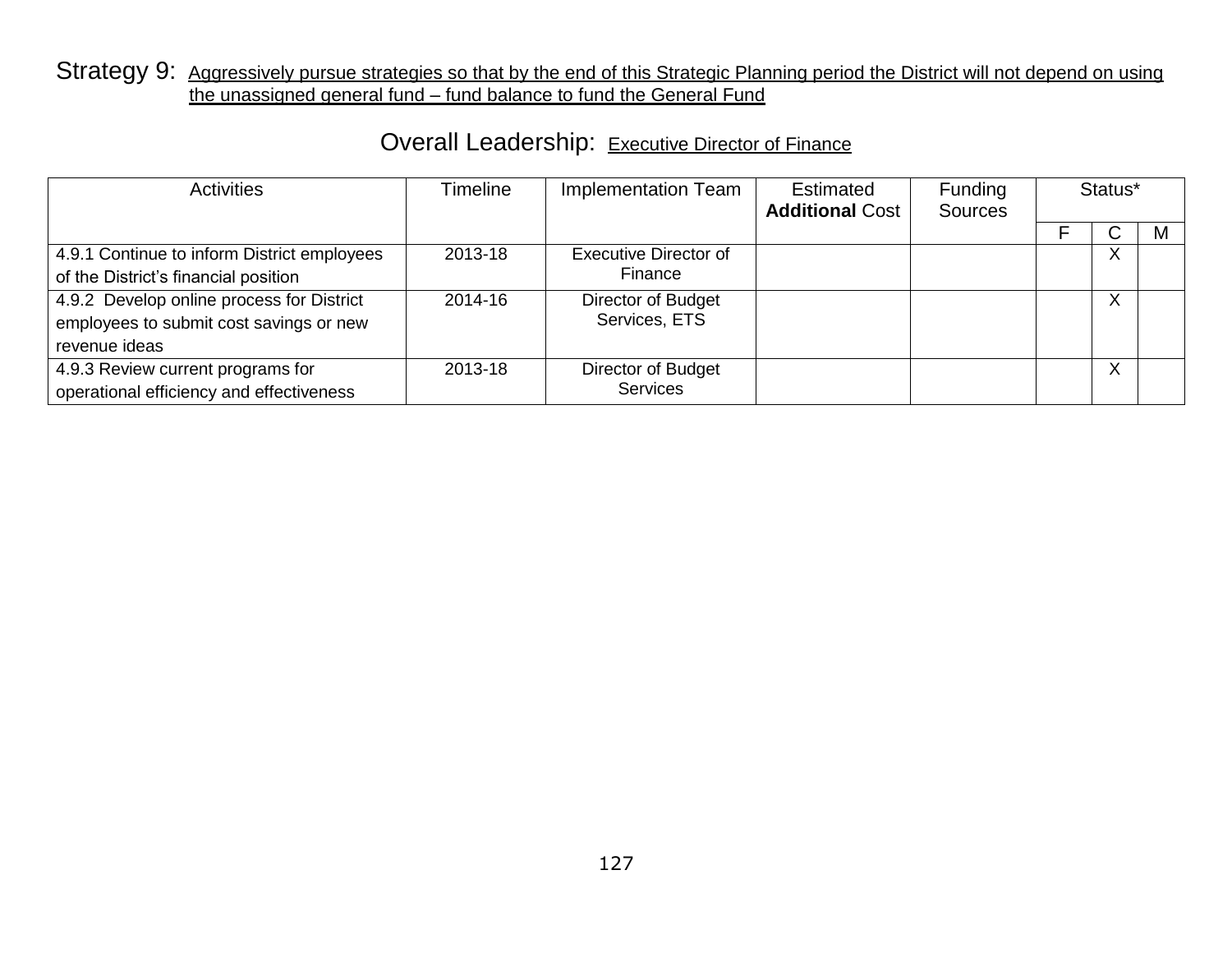#### **GOAL AREA 5 – COMMUNICATIONS AND COMMUNITY ENGAGEMENT**

### **Improve public understanding and support of public schools.**

□Student Achievement □Teacher/Administrator Quality □School Climate ⊠Other Priority

**FIVE YEAR PERFORMANCE GOAL:** Increase the percentage of parents rating their school as Very Good or Good (two highest ratings) for communications with parents by 1.0 percentage point from the baseline year.

**ANNUAL OBJECTIVE 1:** Beginning in 2014-15, increase the percentage of parents rating their school as Very Good or Good (two highest ratings) for "communications with parents" as measured by the State Report Card survey by 1.0 percentage point each year.

### **DATA SOURCE(S):** Report Card Survey results

|                              | <b>Baseline</b><br>$2011 - 12$ | <b>Planning</b><br>Year<br>2012-13 | 2013-14 | 2014-15 | 2015-16 | 2016-17 | 2017-18 |
|------------------------------|--------------------------------|------------------------------------|---------|---------|---------|---------|---------|
| Projected<br>Performance     |                                |                                    |         | 78.7%   | 79.7%   | 80.7%   | 81.7%   |
| <b>Actual</b><br>Performance |                                |                                    | 77.7%   |         |         |         |         |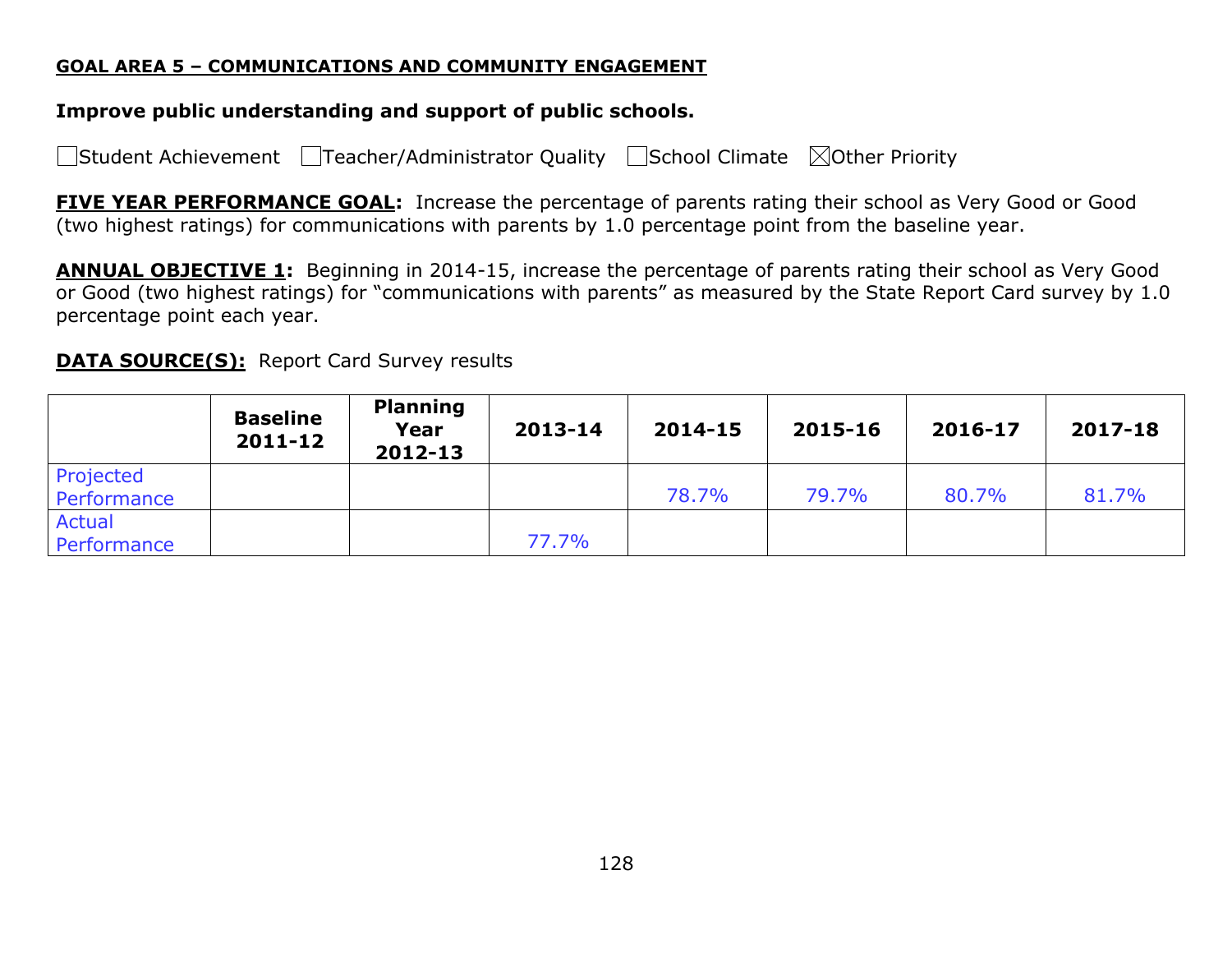$\Box$ Student Achievement  $\Box$ Teacher/Administrator Quality  $\Box$ School Climate  $\Box$ Other Priority

**FIVE YEAR PERFORMANCE GOAL:** Increase the percentage of parents rating their school as Very Good or Good (two highest ratings) for "soliciting information/input from parents" by 1.0 percentage point from the baseline year.

**ANNUAL OBJECTIVE 2:** Beginning in 2014-15, increase the percentage of parents rating their school as Very Good or Good for soliciting information/input from parents as measured by the State Report Card survey by 1.0 percentage point each year.

|                          | <b>Baseline</b><br>$2011 - 12$ | <b>Planning</b><br>Year<br>2012-13 | 2013-14 | 2014-15 | 2015-16 | 2016-17 | 2017-18 |
|--------------------------|--------------------------------|------------------------------------|---------|---------|---------|---------|---------|
| Projected<br>Performance |                                |                                    |         | 81.2%   | 82.2%   | 83.2%   | 84.2%   |
| Actual<br>Performance    |                                |                                    | 80.2%   |         |         |         |         |

**DATA SOURCE(S):** Report Card Survey results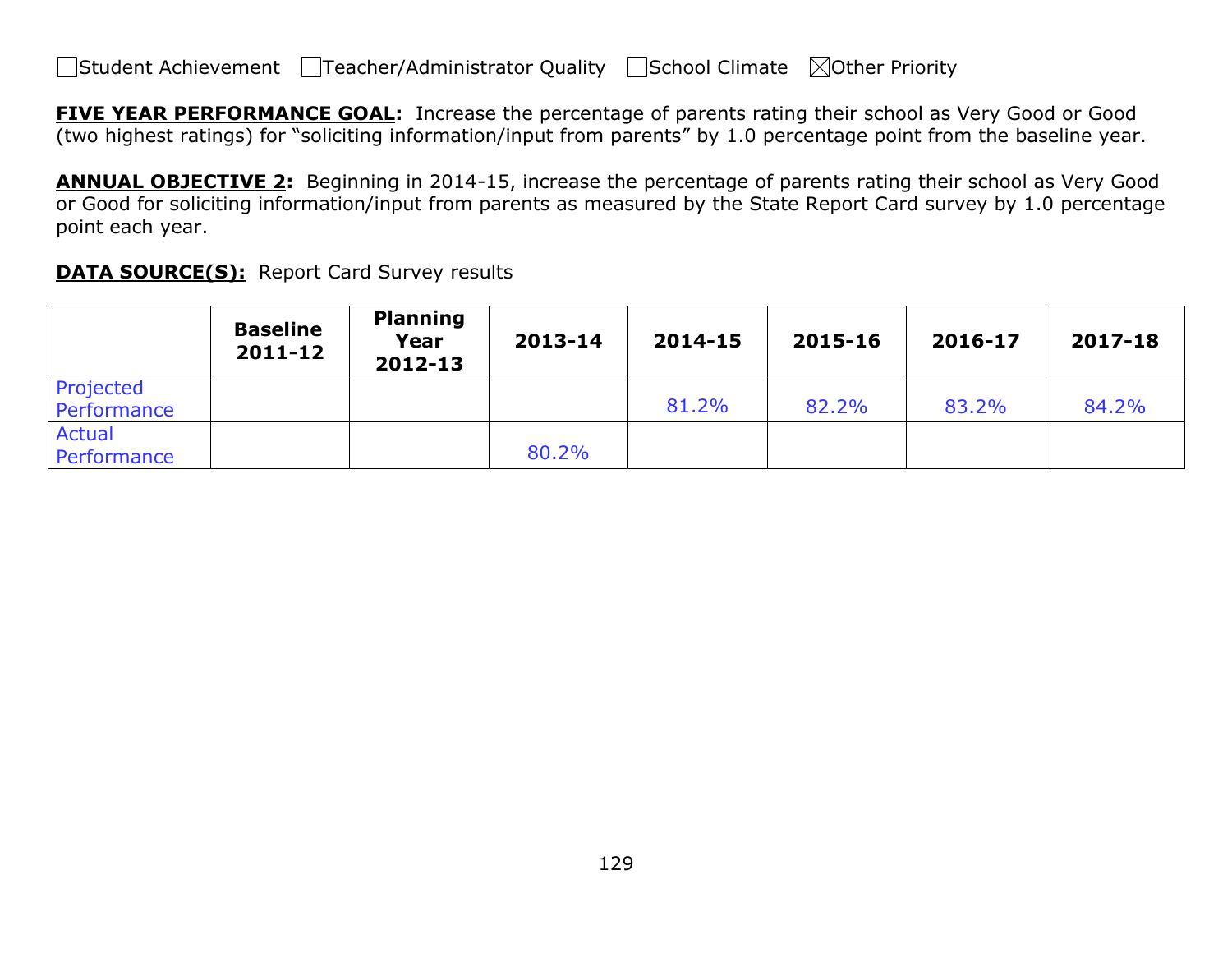$\Box$ Student Achievement  $\Box$ Teacher/Administrator Quality  $\Box$ School Climate  $\Box$ Other Priority

**FIVE YEAR PERFORMANCE GOAL:** Document hours of mentoring, shadowing, and career exploration contributed by businesses, civic clubs, and other organizations in 2013-14; increase by 2% annually.

**ANNUAL OBJECTIVE 3:** From 2014-15 through 2017-18, increase the number of documented hours of mentoring, shadowing, and career exploration contributed by businesses, civic clubs, and other organizations by 2% each year.

**DATA SOURCE(S):** District volunteer reporting system to be purchased

|                          | <b>Baseline</b><br>2011-12 | <b>Planning</b><br>Year<br>2012-13 | 2013-14     | 2014-15 | 2015-16                                               | 2016-17 | 2017-18 |
|--------------------------|----------------------------|------------------------------------|-------------|---------|-------------------------------------------------------|---------|---------|
| Projected<br>Performance |                            |                                    | 500 hours   |         | 7,898 hours   8,055 hours   8,216 hours   8,380 hours |         |         |
| Actual<br>Performance    |                            |                                    | 7,744 hours |         |                                                       |         |         |

\*Baseline will be established in 2013-14.\*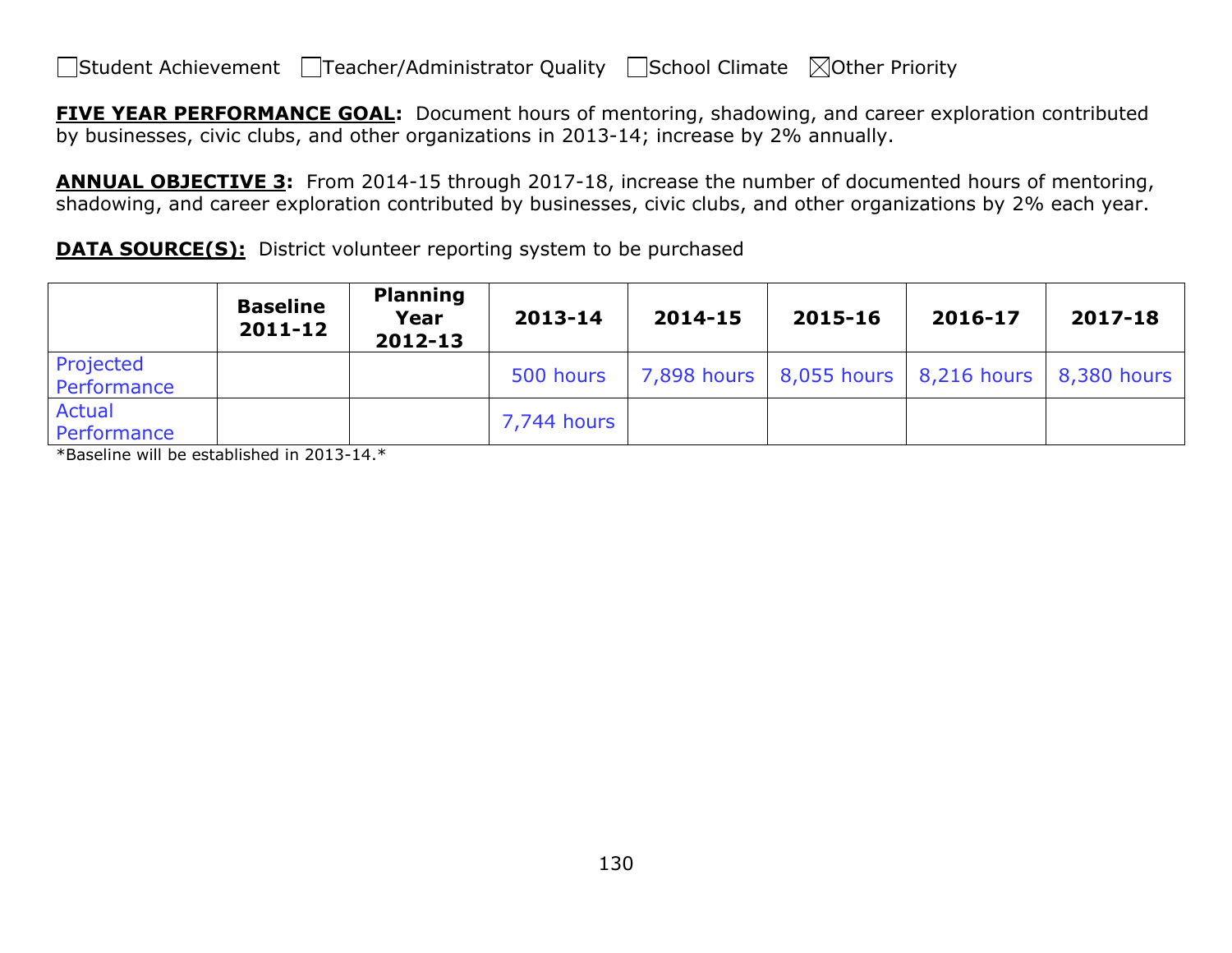**FIVE YEAR PERFORMANCE GOAL:** Increase district-wide volunteer support of schools by 5,000 hours annually from 685,045 in 2011-12 to 908,042 in 2017-18.

**ANNUAL OBJECTIVE 4:** Increase district-wide volunteer support of schools by 5,000 hours annually from 2011-12 through 2017-18.

|                              | <b>Baseline</b><br>2011-12 | <b>Planning</b><br>Year<br>2012-13 | 2013-14          | 2014-15 | 2015-16 | 2016-17 | 2017-18 |
|------------------------------|----------------------------|------------------------------------|------------------|---------|---------|---------|---------|
| Projected<br>Performance     |                            | 690,045                            | 695,045          | 893,042 | 898,042 | 903,042 | 908,042 |
| <b>Actual</b><br>Performance | 685,045                    | 795,042<br><b>Final Report</b>     | 888,042<br>hours |         |         |         |         |

**DATA SOURCE(S):** District volunteer hour report

\*Data in number of hours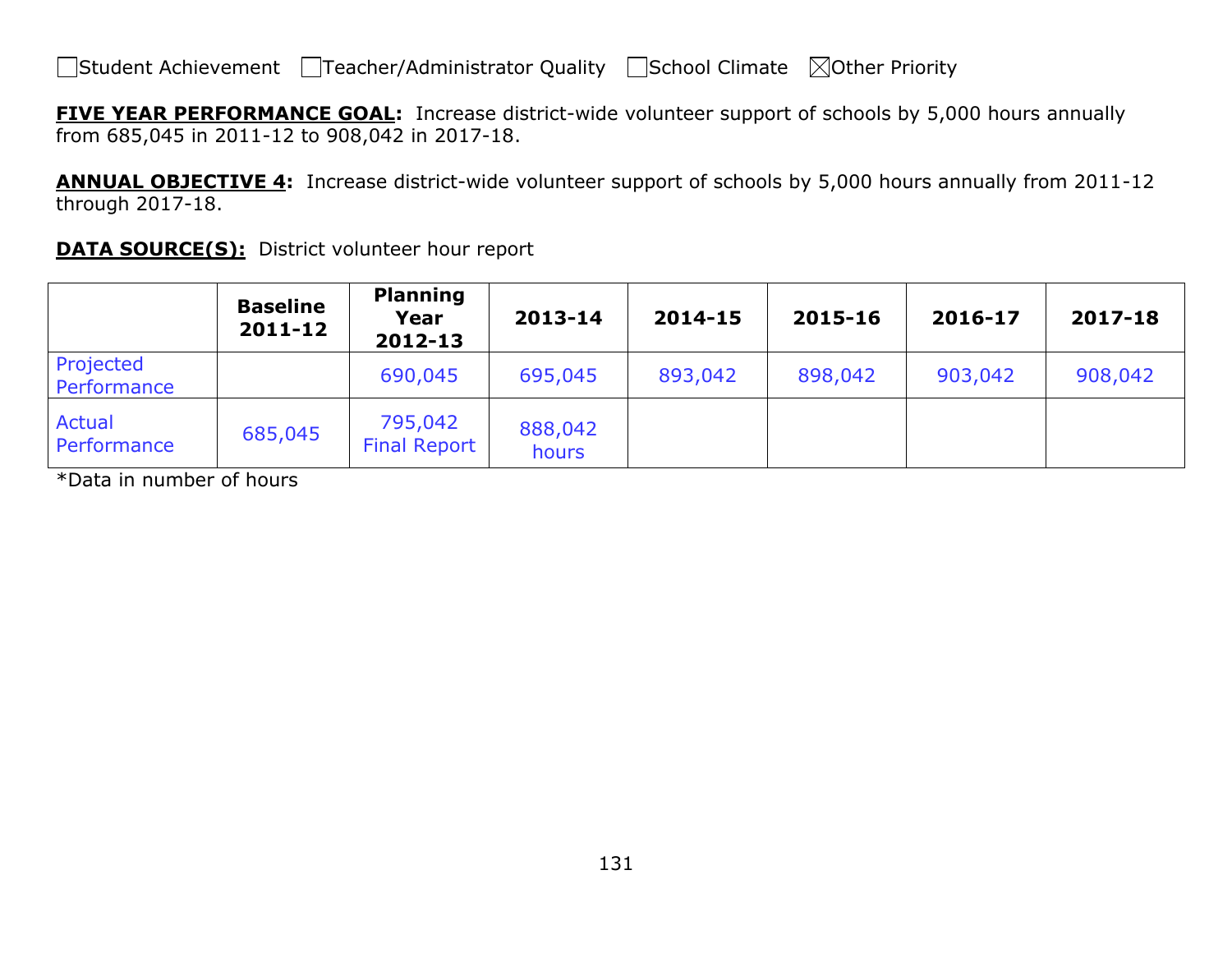**FIVE YEAR PERFORMANCE GOAL:** Increase volunteer hours for the ten schools with the lowest volunteer hours on a per-student calculation by 10% each year.

**ANNUAL OBJECTIVE 5:** From 2014-15 through 2017-18, increase volunteer hours for the ten schools with the lowest volunteer hour on a per student calculation by 10% annually.

| <b>School 1</b>              | <b>Baseline</b><br>2011-12 | <b>Planning</b><br>Year<br>2012-13 | 2013-14                                       | 2014-15 | 2015-16 | 2016-17 | 2017-18 |
|------------------------------|----------------------------|------------------------------------|-----------------------------------------------|---------|---------|---------|---------|
| Projected<br>Performance     |                            |                                    |                                               |         |         |         |         |
| <b>Actual</b><br>Performance |                            |                                    | 1,187<br>Hours/<br>1.17 Per<br><b>Student</b> |         |         |         |         |

| <b>School 2</b>          | <b>Baseline</b><br>2011-12 | <b>Planning</b><br>Year<br>2012-13 | 2013-14                                  | 2014-15 | 2015-16 | 2016-17 | 2017-18 |
|--------------------------|----------------------------|------------------------------------|------------------------------------------|---------|---------|---------|---------|
| Projected<br>Performance |                            |                                    |                                          |         |         |         |         |
| Actual<br>Performance    |                            |                                    | 842 Hours/<br>1.22 Per<br><b>Student</b> |         |         |         |         |

**DATA SOURCE(S):** Communications Department report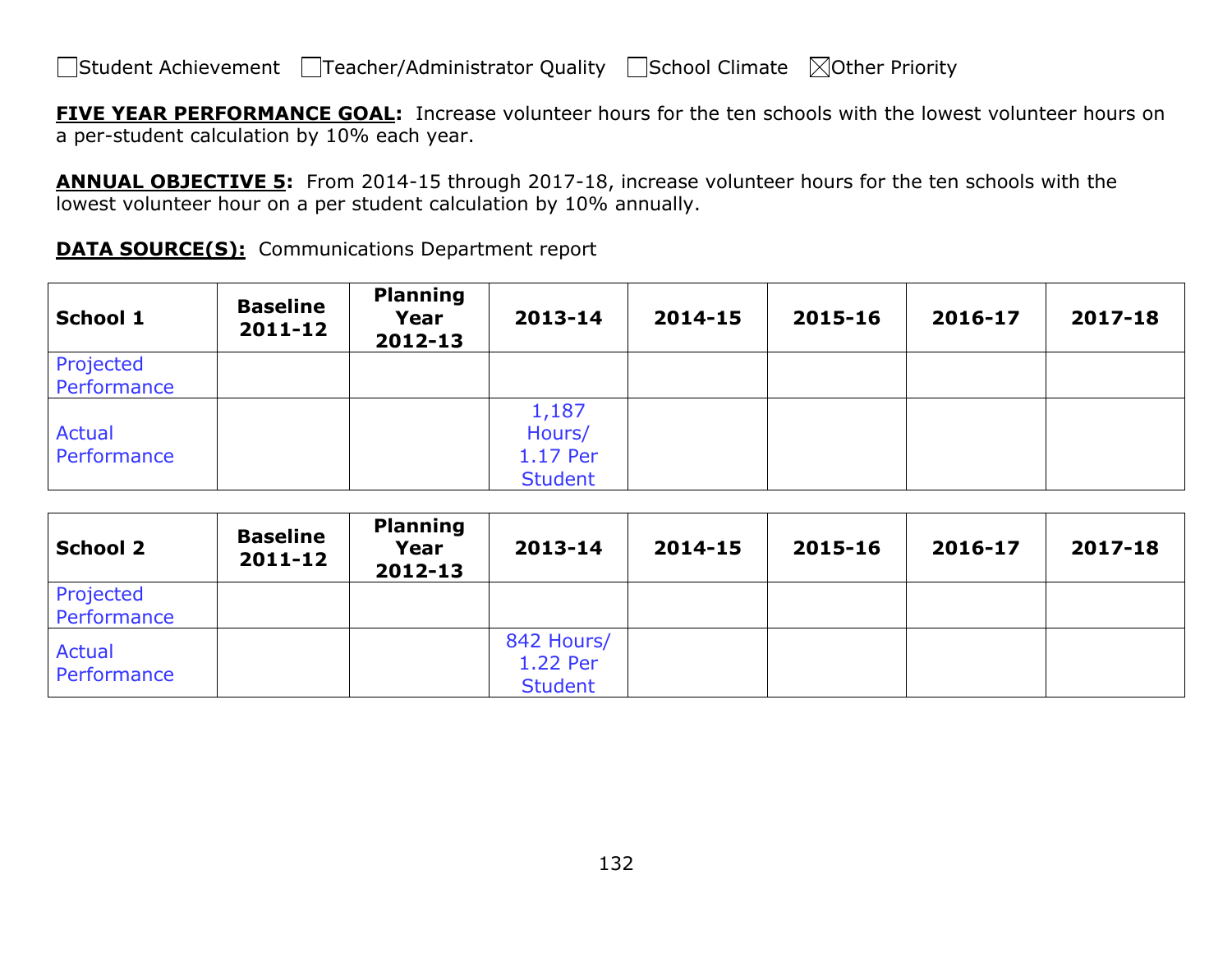| <b>School 3</b>          | <b>Baseline</b><br>2011-12 | <b>Planning</b><br>Year<br>2012-13 | 2013-14                                       | 2014-15 | 2015-16 | 2016-17 | 2017-18 |
|--------------------------|----------------------------|------------------------------------|-----------------------------------------------|---------|---------|---------|---------|
| Projected<br>Performance |                            |                                    |                                               |         |         |         |         |
| Actual<br>Performance    |                            |                                    | 2,557<br>Hours/<br>1.26 Per<br><b>Student</b> |         |         |         |         |

| <b>School 4</b>          | <b>Baseline</b><br>2011-12 | <b>Planning</b><br>Year<br>2012-13 | 2013-14                                  | 2014-15 | 2015-16 | 2016-17 | 2017-18 |
|--------------------------|----------------------------|------------------------------------|------------------------------------------|---------|---------|---------|---------|
| Projected<br>Performance |                            |                                    |                                          |         |         |         |         |
| Actual<br>Performance    |                            |                                    | 750 Hours/<br>1.34 Per<br><b>Student</b> |         |         |         |         |

| <b>School 5</b>          | <b>Baseline</b><br>2011-12 | <b>Planning</b><br>Year<br>2012-13 | 2013-14                                  | 2014-15 | 2015-16 | 2016-17 | 2017-18 |
|--------------------------|----------------------------|------------------------------------|------------------------------------------|---------|---------|---------|---------|
| Projected<br>Performance |                            |                                    |                                          |         |         |         |         |
| Actual<br>Performance    |                            |                                    | 752 Hours/<br>1.50 Per<br><b>Student</b> |         |         |         |         |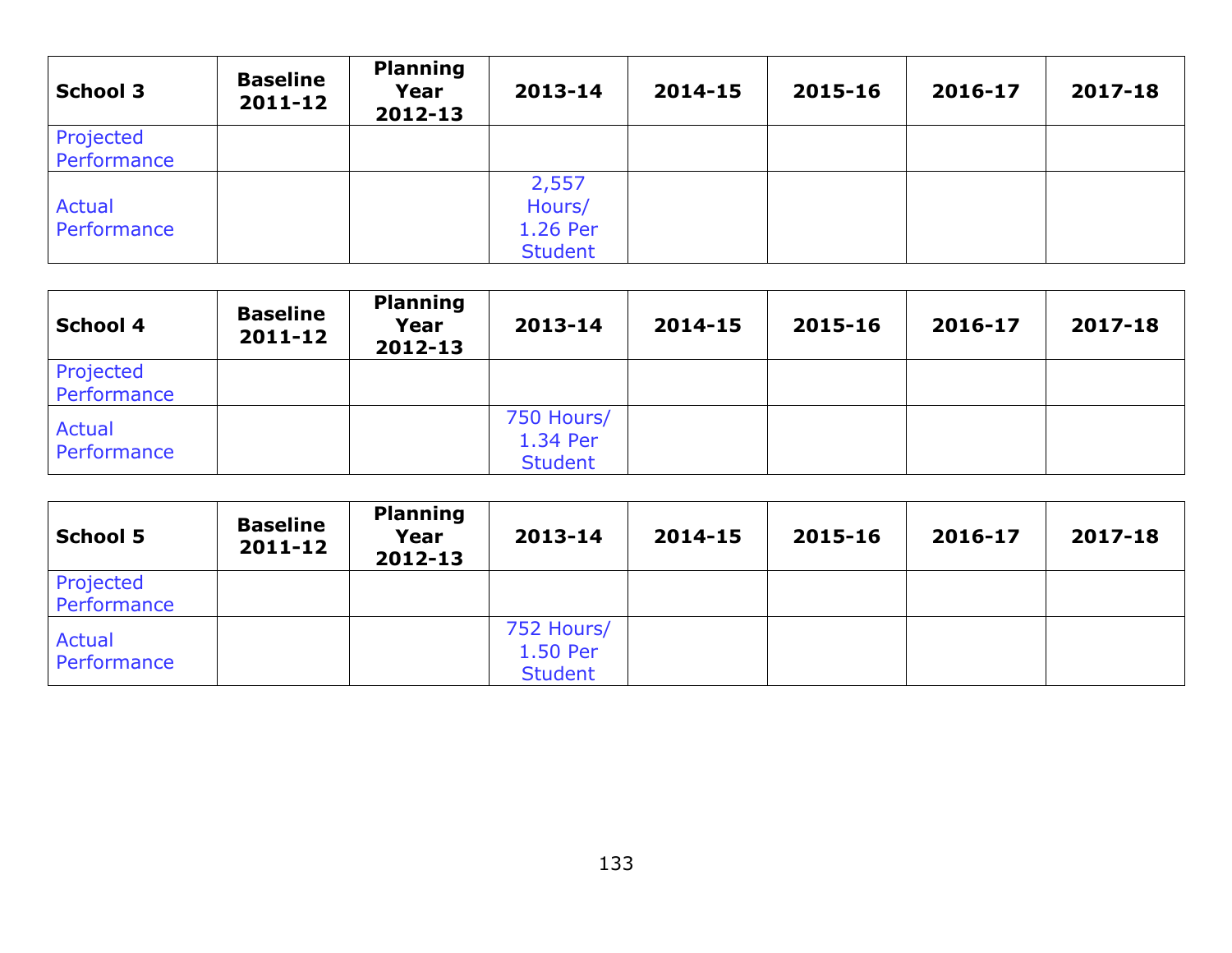| School 6                 | <b>Baseline</b><br>$2011 - 12$ | <b>Planning</b><br>Year<br>2012-13 | 2013-14                                       | 2014-15 | 2015-16 | 2016-17 | 2017-18 |
|--------------------------|--------------------------------|------------------------------------|-----------------------------------------------|---------|---------|---------|---------|
| Projected<br>Performance |                                |                                    |                                               |         |         |         |         |
| Actual<br>Performance    |                                |                                    | 1,377<br>Hours/<br>2.10 Per<br><b>Student</b> |         |         |         |         |

| <b>School 7</b>              | <b>Baseline</b><br>$2011 - 12$ | <b>Planning</b><br>Year<br>2012-13 | 2013-14                                       | 2014-15 | 2015-16 | 2016-17 | 2017-18 |
|------------------------------|--------------------------------|------------------------------------|-----------------------------------------------|---------|---------|---------|---------|
| Projected<br>Performance     |                                |                                    |                                               |         |         |         |         |
| <b>Actual</b><br>Performance |                                |                                    | 3,560<br>Hours/<br>2.71 Per<br><b>Student</b> |         |         |         |         |

| <b>School 8</b>          | <b>Baseline</b><br>2011-12 | <b>Planning</b><br>Year<br>2012-13 | 2013-14                                       | 2014-15 | 2015-16 | 2016-17 | 2017-18 |
|--------------------------|----------------------------|------------------------------------|-----------------------------------------------|---------|---------|---------|---------|
| Projected<br>Performance |                            |                                    |                                               |         |         |         |         |
| Actual<br>Performance    |                            |                                    | 3,185<br>Hours/<br>2.81 Per<br><b>Student</b> |         |         |         |         |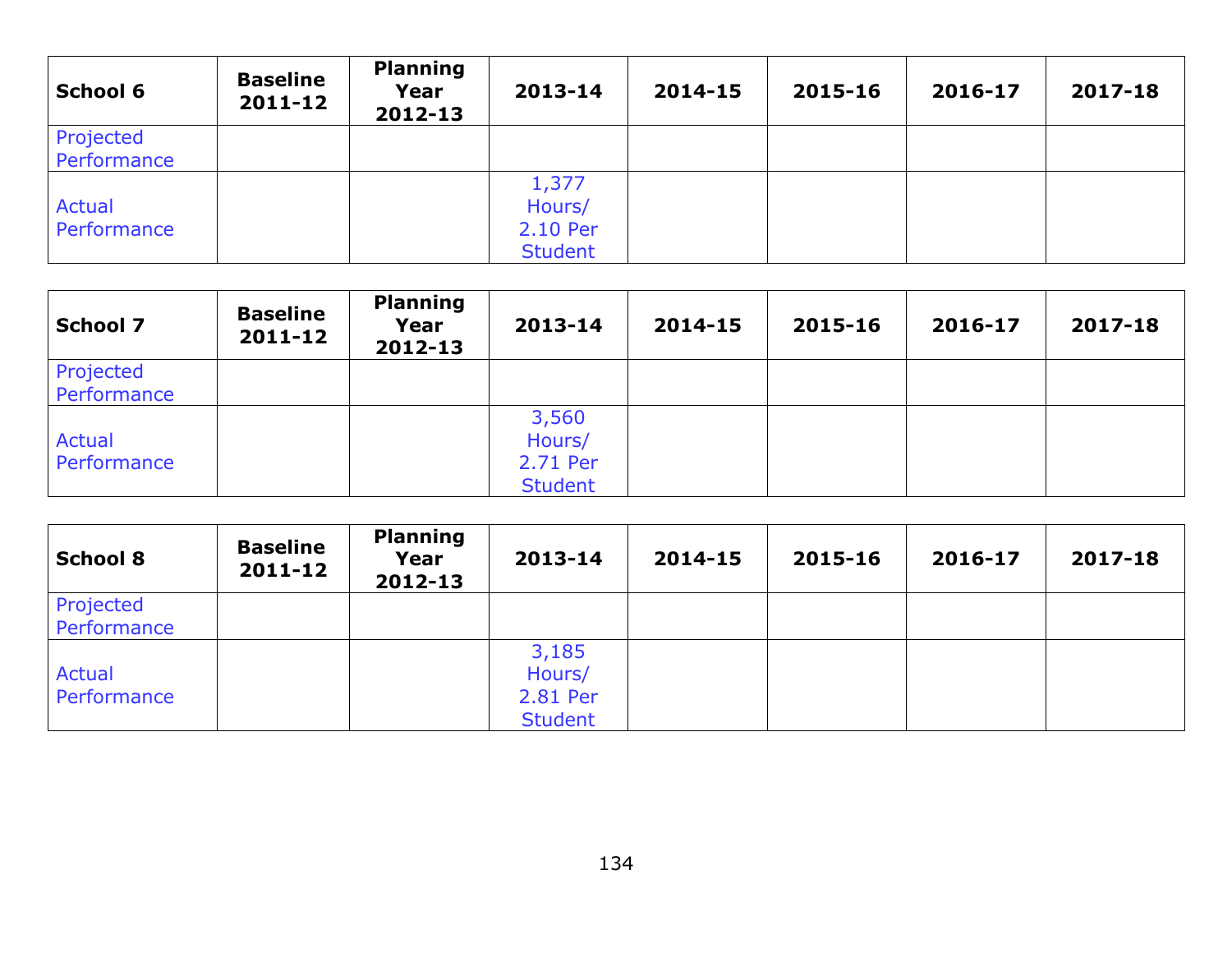| <b>School 9</b>              | <b>Baseline</b><br>$2011 - 12$ | <b>Planning</b><br>Year<br>2012-13 | 2013-14                                       | 2014-15 | 2015-16 | 2016-17 | 2017-18 |
|------------------------------|--------------------------------|------------------------------------|-----------------------------------------------|---------|---------|---------|---------|
| Projected<br>Performance     |                                |                                    |                                               |         |         |         |         |
| <b>Actual</b><br>Performance |                                |                                    | 2,713<br>Hours/<br>2.82 Per<br><b>Student</b> |         |         |         |         |

| <b>School 10</b>             | <b>Baseline</b><br>$2011 - 12$ | <b>Planning</b><br>Year<br>2012-13 | 2013-14                                       | 2014-15 | 2015-16 | 2016-17 | 2017-18 |
|------------------------------|--------------------------------|------------------------------------|-----------------------------------------------|---------|---------|---------|---------|
| Projected<br>Performance     |                                |                                    |                                               |         |         |         |         |
| <b>Actual</b><br>Performance |                                |                                    | 2,241<br>Hours/<br>3.15 Per<br><b>Student</b> |         |         |         |         |

\*Baseline will be established in 2014-15.\*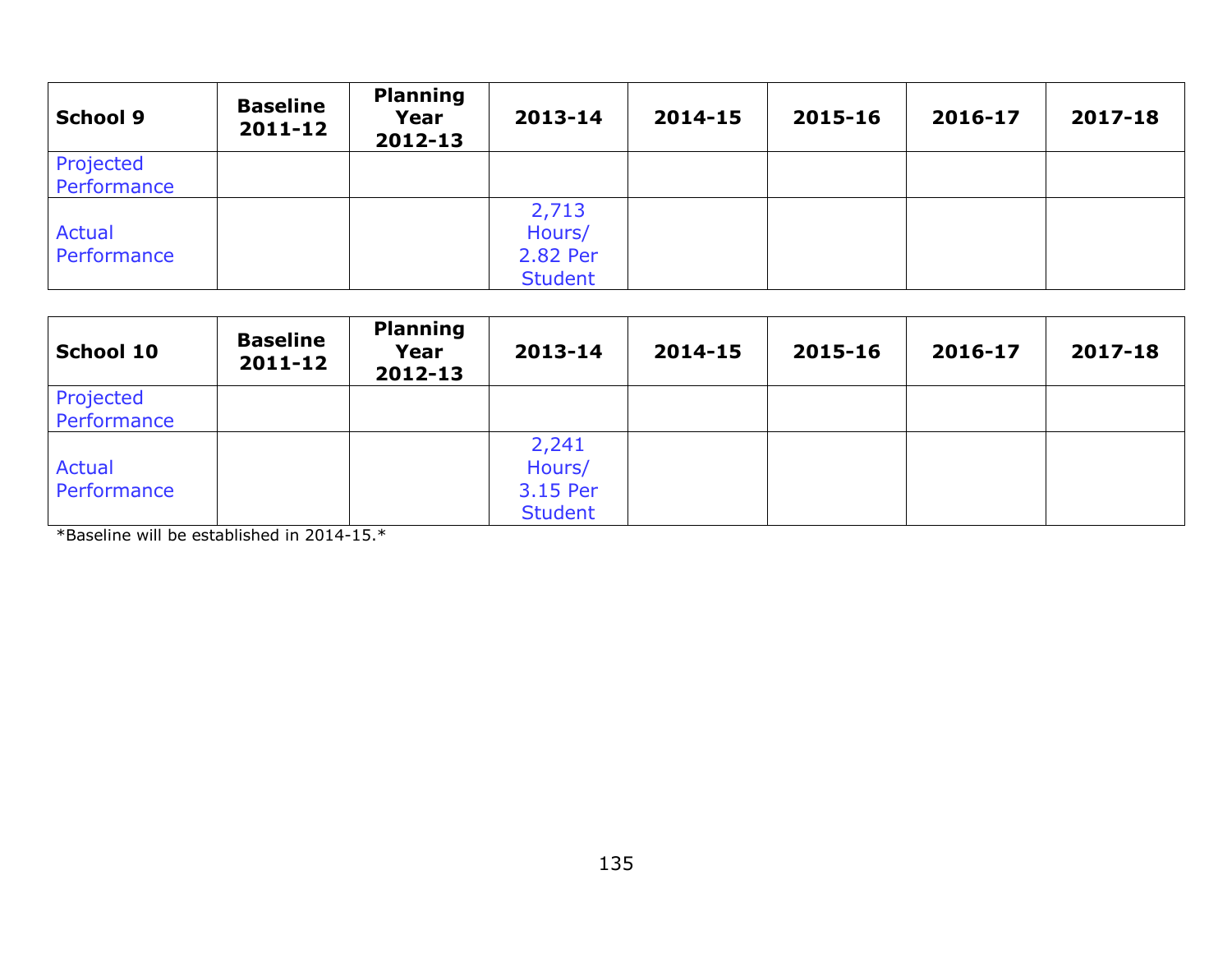**FIVE YEAR PERFORMANCE GOAL:** Initiate a minimum of three new presentations/speeches/exhibits promoting GCS each year.

**ANNUAL OBJECTIVE 6:** Beginning in 2013-14, the District Administration will initiate a minimum of three new presentations, speeches, and/or exhibits annually.

**DATA SOURCE(S):** Record of new presentations, speeches, and exhibits given annually promoting GCS

|                              | <b>Baseline</b><br>2011-12 | <b>Planning</b><br>Year<br>2012-13 | 2013-14 | 2014-15 | 2015-16 | 2016-17 | 2017-18 |
|------------------------------|----------------------------|------------------------------------|---------|---------|---------|---------|---------|
| Projected<br>Performance     |                            |                                    |         |         |         |         |         |
| <b>Actual</b><br>Performance |                            |                                    | 24      |         |         |         |         |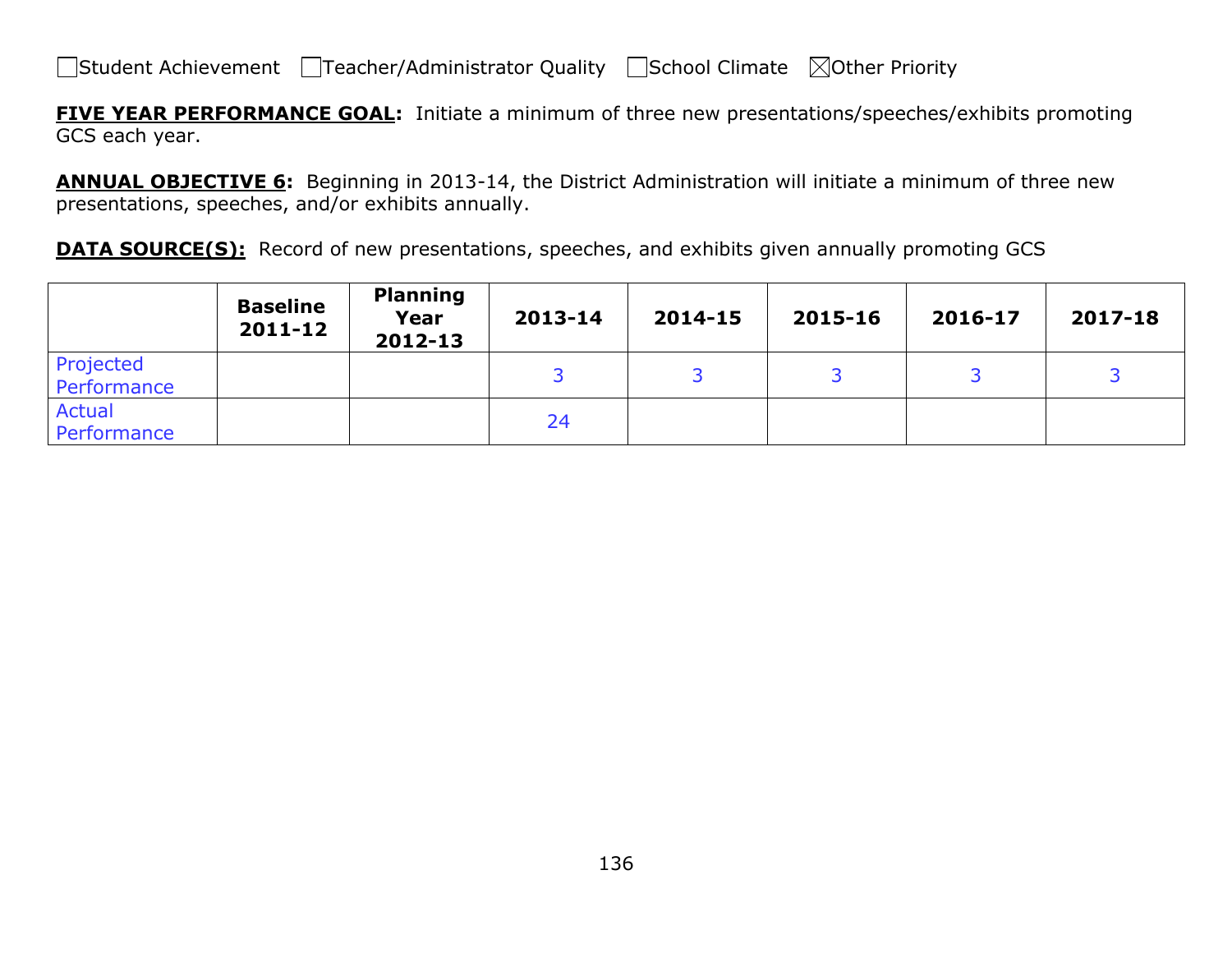**FIVE YEAR PERFORMANCE GOAL:** Increase "Likes" (electronic subscriptions) of the Greenville County School Facebook page by 10% each year.

**ANNUAL OBJECTIVE 7:** Increase "Likes" (electronic subscriptions) of the Greenville County School Facebook page by 10% each year.

| <b>DATA SOURCE(S):</b> Facebook report |
|----------------------------------------|
|----------------------------------------|

|                              | <b>Baseline</b><br>2011-12 | <b>Planning</b><br>Year<br>2012-13 | 2013-14                       | 2014-15 | 2015-16 | 2016-17 | 2017-18 |
|------------------------------|----------------------------|------------------------------------|-------------------------------|---------|---------|---------|---------|
| Projected<br>Performance     |                            | 4,200                              | 4,620                         | 5,082   | 5,590   | 6,149   | 6,764   |
| <b>Actual</b><br>Performance | 3,100                      | 5,516                              | 10,633<br>(92.8%<br>Increase) |         |         |         |         |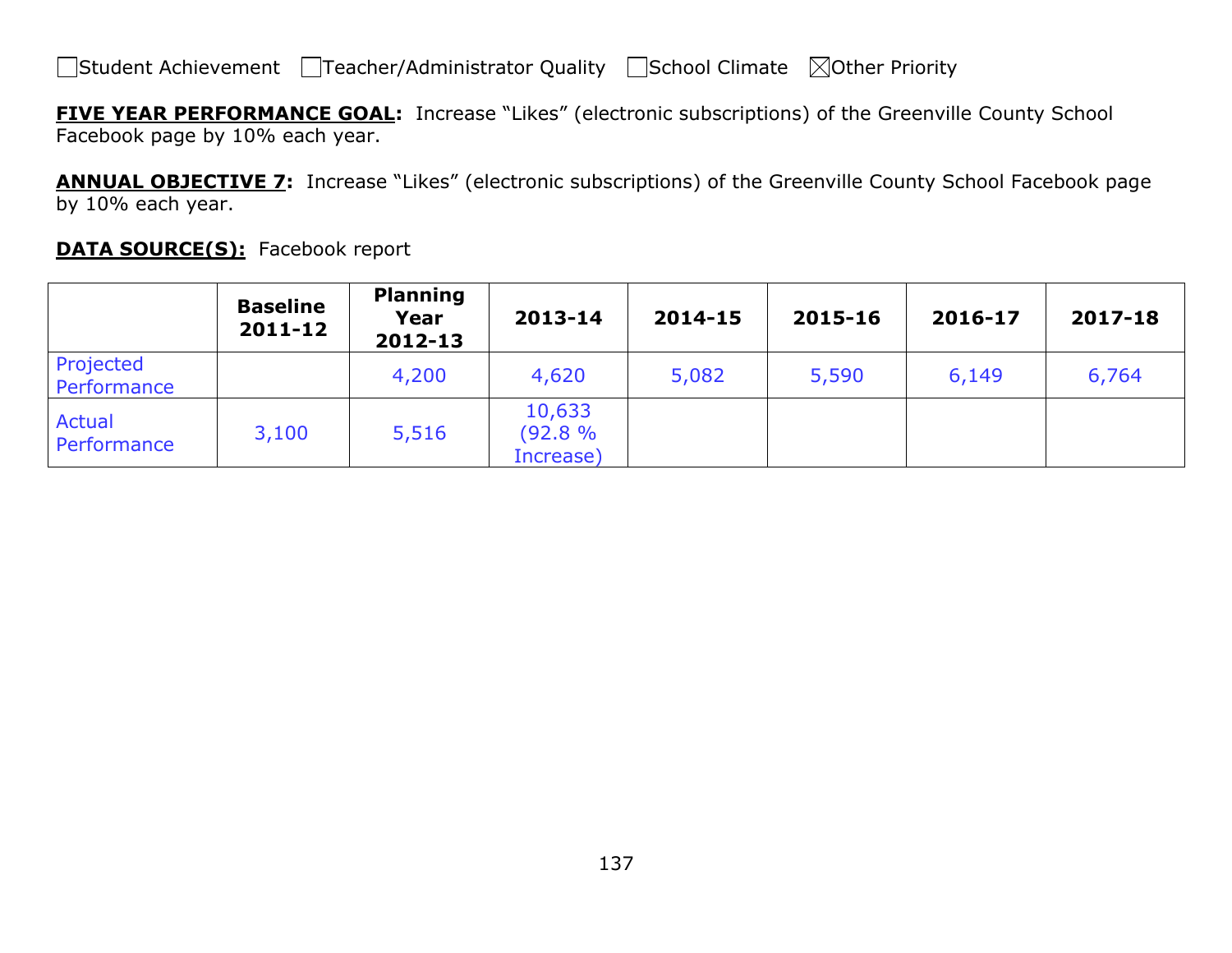**FIVE YEAR PERFORMANCE GOAL:** Release an average of ten positive news stories monthly.

**ANNUAL OBJECTIVE 8:** Beginning in 2013-14, release an average of ten positive news stories monthly – 120 positive news stories annually.

**DATA SOURCE(S):** Communications Department report, Media Tip Sheet, and News Releases

|                              | <b>Baseline</b><br>$2011 - 12$ | <b>Planning</b><br>Year<br>2012-13 | 2013-14 | 2014-15 | 2015-16 | 2016-17 | 2017-18 |
|------------------------------|--------------------------------|------------------------------------|---------|---------|---------|---------|---------|
| Projected<br>Performance     |                                |                                    | 120     | 120     | 120     | 120     | 120     |
| <b>Actual</b><br>Performance |                                |                                    | 274     |         |         |         |         |

\*Baseline will be established in 2013-14.\*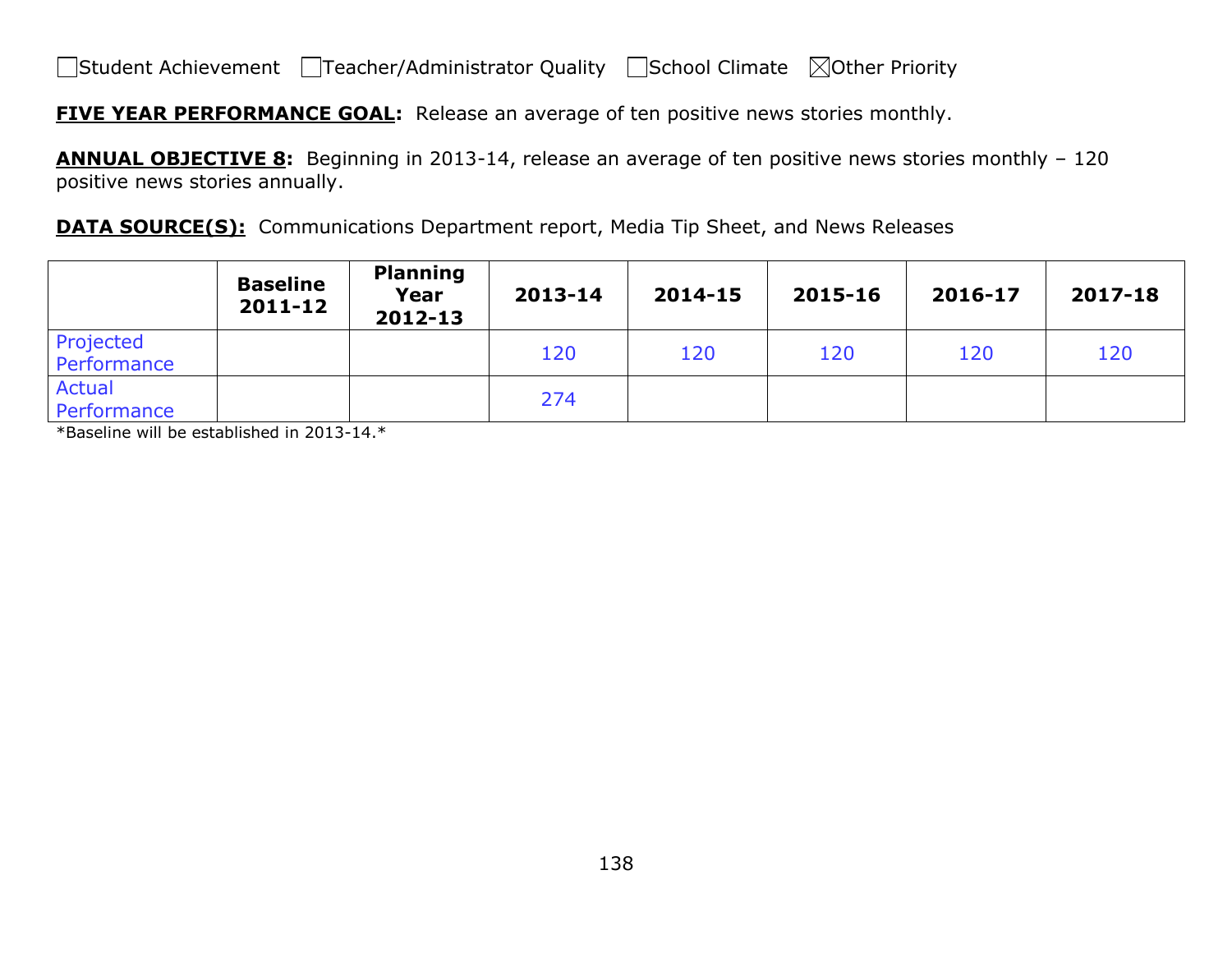**FIVE YEAR PERFORMANCE GOAL:** Achieve annually a minimum of 90% positive or neutral Upstate news media coverage.

**ANNUAL OBJECTIVE 9:** Annually achieve a minimum of 90% positive or neutral Upstate news media coverage.

**DATA SOURCE(S):** Monthly Department report and Media Coverage report

|                          | <b>Baseline</b><br>2011-12 | <b>Planning</b><br>Year<br>2012-13 | 2013-14 | 2014-15 | 2015-16 | 2016-17 | 2017-18 |
|--------------------------|----------------------------|------------------------------------|---------|---------|---------|---------|---------|
| Projected<br>Performance |                            |                                    | 90%     | 90%     | 90%     | 90%     | 90%     |
| Actual<br>Performance    | 93.9%                      | 96.3%                              | 97.9%   |         |         |         |         |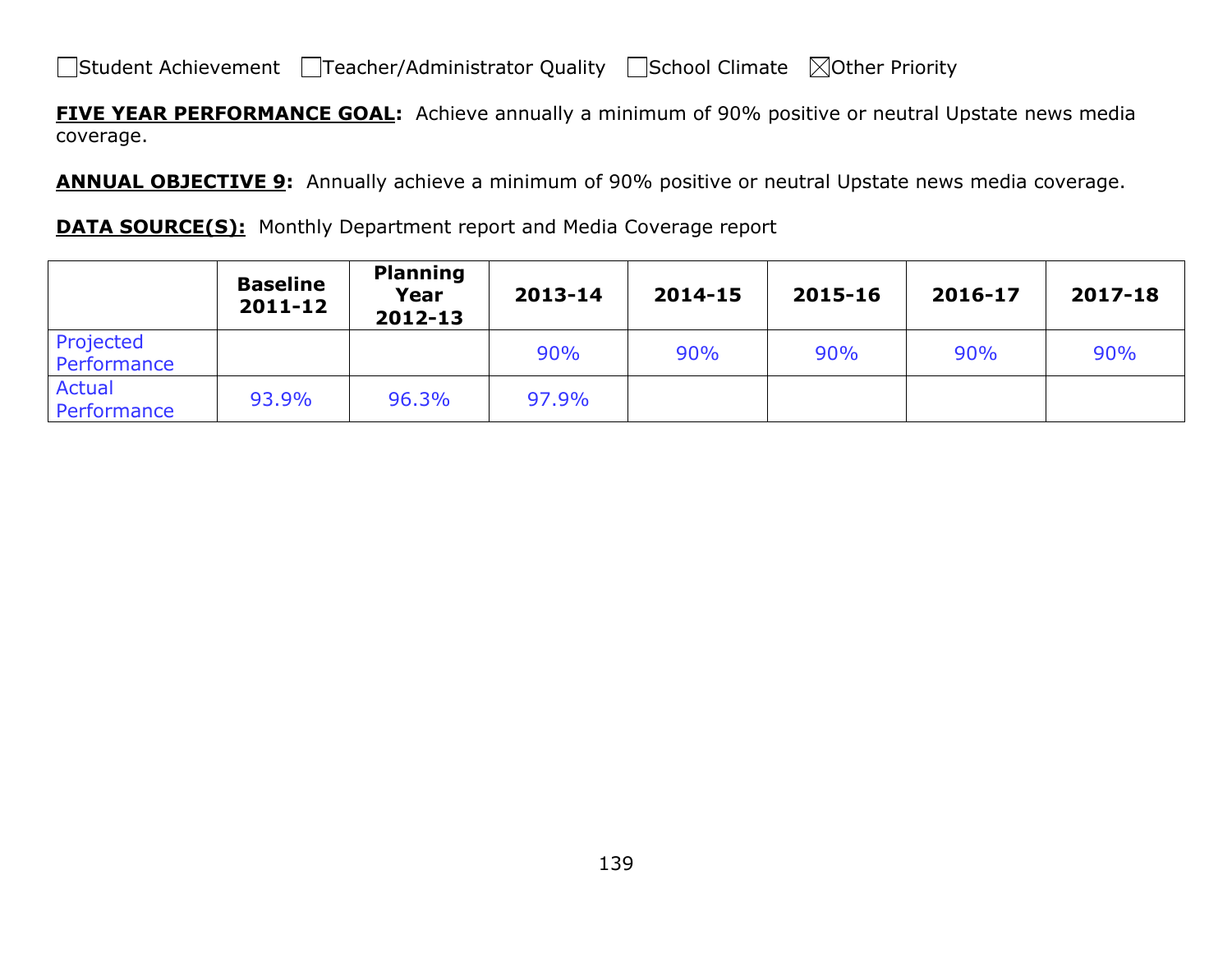**FIVE YEAR PERFORMANCE GOAL:** Publish a minimum of six Op-Eds and/or Letters to the Editor, including third party endorsements, through Upstate media outlets annually.

**ANNUAL OBJECTIVE 10:** From 2013-14 through 2017-18, publish a minimum of six Op-Eds and/or Letters to the Editor, including third party endorsements, through Upstate media outlets each year.

**DATA SOURCE(S):** Published Opinion Editorials

|                              | <b>Baseline</b><br>$2011 - 12$ | <b>Planning</b><br>Year<br>2012-13 | 2013-14 | 2014-15 | 2015-16 | 2016-17 | 2017-18 |
|------------------------------|--------------------------------|------------------------------------|---------|---------|---------|---------|---------|
| Projected<br>Performance     |                                |                                    |         |         |         |         |         |
| <b>Actual</b><br>Performance |                                |                                    |         |         |         |         |         |

\*Baseline will be established in 2013-14.\*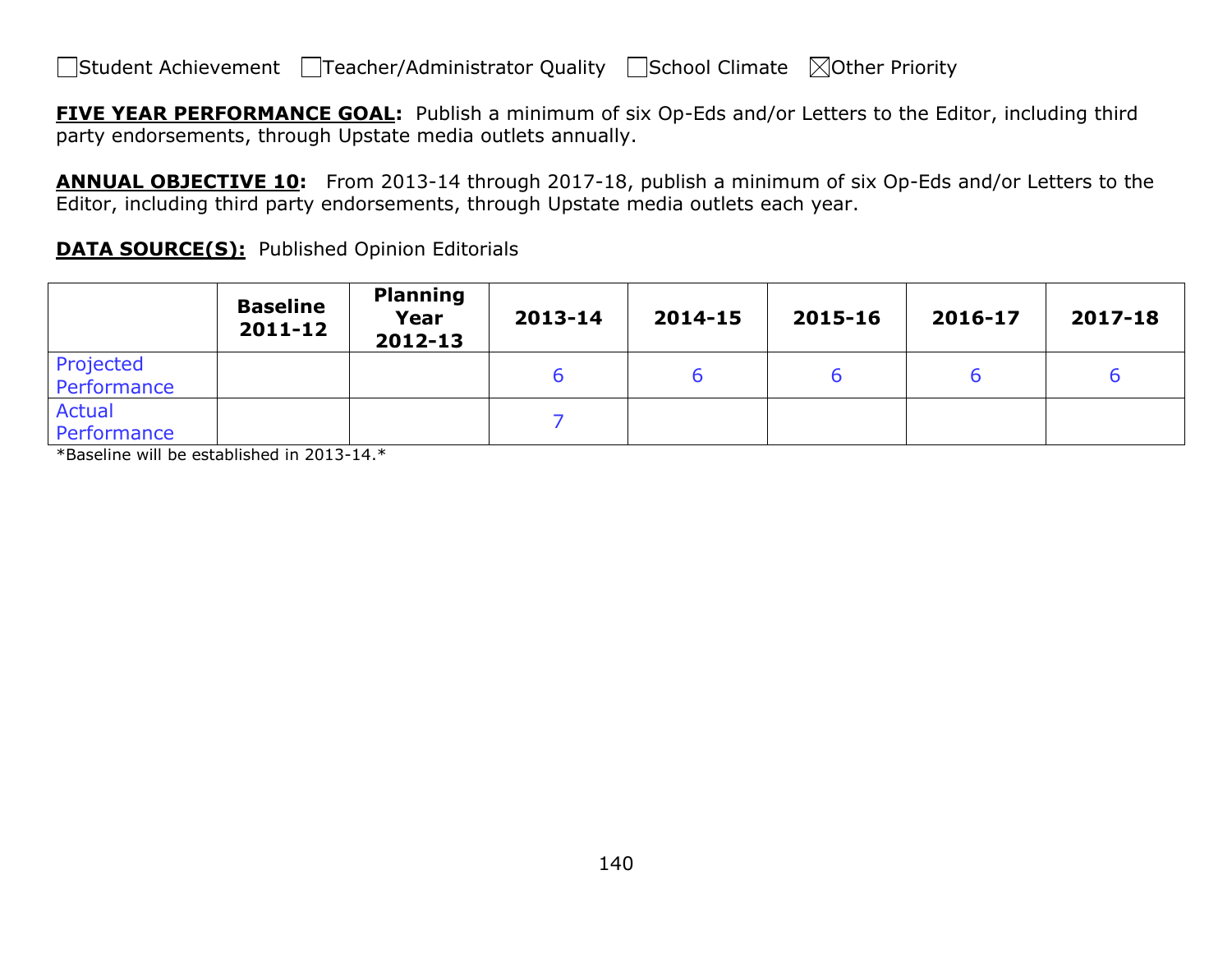**FIVE YEAR PERFORMANCE GOAL:** Beginning in 14-15, provide marketing and media relations in-service to 25% of principals and district leaders by end of 2017-18.

**ANNUAL OBJECTIVE 11:** Provide marketing and media relations in-service annually.

**DATA SOURCE(S):** Workshop Participation sign-in sheets; Professional Development Portal

|                              | <b>Baseline</b><br>2011-12 | <b>Planning</b><br>Year<br>2012-13 | 2013-14 | 2014-15 | 2015-16 | 2016-17 | 2017-18 |
|------------------------------|----------------------------|------------------------------------|---------|---------|---------|---------|---------|
| Projected<br>Performance     |                            |                                    |         | 25%     | 25%     | 25%     | 25%     |
| <b>Actual</b><br>Performance |                            |                                    |         | 29.8%   |         |         |         |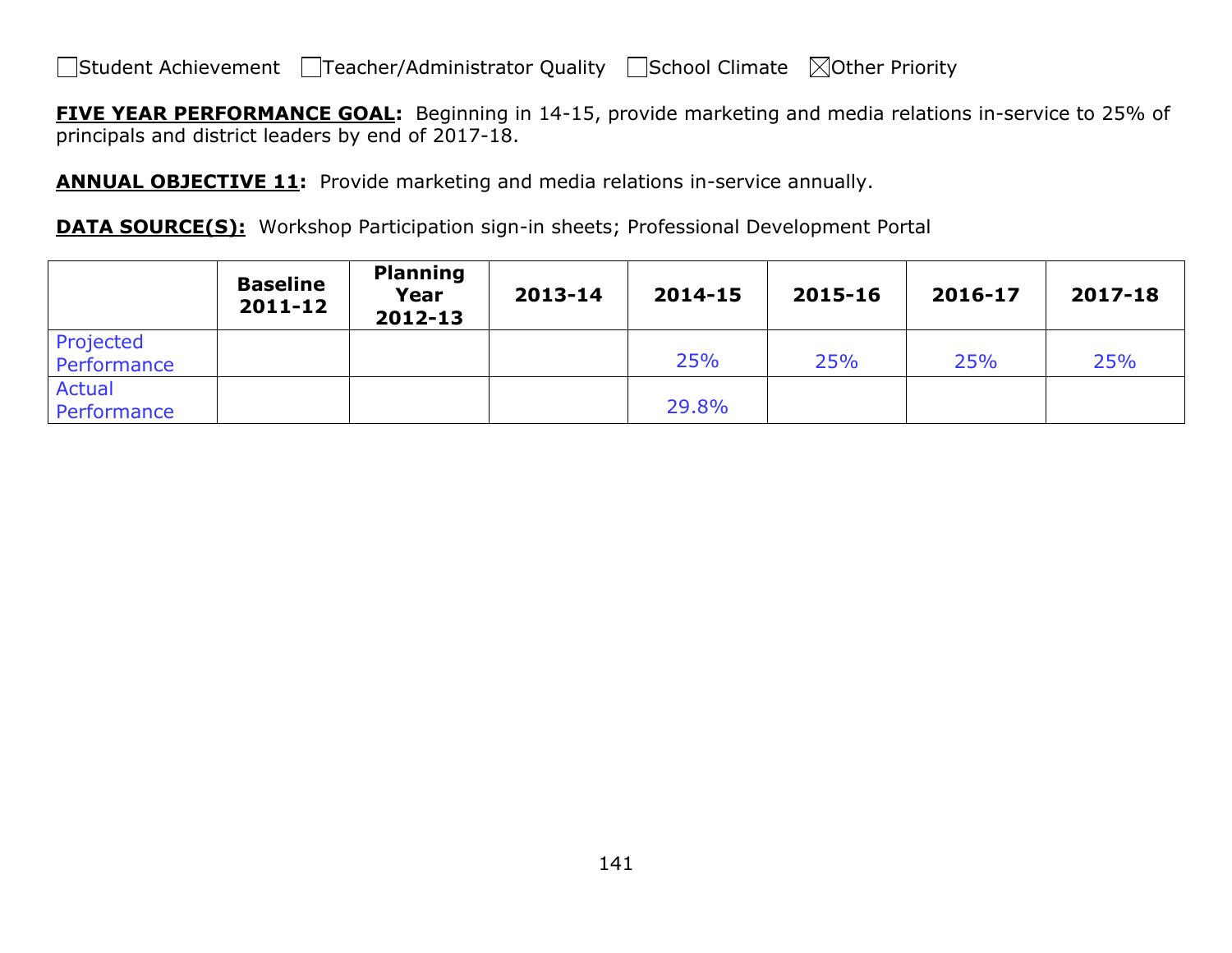#### **PERFORMANCE GOAL AREA**

□Student Achievement □Teacher/Administrator Quality □School Climate ⊠Other Priority

**FIVE YEAR PERFORMANCE GOAL:** Publish and distribute position papers and/or Legislative Alerts annually on issues impacting the school system.

**ANNUAL OBJECTIVE 12:** From 2013-14 through 2017-18, publish and distribute a minimum of six position papers and/or Legislative Alerts annually on issues impacting the school system.

**DATA SOURCE(S):** Position Papers and/or Legislative Alerts

|                       | <b>Baseline</b><br>$2011 - 12$ | <b>Planning</b><br>Year<br>2012-13 | 2013-14 | 2014-15 | 2015-16 | 2016-17 | 2017-18 |
|-----------------------|--------------------------------|------------------------------------|---------|---------|---------|---------|---------|
| Actual<br>Performance |                                |                                    |         |         |         |         |         |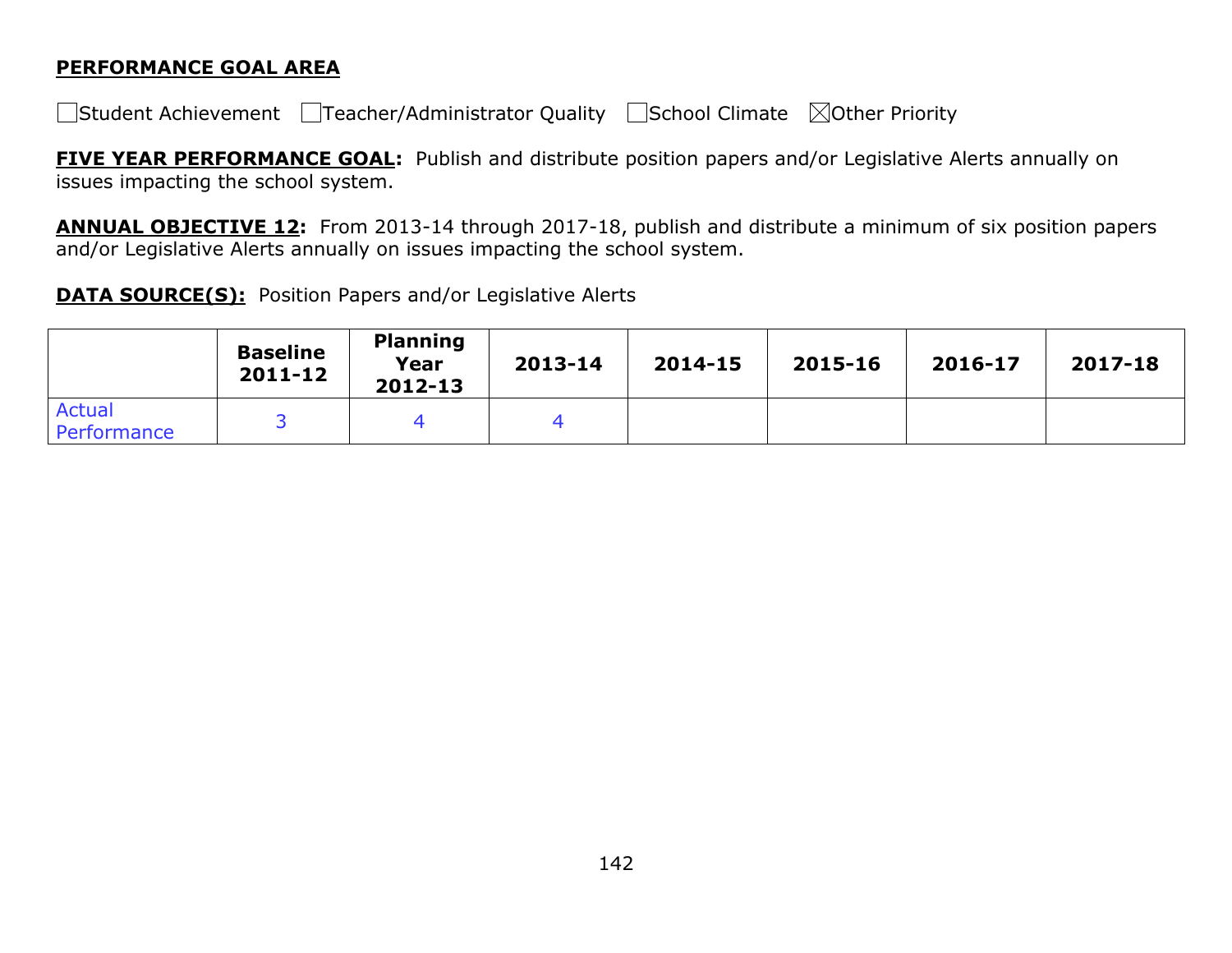#### **PERFORMANCE GOAL AREA**

 $\Box$ Student Achievement  $\Box$ Teacher/Administrator Quality  $\Box$ School Climate  $\Box$ Other Priority

**FIVE YEAR PERFORMANCE GOAL:** Document that 100% of parents have opportunities each year to participate in a minimum of one conference with school personnel to discuss their child's academic achievement.

**ANNUAL OBJECTIVE 13:** From 2013-14 through 2017-18, document that 100% of parents have opportunities each year to participate in a minimum of one conference with school personnel to discuss their child's academic achievement.

**DATA SOURCE(S):** Conference Opportunities as documented by each school

|                              | <b>Baseline</b><br>2011-12 | <b>Planning</b><br>Year<br>2012-13 | 2013-14 | 2014-15 | 2015-16 | 2016-17 | 2017-18 |
|------------------------------|----------------------------|------------------------------------|---------|---------|---------|---------|---------|
| Projected<br>Performance     |                            |                                    | 100%    | 100%    | 100%    | 100%    | 100%    |
| <b>Actual</b><br>Performance | 100%                       | 100%                               | 100%    |         |         |         |         |

\*Baseline will be established in 2013-14 from school report card\*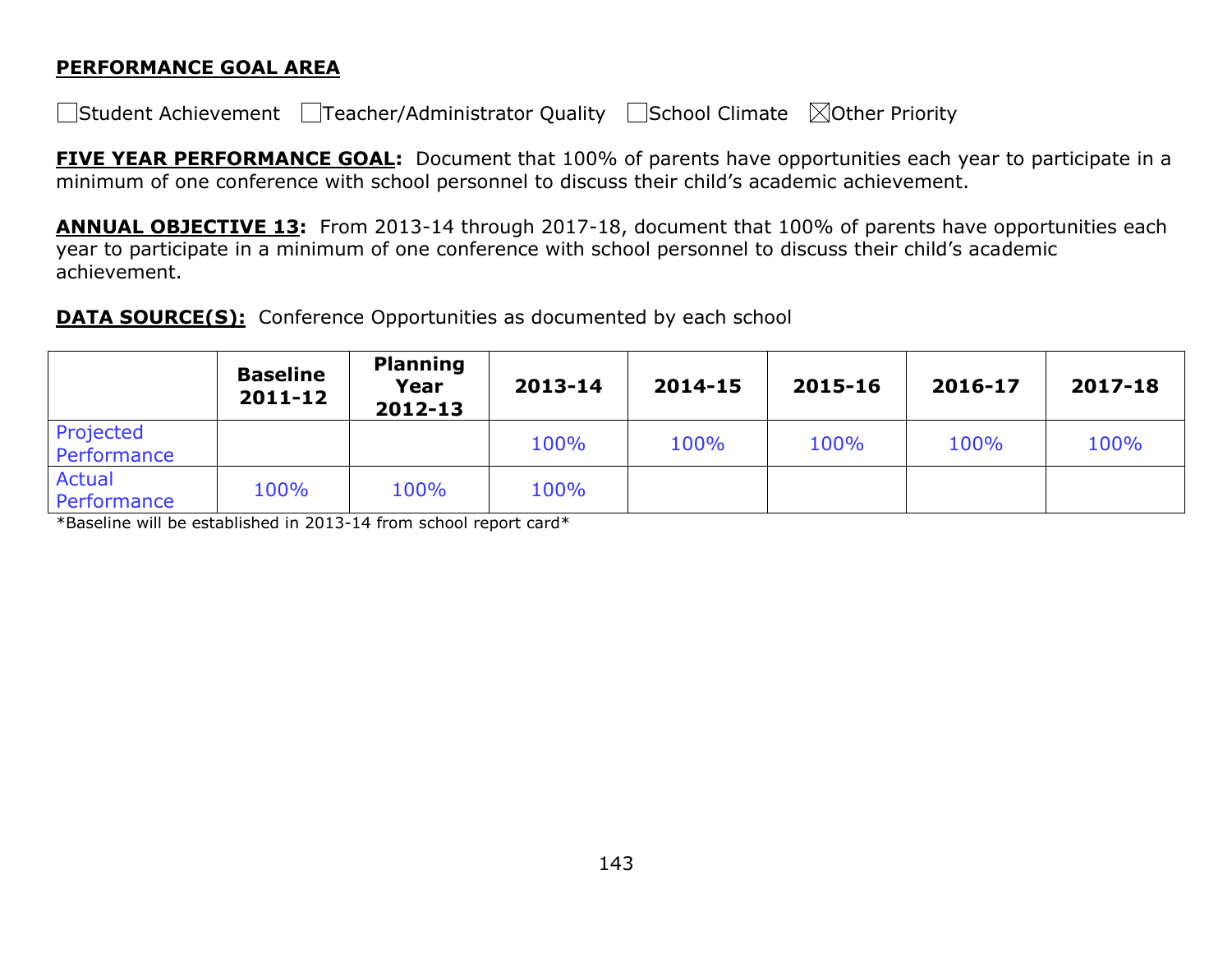#### **PERFORMANCE GOAL AREA**

□Student Achievement □Teacher/Administrator Quality □School Climate ⊠Other Priority

**FIVE YEAR PERFORMANCE GOAL:** Increase the number of parents using the Parent Portal by at least 5 percent each year.

**ANNUAL OBJECTIVE 14:** From 2013-14 through 2017-18, increase the number of parents using the Parent Portal by at least 5 percent each year.

#### **DATA SOURCE(S):** Parent Portal active user accounts

|                              | <b>Baseline</b><br>2011-12 | <b>Planning</b><br>Year<br>$2012 - 13$ | 2013-14            | 2014-15 | 2015-16 | 2016-17 | 2017-18 |
|------------------------------|----------------------------|----------------------------------------|--------------------|---------|---------|---------|---------|
| Projected<br>Performance     |                            |                                        | 30,432             | 32,823  | 34,464  | 36,187  | 37,996  |
| <b>Actual</b><br>Performance | 28,983                     | 29,950                                 | 31,260<br>accounts |         |         |         |         |

Numbers reflect user accounts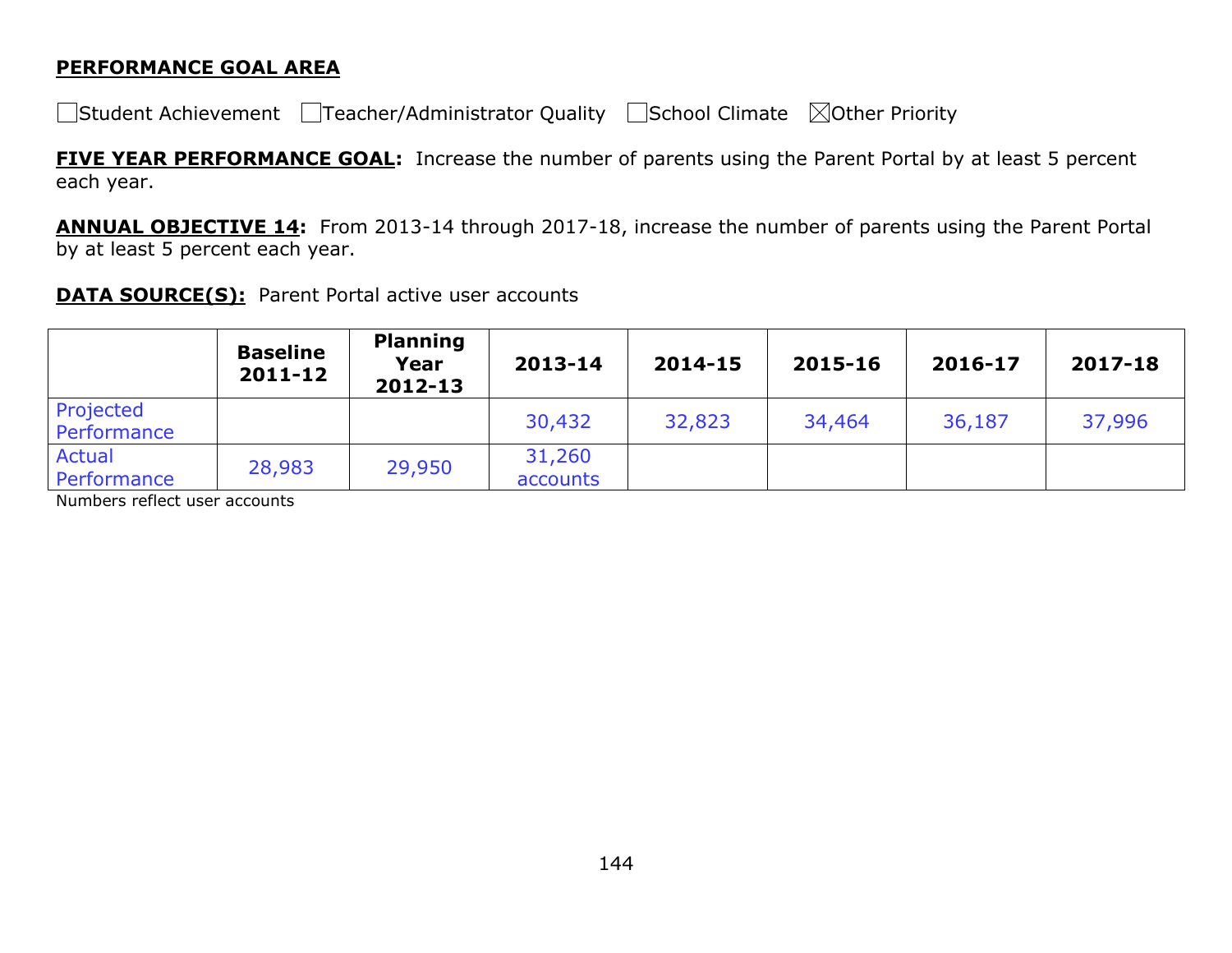#### **Greenville County Schools Strategic Education Plan 2013-2018**

### **ACTION PLAN: Goal 5**

#### *Improve public understanding and support of public school***s.**

Strategy 1: Survey both internal and external publics to determine perceptions of the school district and schools and reasons/sources for those perceptions

| <b>Activities</b>                                                     | Initial Year of<br>Implementation | Implementation<br>Team                                  | Estimated<br><b>Additional Cost</b> | Funding<br><b>Sources</b> |   | Status* |              |
|-----------------------------------------------------------------------|-----------------------------------|---------------------------------------------------------|-------------------------------------|---------------------------|---|---------|--------------|
|                                                                       |                                   |                                                         |                                     |                           | F |         | M            |
| 5.1.1 Develop a survey(s) for parents<br>and general public           | 2013-14                           | Dir. of Quality<br>Assurance, Dir. of<br>Communications |                                     | <b>GF</b>                 | X |         |              |
| 5.1.2 Investigate options and costs to<br>administer survey(s)        | 2013-14                           | Dir. of Quality<br>Assurance, Dir. of<br>Communications |                                     | N/A                       | X |         |              |
| 5.1.3 Conduct focus groups.                                           | 2014-15                           | Dir. of Quality<br>Assurance, Dir. of<br>Communications | TBD                                 | GF                        |   |         |              |
| 5.1.4 Utilize findings to develop<br>messages and communications plan | 2015-16                           | Dir. of<br>Communications                               | TBD                                 | <b>GF</b>                 |   |         | $\checkmark$ |

# Overall Leadership: Director of Communications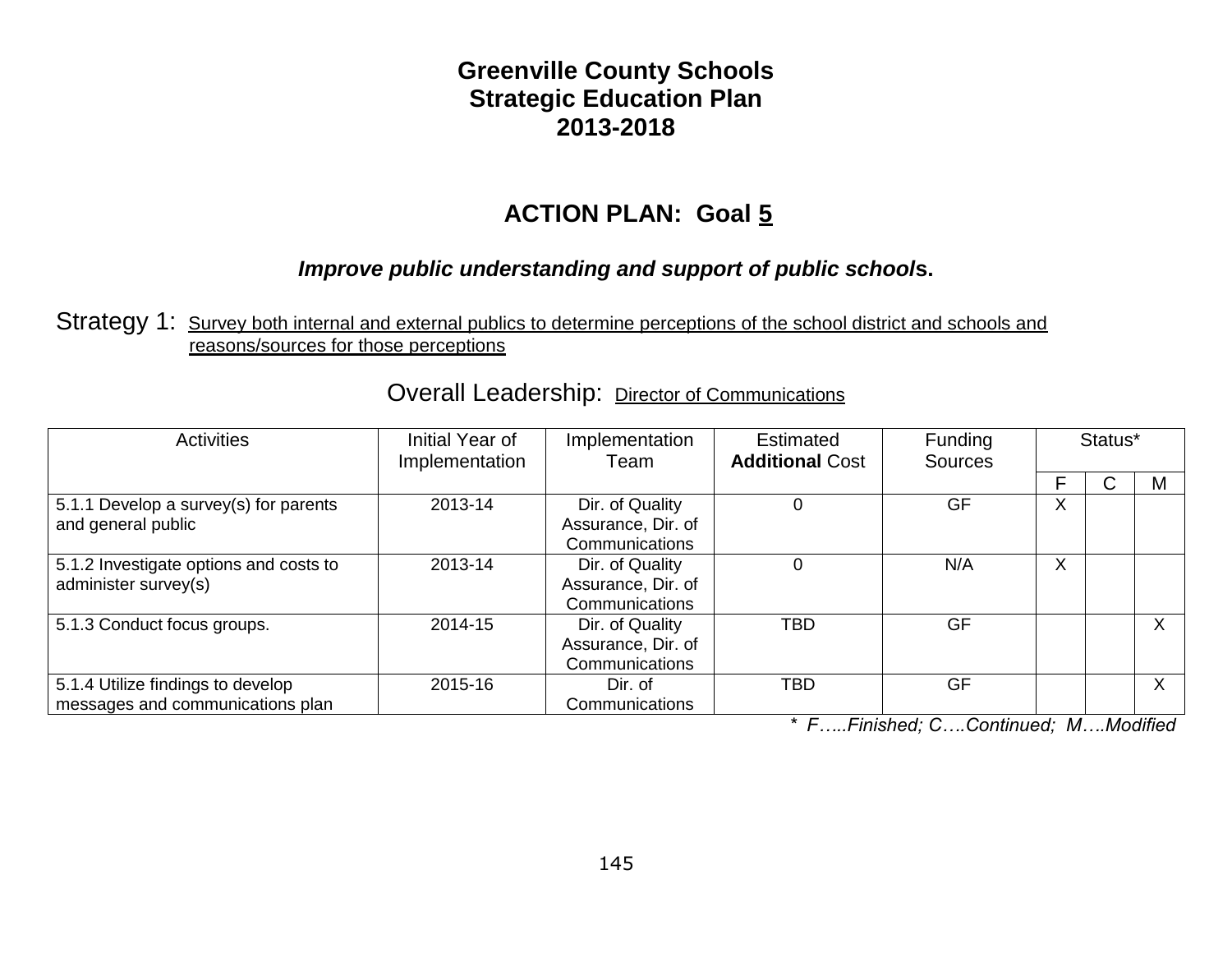|  | <b>Overall Leadership: Director of Communications</b> |
|--|-------------------------------------------------------|
|--|-------------------------------------------------------|

| <b>Activities</b>                                                                                                                                                                                                                   | Initial Year of<br>Implementation | Implementation<br>Team                                                                     | Estimated<br><b>Additional Cost</b> | Funding<br><b>Sources</b> |   | Status*      |   |
|-------------------------------------------------------------------------------------------------------------------------------------------------------------------------------------------------------------------------------------|-----------------------------------|--------------------------------------------------------------------------------------------|-------------------------------------|---------------------------|---|--------------|---|
|                                                                                                                                                                                                                                     |                                   |                                                                                            |                                     |                           | F | C            | M |
| 5.2.1 Increase interactions with business,<br>religious, and community leaders to<br>share information and to solicit<br>involvement/support                                                                                        | 2013-16                           | <b>District Leadership</b>                                                                 | $\Omega$                            | <b>GF</b>                 |   | X            |   |
| 5.2.2 Provide staff support for GCS<br><b>Education Foundation</b>                                                                                                                                                                  | 2013-16                           | Superintendent                                                                             | <b>TBD</b>                          | <b>GF</b>                 |   | $\sf X$      |   |
| 5.2.3 Review policies regarding<br>community/business involvement to<br>ensure clear, defined process                                                                                                                               | 2013-14                           | Dir. of<br>Communications,<br><b>General Counsel</b>                                       | $\overline{0}$                      | <b>GF</b>                 | X |              |   |
| 5.2.4 Evaluate current volunteer sign-in<br>system to determine reliability and ability<br>to categorize type of support (classroom,<br>mentoring, shadowing, career<br>exploration, etc.); Provide sign-in system<br>to meet needs | 2013-16                           | PTA Support Sp.,<br>Exec. Dir. of<br>Technology                                            | <b>TBD</b>                          | GF                        |   | X            |   |
| 5.2.5 Identify each year the ten schools<br>with the lowest number of volunteer<br>hours on a per-student calculation and<br>set volunteer hour goals for following<br>year                                                         | 2013-16                           | PTA Support Sp.                                                                            | $\overline{0}$                      | GF                        |   | $\mathsf{X}$ |   |
| 5.2.6. Provide assistance each year to<br>expand involvement to the ten schools<br>with the lowest number of volunteer<br>hours                                                                                                     | 2014-16                           | PTA Support Sp.                                                                            | <b>TBD</b>                          | <b>GF</b>                 |   | $\sf X$      |   |
| 5.2.7 Establish a GCS Development<br>Office to expand business and<br>community involvement and support                                                                                                                             | 2017-18                           | Superintendent,<br>Dir. of Comms,<br>Coord. of Govt.<br>Relations, Exec.<br>Asst. to Supt. | <b>TBD</b>                          | <b>GF</b>                 |   | $\sf X$      |   |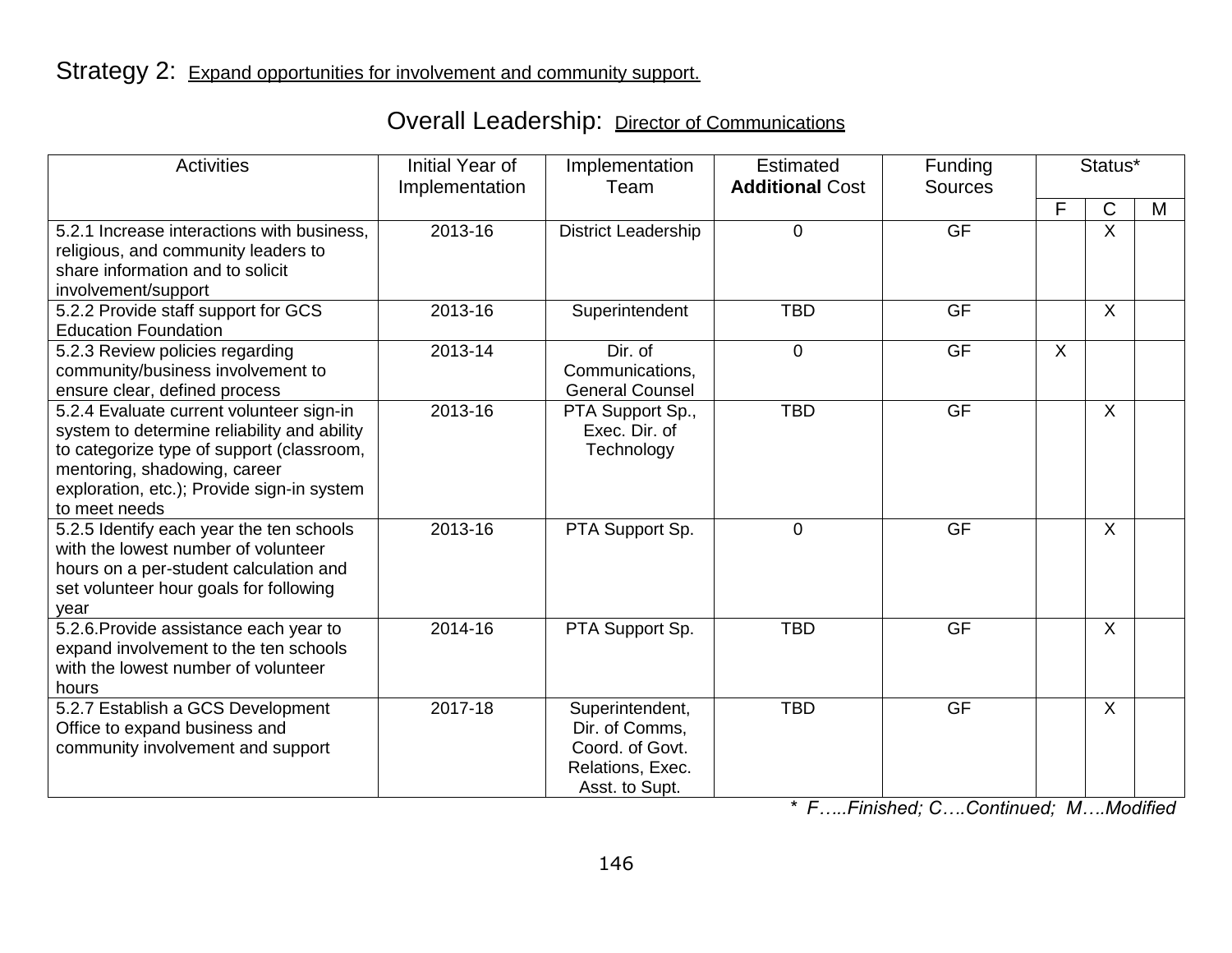# Strategy 3: Expand marketing/communications efforts using both traditional and "new" media and other venues.

|  | <b>Overall Leadership: Director of Communications</b> |
|--|-------------------------------------------------------|
|--|-------------------------------------------------------|

| <b>Activities</b>                                                                                                 | Initial Year of<br>Implementation | Implementation<br>Team                                                      | <b>Estimated</b><br><b>Additional Cost</b> | Funding<br><b>Sources</b> | Status* |         |   |
|-------------------------------------------------------------------------------------------------------------------|-----------------------------------|-----------------------------------------------------------------------------|--------------------------------------------|---------------------------|---------|---------|---|
|                                                                                                                   |                                   |                                                                             |                                            |                           | F       | С       | M |
| 5.3.1 Schedule events and speaking<br>engagements each year to showcase<br>students, staff, schools, and district | 2013-16                           | Dir. Of Comms.,<br>Coord. Of Comms.,<br>Coord. Of Govt.<br><b>Relations</b> | 0                                          | <b>GF</b>                 |         | $\sf X$ |   |
| 5.3.2 Increase media coverage and<br>postings of positive news stories from<br>schools and departments            | 2013-16                           | Coord. of Comms.                                                            | 0                                          | <b>GF</b>                 |         | $\sf X$ |   |
| 5.3.3 Identify issues and write/solicit<br>writing of Op-Eds and/or Letters to the<br>Editor                      | 2013-16                           | Dir. of Comms.,<br>Exec. Asst. to Supt.                                     | 0                                          | GF                        |         | $\sf X$ |   |
| 5.3.4 Conduct media relations and<br>marketing in-service each year for<br>principals and district leadership     | 2013-16                           | Dir. of Comms.,<br>Coord. of Comms.                                         | 0                                          | <b>GF</b>                 |         | X       |   |
| 5.3.5 Develop an information/feedback<br>kiosk to be displayed at events/locations                                | 2014-16                           | Dir. of Comms,<br>Coord. of Comms.                                          | \$5,000                                    | <b>GF</b>                 |         | X       |   |
| 5.3.6 Expand GCS's national exposure<br>by contracting with a national media<br>release distribution company      | 2014-16                           | Dir. of Comms.                                                              | <b>TBD</b>                                 | <b>GF</b>                 |         | $\sf X$ |   |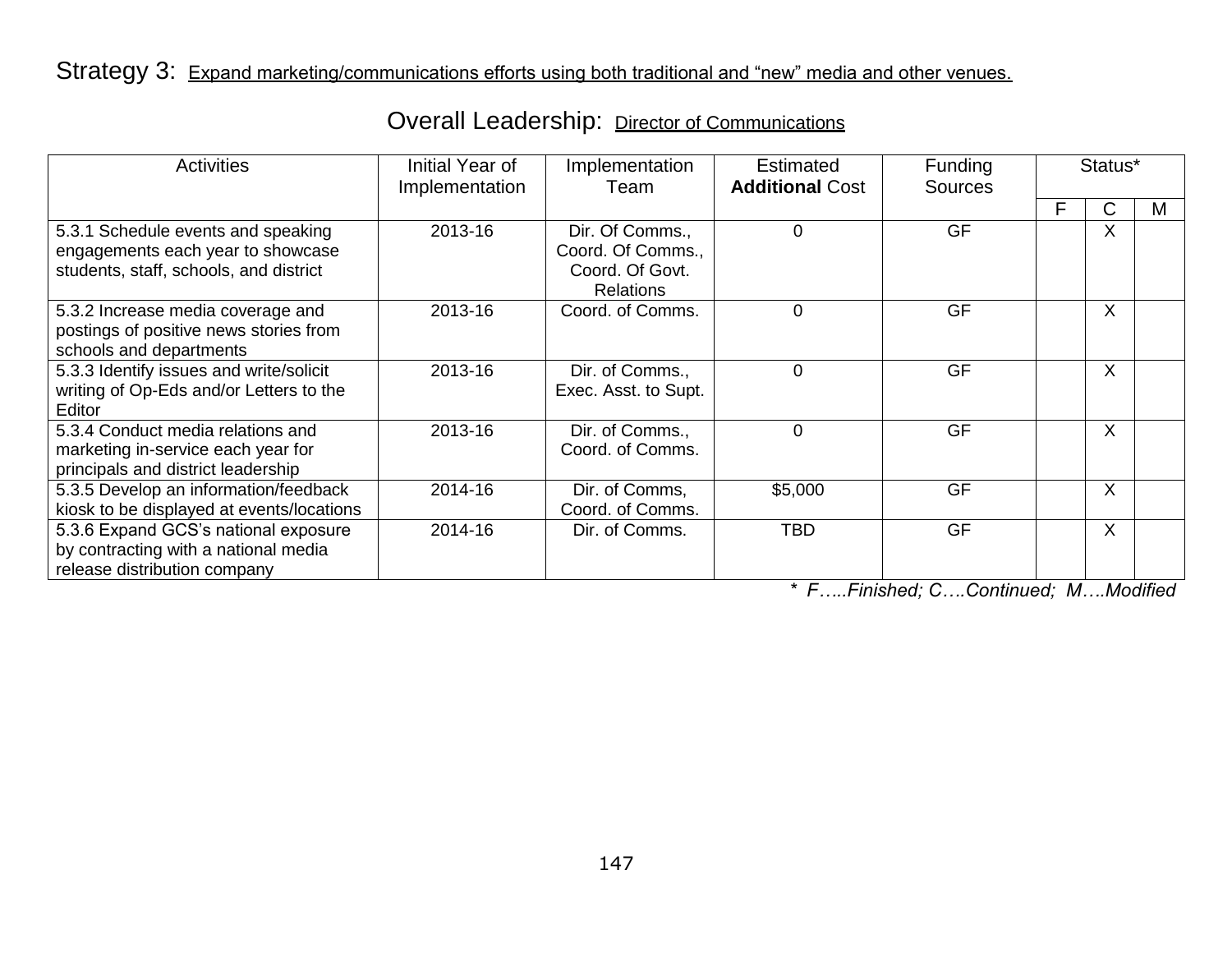Strategy 4: Advocate for GCS by proposing legislative priorities that ensure successful public education experiences.

| Activities                                                                            | Initial Year of<br>Implementation | Implementation<br>Team                                 | Estimated<br><b>Additional Cost</b> | Funding<br><b>Sources</b> | Status* |   |   |
|---------------------------------------------------------------------------------------|-----------------------------------|--------------------------------------------------------|-------------------------------------|---------------------------|---------|---|---|
|                                                                                       |                                   |                                                        |                                     |                           |         |   | M |
| 5.4.1 Identify issues impacting GCS                                                   | 2013-16                           | Coord. of Govt.<br><b>Relations</b>                    |                                     | GF                        |         | X |   |
| 5.4.2 Research and write position papers<br>and legislative alerts for Board approval | 2013-16                           | Coord. of Govt.<br><b>Relations</b>                    |                                     | GF                        |         | X |   |
| 5.4.3 Implement plan to broaden<br>employees' knowledge of issues that<br>impact them | 2013-16                           | Dir. of Comms.,<br>Coord. of Govt.<br><b>Relations</b> |                                     | GF                        |         | X |   |

#### Overall Leadership: Coordinator of Government Relations